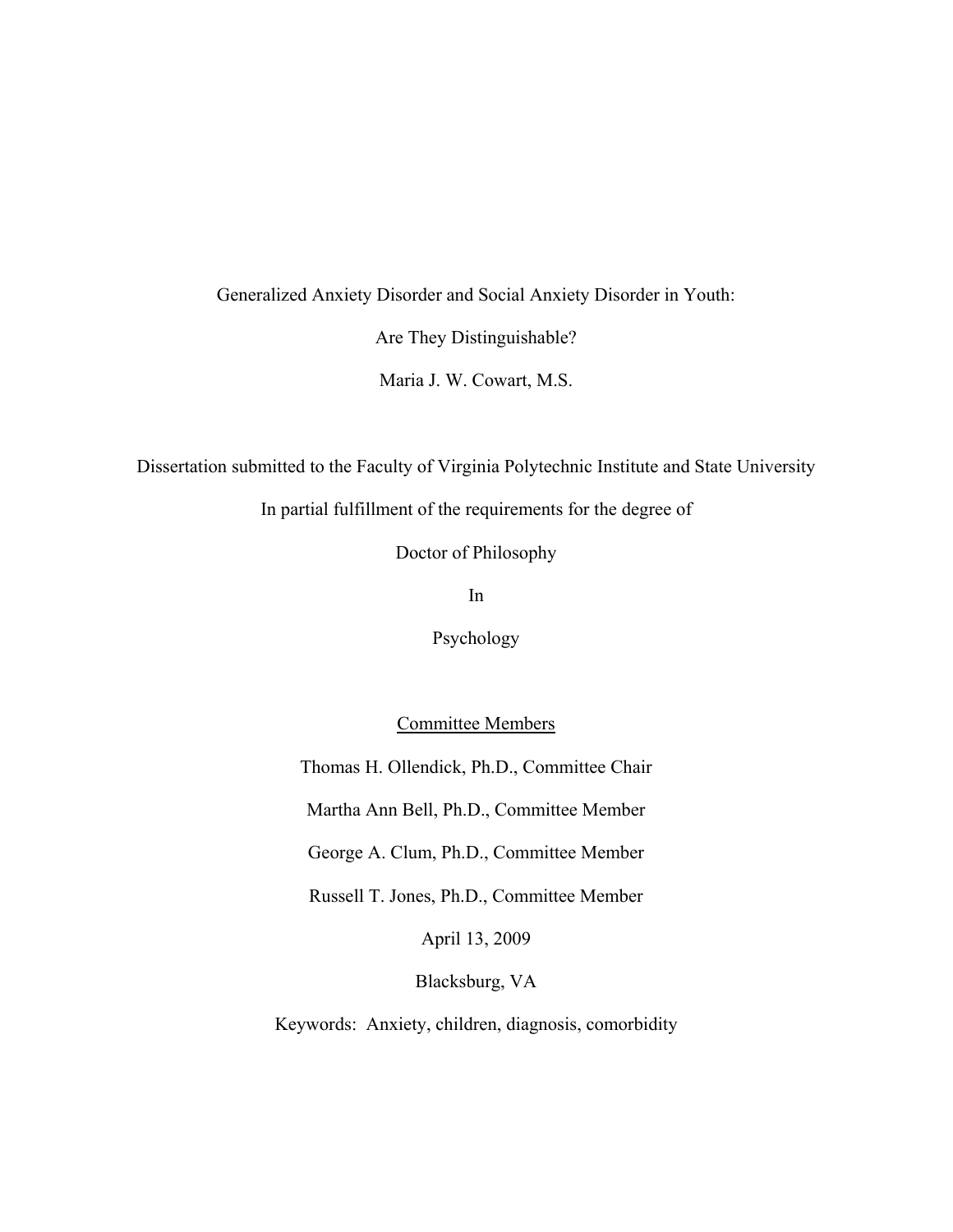#### Generalized Anxiety Disorder and Social Anxiety Disorder in Youth:

Are They Distinguishable?

Maria J. W. Cowart

#### Abstract

Social anxiety disorder (SAD) is defined by persistent, irrational anxiety in social situations while generalized anxiety disorder (GAD) is characterized by excessive worry unrelated to any specific situation. These two disorders share some features and are frequently comorbid in children and adults. The current study sought to examine this comorbidity and compare the disorders on a number of dimensions in a clinical sample of children and adolescents. It was hypothesized that SAD would be accompanied by higher levels of social anxiety and behavioral inhibition and lower levels of family expressiveness and social functioning than GAD. GAD was hypothesized to be accompanied by higher levels of worry, physiological symptoms, and anxiety sensitivity and lower levels of school functioning as compared to SAD. Youth with both disorders were hypothesized to function more poorly on all dimensions as compared to either disorder alone. Participants were drawn from a sample of 397 (137 female) youth who underwent psychoeducational assessment. A series of analyses of variance, discriminant function analyses, and factor analyses were performed using the entire sample, and repeated by gender and age group. Results indicated youth with GAD had higher levels of harm avoidance as compared to youth with social anxiety disorder. However, the diagnostic groups did not differ on other features. Moreover, results of factor and discriminant function analyses did not distinguish between the two groups. The pattern of results was similar when examined for gender and age, although some differences emerged. Overall, results suggest SAD and GAD overlap significantly in children, with less overlap in adolescents. This raises questions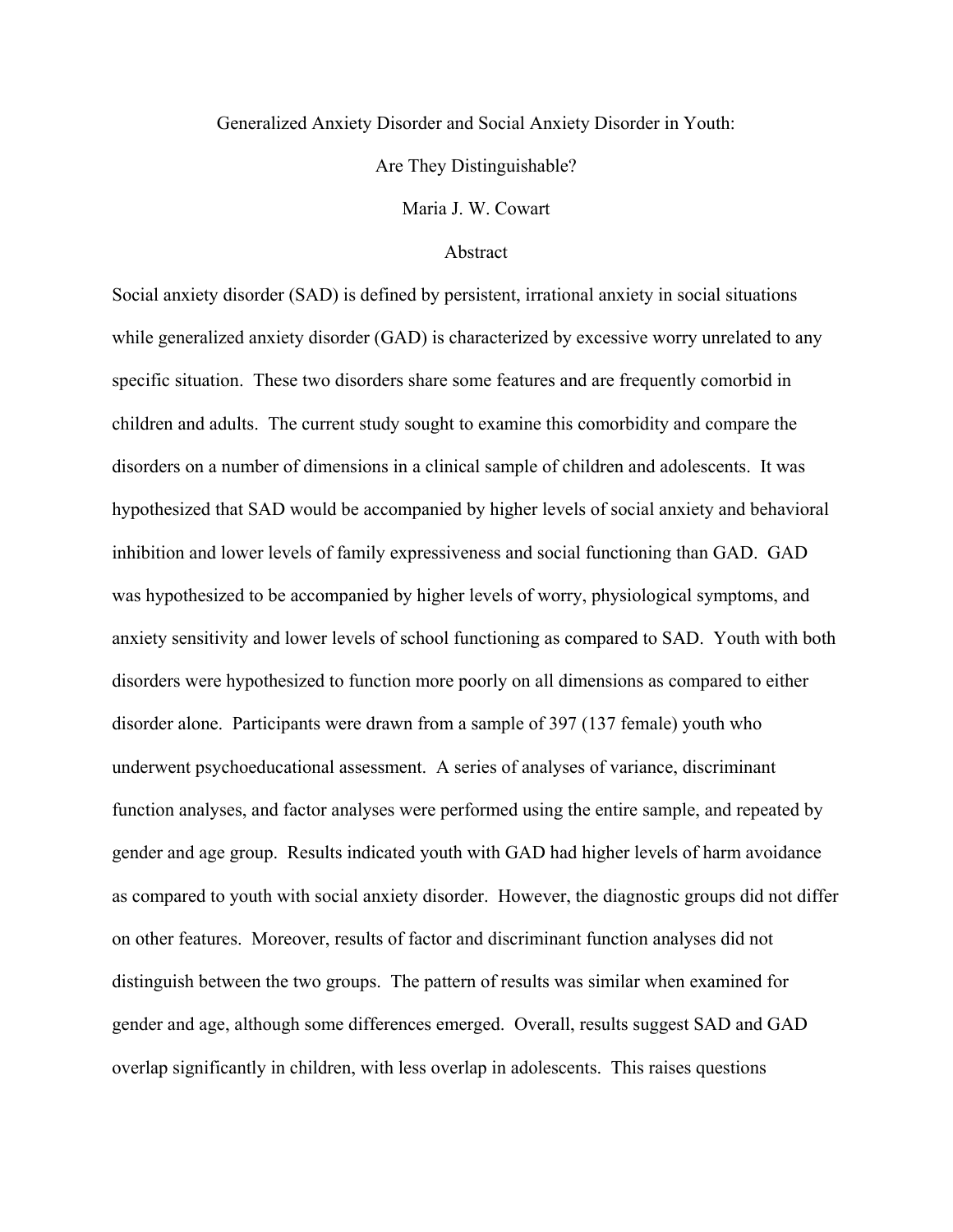regarding the validity of current child anxiety taxonomies. Future research should further examine this phenomenon, including longitudinal samples and a wider range of diagnoses.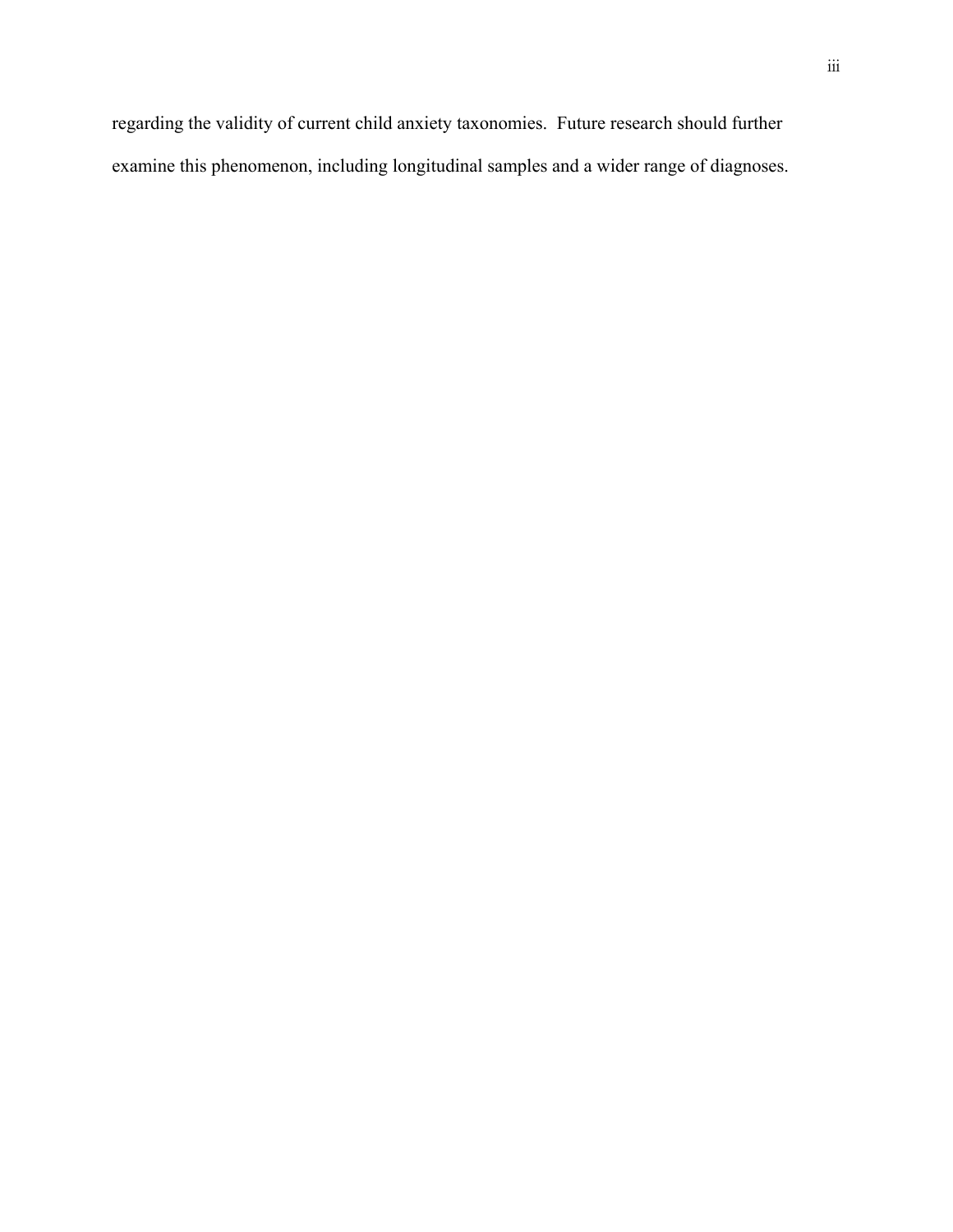#### Acknowledgements

Many thanks are due to the members of my committee, Martha Ann Bell, George Clum, and Russell Jones. Thanks to each of you for the gifts of your knowledge and support and, more importantly, thank you for always challenging me to be my best. Tom, you have been an incredible mentor. Thank you for taking a chance on a "diamond in the rough," and for sharing your knowledge and experience with me. Your leadership has helped me to become the person and professional that I am today.

To Brian, thank you for being my shoulder to lean on, for laughing with me, and for putting up with me when this process left me at less than my best. You are truly my best friend. Mom and Dad, only you know how long I have been reaching for this dream. Thank you both for inspiring me and for believing in me. Your love and support is priceless. Finally, thanks to Jesus Christ, without whom nothing in my life would be possible (Philippians 4:13).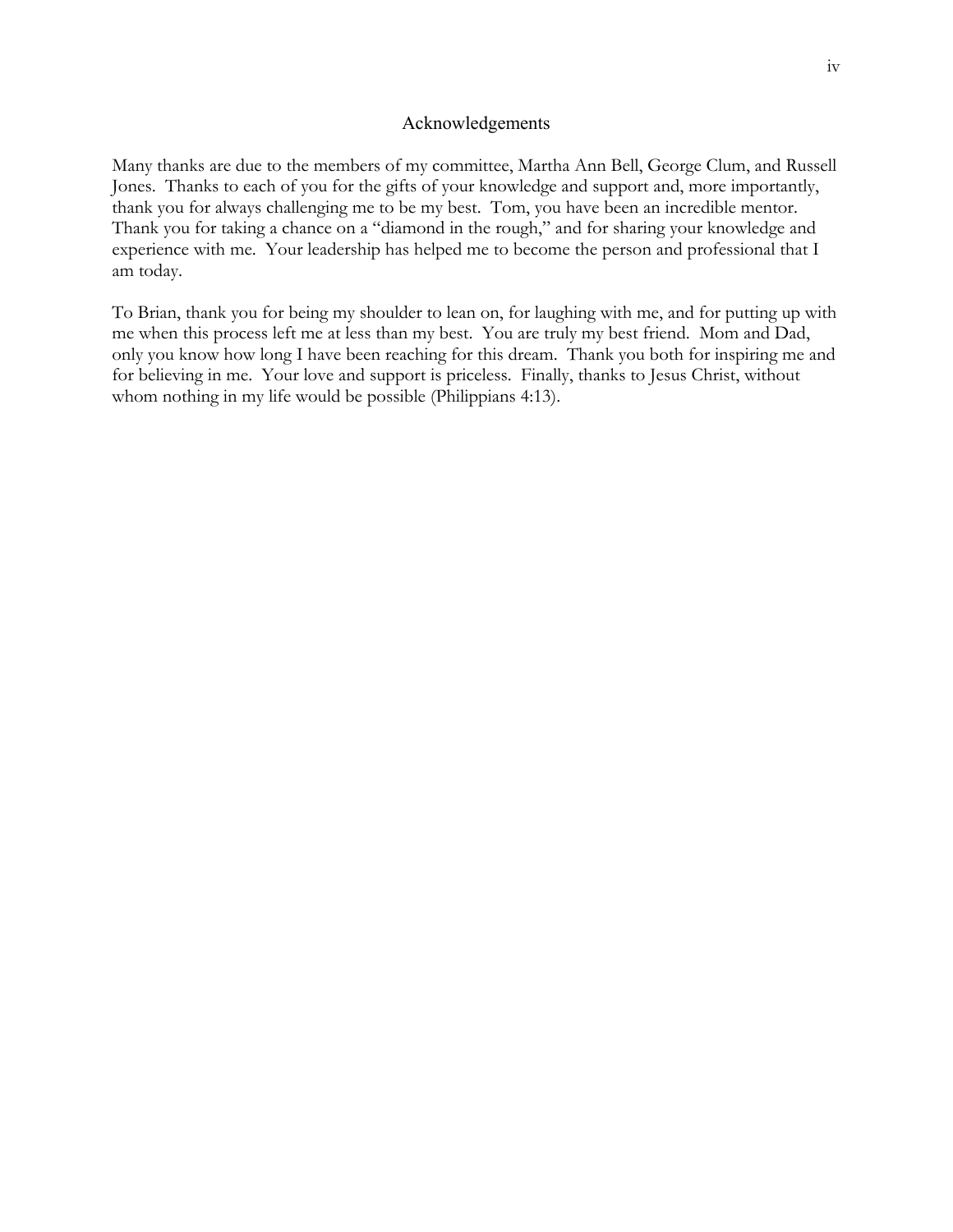## Table of Contents

| Abstract                   | $\ddot{\rm ii}$ |
|----------------------------|-----------------|
| Acknowledgements           |                 |
| Table of Contents          | $\mathbf V$     |
| List of Tables and Figures |                 |
| Introduction               | $\mathbf{1}$    |
| Methods                    | 17              |
| Participants               | 17              |
| Procedures                 | 18              |
| Measures                   | 18              |
| Analytic Plan              | 21              |
| Results                    | 23              |
| Discussion                 | 36              |
| References                 | 48              |
| Tables                     | 57              |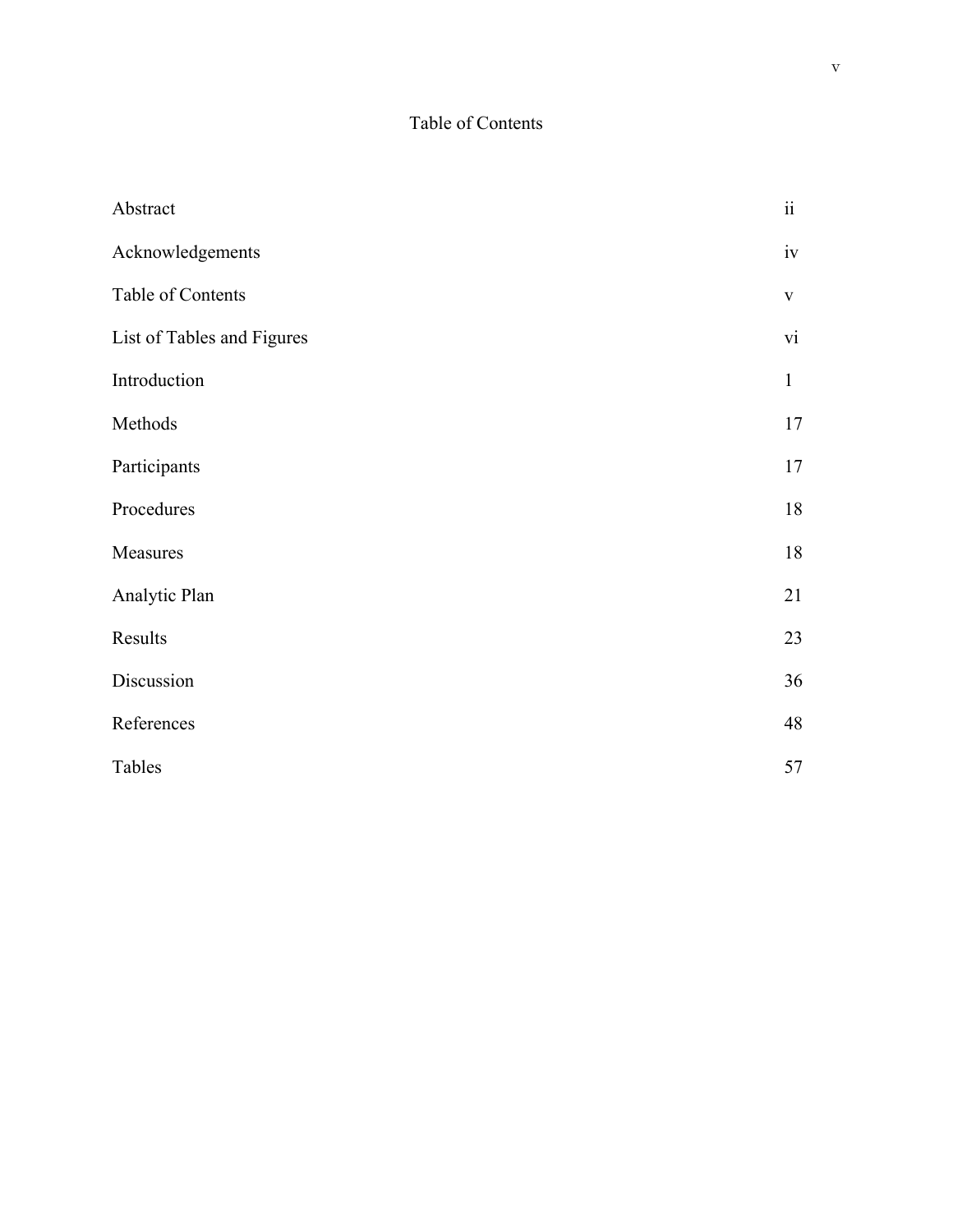# List of Tables/Figures

| Table 1: Demographic and Clinical Characteristics of Children with SAD, GAD, Children with  |    |  |  |
|---------------------------------------------------------------------------------------------|----|--|--|
| Both Disorders, and Clinical Controls                                                       | 57 |  |  |
| Table 2: Means, Standard Deviations and Results of Univariate Analyses Examining Children   |    |  |  |
| with Social Anxiety Disorder, Generalized Anxiety Disorder, and Children with Both          |    |  |  |
| Diagnoses                                                                                   | 58 |  |  |
| Table 3. Means, Standard Deviations and Results of Univariate Analyses Examining Young      |    |  |  |
| Children (ages 7-11) with Social Anxiety Disorder, Generalized Anxiety Disorder, and Young  |    |  |  |
| Children with Both Diagnoses.                                                               | 60 |  |  |
| Table 4: Means, Standard Deviations and Results of Univariate Analyses Examining            |    |  |  |
| Adolescents (ages 12-16) with Social Anxiety Disorder, Generalized Anxiety Disorder, and    |    |  |  |
| Adolescents with Both Diagnoses                                                             | 62 |  |  |
| Table 5. Means, Standard Deviations and Results of Univariate Analyses Examining Boys with  |    |  |  |
| Social Anxiety Disorder, Generalized Anxiety Disorder, and Boys with Both Diagnoses 64      |    |  |  |
| Table 6. Means, Standard Deviations and Results of Univariate Analyses Examining Girls with |    |  |  |
| Social Anxiety Disorder, Generalized Anxiety Disorder, and Girls with Both Diagnoses        | 66 |  |  |
| Table 7. ADIS-P/C Social Phobia items used in factor analyses                               | 68 |  |  |
| Table 8. ADIS-C/P GAD items used for factor analysis                                        | 69 |  |  |
| Table 9. Exploratory factor analysis of ADIS-P GAD and Social Phobia items                  | 70 |  |  |
| Table 10. Exploratory factor analysis of ADIS-P GAD and Social Phobia items                 | 71 |  |  |
| Table 11. Exploratory factor analysis of ADIS-C GAD and Social Phobia items for children    |    |  |  |
| only                                                                                        | 72 |  |  |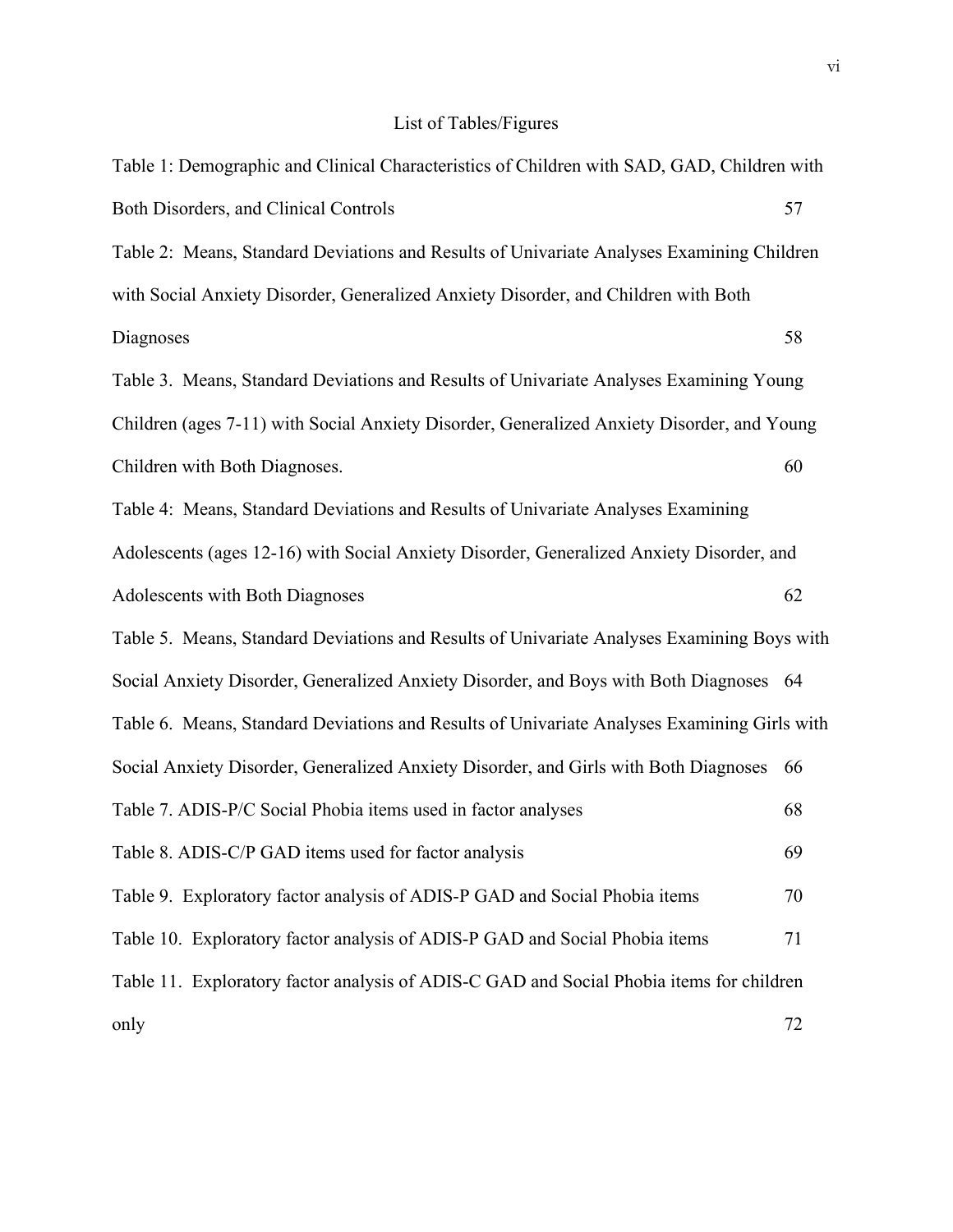|               | Table 12. Exploratory factor analysis of ADIS-P GAD and Social Phobia items for             |    |
|---------------|---------------------------------------------------------------------------------------------|----|
| children only |                                                                                             | 73 |
|               | Table 13. Exploratory factor analysis of ADIS-P GAD and Social Phobia items for adolescents |    |
| only          |                                                                                             | 74 |
|               | Table 14. Exploratory factor analysis of ADIS-C GAD and Social Phobia items for adolescents |    |
| only          |                                                                                             | 75 |
|               | Table 15. Exploratory factor analysis of ADIS-P GAD and Social Phobia items for boys        |    |
| only          |                                                                                             | 76 |
|               | Table 16. Exploratory factor analysis of ADIS-C GAD and Social Phobia items for boys        |    |
| only          |                                                                                             | 77 |
|               | Table 17. Exploratory factor analysis of ADIS-C GAD and Social Phobia items for girls       |    |
| only          |                                                                                             | 78 |
|               | Table 18. Exploratory factor analysis of ADIS-P GAD and Social Phobia items for girls       |    |
| only          |                                                                                             | 79 |
|               | Table 19. Summary of hypotheses and associated findings from ANOVA analyses                 | 80 |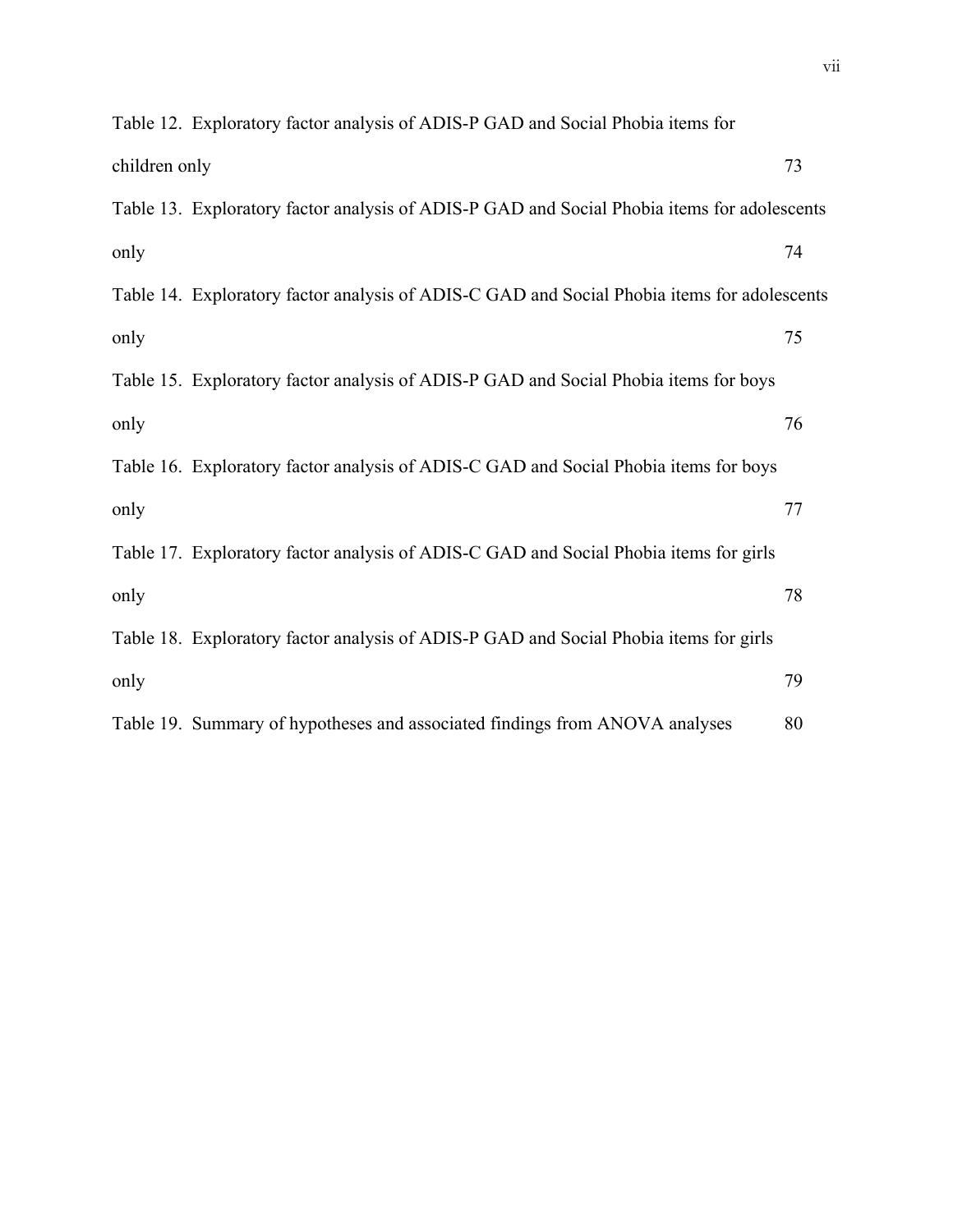Generalized Anxiety Disorder and Social Anxiety Disorder in Youth:

Are They Distinguishable?

#### Introduction

 Childhood anxiety disorders affect between 3 and 13 percent of children in community samples. These disorders share features including (a) avoidance of feared objects, situations, or events or enduring such stimuli with distress, (b) maladaptive cognitions, most commonly regarding harm to self or a loved one, and (c) physiological arousal or reactions (Ollendick & Schroeder, 2003). When considering children, as compared with adults, it is important to examine developmental differences in the content of worries, fears, and anxieties (Vasey, Crnic, & Carter, 1994). Indeed, DSM-IV (1994) includes at least one anxiety disorder (Separation Anxiety Disorder) which typically is not diagnosed in adults. The DSM manual also indicates that symptoms for select disorders may be different in children than in adults. For example, while adults may recognize that their anxiety symptoms are irrational, children may not have such insight (APA, 2000). In addition, typical age of onset varies, as do gender ratios and comorbidity profiles, depending on which specific anxiety disorder is being considered (see Weiss & Last, 2001, for review).

Social anxiety disorder (SAD) is defined by a persistent and irrational fear or worry regarding social or performance situations (DSM-IV-TR, 2000). Exposure to such situations provokes an anxiety response that may include panic attacks. Thus, social or performance situations are most often avoided or endured with considerable distress and the symptoms must be present for at least six months for diagnosis. SAD occurs in 3 to 13% of children in community samples, and 6 to 16 percent in clinic-referred samples (Ollendick & Schroeder, 2003). Typical age of onset is reported to be between 15 to 20 years of age (Ost, 1987), although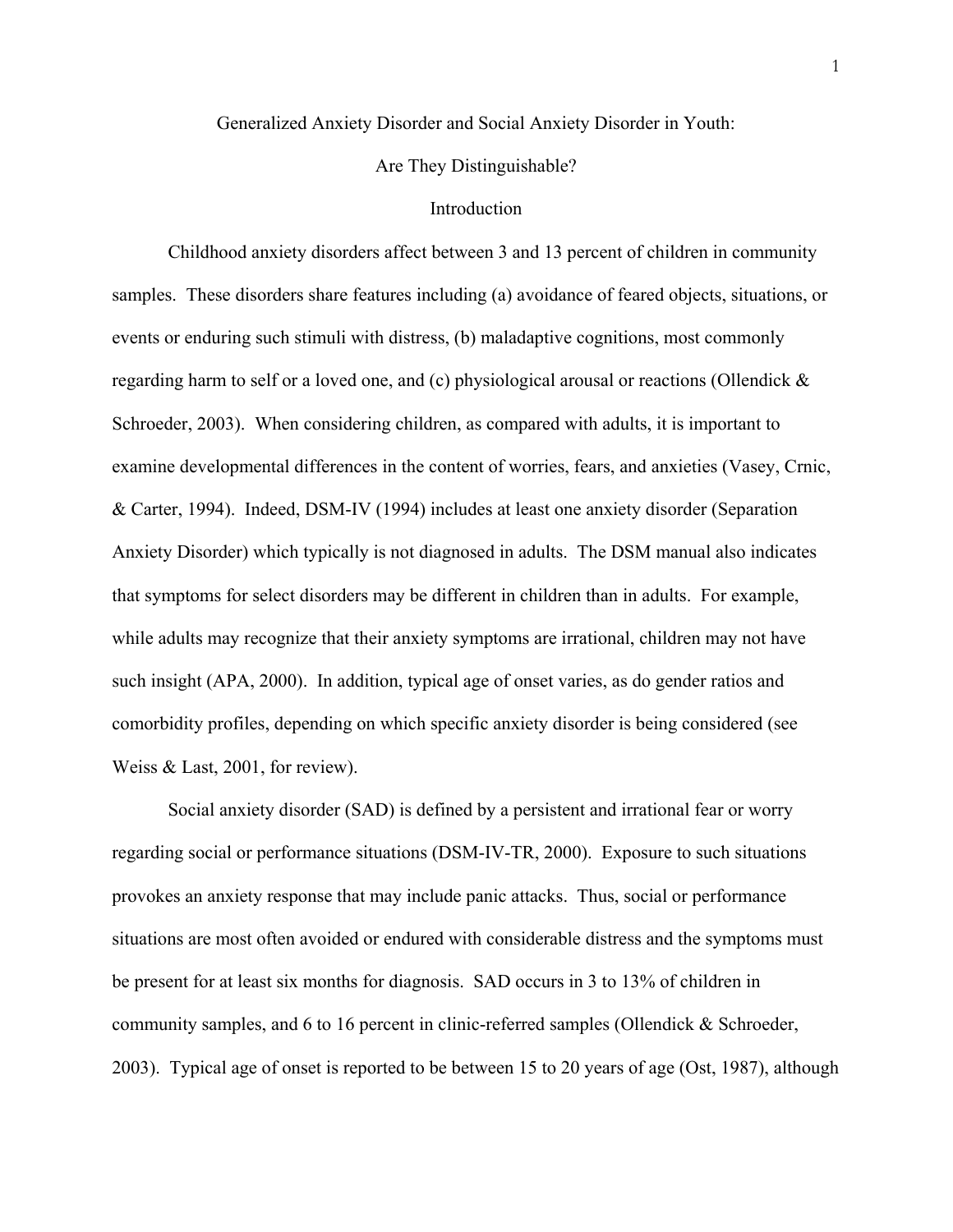considerable variability exists, with children as young as 7 years of age being identified. With regard to gender, females are more likely to be affected than are males, with typical age of onset around 11 to 12 years of age (Weiss & Last, 2001). In addition, the majority of children or adolescents treated for SAD also have comorbid anxiety disorders or affective disorders (Strauss & Last, 1993). One such disorder commonly comorbid with social anxiety disorder is generalized anxiety disorder (GAD).

 GAD is characterized by excessive and uncontrollable anxiety and worry that has been present for at least six months (DSM-IV-TR, 2000). This worry is not related to a recent stressor or a specific situation. In addition, the worry must be accompanied by physical symptoms such as muscle tension, irritability, disturbed sleep, fatigue, or difficulty concentrating. In children and adolescents, only one physical symptom is required. Like SAD, symptoms must be present for at least six months for diagnosis. The prevalence of GAD in community samples of children ranges between 3 and 12 percent, and 6 to 12 percent in clinical samples (Ollendick & Schroeder, 2003). Most information regarding the epidemiology of GAD in children is derived from studies of Overanxious Disorder (OAD), which was a diagnostic category in DSM-III and DSM-III-R. Data on OAD indicates that the disorder was most likely to occur in older children, with onset at or around puberty (Weiss & Last, 2001). Young children with OAD were most likely to experience comorbid separation anxiety disorder or Attention Deficit/Hyperactivity Disorder (ADHD), while older children often suffered from mood disorders or specific phobias (Strauss & Last, 1993). With regard to gender, OAD tended to decline in males with age, but to remain stable with females such that they had higher rates of OAD by adolescence (Weiss & Last, 2001).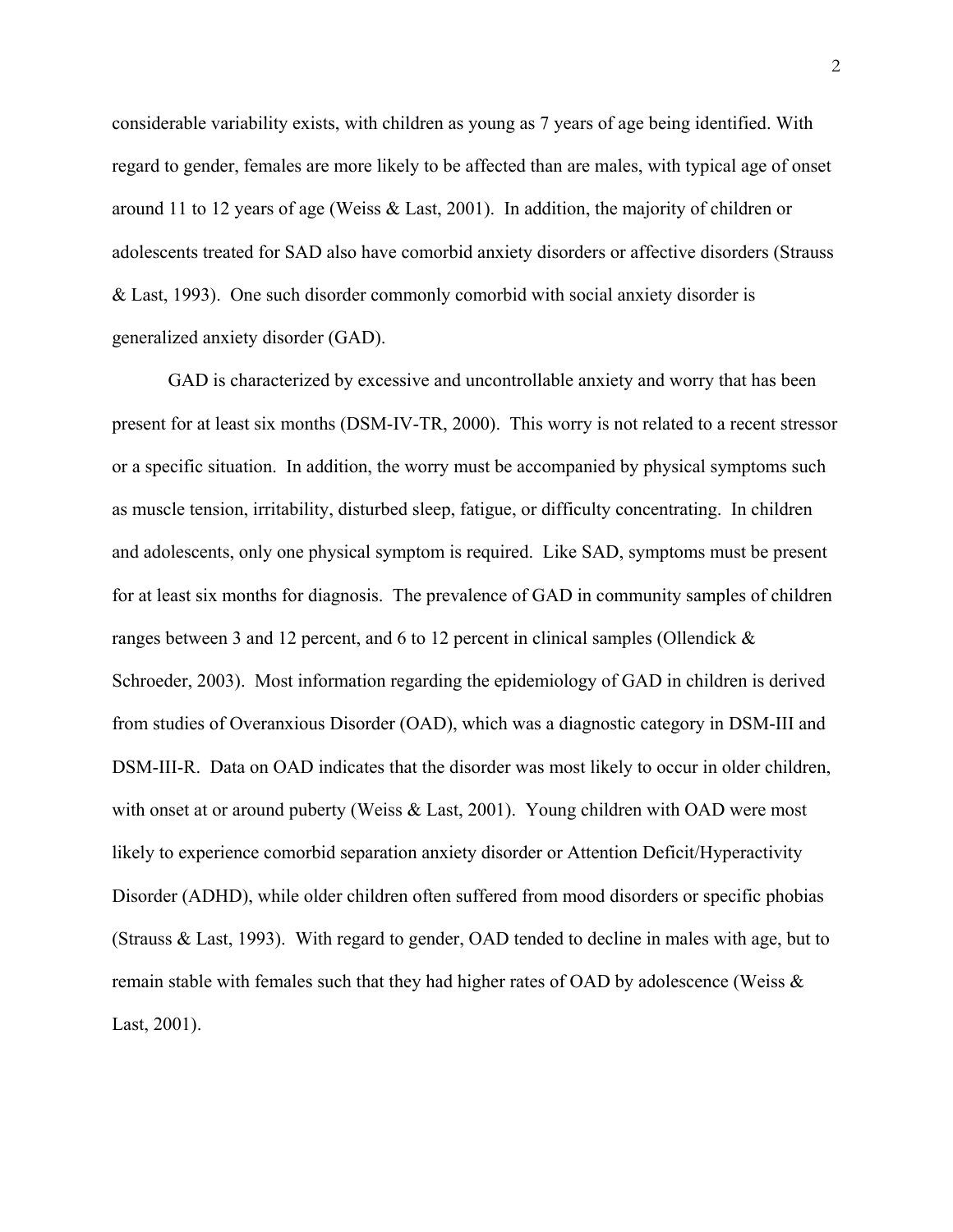High rates of comorbidity between GAD and SAD have been demonstrated in clinical and epidemiological studies of adults. For example, Mennin and colleagues (2000) reported that 17-33% of individuals with SAD also have GAD. Moreover, 23-59% of GAD patients also have a diagnosis of SAD (Mennin, 2000). Similarly, Barlow (2004) found that 17% of patients with SAD had a lifetime diagnosis of GAD. In children, comorbidity rates between GAD and SAD are also quite high. Verduin and Kendall (2003), in a study of 8-13 year olds, found that 57% of those with a diagnosis of GAD had a comorbid diagnosis of SAD. Moreover, 31.2% of those with SAD were found to have GAD. In a recent study by Walkup and colleagues (2008), 28.1% of anxious children had comorbid primary SAD and GAD, as compared to 11.3% with SAD only and 6.8% with GAD only. With such high rates of overlap between the diagnoses, questions may be raised regarding the validity of the separate diagnoses. Indeed, Ferdinand and colleagues (2006) have suggested that the use of diagnostic subcategories of anxiety may not be useful in pre-adolescents. In a general population study of 10-12 year old children in the Netherlands, these researchers entered the symptoms of SAD, GAD, separation anxiety disorder, and panic disorder into latent class analyses. The researchers found that these analyses did not yield distinct groups based on diagnostic categories. That is, findings did not suggest groups of children with symptoms of just one anxiety disorder, without symptoms of other disorders. Rather, results were more suggestive of a continuous distribution of problematic anxiety, spanning more than one type of anxiety. Five groups of children were identified based on frequency of anxiety symptoms, with no specificity as to type of anxiety (Ferdinand et al., 2006). For example "Group 1" had the highest frequency of overall anxiety symptoms, with symptoms from all of the diagnostic categories. Subsequent groups had similarly diverse ranges of symptoms. These groups differed from the first group in frequency of symptoms, with each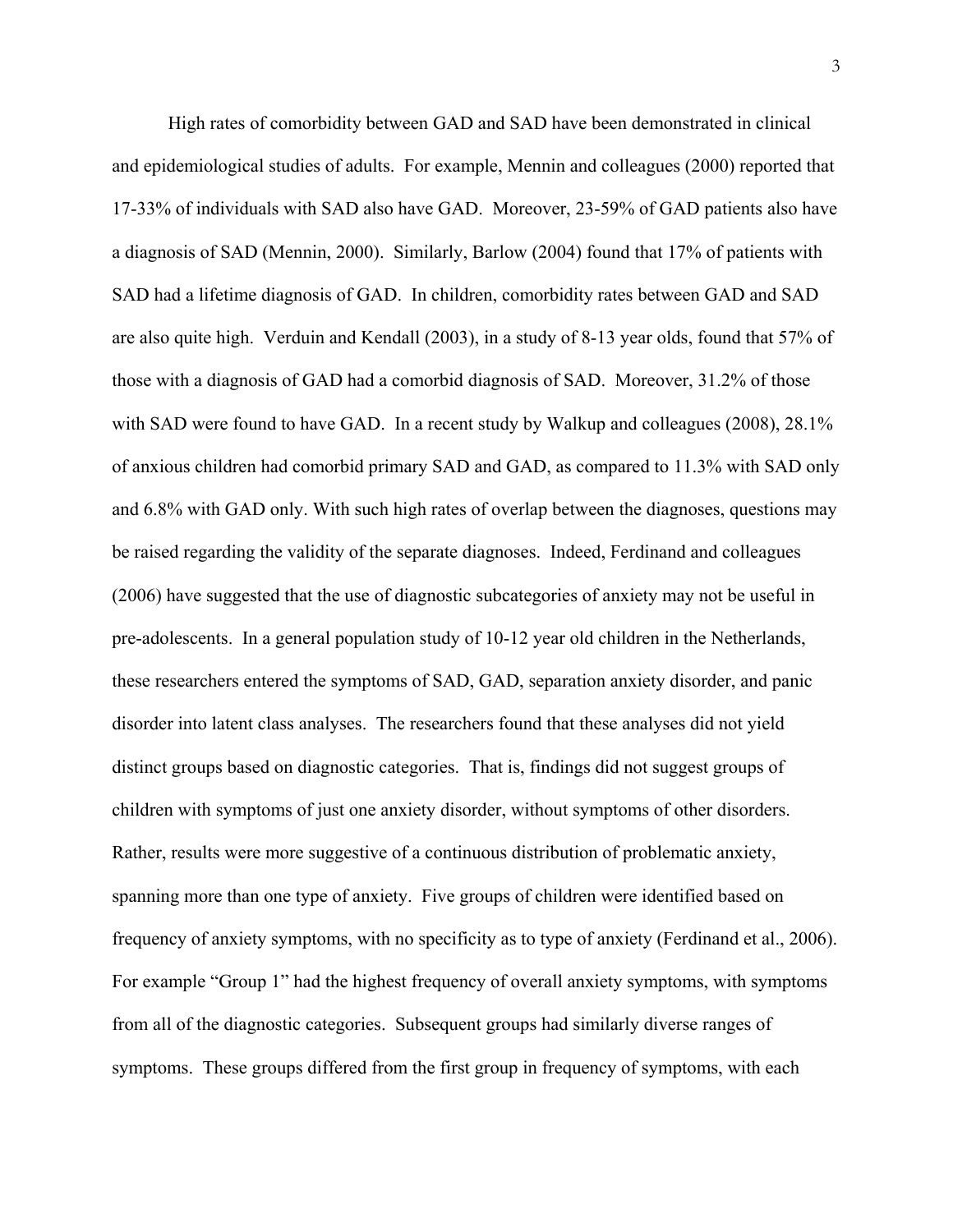subsequent group having a somewhat lower frequency of overall symptoms than the group before it.

Rutter (1997) has explicated a number of possible sources of apparent comorbidity between psychological diagnoses. First, he suggests that there are seven sources of artifact that could result in the appearance of comorbidity: statistically disproportionate representation of comorbidity in clinical samples; referral bias; the effects of screening procedures in two-stage community surveys; overlapping diagnostic criteria; artifactual diagnostic subdivisions; disorders that are not truly separate; and disorders based on quantitative dimensional features rather than qualitatively distinct categories. In addition to these artifactual sources of comorbidity, Rutter (1997) identified five more substantive bases for apparent comorbidity. According to Rutter (1997), apparent comorbidity could arise from any of the following scenarios: (a) the comorbidity represents two manifestations of the same disorder; (b) the comorbidity reflects two different stages of the same disorder; (c) the comorbidity is the result of the same or correlated risk factors; (d) the comorbidity reflects two nosologically distinct disorders; or (e) the comorbidity is due to one disorder serving as a risk factor for the other.

 Thus, many possible explanations for apparent comorbidity have been identified. Many of these explanations suggest that the presence of "comorbidity" does not necessarily indicate the presence of two distinct disorders. Therefore, criteria for determining the presence of distinct disorders are needed. Several such approaches for determining the validity of diagnostic constructs have been proposed (e.g., Cantwell, 1995; Robins & Guze, 1970). Cantwell (1995) proposed a model involving eight domains of clinical investigation to determine diagnostic validity of child and adolescent psychiatric disorders. These include clinical phenomenology, demographic factors, psychosocial factors, biological factors, family genetic factors, family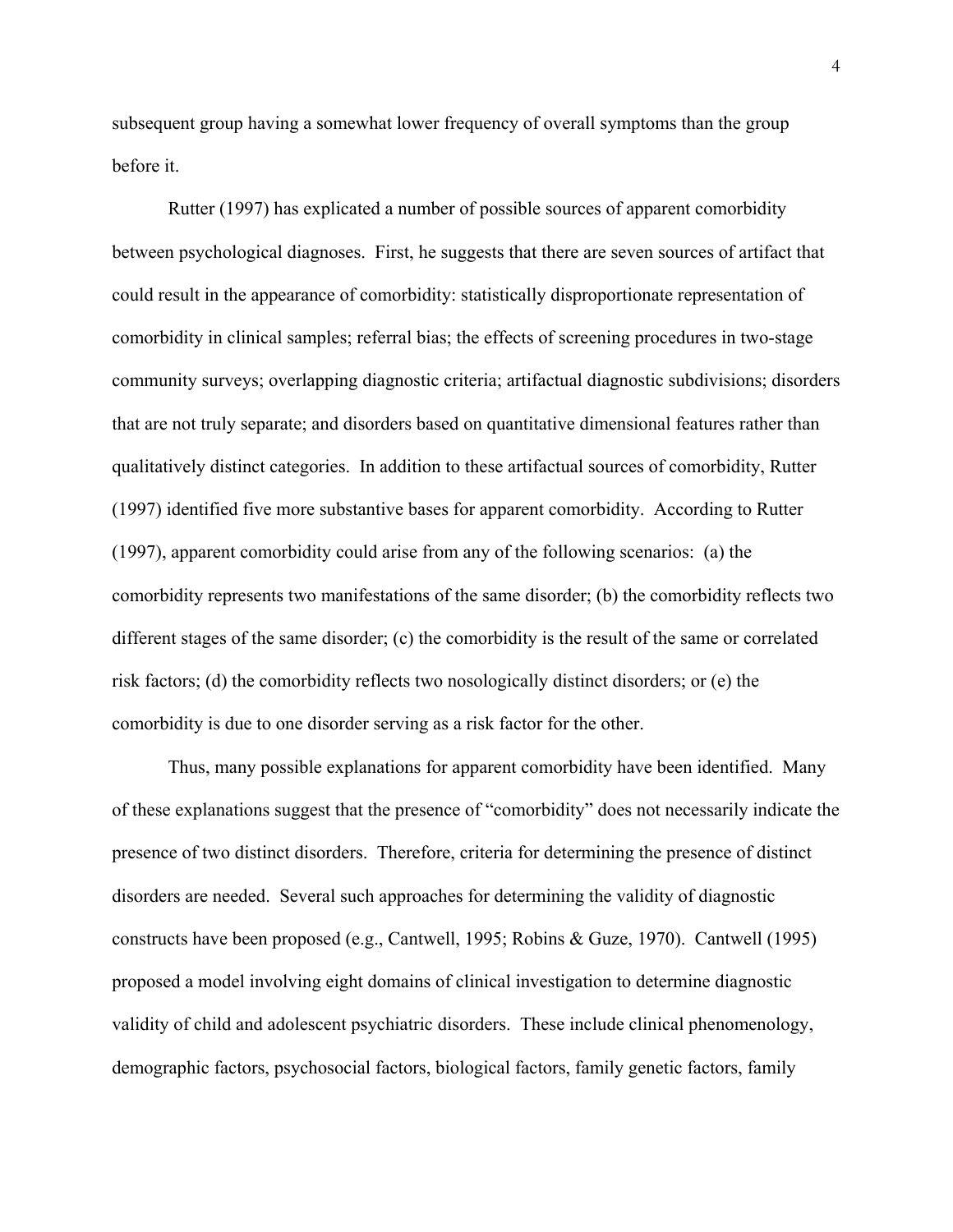environmental factors, natural history, and intervention response. In the case of GAD and SAD, some evidence has accumulated in the literature in each of the areas proposed by Cantwell. The evidence will be reviewed briefly in the paragraphs that follow.

Clinical phenomenology. As described above, SAD is defined by a persistent, irrational fear or worry regarding social and/or performance situations (APA, 2000). Such situations may include initiating and maintaining conversations, taking tests, musical or athletic performances, and assertion, among others. These situations are avoided or endured with distress. Moreover, exposure to social or performance situations almost always produces an anxiety response (e.g., blushing, heart palpitations, sweating, trembling, etc.), and may in fact take the form of a situationally-bound panic attack. Common concerns experienced by individuals with SAD include fears of embarrassment. Additionally, individuals may worry that others will perceive them as anxious, "crazy," or stupid (APA, 2000). There are two subtypes of SAD described in the DSM-IV. Generalized social anxiety disorder applies to individuals who are anxious in most social and performance situations. Those who do not fit this description, but are nervous in only select situations (e.g., performance), are described as having a specific, nongeneralized, or circumscribed type of SAD (APA, 2000).

 In contrast to SAD, GAD is characterized by excessive, uncontrollable anxiety and worry about a wide variety of events or activities (APA, 2000). The worries associated with GAD are out of proportion to the actual feared event, and are associated with at least three physiological symptoms (for adults, one physiological symptom in children). These symptoms may include restlessness, irritability, muscle tension, and difficulty sleeping, among others. Adults with GAD typically worry about routine life circumstances, such as vocational responsibilities, health of family members, or minor matters such as household chores (APA, 2000). It is interesting to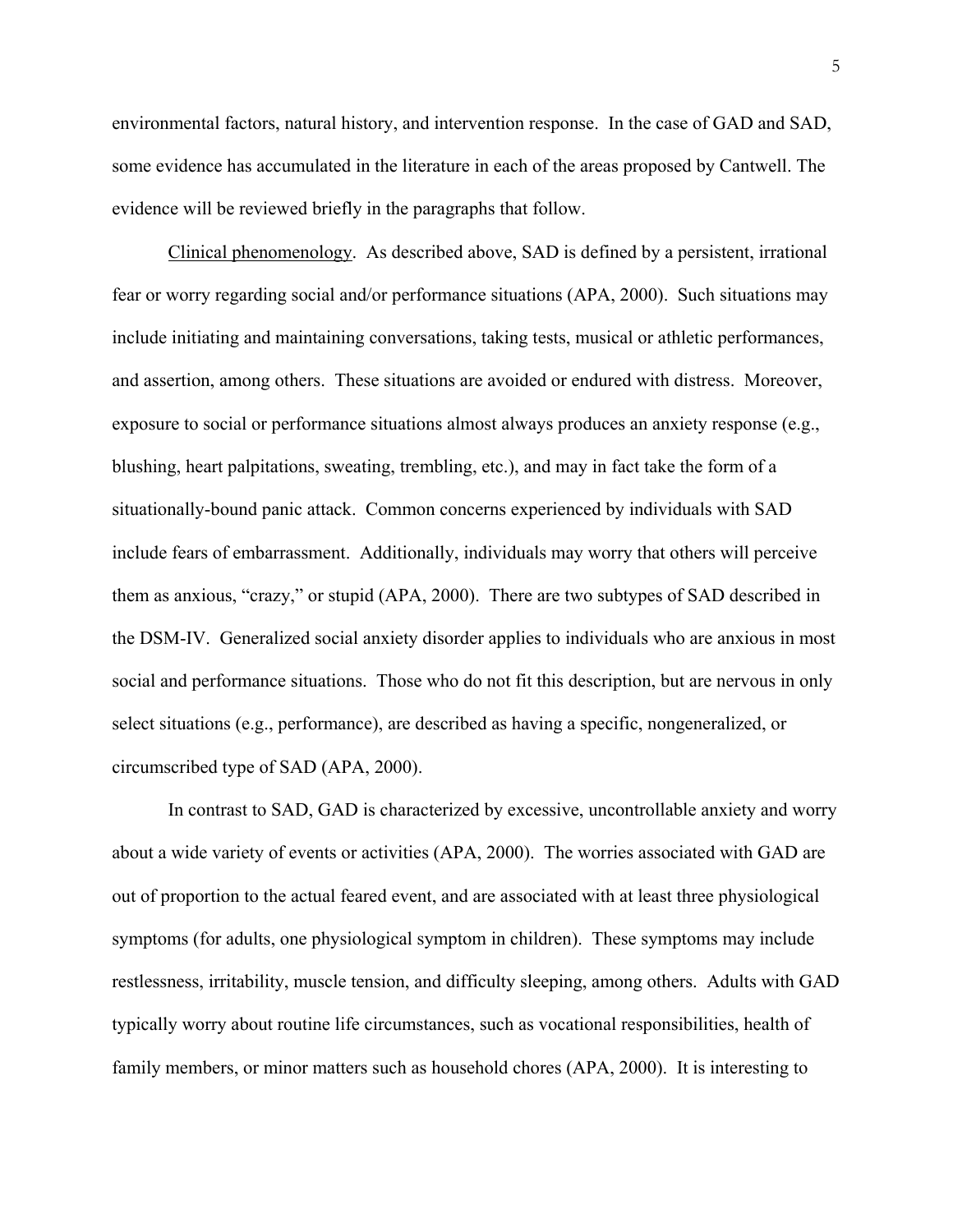note, for our purposes, that DSM identifies worries about competence or performance as most common in children with GAD. These worries are of course also part and parcel of SAD.

 Thus, in terms of the clinical phenomenology of SAD and GAD, there are a number of distinguishing features. Most important is the more broad nature of worries related to GAD as compared with the more circumscribed worries of SAD. That said, there are also a number of similarities between the two disorders that may contribute to comorbidity. Of course, both are anxiety disorders and thus, share the common feature of anxiety. Also, both disorders commonly include similar physiological reactions (e.g., sweating), although there seems to be some specificity in the types of symptoms experienced by children with each disorder (Ginsberg et al., 2000).

Nonetheless, both disorders involve performance or evaluative concerns. In particular, as noted above, children with GAD are most likely to worry about issues related to their performance. This is quite similar to symptoms experienced by children with SAD. The DSM-IV (2000) notes that although children with GAD may worry about performance, this diagnosis should be differentiated from SAD if the worries occur even when the children are not being evaluated by others. In contrast, socially anxious children are more likely to worry about their performance only in relation to evaluation by others. Thus, the two disorders have been differentiated in DSM-IV by features distinct to each disorder. However, SAD and GAD share a number of similarities, particularly in children. Such similarities may contribute to high comorbidity rates between the two disorders.

Demographic factors. The demographic profiles of SAD and GAD are also similar. Both have a mean age of onset at or around puberty (age 11-12; Weiss & Last, 2001). In terms of gender, SAD is more common in females than in males (Weiss & Last, 2001). Data on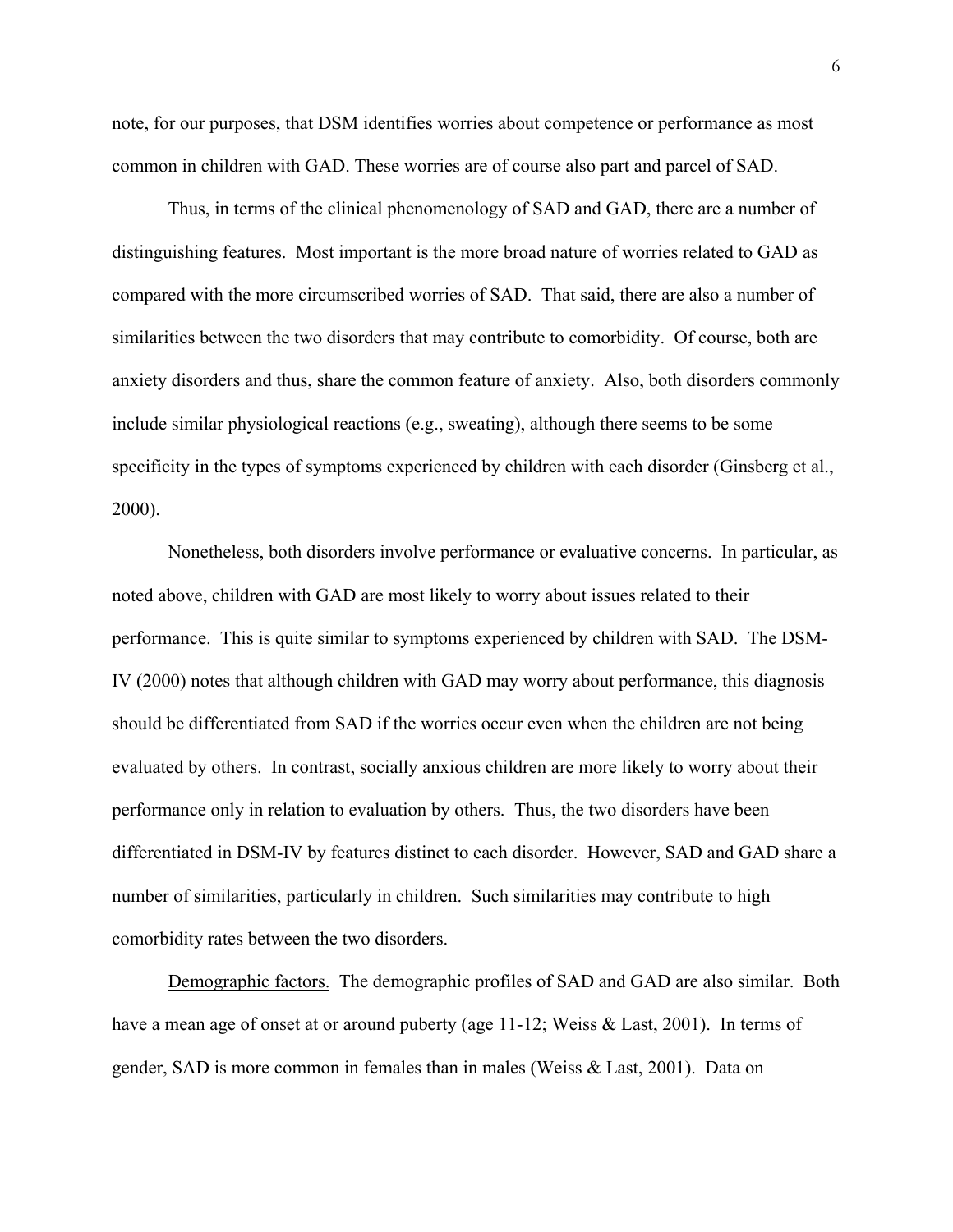overanxious disorder (the DSM precursor to GAD) in children indicates that OAD was found to occur equally in young boys as in young girls. However, OAD tended to decline in males with age, so that females had higher rates of OAD by adolescence (Weiss & Last, 2001). It is assumed that a similar pattern is true for GAD, although such data are not currently available.

Psychosocial factors. Both GAD and SAD have been found to contribute to psychosocial impairment. Given the nature of the symptoms of SAD, including excessive anxiety related to social situations, it is not surprising that such a diagnosis is related to impairment of social functioning. Much evidence has accumulated in the adult literature to support such a conclusion. For example, socially anxious adults have been found to be less likely to marry than individuals with other anxiety disorders (Sanderson, DiNardo, Rapee, & Barlow, 1990), and to have both avoidant and dependent relationship patterns with close friends and relatives (Darcy, Davila,  $\&$ Beck, 2005). Further, among internalizing disorders, SAD has been found to be a unique risk factor for the onset of alcohol and cannabis use (Buckner et al., 2008).

In children and youth with social anxiety, similarly negative outcomes have been reported. For example, socially anxious children have been shown to have more difficulty adjusting to intercommunity relocation (Vernberg, Greenhoot, & Biggs, 2006) and slower recovery to ostracism (Zadro, Boland, & Richardson, 2006). In youth, however, the direction of the relationship between social anxiety and relational difficulties is somewhat unclear. For example, La Greca and Harrison (2005) examined peer relational predictors of social anxiety. The researchers found that peer victimization and negative interactions with close friends predicted social anxiety in adolescents. Further, peer crowd affiliation, positive best friendships, and the presence of a dating relationship served as protective factors against the development of SAD. Thus, the relationship between social anxiety and negative social experiences may be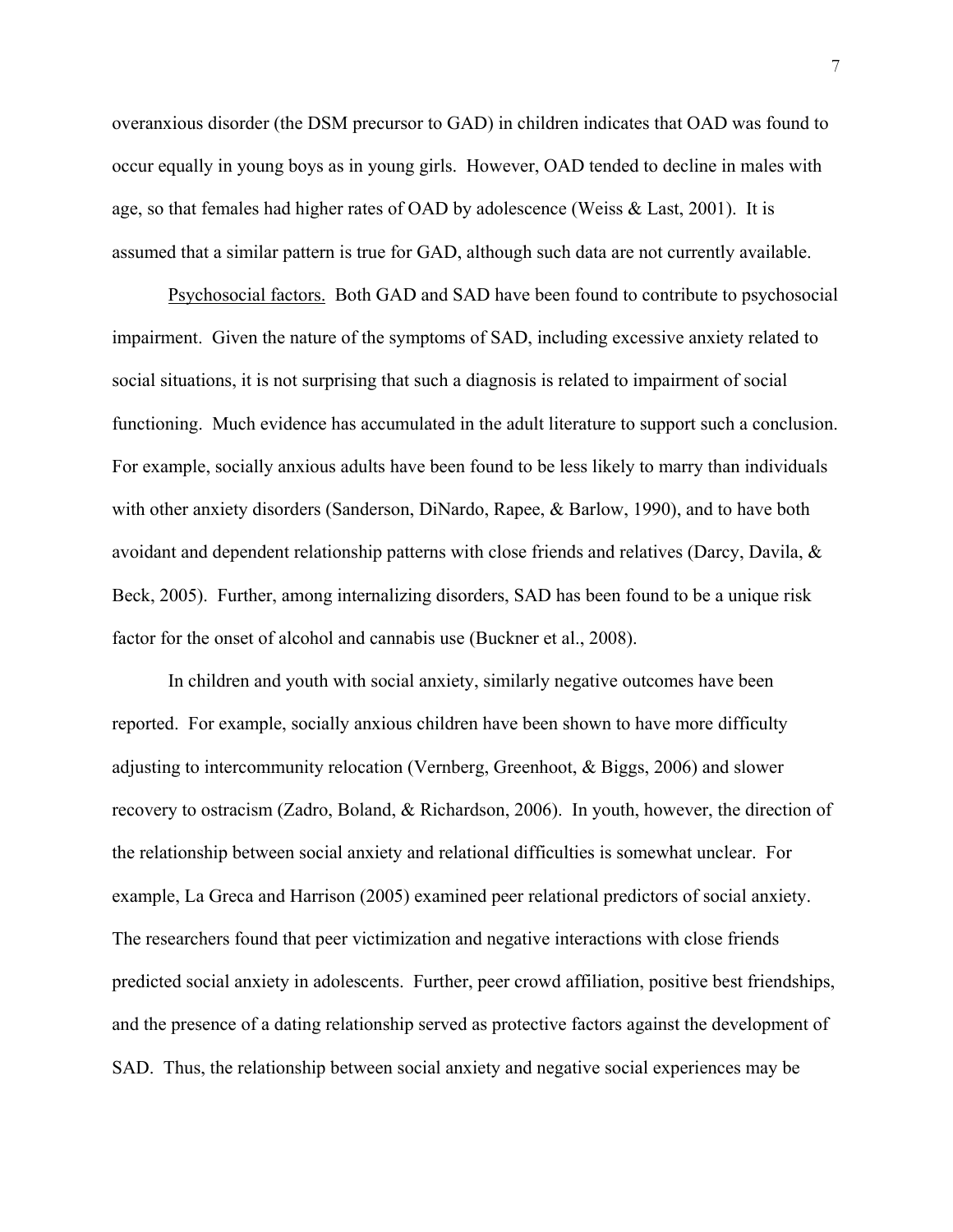bidirectional in children and adolescents, such that negative social experiences may contribute to later social anxiety which in turn, may lead to further social difficulties.

In addition to interference with peer and other relationships, socially anxious individuals are at risk for academic difficulties (Fisher, Masia-Warner, & Klein, 2004). Given the fears of evaluation experienced by socially anxious individuals, it is reasonable to assume that the academic environment is stressful for such students. Testing and class presentations are particularly anxiety-provoking for socially anxious students. Anxiety in these situations, along with the accompanying physiological symptoms described above (e.g., heart palpitations, sweating, trembling), may interfere with academic performance and result in poor academic outcomes.

Less information is available regarding the psychosocial consequences of GAD. However, evidence available regarding adults with GAD suggest fewer negative outcomes for individuals with GAD as compared with SAD. For example, in a study of undergraduates, Eng and Heimberg (2006) found that individuals with GAD self-reported more interpersonal problems than controls. However, friends of those with GAD did not ascribe more interpersonal difficulties to their friends with GAD than did friends of controls, and they also reported similar friendship quality as friends of controls. GAD participants reported less secure family relationships than controls, but similar levels of support and attachment to friends.

With regard to marriage, several studies have suggested that individuals with GAD experience significant marital distress (McLeod, 1994; Whisman, Sheldon, & Goering, 2000). However, a recent study examined the lifetime prevalence of GAD and its association with marriage or marriage-like relationships (Yoon & Zinbarg, 2007). In this epidemiological sample, individuals with GAD were more likely to enter into marriage or marriage-like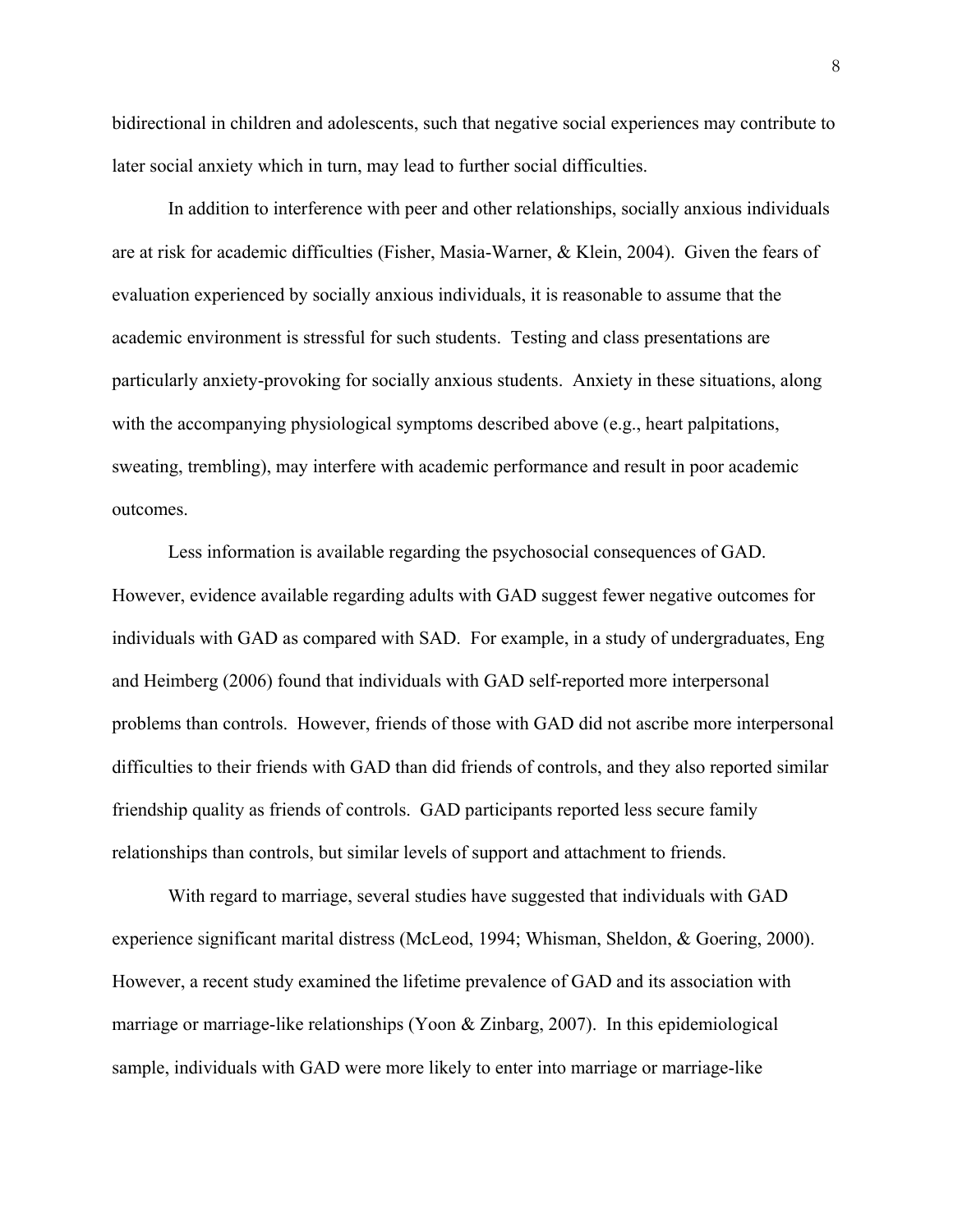(cohabiting) relationships than individuals with no diagnosis or those with GAD plus comorbid disorders.

While those with GAD may function relatively well in social relationships, evidence suggests that they may experience interference in work functioning. Henning and colleagues (2007) indicate that treatment-seeking GAD patients report more work impairment than they do in home and family functioning. Further, the patients report lower quality of life as compared with controls in a number of domains, including self-esteem, goals, values, money, work, play, learning, creativity, friends, and relatives. Further, those with comorbid disorders reported less life satisfaction than those without a comorbid diagnosis. Similarly, Mennin, Heimberg, and Jack (2000) report that adult patients with comorbid GAD and SAD report greater severity of functional impairment in addition to greater social anxiety and avoidance, general anxiety, cognitive symptoms, depressed mood, and overall psychopathology than do those with noncomorbid SAD.

In addition to the social and vocational impairment associated with SAD and GAD, both disorders have been associated with comorbid depression (Chavira et al., 2003; TADS Team, 2005). Epidemiological data suggests that 25-31% of adolescents and young adults with SAD suffer from a comorbid depressive disorder (Essau et al., 1999; Wittchen et al., 1999). Chavira and colleagues (2003) recently reported similarly high rates of comorbidity between SAD and depression. Further, in comparison with other anxiety disorders, SAD was the only diagnosis associated with an increased lifetime risk for major depression.

However, other studies have suggested that GAD is also associated with depression in youth. For example, the Treatment for Adolescents with Depression Study (TADS; TADS Team, 2005) found that GAD was the most common comorbid disorder (15.3%) among their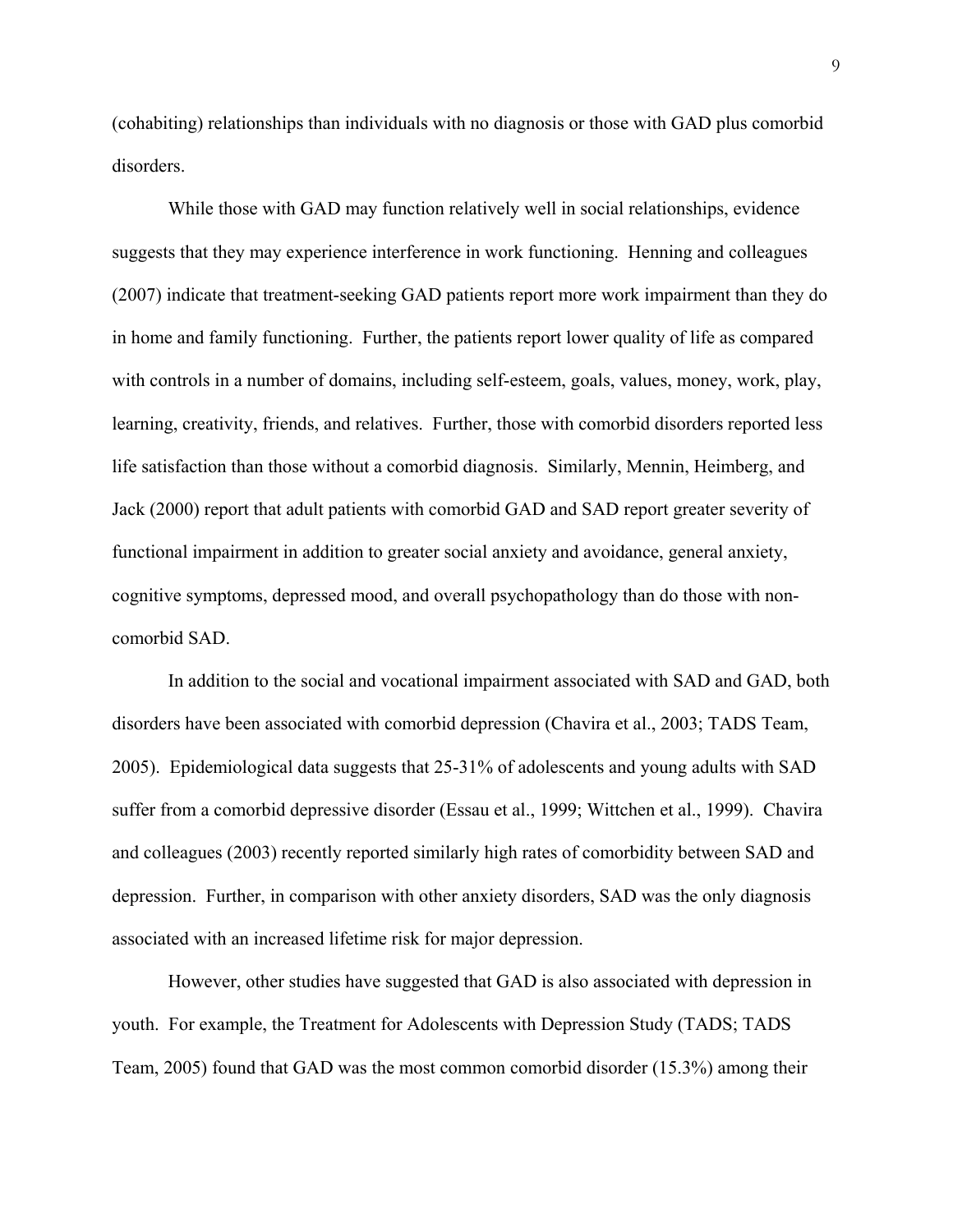sample of youth with major depression. More concerning is a report from Masi and colleagues (2004) indicating a 56% comorbidity rate of depressive disorders among their sample of youth with GAD.

Biological factors. Physiological and somatic symptoms (e.g., muscle tension, sleep disturbance, etc.) are part of the diagnostic criteria for GAD, but not for SAD. However, DSM-IV (APA, 2000) notes that individuals with SAD often experience somatic symptoms (e.g., heart palpitations, sweating, etc.) in response to feared situations. In an interesting recent study, Ginsburg and colleagues (2006) examined specific somatic symptoms associated with SAD, GAD, and separation anxiety disorder in children. The researchers found that few somatic symptoms distinguished between diagnostic groups. Indeed, restlessness, stomachaches, blushing, palpitations, muscle tension, sweating, and trembling were common to all the anxious children. Although children with all types of anxiety disorders reported these symptoms, socially anxious children reported more sweating than did children without a diagnosis of SAD. In contrast, children with GAD indicated experiencing more restlessness, stomachaches, and chills/hot flushes than those without such a diagnosis. Thus, children with either SAD or GAD experienced significant physiological symptoms. However, the diagnoses had somewhat different physiological profiles as indicated.

 In terms of the pathophysiology of brain functioning in GAD and SAD, little research has directly examined specific neural mechanisms involved specifically in these two disorders (see Pine, 1999 for review). However, several researchers have suggested that behavioral inhibition may be related to amygdala hypersensitivity (e.g., Kagan, 1995; Raine, 1998). Given the close link of behavioral inhibition to SAD (Mick & Telch, 1998), it may be that this disorder is also driven by amygdala functioning. No research has directly tested this connection in children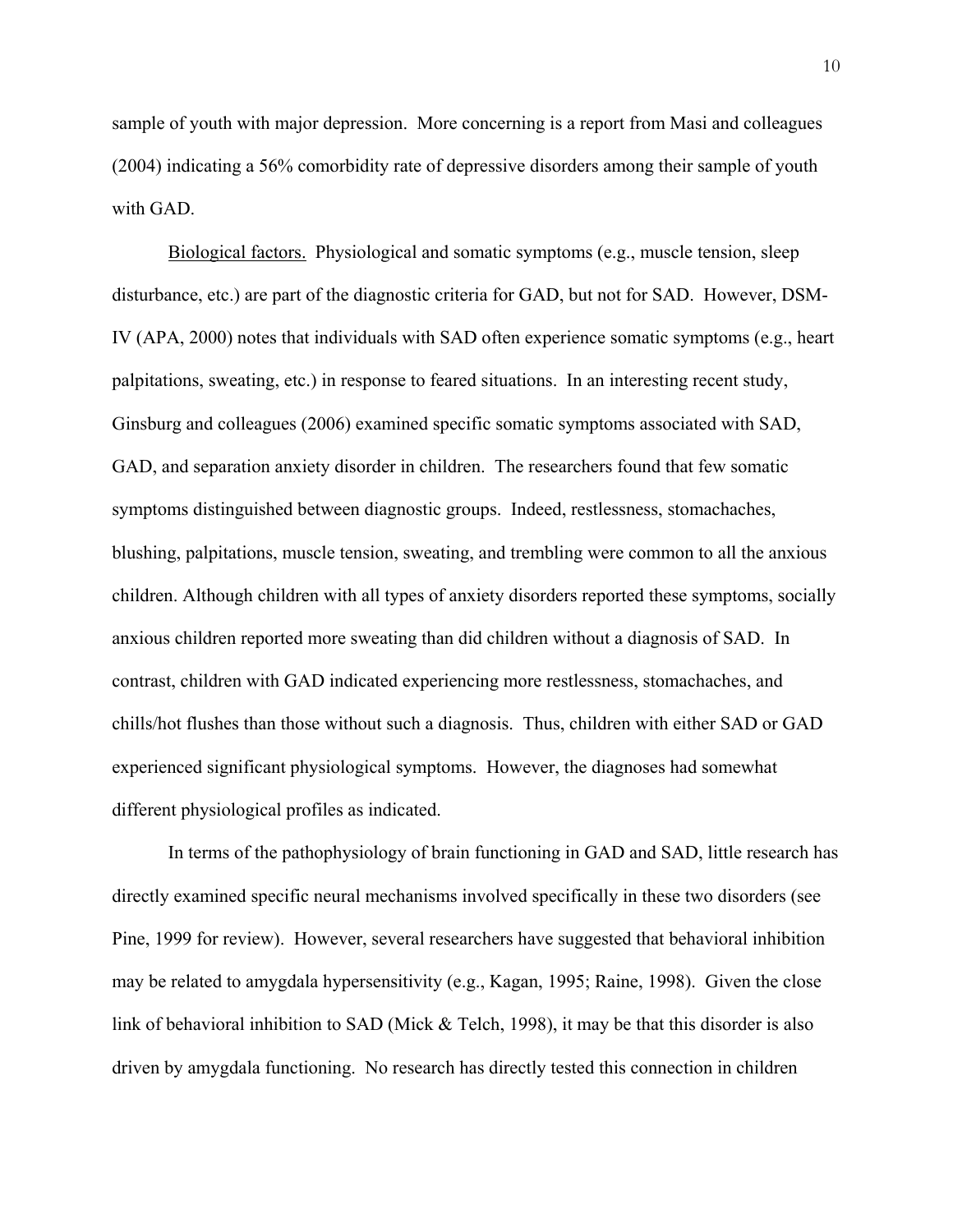(Pine, 1999). However, Birbaumer et al. (1998) has provided preliminary evidence for amygdala hypersensitivity in socially anxious adults.

 With regard to the neural mechanisms of GAD, the amygdala has been implicated in this disorder as well (Pine, 1999). However, GAD is thought to arise from dysfunction of the interaction between the hypothalamus and the amygdala (Pine, 1999). More direct research is needed to address the neural circuitry involved in anxiety disorders, particularly SAD and GAD.

Family genetic factors. More research is available regarding the genetics of anxiety disorders. Twin and adoption studies have consistently failed to demonstrate specific heritability of SAD, or any other anxiety disorder (see Hudson & Rapee, 2000 for review). Rather, what seems to be inherited is a propensity toward anxiety in general. However, one study was suggestive of some specificity to the genetics of SAD. Kendler and colleagues (1992) examined a sample of 2,163 female twin pairs. Among their sample, the researchers found a concordance rate of 24% for SAD among monozygotic twins. In contrast, the concordance rate for dizygotic twins was 15%. Thus, the study suggested that 21% of the variance in SAD was due to specific genetic factors, with another 10% attributed to genetic factors general to all anxiety disorders.

In contrast to twin and adoption studies, family studies regarding SAD have consistently found that the disorder tends to aggregate in families (e.g., Fyer, Mannuzza, Chapman, Martin, & Klein, 1995). Further, the aggregation of SAD has demonstrated specificity, particularly for the generalized form of the disorder (e.g., Stein et al., 1998).

 In terms of familial aggregation of GAD, three studies are illustrative. First, Noyes (1987) interviewed 20 GAD probands from the community, 20 controls, and first-degree relatives of both groups. In this study, the odds ratio for GAD in first-degree relatives of GAD probands compared to controls was 6.7. In a similar community-based study, Mendelwicz and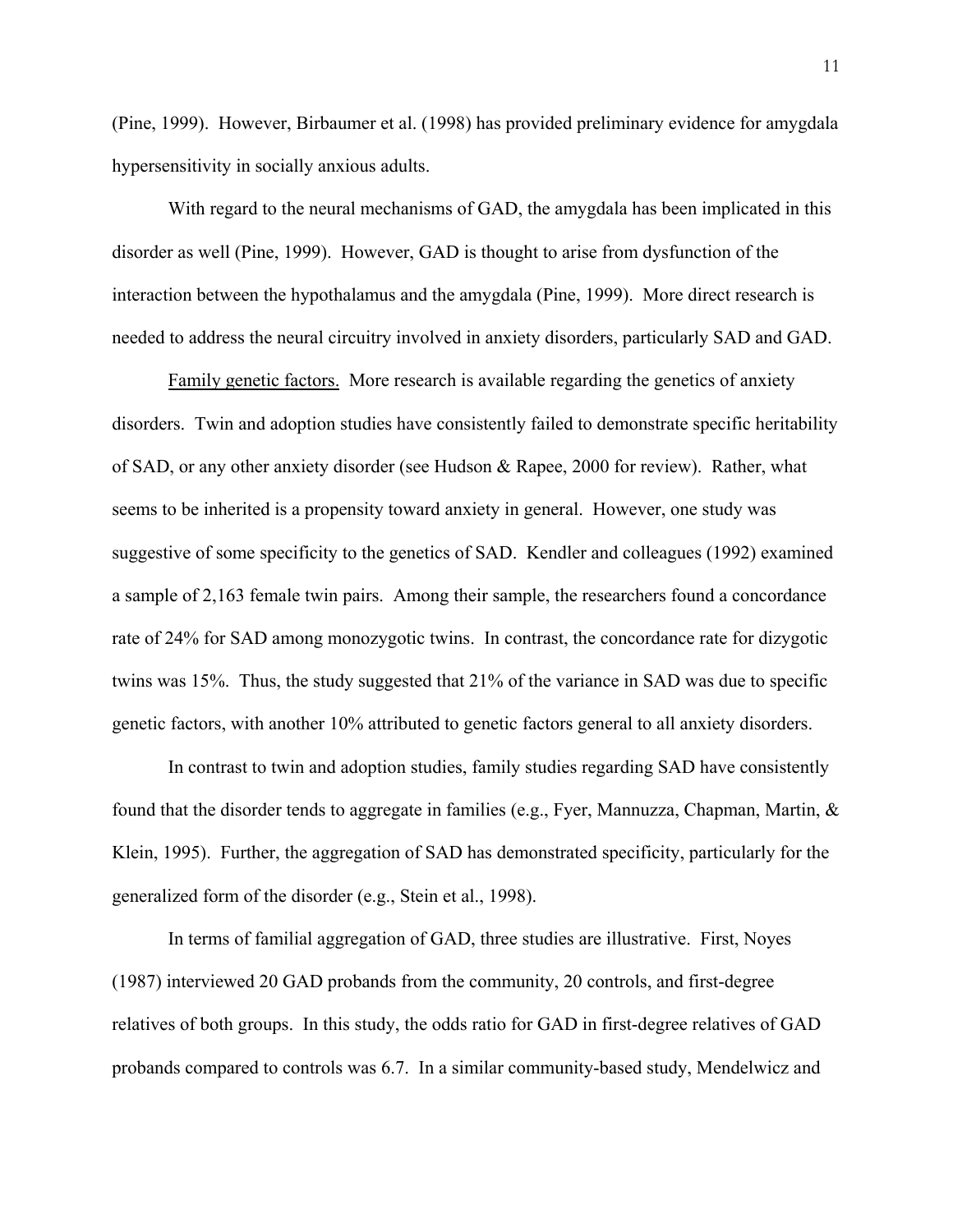colleagues (1993) found that the morbidity risk of GAD in first-degree relatives of probands versus controls was 4.7. These two studies demonstrated considerable familial aggregation of GAD.

 More recently, Newman and Bland (2006) reported another community-based study of the familial aggregation of GAD. Earlier studies, such as those reported above (Mendelwicz et al., 1993; Noyes, 1987) relied on self-selected samples. However, Newman and Bland (2006) utilized a sample identified through systematic random sampling. Their results indicated mild to moderate familial aggregation of GAD. Specifically, when the entire sample of first-degree relatives was analyzed, odds ratios of 1.4 to 1.8 were found for GAD, while the odds ratios were in the range of 2.1 to 2.8 when the first-degree relative sample was restricted to children of probands and controls.

Coelho and colleagues examined the family aggregation of GAD and SAD among a nonclinical sample of women (Coelho, Cooper, & Murphy, 2007). They found that SAD aggregates in the families of socially anxious probands, but not in the families of those with GAD alone. However, the researchers found that GAD did not aggregate in the families of probands with GAD but no history of SAD. This is contrary to the earlier findings indicating specificity of genetic transmission of GAD.

Thus, overall, research suggests that social anxiety disorder aggregates specifically in families, while the evidence for such specificity in the transmission in GAD is more equivocal. Indeed, the findings of Coelho and colleagues (2007) suggest that there may be some genetic overlap between GAD and SAD.

Family environmental factors. In terms of research on family environment, much work has examined anxiety more generally, rather than looking at anxiety disorders specifically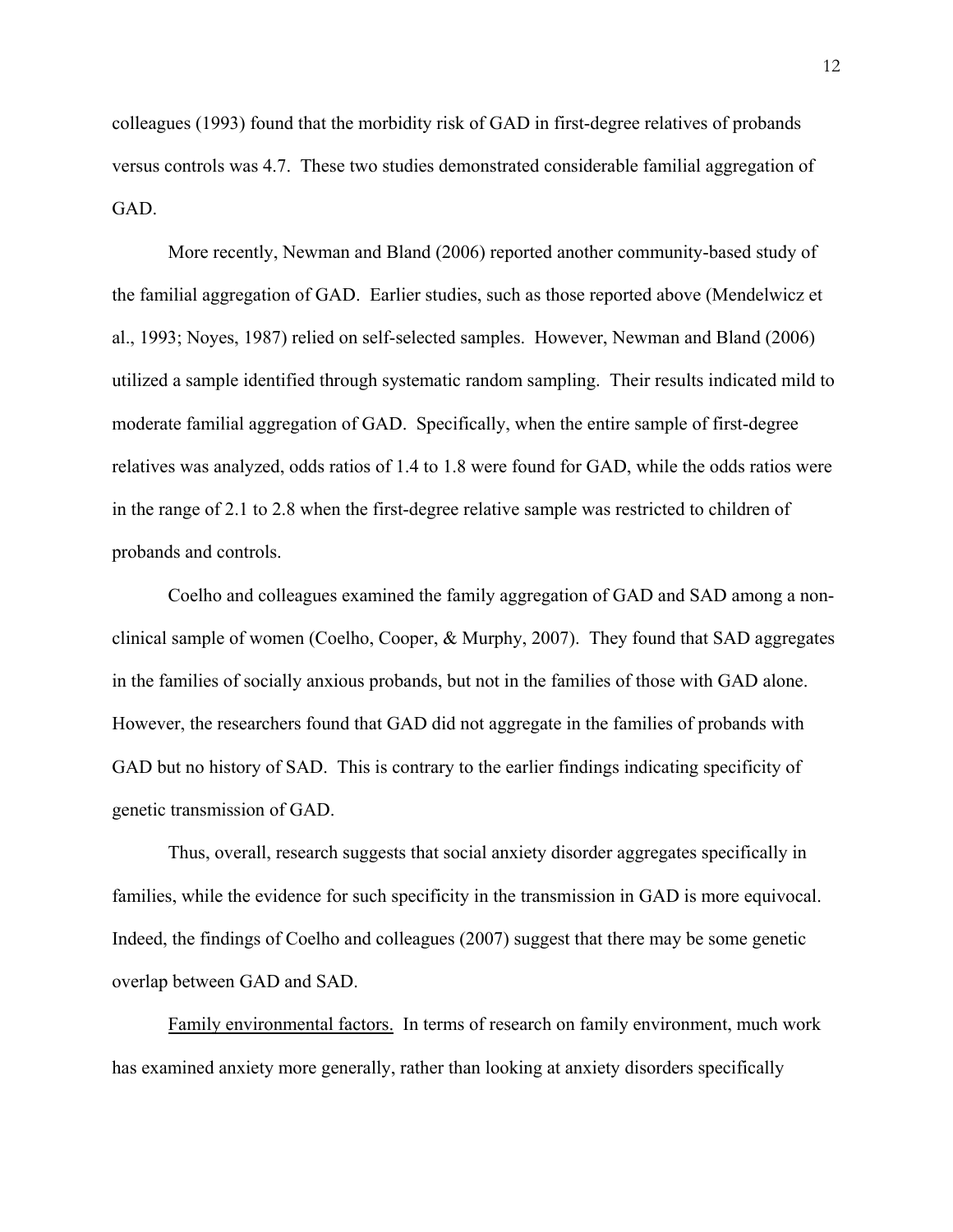(Masia & Morris, 1998). A number of family environmental factors have been identified as related to anxiety. These include insecure attachment (see Bogels & Brechman-Toussaint, 2006), overprotection (e.g., Hale, Engels, & Meeus, 2006), and rejection (e.g., Arrindell et al., 1983).

 With regard to specific family environmental factors related to SAD, low family sociability has been found to be one factor that predicts social anxiety in retrospective studies (e.g., Bogels, van Oosten, Muris, & Smulders, 2001). That is, parents of socially anxious children may tend to isolate their children. They may be less socially active themselves and therefore, fail to model appropriate social interaction. Further, parents of socially anxious children may not encourage social activity in their children to the degree of other parents.

 Another family environment factor that may be somewhat specific to social anxiety is parental rejection. For example, Arrindell and colleagues (1983) compared socially phobic individuals to those with other types of phobic disorders. Compared with other phobic groups, socially phobic individuals indicated that both of their parents lacked warmth, were more rejecting, and were more overprotective.

 Less research has examined family environmental factors specifically related to GAD. However, in a recent study, Hale, Engels, and Meeus (2006) examined the relationship of perceptions of parenting behaviors to adolescent GAD. They found that adolescent perceptions of rejection, over-control, and attachment (alienation) were all significantly related to GAD. Only parental rejection and alienation provided unique prediction of GAD, however, and these relationships were moderated by age and gender. Specifically, mid-adolescent females perceive more parental alienation in relation to their GAD symptoms than do early or mid-adolescent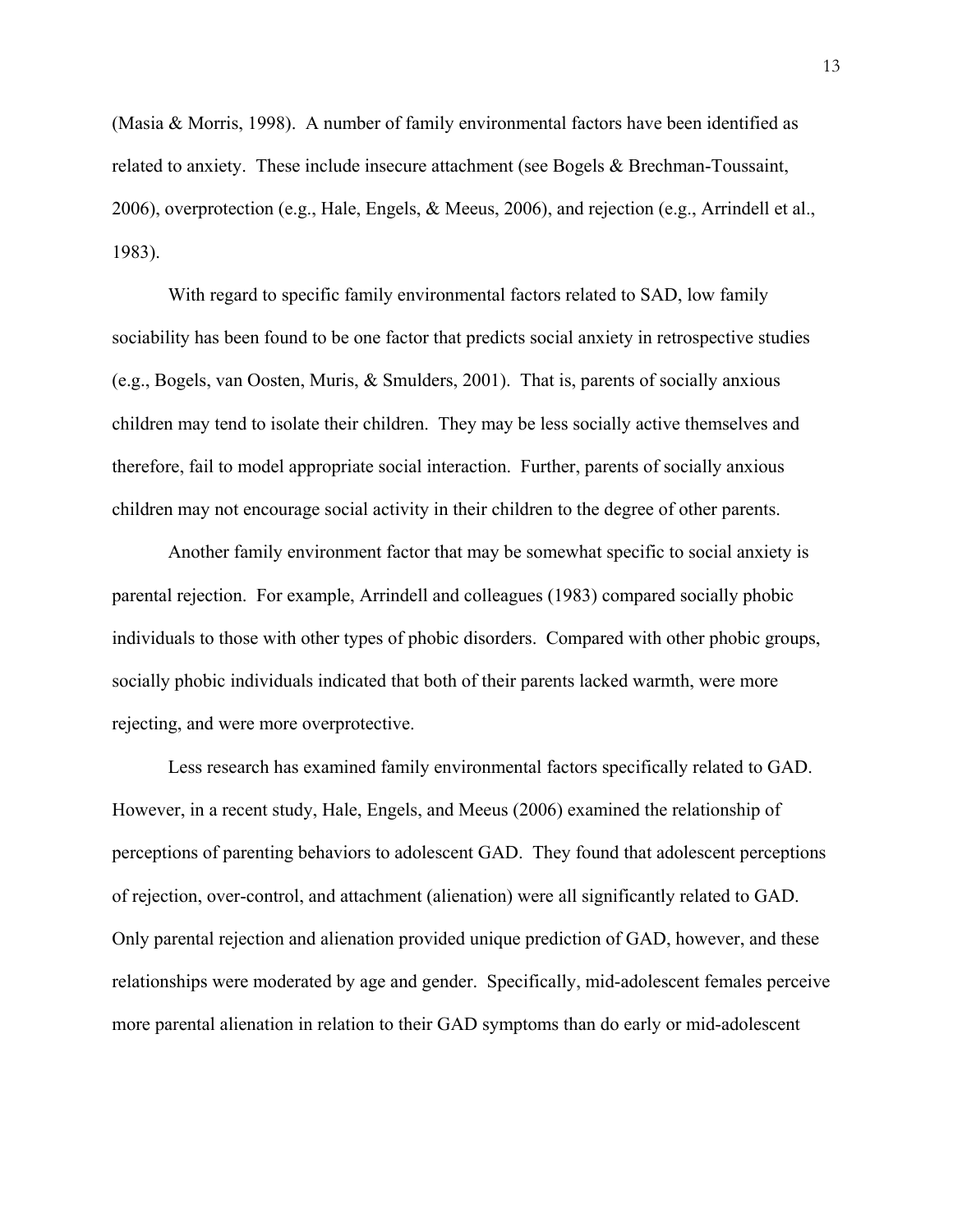males. Additionally, early adolescent males perceive more parental rejection than do midadolescent males.

Natural history. In terms of the history and course of GAD and SAD,, both disorders have been shown to be preceded and/or accompanied by long-standing temperamental types. There is some similarity between temperamental correlates of the disorders. However, specific temperamental types have been found to be associated with SAD more so than GAD and vice versa. Specifically, behavioral inhibition seems to primarily precede SAD (Mick & Telch, 1998) while anxiety sensitivity is more closely associated with GAD (Rector, Szacun-Shimizu, & Leybman, 2007).

 Behavioral inhibition to the unfamiliar (BI) is defined as a temperament in which novel stimuli are consistently responded to with excessive sympathetic nervous system arousal and behavioral withdrawal (Kagan, Reznick, Clarke, Snidman, Garcia-Coll, 1984). Ten to 15% of Caucasian toddlers are estimated to be characterized by BI (Kagan et al., 1988). In the past, BI has been believed to be an anxiety diathesis in general, predisposing children to any anxiety disorder, rather than any one specific disorder (Biderman et al., 1993). However, more recently, evidence has emerged to suggest that BI may be a specific risk factor for social anxiety. For example, Mick and Telch (1998) examined retrospective reports of BI in young adults with SAD, GAD, comorbid disorders, or minimal social or generalized anxiety. Their findings suggest that BI was associated with symptoms of SAD but not GAD. Further, individuals with comorbid SAD and GAD were no more likely to report childhood history of BI than were those with SAD alone. These results indicate that BI may be a specific risk factor for SAD and not GAD.

 Anxiety sensitivity is defined as the fear of anxiety symptoms ("fear of fear"), because of beliefs about their harmful psychological, physical, or social consequences (Reiss, 1987). Like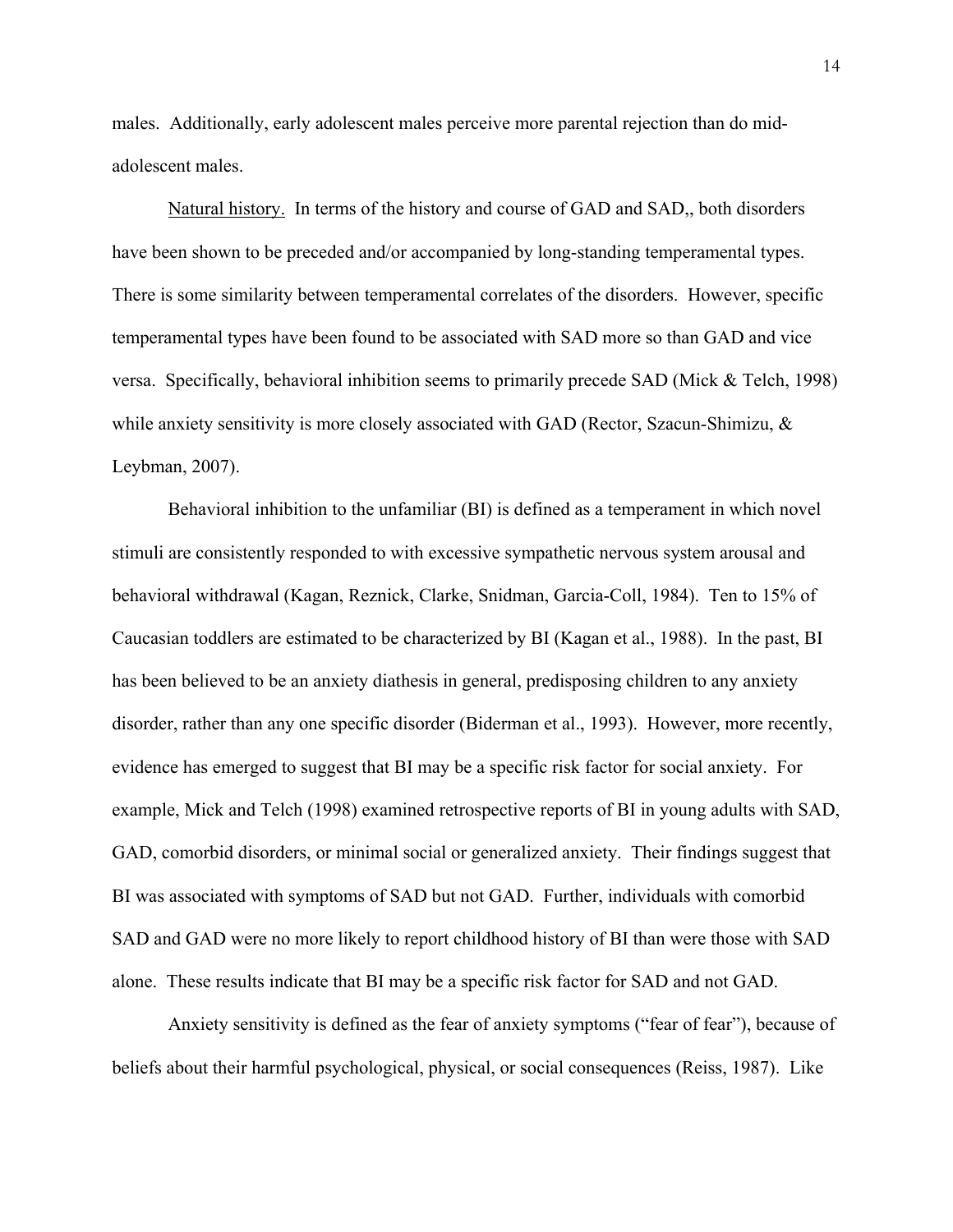BI, ASI was originally thought to be a generalized risk factor for anxiety disorders and panic (e.g., Reiss, Peterson, Gursky, & McNally, 1986). Recently, however, researchers have begun to examine the relationship of anxiety sensitivity to specific diagnoses. With regard to GAD and SAD, a recent study examined anxiety sensitivity as it relates to these diagnoses, as well as panic disorder with agoraphobia (Rector, Szacun-Shimizu, & Leybman, 2007). In this study, anxiety sensitivity distinguished between anxiety disorder patients with and without secondary major depressive disorder. Further, the "fear of cognitive dyscontrol" dimension of the Anxiety Sensitivity Index shared strong and nonredundant associations with GAD and depression scores. No other specific diagnoses were distinguished based on any anxiety sensitivity dimensions. Thus, anxiety sensitivity seems to have a specific relationship with GAD as compared to other anxiety disorders.

At the other end of the history spectrum, long-term outcomes of SAD and GAD are similar, but display some differences. In a recent study, Bruce and colleagues examined the long-term course of GAD, SAD, and panic disorder over a 12 year period (2005). The researchers found that SAD and GAD had a more similar long-term course than did either disorder with panic disorder. Further, of the diagnoses examined, SAD had the lowest probability of recovery over the 12 year period. Comorbidity with either GAD or panic disorder with agoraphobia made the overall clinical course of SAD even worse in terms of recovery and recurrence.

Intervention response. The current treatment of choice for anxiety disorders in children and adults is cognitive behavioral therapy (CBT). CBT for anxiety has been shown to be effective in 50-90% of adults (Barlow, 2001) and 60-80% of children (Kendall et al., 2005; Ollendick, King, & Chorpita, 2006). Moreover, CBT has been shown to be quite effective in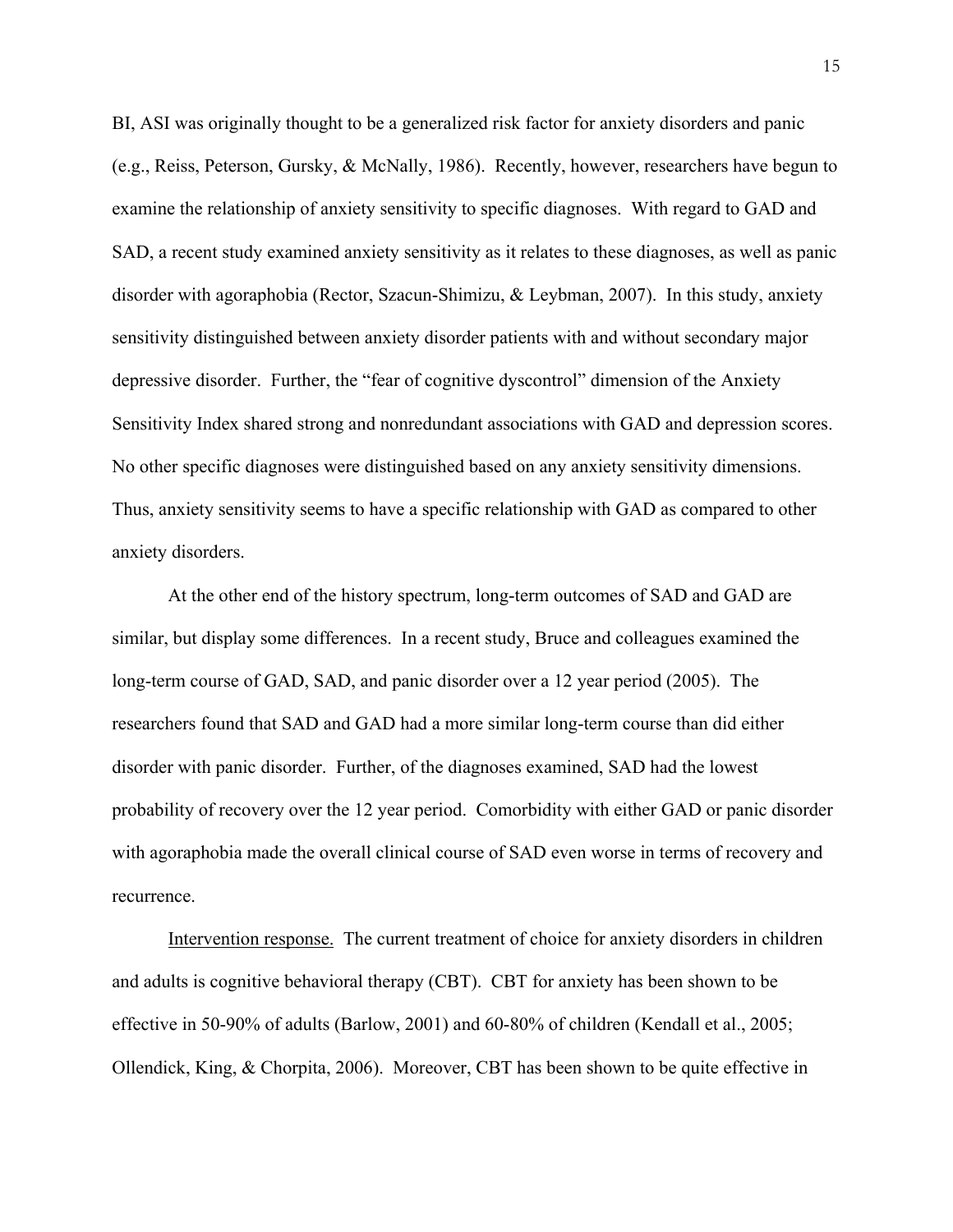treating both SAD and GAD in children and adolescents (see King, Heyne, and Ollendick, 2005 for review).

 However, a few differences have been noted in treatment response between SAD and GAD in children. In a comparison of group and individual CBT treatment for children with diagnosed anxiety disorders, Manassis and colleagues (2002) found that most anxious children improved equally well in group or individual CBT. However, the socially anxious children reported greater gains in individual treatment as compared with group treatment. Similarly, CBT treatment which includes a parent-training component appears to be particularly beneficial for children with GAD (Dadds et al., 1997). However, it is unclear at this time if parent-training adds any benefit to the treatment of children with SAD (King et al., 2005).

 In terms of pharmacological treatment for children, SAD and GAD have been found to respond to similar medications. Specifically, both disorders have been found to respond reasonably well to treatment with fluoxetine (Birmaher et al., 2003) and sertraline (Compton et al., 2001; Rynn, Siqueland, & Rickels, 2001; Walkup et al., 2008).

 In sum, a wide body of literature has been accumulated regarding SAD and GAD, both in adults and in children. Research suggests that the two disorders share a number of features on a variety of dimensions, including amygdala functioning, intervention, overcontrolling and rejecting family environments, and depression. However, there remain a number of factors on which the two disorders appear relatively distinct, including temperamental factors, genetics, family isolation, and others. To date, few studies have directly compared the two diagnoses, particularly in youth samples. This seems particularly relevant, given evidence that anxiety disorders may not be fully differentiated in children (Ferdinand et al., 2006). The current study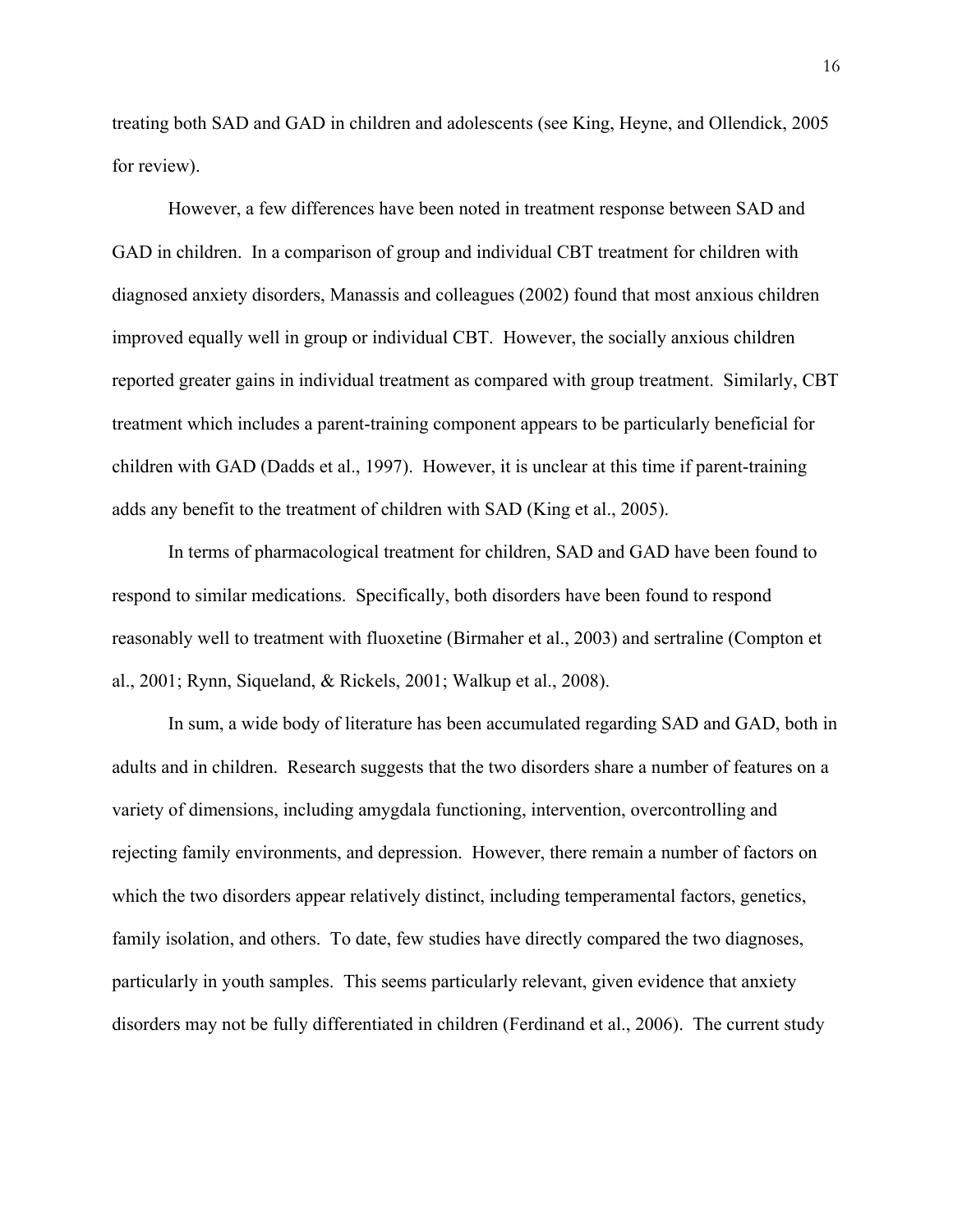will seek to examine the comorbidity of GAD and SAD, and to compare the two disorders on a number of dimensions. The following hypotheses are proposed:

#### Hypotheses.

*Hypothesis 1:* GAD and SAD can be distinguished based on temperamental features, psychosocial factors, and family factors.

*a.* SAD is hypothesized to be accompanied by higher social anxiety, lower social functioning, lower family expressiveness, and higher behavioral inhibition than GAD.

b. GAD is hypothesized to be accompanied by higher levels of worry, more physiological symptoms, lower levels of school functioning, and higher anxiety sensitivity than SAD.

*Hypothesis 2:* Comorbid GAD and SAD is hypothesized to be accompanied by more severe temperamental, psychosocial, and family difficulties, as compared with either diagnosis alone.

#### Methods

#### *Participants*

Participants were drawn from a larger sample of 397 (137 female) children who received psychoeducational assessments at the Child Study Center of Virginia Tech, and whose parents gave informed consent for their data to be used for research purposes (with child assent). The children ranged in age from 7 to 16 years of age, and the majority were Caucasian (n=368). Inclusion criterion for the current study were defined as a diagnosis of SAD, GAD, or both disorders, as determined by composite diagnosis on the Anxiety Disorders Interview Schedule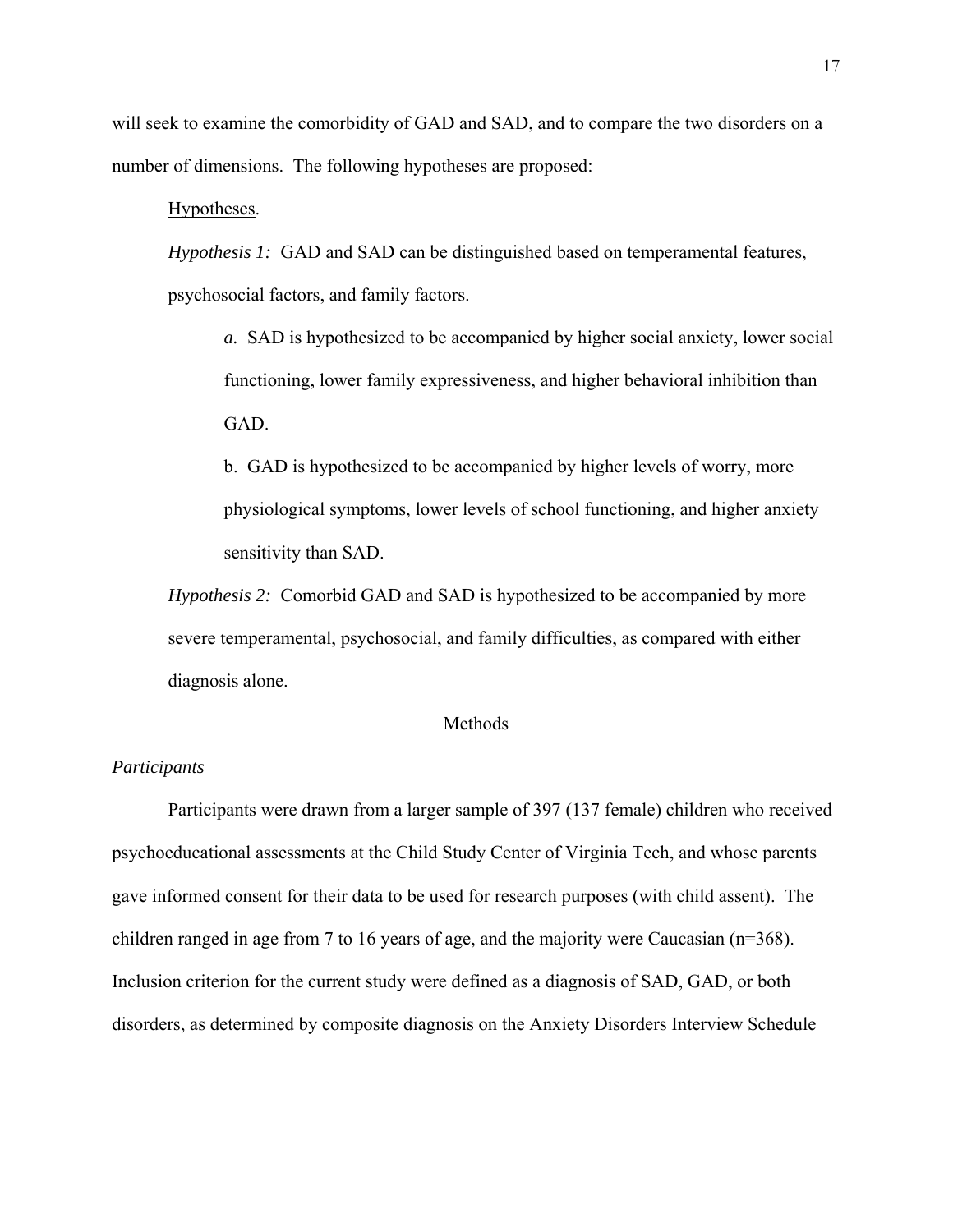for Children (ADIS-C/P; see Measures section). Using these criteria, 46 children were included in the SAD group, 50 in the GAD group, and 56 in the Comorbid group.

#### *Procedures*

 Children presenting to the Child Study Center for purposes of a psychoeducational assessment completed an assessment battery obtained in three, 3-hour sessions. During assessment sessions, children underwent a semistructured diagnostic interview (ADIS-C/P, Silverman & Albano, 1996; see measures), as well as intelligence and achievement measures. Finally, the children completed a number of questionnaires. In addition to the battery administered to the children, parents also participated in a diagnostic interview about their children, as well as completing a number of questionnaires. The measures employed in the current study are described below.

#### *Measures*

*Anxiety Disorders Interview Schedule for Children (ADIS-C/P; Silverman & Albano, 1996)*. The ADIS-C is a semistructured diagnostic interview designed to assess childhood anxiety disorders, as well as other related disorders (e.g., ADHD). Following the interview, clinicians assign severity ratings for each diagnosis, on a scale from 0 to 8. For the most part, the parent and child interviews are quite similar. However, the parent interview contains modules for several additional disorders (e.g., Conduct Disorder, Oppositional Defiant Disorder, Enuresis), as well as requesting additional information with regard to history and interference of specific problems. The child version requests additional information regarding symptoms and phenomenology of disorders, and utilizes simpler language. The ADIS-C/P has demonstrated adequate test-retest reliability for child (ages 7-16, kappas of .61-80), parent (kappas of .65- 1.00), and combined (kappas of .62-1.00) diagnoses (Silverman, Saavedra, & Pina, 2001). For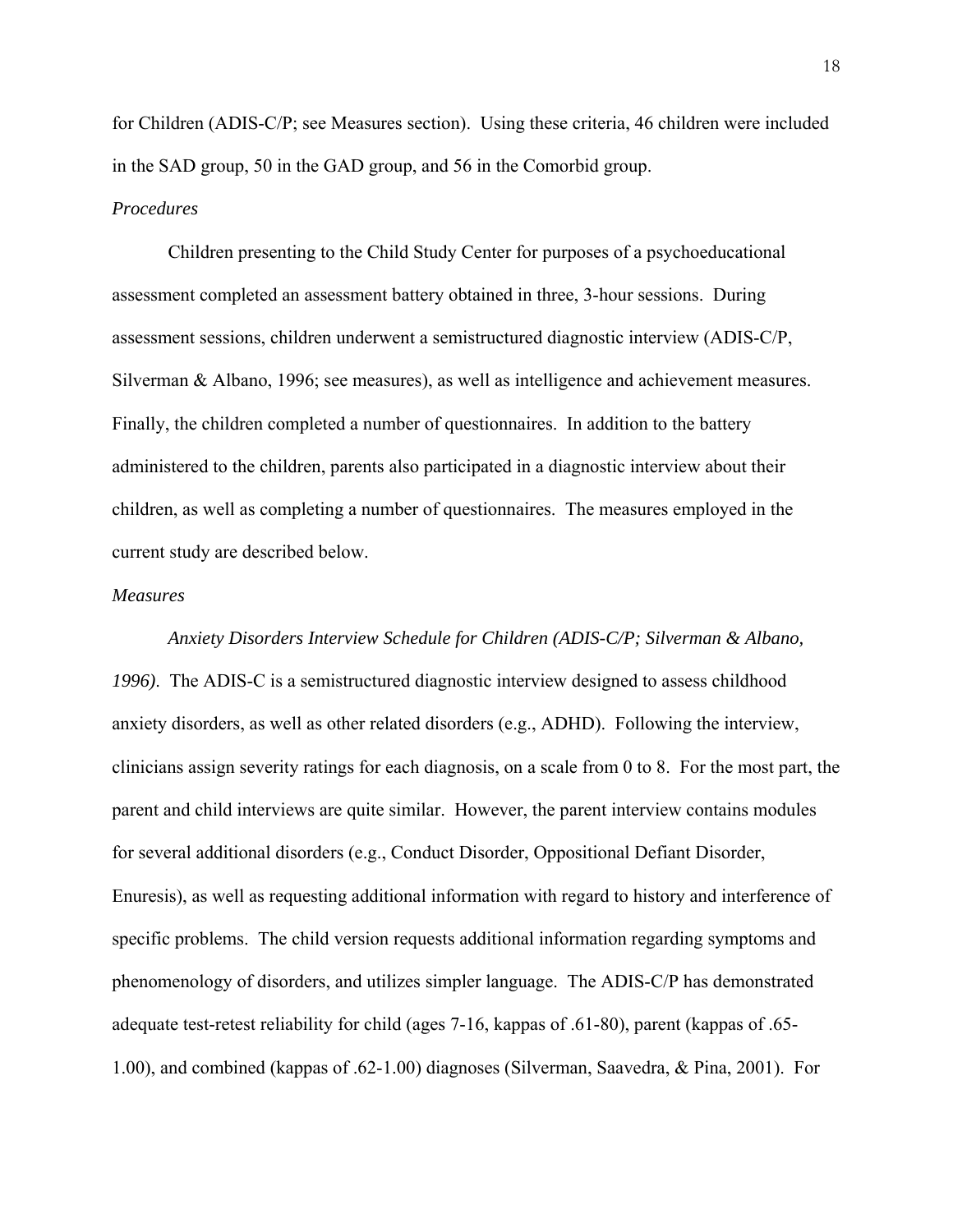purposes of the current study, composite diagnoses were used to determine diagnostic status. Utilizing this system, children receive a clinical diagnosis if either the child or parent clinician assigns the diagnosis with a severity rating of 4 or above. If both parent and child clinicians endorse the diagnosis, the higher of the two severity ratings is assigned to the diagnosis.

Trained graduate clinicians conducted diagnostic interviews for this study, and interviews were videotaped. Interrater reliability was calculated from these videotapes for randomly selected child  $(n=20)$  and parent  $(n=36)$  cases. Acceptable levels of interrater agreement were found for both the child ( $\kappa$ =0.71) and parent ( $\kappa$ =0.77) interviews across the diagnoses (Grills & Ollendick, 2003).

*Childhood Inhibition Inventory (CII*; Reznick, 1992). The CII is a 30-item questionnaire developed to assess a wide range of behaviors associated with behavioral inhibition. The questionnaire has both a self-report, retrospective version and a concurrent, parent-report version. The current study utilized the parent-report version, which includes items such as, "How often was your child afraid of dogs, cats, or other domestic animals?" Parents are asked to provide responses on a 5-point Likert scale, with higher scores indicating greater behavioral inhibition. The retrospective version of the inventory has demonstrated adequate internal consistency and reliability (Hayward, Killen, Kraemer, & Taylor, 1998; Reznick, 1992).

*Childhood anxiety sensitivity index (*CASI; Silverman et al., 1991*).* The CASI is an 18 item self-report questionnaire completed by the child. The measure is designed to assess the consequences of experienced anxiety (e.g., "It scares me when I feel nervous"). Responses are provided on a 3-point scale (none, some, a lot). Scores range from 0 to 36, with higher scores indicate greater anxiety sensitivity. The CASI has demonstrated good test-retest reliability (.76; Silverman & Ollendick, 2005).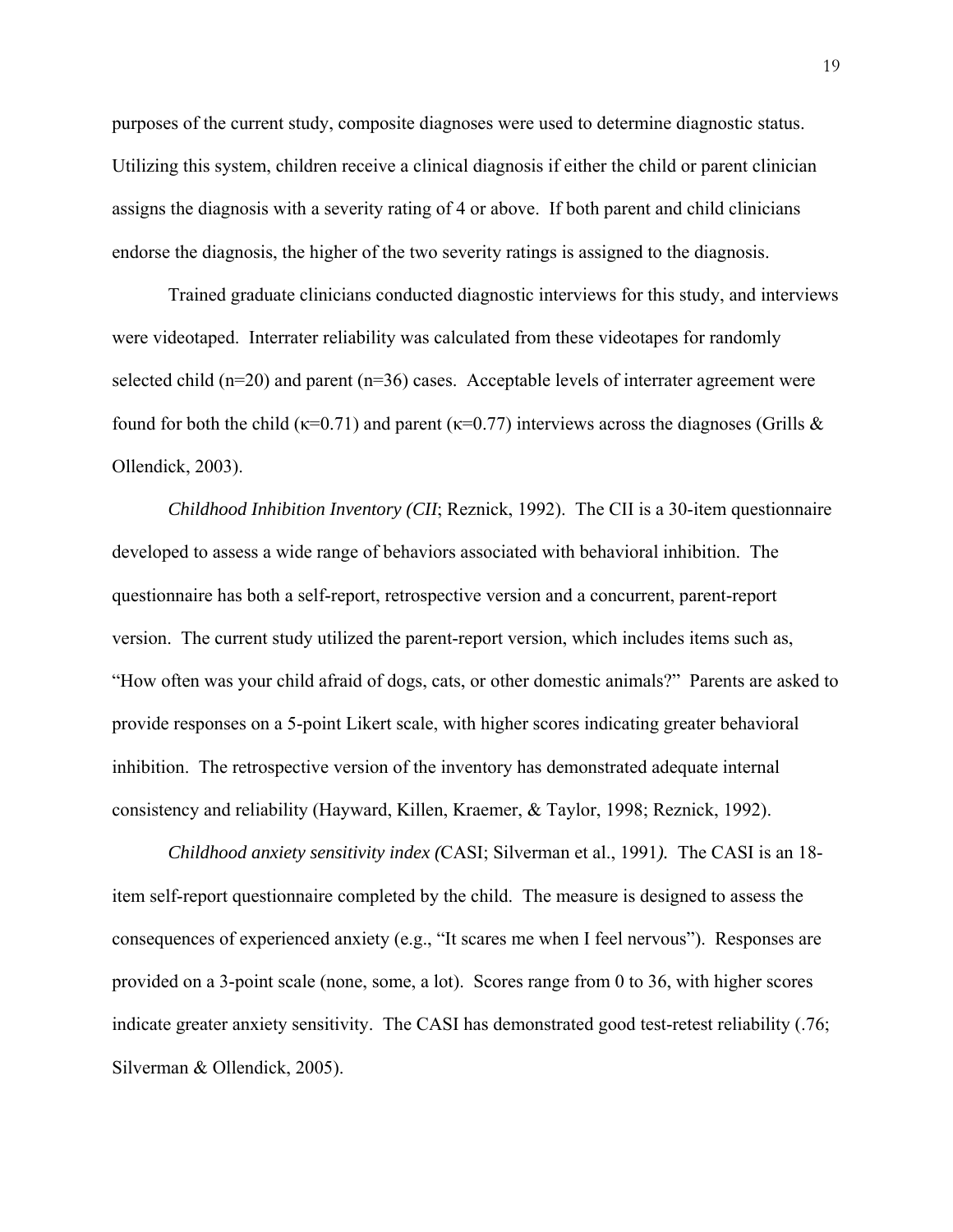*Multidimensional Anxiety Scale for Children (MASC; March, 1998)*. This 39-item selfreport questionnaire assesses anxiety across four factors including Social Anxiety, Separation Anxiety, Harm Avoidance, and Physical Symptoms. Each item is rated on a 4-point scale ("never true about me" to "often true about me"). Scores are converted to T-scores; higher scores indicate greater anxiety. The MASC has been used extensively in research with children and has demonstrated good reliability and validity (March, Parker, Sullivan, Stallings, and Conners, 1997).

*Children's Depression Inventory (CDI; Kovacs, 2003).* The CDI is a 27-item self-report measure that requires children to report on their cognitive, affective, and behavioral symptoms of depression over the preceding week. Items are scored from 0 to 2, with higher scores indicating more severe depressive symptomatology. The CDI has been used extensively in research, and has demonstrated good reliability and validity (Kovacs, 2003).

*Child Behavior Checklist* (CBCL; Achenbach, 2001a*).* The CBCL is a 113-item survey assessing competencies and problems of children. The parent will report how true each statement is of their adolescent on a scale of 0 ('not true, as far as you know'), 1 ('somewhat or sometimes true'), and 2 ('very true or often true'). Scores are reported as T-scores. Scores greater than 70 are considered to be clinically significant. The CBCL addresses the child's sleep problems, aggressive behavior, internalizing and externalizing problems, depressive symptoms, hyperactivity, anxiety, withdrawn behavior, as well as other problem behaviors. The CBCL also includes three social competence scales: Participation (child's participation in activities), Social (child's interactions with others), and School (child's academic performance). The CBCL evidences high reliability ranging from .85 to .96. For purposes of this study, the following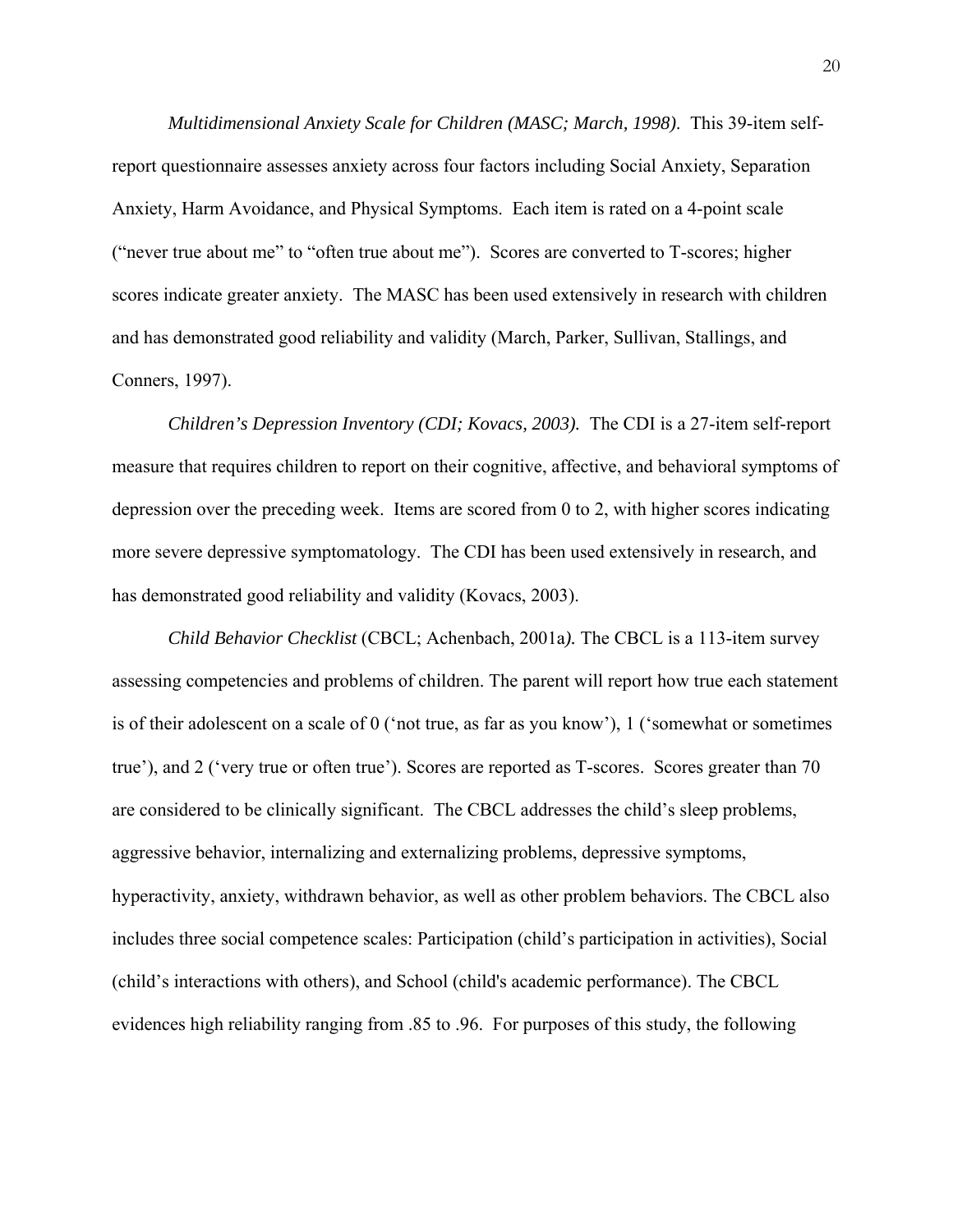subscales were utilized: School Functioning, Social Functioning, Anxious/Depressed, Withdrawn/Depressed, Social Problems, and Somatic Symptoms.

*Family Environment Scale (FES; Moos, 1989).* The FES is a 90-item self-report inventory completed by parents. The measure has been widely used in psychological research, and is designed to assess the social environment of families. Parents rate statements about their families as true or false. Scores are reported as T-scores. For the current study, only maternal report was utilized. Although the entire measure was administered, only four of the 10 scales were used for purposes of this study. The scales to be used are as follows:

Relationship scales (Cohesion, Expressiveness, Conflict). The Cohesion scale is designed to assess how much help and support families provide each other (e.g., "There is plenty of time and attention for everyone in our family"), while the Conflict scale measures the amount of conflict in the family (e.g., "Family members sometimes get so angry they throw things." In addition, the Expressiveness scale assesses the degree to which family members are encouraged to share their feelings openly (e.g., "Family members often keep their feelings to themselves").

In addition to the relationship scales, the current study also included the Control scale. The control scale assesses the degree to which rules and responsibilities are valued in the family. *Analytic Plan* 

*Analyses of Variance.* Participants were divided based on diagnostic status into three groups: SAD, GAD, and comorbid (both SAD and GAD). The groups were compared on the following measures: Childhood Inhibition Index, Child Anxiety Sensitivity Index, Multidimensional Anxiety Scale for Children subscales, Childhood Depression Inventory, Child Behavior Checklist subscales, and the Family Environment Scale subscales. Where significant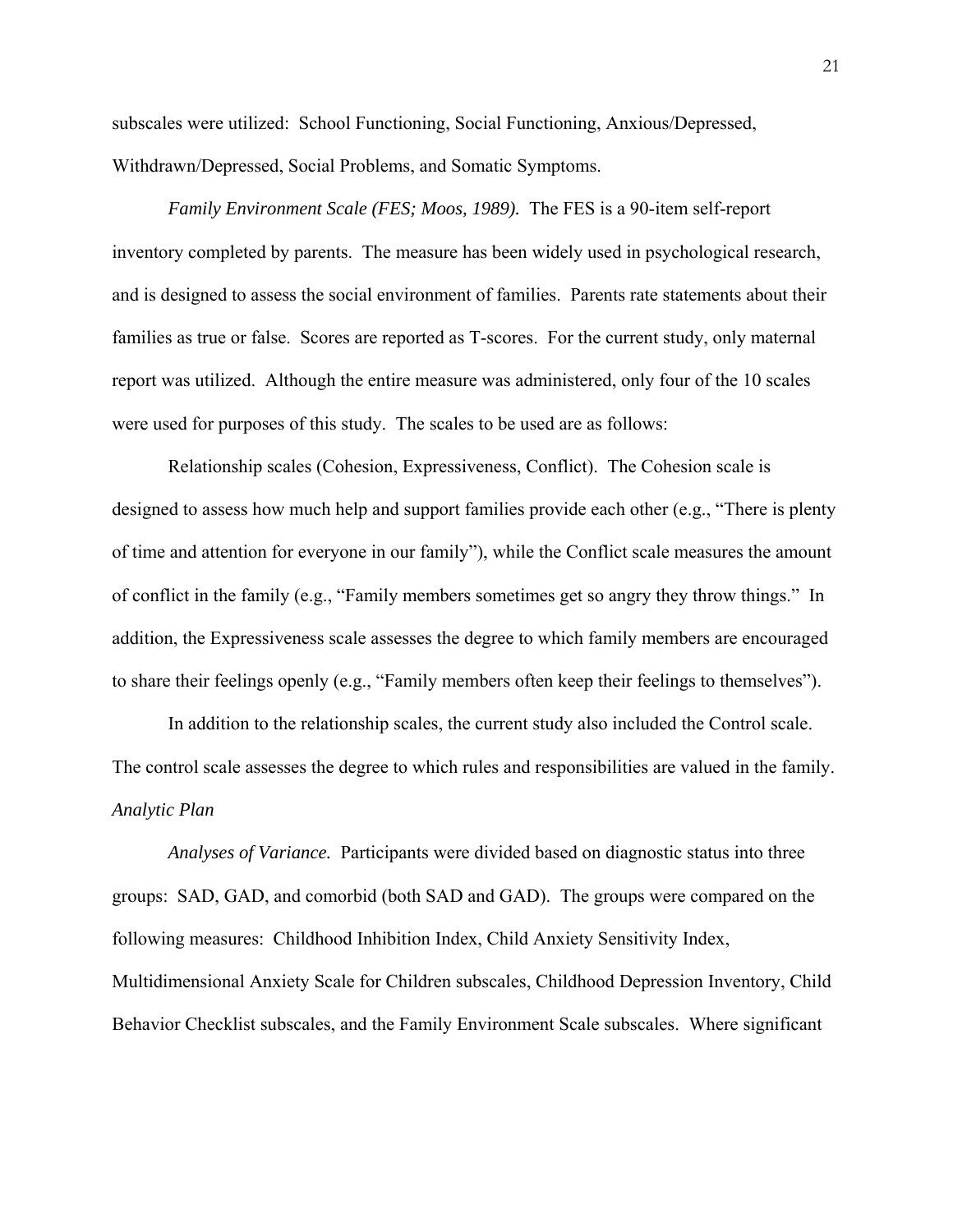differences were determined to be present, post-hoc analyses were performed to determine the direction of the differences.

*Discriminant Function Analysis.* A discriminant function analysis (DFA) was conducted to predict membership in the three diagnostic groups (SAD, GAD, COMORBID). In an effort to include those variables thought to be most theoretically significant, the following variables were included as predictors: depression (CDI Total scores), family expressiveness (FES), family cohesion (FES), family conflict (FES), family control (FES), involvement in extracurricular activities (CBCL Activities Scale), social involvement (CBCL Social Scale), and anxiety sensitivity (CASI Total scores).

 *Factor Analysis.* The final set of analyses employed the individual symptom items for SAD and GAD from the ADIS-C/P. All symptom items for both disorders were entered into a factor analysis to determine if the individual symptoms grouped together as predicted (i.e., generalized anxiety symptoms in a "GAD factor," and social anxiety symptoms in a "SAD factor"). This analysis was performed to allow determination of which individual symptoms load most strongly onto each disorder, suggesting the diagnostic utility of individual items. The analyses were performed separately for the ASIS-C and the ADIS-P.

*Cluster Analyses.* A cluster analysis was performed on the set of variables thought to be most theoretically significant in differentiating SAD and GAD. Variables included the Childhood Depression Inventory (Total score), Family Environment Scale (Expressiveness, Control, Conflict, Cohesion scales), Child Behavior Checklist (Activities and Social scales), and the Child Anxiety Sensitivity Index (Total score). The cluster analysis was hierarchical in nature, and employed the between-groups linkage method and squared Euclidean distance as a measure of similarity.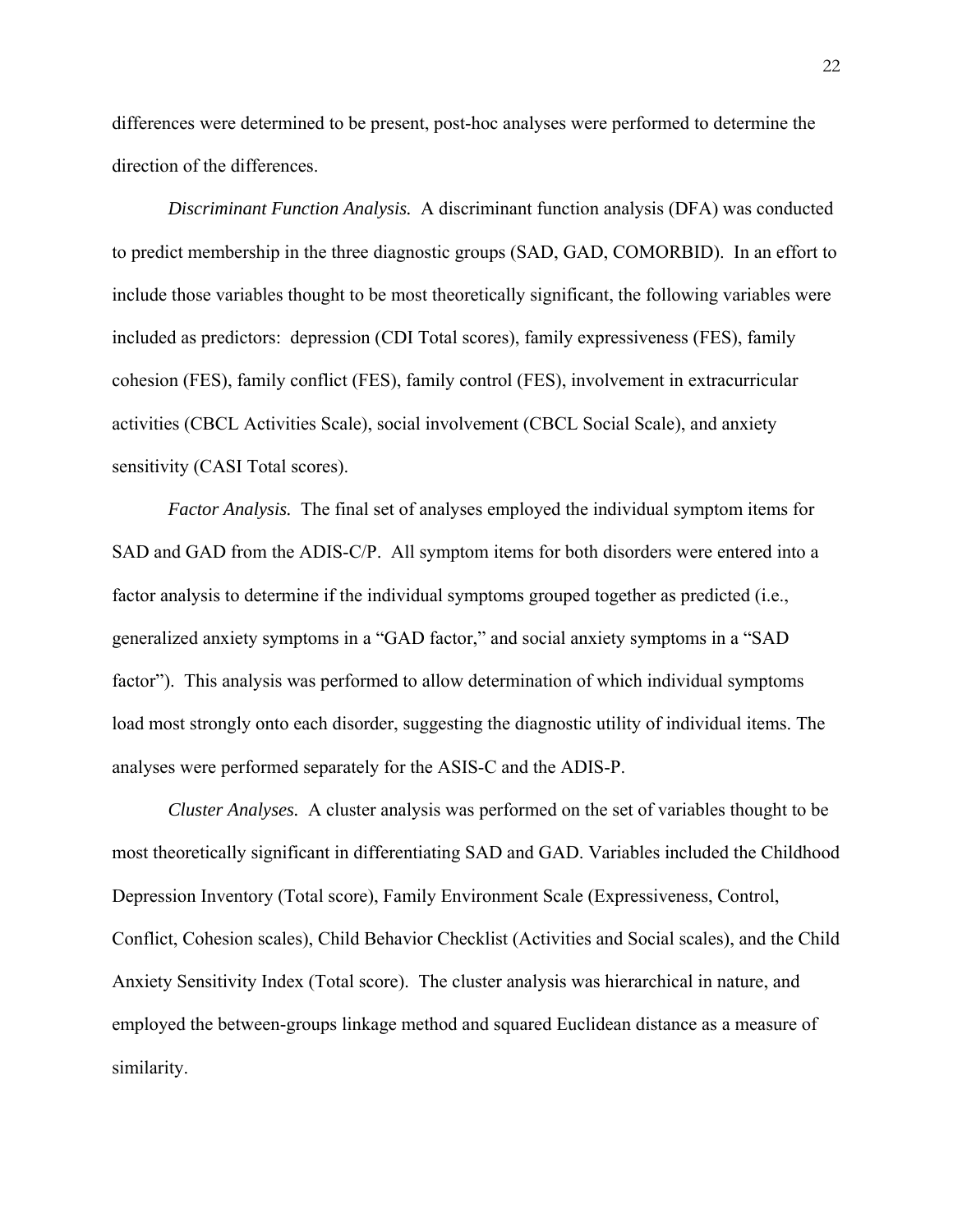A second cluster analysis was performed including the subscales of the Multidimensional Anxiety Scale for Children (MASC), including the following: Tense/Restless, Somatic/Autonomic, Physical Symptoms, Perfectionism, Anxious Coping, Harm Avoidance, Humiliation/Rejection, Performing in Public, Social Anxiety, Separation/Panic, Anxiety Disorders Index, and MASC Total Scores. As with the cluster analysis described above, the current analysis was hierarchical, using the between-groups linkage method and squared Euclidean distance as a measure of similarity

#### Results

#### *Demographic Characteristics*

 Initial analyses indicated that the three diagnostic groups (SAD, GAD, and COMORBID) did not differ significantly with regard to sex ( $\chi^2$ =0.57), age (F (2,144) =2.00, p>0.05), or family income (F  $(2,120) = 0.83$ , p $> 0.05$ ). With regard to diagnostic severity, Clinician Severity Ratings for SAD did not differ between the SAD and COMORBID groups (t  $(100) = 2.80$ , p =0.10) or between the GAD and COMORBID groups (t  $(104) = 0.04$ , p = 0.84). As expected, the SAD group had higher Clinician Severity Ratings for SAD than the GAD group (t  $(94) = 26.86$ , p<0.001). Similarly, the GAD group had higher Clinician Severity Ratings for GAD than the SAD group (t (94) =30.92, p<0.01). See Table 1 for descriptive information regarding the entire sample.

#### *Multidimensional Anxiety Scale for Children (MASC)*

One way analyses of variance (ANOVAs) were conducted on the subscales of the MASC. The three diagnostic groups did not differ significantly with regard to the Somatic/Autonomic (F (2, 129) =1.36, p>0.05), Perfectionism (F (2, 129) =2.19, p>0.05), Humiliation/Rejection (F (2, 129) =2.10, p>0.05), or Separation/Panic (F (2, 129) =2.52, p>0.05)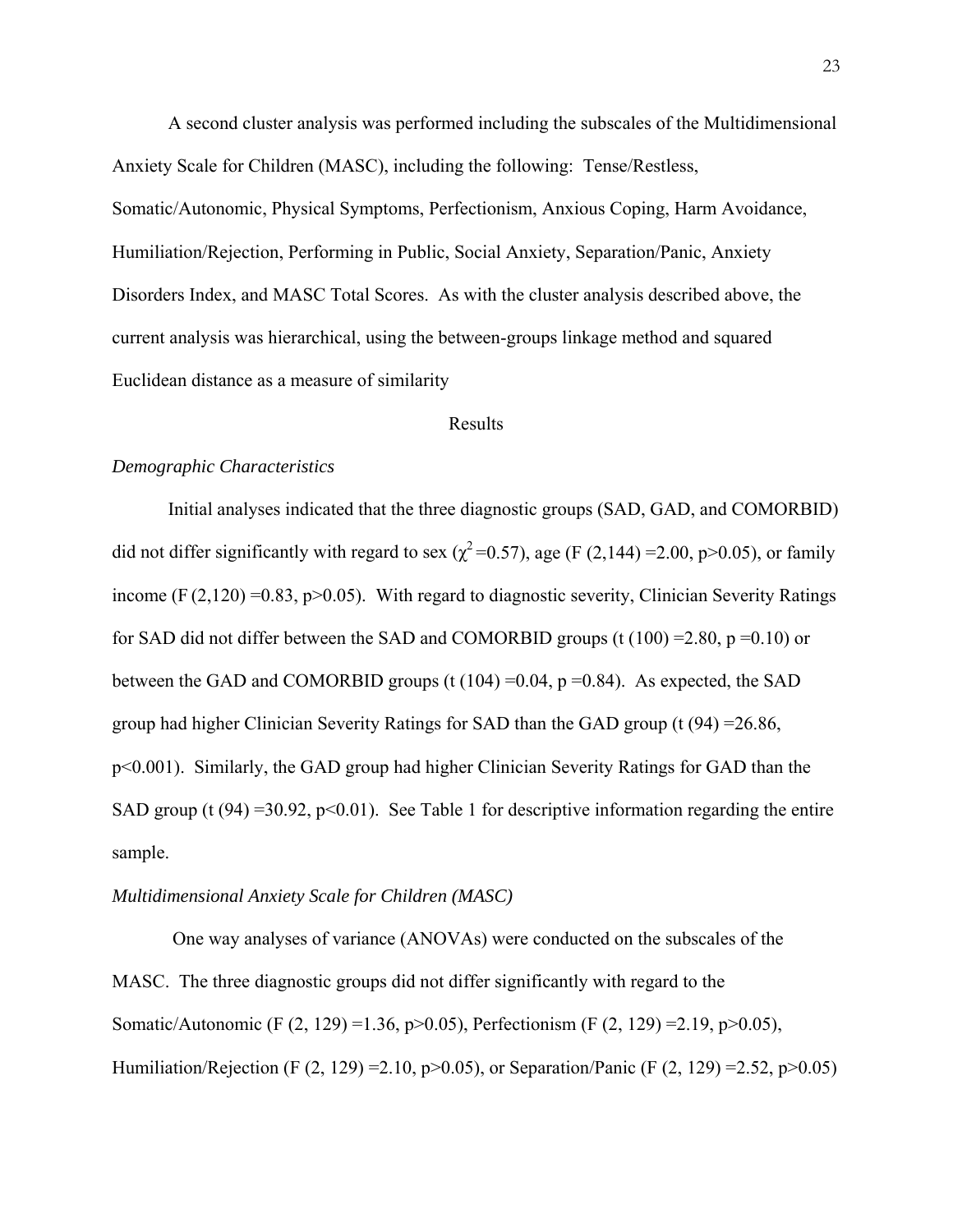subscales. Significant differences were revealed, however, on the Tense/Restless (F (2, 129)  $=$  5.42, p<0.05), Physical Symptoms (F (2, 129) = 3.43, p<0.05), Anxious Coping (F (2, 129)  $=$  3.59, p<0.05), Harm Avoidance (F (2, 129) = 3.47, p<0.05), Performing in Public (F (2, 129)  $=$  3.76, p<0.05), and Social Anxiety (F (2, 129) = 3.06, p = 0.05) subscales. Significant differences were also found with regard to the Anxiety Disorders Index (F  $(2, 129) = 3.30$ , p $\leq 0.05$ ) and MASC Total (F (2, 129) = 3.94, p < 0.05) scores.

Post-hoc analyses revealed that the COMORBID group had higher scores than the SAD group on the following subscales: Tense/Restless, Physical Symptoms, Perfectionism, Anxious Coping, Separation/Panic, Anxiety Disorders Index, as well as the Total scores. In contrast, the COMORBID group had higher scores than the GAD group only on the Performing in Public and Social Anxiety subscales. The SAD and GAD groups differed from each other with regard to the Anxious Coping and Harm Avoidance subscales, with the GAD group having higher scores than the SAD group on both measures.

#### *Parent Reports of Behavior*

 Several subscales of the mother-reported Child Behavior Checklist were analyzed using one-way ANOVAs, including Activities, Social, School, Anxious/Depressed, Withdrawn, Somatic, and Social Problems. These analyses did not reveal any significant differences between groups. However, results approached significance in the case of the Somatic subscale (F (2, 140)  $=$  2.74, p  $=$  0.07). Exploratory post-hoc analyses revealed that the COMORBID group had higher Somatic scores than the SAD group.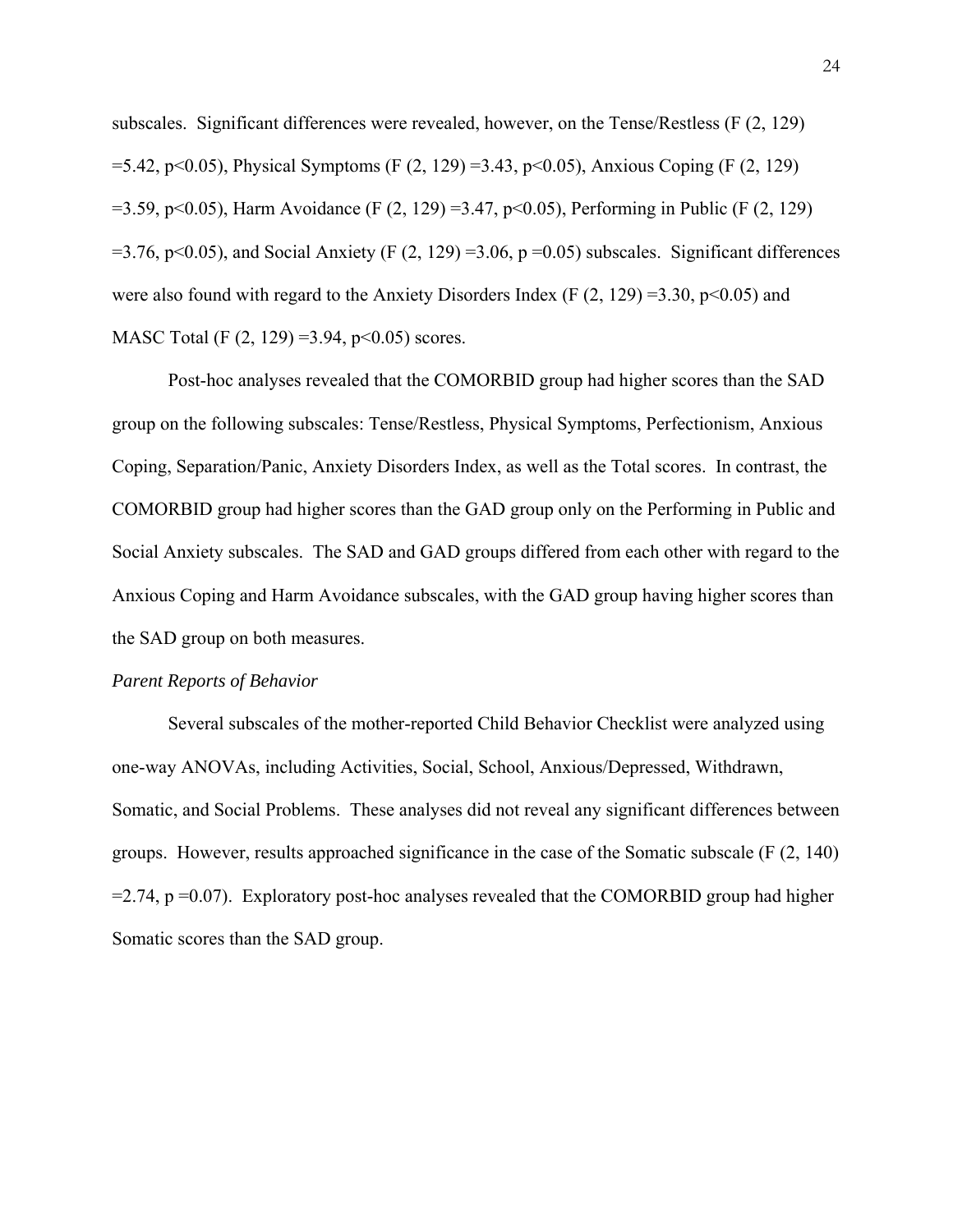#### *Teacher Reports of Behavior*

 ANOVAs were also conducted on the Anxious/Depressed, Withdrawn, Somatic, and Social Problems subscales of the Teacher Report Form (TRF). No significant differences were found.

#### *Family Environment Scale*

 ANOVAs were conducted on the Conflict, Control, Cohesion, and Expressiveness subscales of the Family Environment Scale, as reported by mothers. Conflict (F  $(2, 130) = 0.53$ ,  $p>0.05$ ), Control (F (2, 130) =0.33,  $p>0.05$ ), and Expressiveness (F (2,130) =0.51,  $p>0.05$ ) did not differ across the diagnostic groups. Cohesion (F  $(2, 130) = 2.57$ , p = 0.08) also did not differ across groups, although this effect did approach significance. Subsequent exploratory analyses revealed that Cohesion scores were significantly higher among the COMORBID group as compared to the GAD group.

#### *Temperamental Factors and Depression*

 A final set of ANOVAs were conducted on the total scores of the Child Depression Inventory, Child Anxiety Sensitivity Index, and the Childhood Inhibition Scale. Significant differences were found for the Child Depression Inventory (F  $(2, 136) = 3.41$ , p<0.05) and the Childhood Inhibition Scale (F  $(2, 46) = 4.08$ , p<0.05). However, no differences were found for the Childhood Anxiety Sensitivity Index (F  $(2, 134) = 2.22$ , p<0.05). Post-hoc analyses indicated that the Comorbid group had higher scores than both the SAD group and the GAD group on the Childhood Inhibition Scale, and higher scores than the SAD group on the Childhood Depression Inventory. See Table 2 for results of these ANOVAS.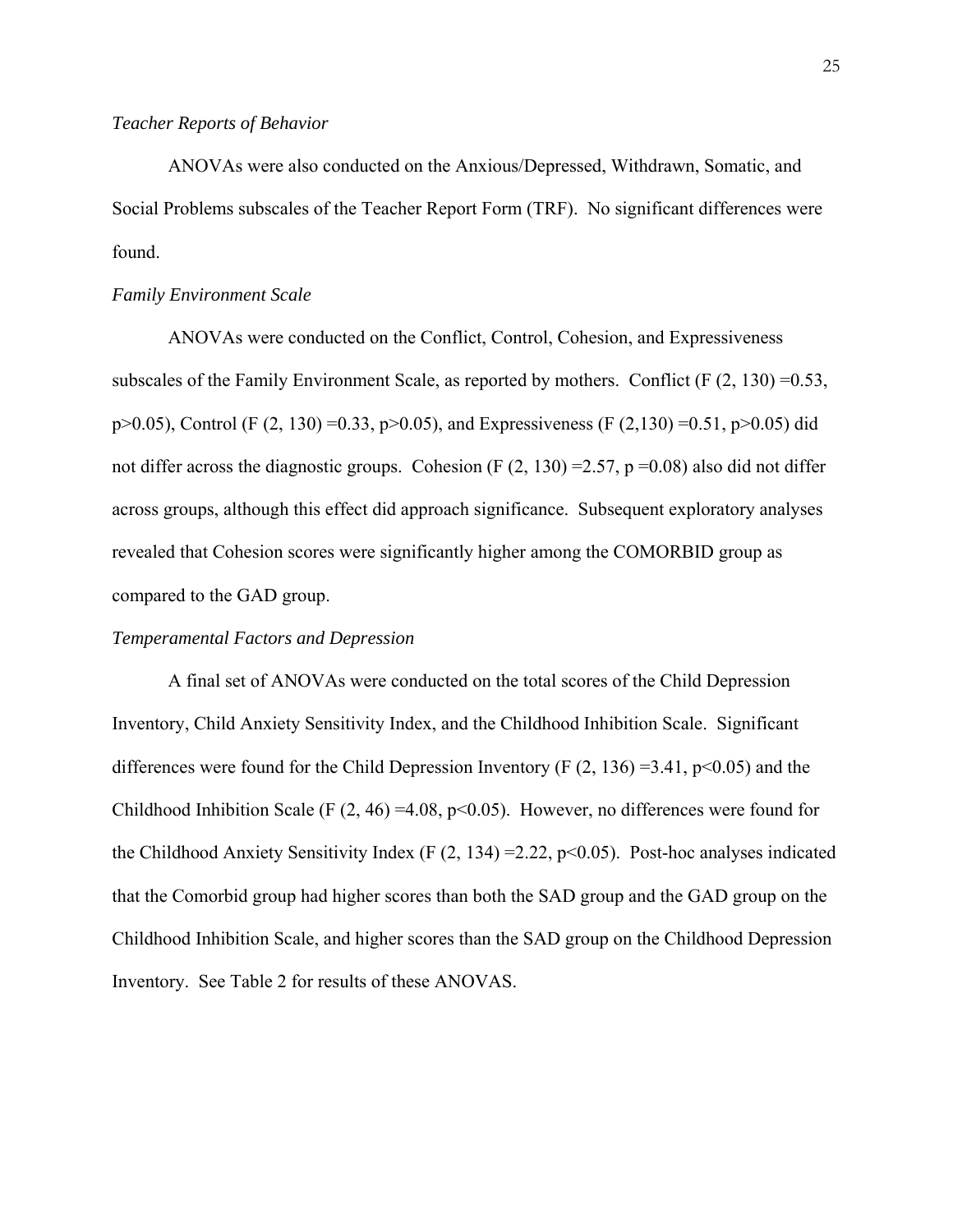A discriminant function analysis (DFA) was conducted to predict membership in the three diagnostic groups (SAD, GAD, COMORBID) utilizing the following variables as predictors: depression (CDI Total scores), family expressiveness (FES), family cohesion (FES), family conflict (FES), family control (FES), involvement in extracurricular activities (CBCL Activities Scale), social involvement (CBCL Social Scale), and anxiety sensitivity (CASI Total scores).

The analysis resulted in two discriminant functions. The combined  $\chi^2$  (16) =14.76, p = .54 was not significant. When the first function was removed, the association between the two functions was still insignificant,  $\chi^2$  (7) = 2.16, p = 0.95.

#### *Factor Analyses*

 Principal components analyses was performed including the SAD and GAD items drawn directly from the Parent and Child versions of the Anxiety Disorders Interview Schedule for Children (ADIS-P/C), respectively. For these analyses, the entire available sample was utilized, including those children with and without a diagnosis of SAD or GAD ( $n = 397$ ). This larger sample was utilized in order to ensure sufficient power for the analyses. Items from each interview scale were combined to create eight items for each diagnosis, yielding equal item numbers for each. See Table 7 and 8 for item combinations.

Examination of the eigenvalues and scree plot for the parent-reported ADIS items indicated the presence of two factors: 42.03% of variance was explained, with 32.38% of the variance explained by the first factor. Factor loadings were determined if item factor loadings were greater than or equal to 0.40, and were considered clean loadings if the difference between loadings was greater than or equal to 0.20 (Nunally & Bernstein, 1994). Using these criteria,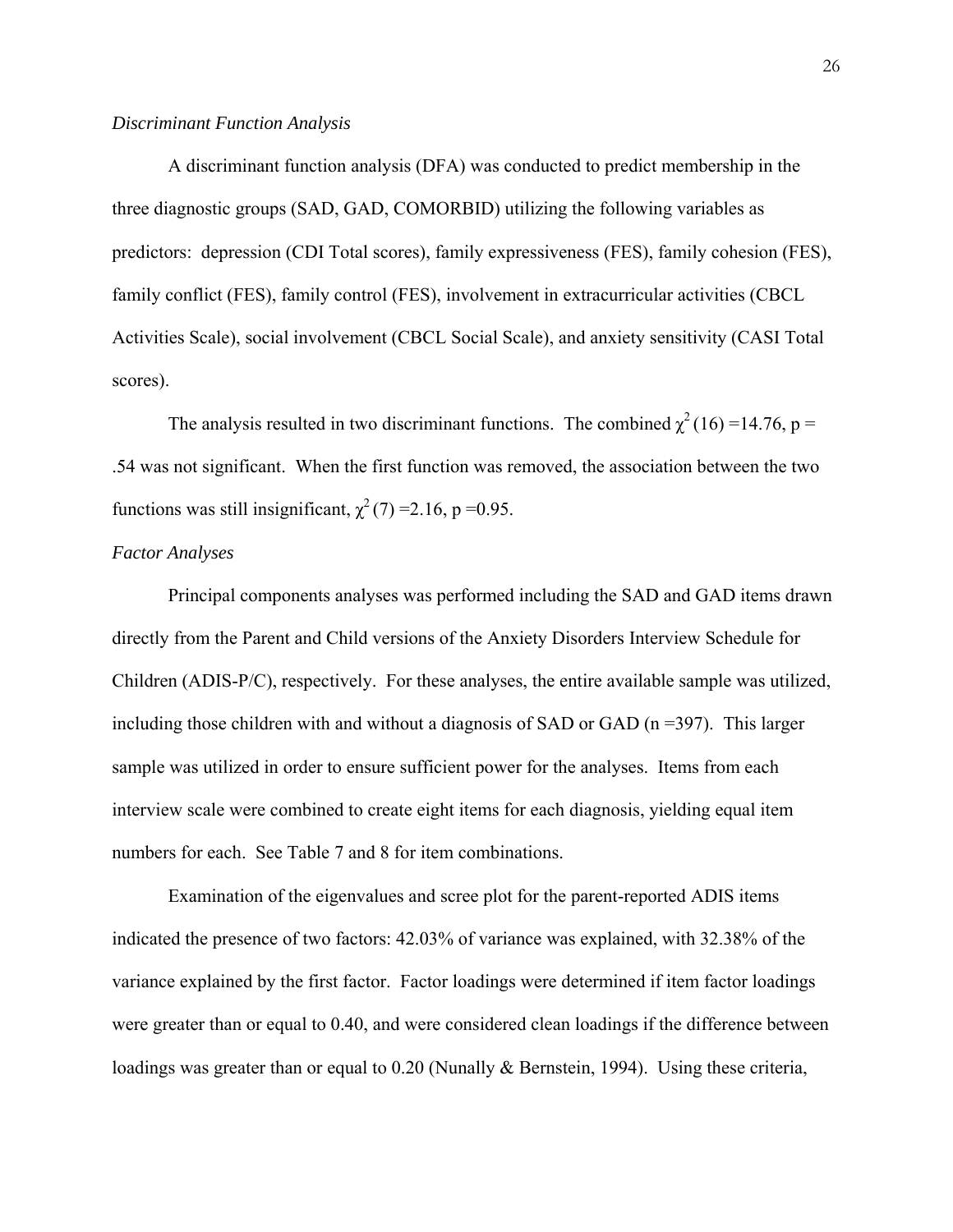three GAD items (worries about health, family, and things going on in the world) loaded on Factor 2, but no loadings were clean. The remainder of the items loaded on the first factor. See Table 4 for factor loadings.

 For the child-reported ADIS items, the eigenvalues and scree plot were also suggestive of a two factor solution with 47.0% of the variance explained (39% of variance accounted for by the first factor). Two GAD items, including those regarding worry about family and worry about things going on in the world loaded negatively on Factor 2. One SAD item regarding musical or athletic performance also loaded on Factor 2. However, no loadings were clean. See Table 5 for factor loadings.

#### *Cluster Analyses.*

A cluster analysis was performed on the set of variables thought to be most theoretically significant in differentiating SAD and GAD. The cluster analysis was hierarchical in nature, and employed the between-groups linkage method and squared Euclidean distance as a measure of similarity. An examination of agglomeration coefficients did not indicate the presence of more than one cluster. No notable increases between coefficients were observed, suggesting that the current sample was comprised of only one cluster with regard to the variables of interest.

A second cluster analysis was performed including the subscales of the Multidimensional Anxiety Scale for Children (MASC). Examination of the agglomeration schedule suggested the presence of two clusters, with no notable increases in the agglomeration coefficients for larger numbers of clusters. Thus, it was determined that a two-cluster solution was most appropriate for the MASC.

An independent samples t-test was performed to determine the nature of differences between the two clusters. The two groups differed significantly with regard to scores on the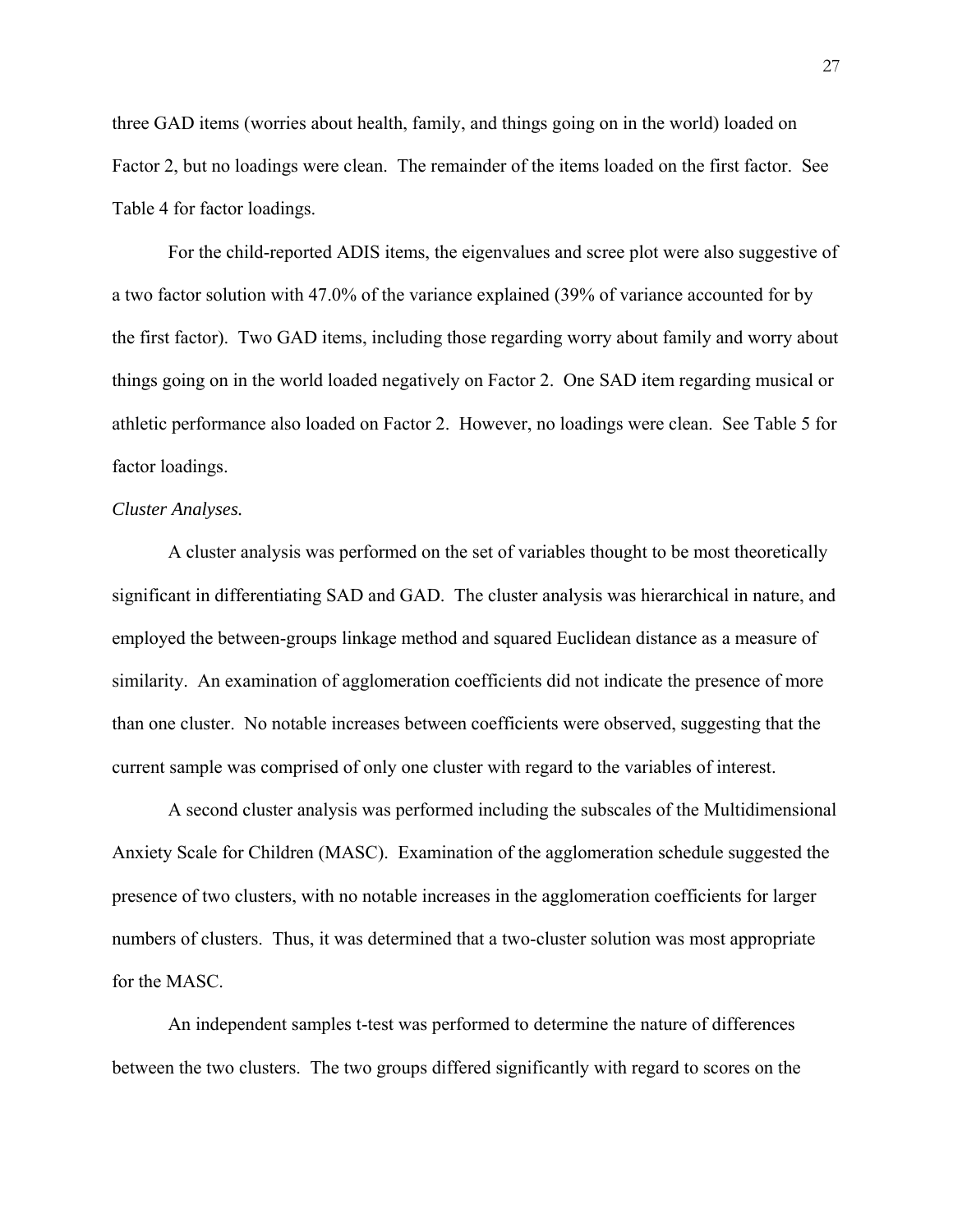following scales: Somatic/Autonomic (F = 12.64; p<0.01), Perfectionism (F = 11.31, p<0.01), Harm Avoidance (F = 6.13, p < 0.05), Humiliation/Rejection (F = 4.52, p < 0.05), Performing in Public (F =4.43, p<0.05), and Social Anxiety (F =5.42, p<0.05). Examination of mean scores for each cluster indicated that children in Cluster 2 had higher scores on all the scales than did children in Cluster 1. The clusters differed on scales thought to be related more closely to GAD (e.g., Somatic/Autonomic, Perfectionism, Harm Avoidance), as well as those more related to SAD (Humiliation/Rejection, Performing in Public, and Social Anxiety). This suggests that children in Cluster 2 represent a more anxious group overall than children in Cluster 1. Thus, contrary to hypotheses, the cluster analysis did not support the presence of distinguishable diagnostic groups representing GAD and SAD, but rather the overall severity of the disorders. *Supplemental Analyses* 

 In order to explore possible moderators of the preceding analyses, all ANOVA and factor analyses were repeated for children only (ages  $7-11$ ; n =  $251$ ), adolescents only (ages 12-16; n  $=112$ ), boys only (n =260), and girls only (n =137), respectively. These exploratory analyses are reported below.

#### *Children.*

#### *Multidimensional Anxiety Scale for Children (MASC)*

A set of one-way ANOVAs was performed on the MASC subscales, including only the child group. This set of analyses revealed significant differences between diagnostic groups for the following variables: Tense/Restless (F  $(2, 78) = 3.21$ , p $\le 0.05$ ), Perfectionism (F  $(2, 78)$ )  $=$  3.76, p<0.05), Anxious Coping (F (2, 78) = 3.80, p<0.05), Harm Avoidance (F (2, 78) = 4.62, p<0.05), Humiliation/Rejection (F (2, 78) =2.29, p<0.05), Social Anxiety (F (2, 78) =3.82, p<0.05), and the Anxiety Disorders Index (F  $(2, 78) = 3.96$ , p<0.05).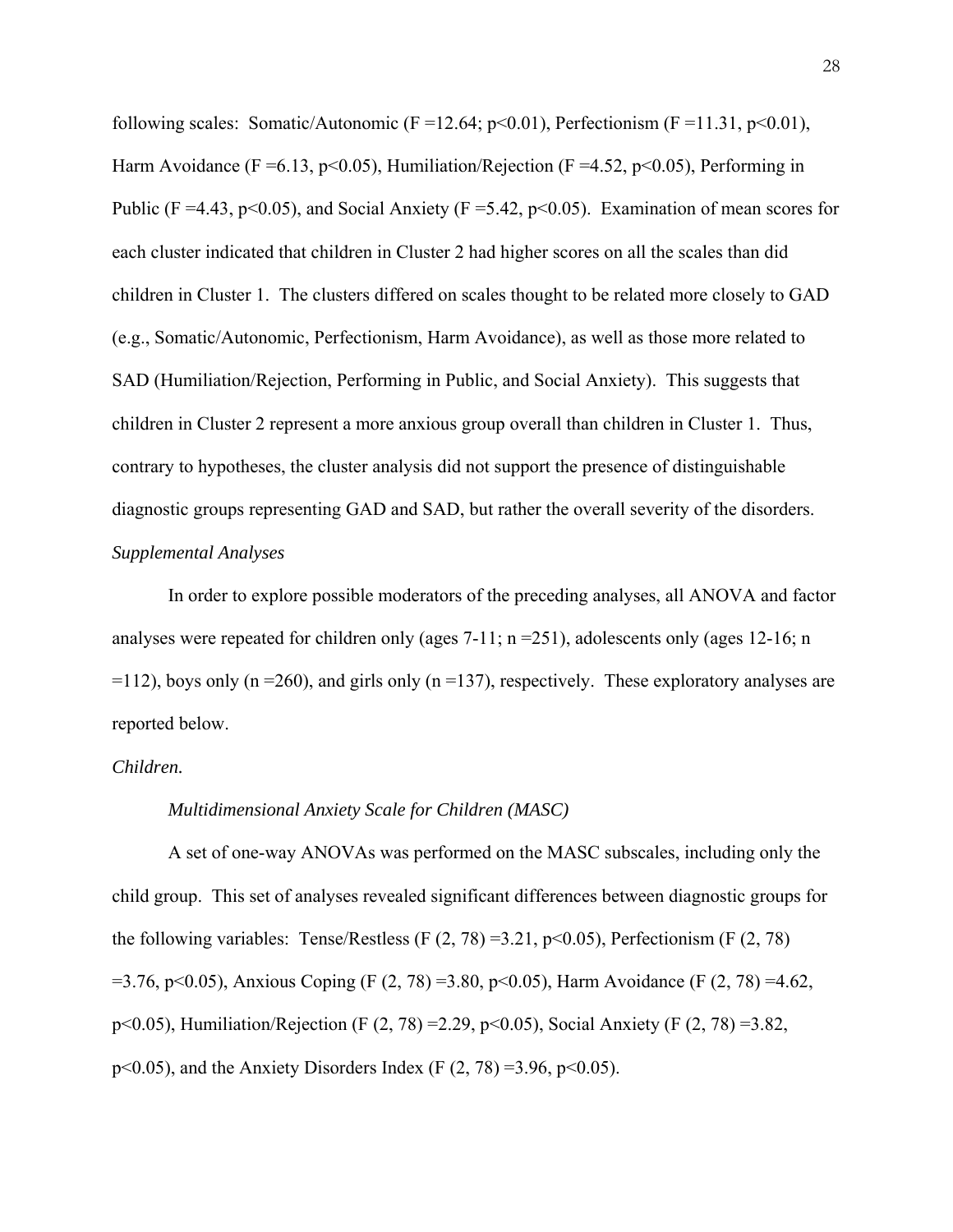Post-hoc analyses revealed that the COMORBID group had higher scores than the SAD group on the following subscales: Tense/Restless, Perfectionism, Anxious Coping, Harm Avoidance, Humiliation/Rejection, and the Anxiety Disorders Index. In contrast, the COMORBID group had higher scores than the GAD group on the Tense/Restless, Humiliation/Rejection, Performing in Public, Social Anxiety, and the Anxiety Disorders Index subscales, as well as the MASC Total score. The SAD and GAD groups differed from each other only with regard to the Harm Avoidance index and the Anxious Coping subscale, with the GAD group having higher scores than the SAD group on both measures.

#### *Parent Reports of Behavior*

 Subscales of the mother-reported Child Behavior Checklist were analyzed using one-way ANOVAs, including children by age groups. For the child only group, significant differences were found for the Anxious/Depressed (F  $(2, 87) = 3.29$ , p<0.05) and Somatic (F  $(2, 87) = 3.28$ , p<0.05) subscales. Post-hoc analyses revealed that for children, the COMORBID group had higher scores on both Anxious/Depressed and Somatic subscales, as compared with the SAD group.

#### *Teacher Reports of Behavior*

 ANOVAs were also conducted on the subscales of the Teacher Report Form (TRF) for the child group. No significant differences were found with regard to these variables.

#### *Family Environment Scale*

ANOVAs were conducted on the subscales of the Family Environment Scale, as reported by mothers about their young children. None of the subscales differed across the diagnostic groups for this age group.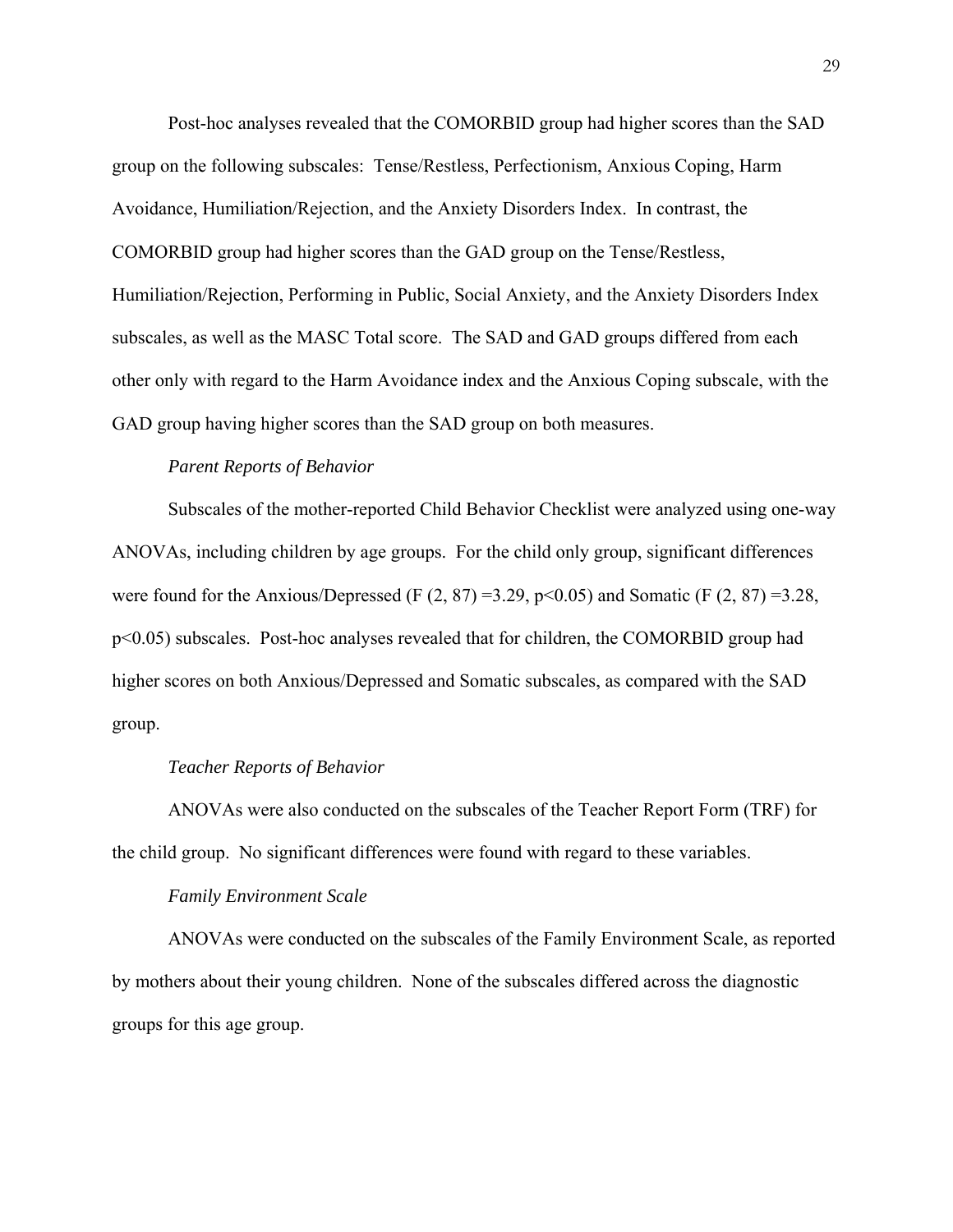### *Temperamental Factors and Depression*

 ANOVAs were performed on the total scores of the Child Depression Inventory, Child Anxiety Sensitivity Index, and the Childhood Inhibition Scale for young children only. Significant differences were found for the Child Depression Inventory (F  $(2, 88) = 4.68$ , p<0.05) and for the Childhood Inhibition Scale (F  $(2, 29) = 4.73$ , p<0.05). No differences were found for the Childhood Anxiety Sensitivity Index (F  $(2, 86) = 1.01$ , p =0.37). Post-hoc analyses revealed that the SAD and COMORBID groups had higher scores than the GAD group on the Childhood Depression Inventory, although the two groups did not differ from each other. With regard to the Childhood Inhibition Scale, post-hoc analyses revealed that the COMORBID group had higher scores than did the SAD group. See Table 3 for all ANOVA results for young children.

# *Anxiety Disorders Interview Schedule for Children (ADIS-C/P)*

Principal components analyses was performed including SAD and GAD items from the Parent and Child versions of the Anxiety Disorders Interview Schedule for Children (ADIS-P/C), Parent and Child versions, respectively. The item combinations were the same as were used for the larger sample. However, the current analyses included only young children and their parents.

 Examination of the eigenvalues and scree plot for the child-reported ADIS items indicated the presence of two factors. Given a two-factor solution, 47.17% of variance was explained, with 39.52% of variance explained by the first factor. As in earlier analyses, factor loadings were determined if item factor loadings were greater than or equal to 0.40, and were considered clean loadings if the difference between loadings was greater than or equal to 0.20 (Nunally & Bernstein, 1994). Using these criteria, two SAD items and one GAD item loaded on Factor 2, but no loadings were clean. See Table 11 for factor loadings.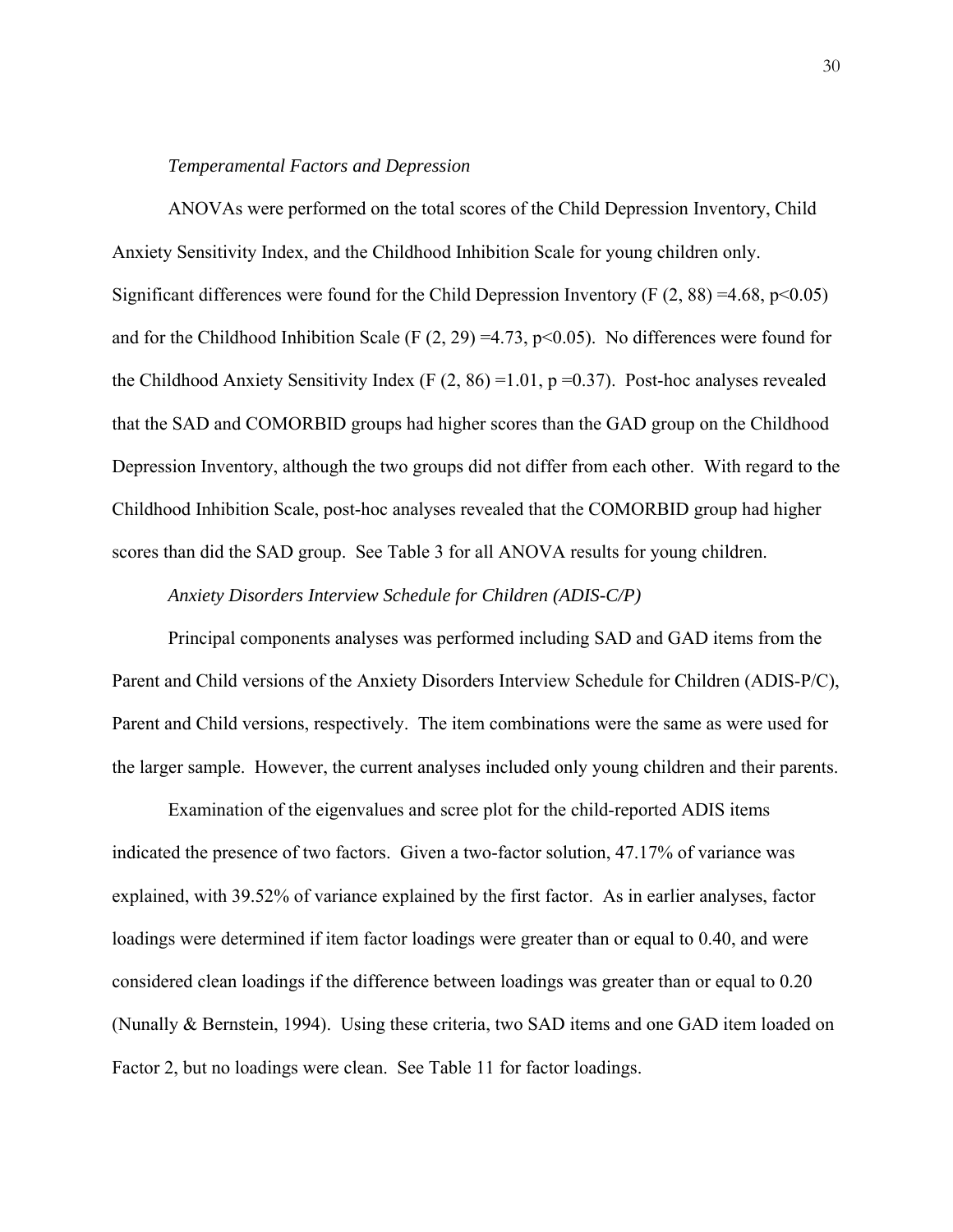For the parent-reported ADIS items, the eigenvalues and scree plot were suggestive of a four-factor solution. Factor 1 explained most of the variance (31.41%), with 9.93% of the variance explained by Factor 2, 7.57% explained by Factor 3, and 6.61% of variance explained by Factor 4. Most SAD items loaded on Factor 1, with the exception of item 3 (Meetings) and item 7 (Self-Concept and Appearance). Item 7 loaded with the GAD Perfectionism item on Factor 3, suggesting the presence of an overall Perfectionism factor. SAD item 3 loaded on its own factor (Factor 4). See Table 12 for factor loadings.

#### *Adolescents*

### *Multidimensional Anxiety Scale for Children (MASC)*

A set of one-way ANOVAs was performed on the MASC subscales, including only the adolescent group (ages 12-16). This set of analyses revealed significant differences between diagnostic groups for the Tense/Restless (F  $(2, 45) = 4.52$ , p<0.05) and Physical Symptoms (F  $(2, 45)$ ) 45) =3.54, p<0.05) subscales only. Post-hoc analyses revealed that the COMORBID group and the GAD group both had higher scores than the SAD group on both subscales. In contrast, the COMORBID group had higher scores than the GAD group on the Tense/Restless, Humiliation/Rejection, Performing in Public, Social Anxiety, and the Anxiety Disorders Index

subscales, as well as the MASC Total score.

#### *Parent Reports of Behavior*

Subscales of the mother-reported Child Behavior Checklist were analyzed using one-way ANOVAs for the adolescent group. No significant differences were found on any subscales.

# *Teacher Reports of Behavior*

 ANOVAs were also conducted on the subscales of the Teacher Report Form (TRF) for the adolescent group. Only scores on the Somatic subscale were revealed to be significantly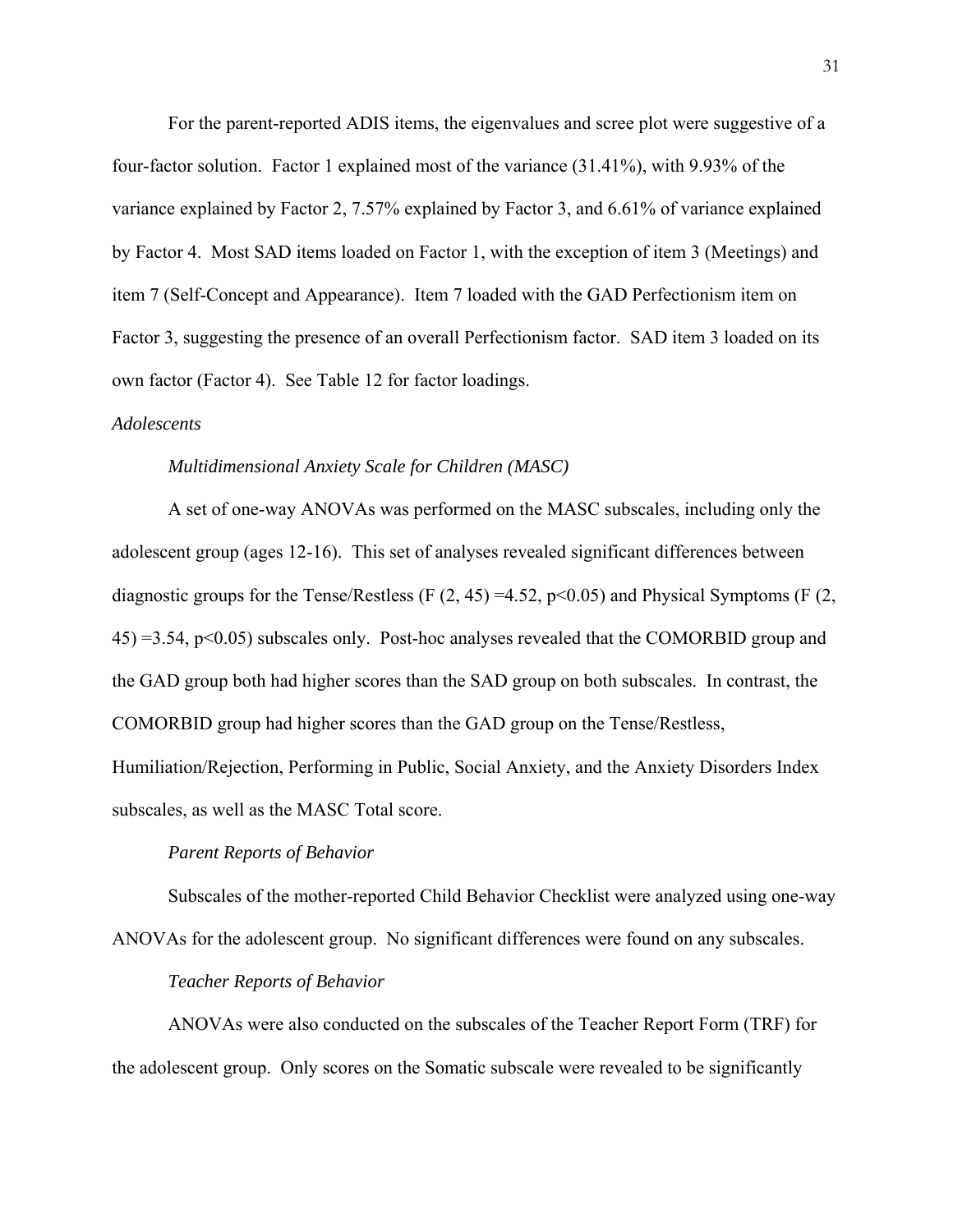different across diagnostic groups (F  $(2, 34) = 3.79$ , p<0.05). Specifically, the SAD group had higher scores than the GAD group with regard to teacher-reported somatic symptoms.

#### *Family Environment Scale*

 ANOVAs were conducted on the subscales of the Family Environment Scale, as reported by mothers about their adolescents. None of the subscales differed across the diagnostic groups for this age group.

# *Temperamental Factors and Depression*

 ANOVAs were performed on the total scores of the Child Depression Inventory, Child Anxiety Sensitivity Index, and the Childhood Inhibition Scale for adolescents only. Significant differences were found only for the Childhood Inhibition Scale (F  $(2, 10) = 4.83$ , p<0.05). No differences were found for the Childhood Depression Inventory (F  $(2, 45) = 1.92$ , p=0.16), nor for the Childhood Anxiety Sensitivity Index (F  $(2, 44) = 1.87$ , p=0.17). Post-hoc analyses revealed that the SAD and COMORBID groups had higher scores than the GAD group on the Childhood Inhibition Scale, although the two groups did not differ from each other. See Table 4 for all ANOVA results for the adolescent sample.

### *Anxiety Disorders Interview Schedule for Children (ADIS-C/P)*

Principal components analyses were also repeated for the adolescent group only, including SAD and Generalized Anxiety Disorder items from the Parent and Child versions of the Anxiety Disorders Interview Schedule for Children (ADIS-P/C), Parent and Child versions, respectively.

 Examination of the eigenvalues and scree plot for the parent-reported ADIS items indicated the presence of three factors. Given a three-factor solution, 56.9% of variance was explained, with 39.0% of variance explained by the first factor. All items loaded on Factor 1.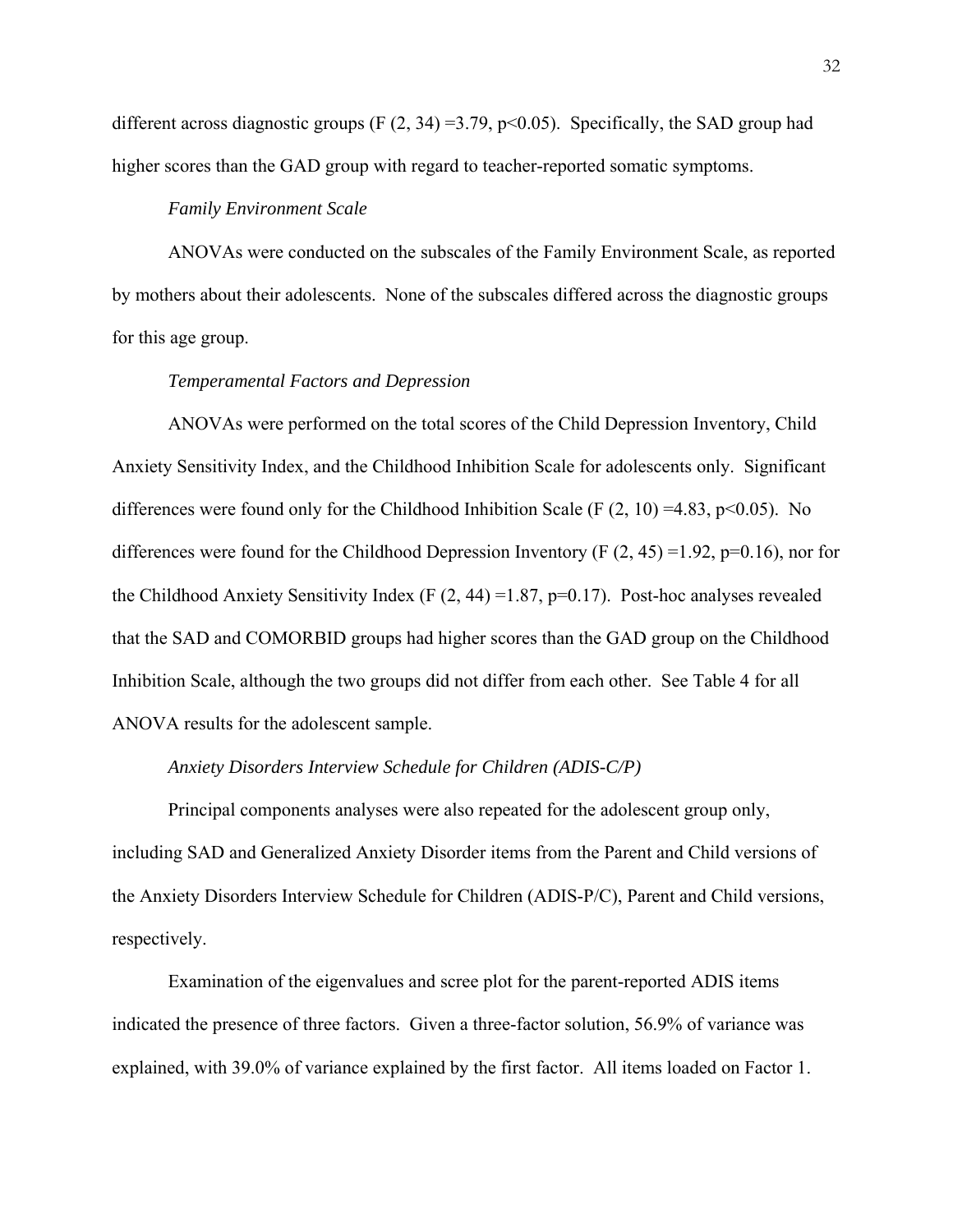The GAD items of worry about health, family, and things going on in the world also loaded on Factor 2. On Factor 3, two SAD items loaded, including the meetings item, and the assertion item, which loaded negatively. See Table 13 for factor loadings.

 For the adolescent-reported ADIS items, the eigenvalues and scree plot were suggestive of a two-factor solution. The two factors explained 48.3% of the variance, with 37. 7% explained by the first factor. All items loaded on Factor 1, with two items loading on Factor 2. Loading on Factor 2 were the GAD item regarding worry about family, and the SAD item regarding performance (negative loading). See Table 14 for factor loadings.

Gender Analyses

# *Boys*

#### *Multidimensional Anxiety Scale for Children (MASC)*

A set of one-way ANOVAs was performed on the MASC subscales, including only boys. This set of analyses revealed significant differences between diagnostic groups for the Anxious Coping (F  $(2, 77) = 4.78$ , p<0.05), Harm Avoidance (F  $(2, 77) = 4.70$ , p<0.05), and the Performing in Public (F  $(2, 77) = 3.32$ , p<0.05) subscales, as well as MASC Total scores (F  $(2, 17)$ ) 77) =3.53, p<0.05). Scores on the Tense/Restless (F  $(2, 77)$  =3.02, p =0.06) and Separation/Panic (F  $(2, 77) = 2.91$ , p = 0.06) subscales also approached significant differences.

Post-hoc analyses revealed that the COMORBID group and the GAD group both had higher scores than the SAD group on both the Anxious Coping and Harm Avoidance subscales. In contrast, the COMORBID group had higher scores than the GAD group on the Performing in Public subscale, and higher than the SAD group on the MASC Total score. With regard to the scales which approached significance, the COMORBID group had higher scores than the SAD group on the Tense/Restless scale.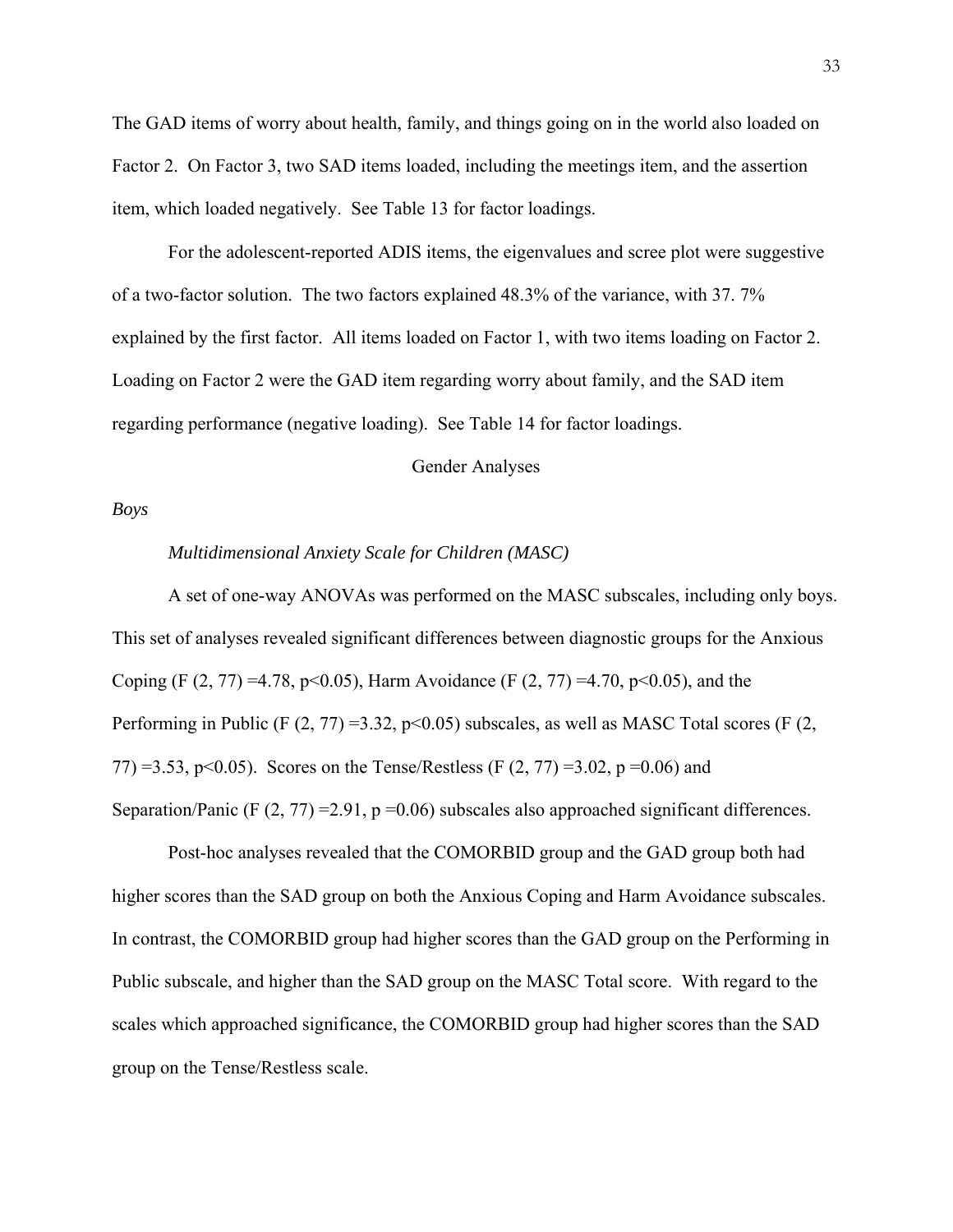# *Parent Reports of Behavior*

 Subscales of the mother-reported Child Behavior Checklist were analyzed using one-way ANOVAs for boys. Scores on the Somatic subscale were significantly different (F (2, 83) =3.23,  $p<0.05$ ), while scores on the Activities subscale approached significance (F  $(2, 82) = 2.97$ , p<0.05). Post-hoc analyses suggested that boys in the COMORBID group had higher scores than the SAD group on the Somatic subscale and lower scores on the Activities subscale than did those in the SAD group.

#### *Teacher Reports of Behavior*

 ANOVAs were also conducted on the subscales of the Teacher Report Form (TRF) for boys only. No significant differences were found on this measure for boys.

# *Family Environment Scale*

 ANOVAs were conducted on the subscales of the Family Environment Scale, as reported by mothers about their boys. None of the subscales differed across the diagnostic groups.

#### *Temperamental Factors and Depression*

 ANOVAs were performed on the total scores of the Child Depression Inventory, Child Anxiety Sensitivity Index, and the Childhood Inhibition Scale for boys only. Significant differences were found for the Child Depression Inventory (F  $(2, 84) = 3.74$ , p $\le 0.05$ ) and the Childhood Inhibition Scale (F  $(2, 21 = 4.36, p < 0.05)$ ). No differences were found for the Childhood Anxiety Sensitivity Index (F  $(2, 82 = 1.71, p = 0.19)$ ). Post-hoc analyses revealed that boys in the COMORBID group had higher scores than boys in the GAD group on the Childhood Depression Inventory, and higher scores than the SAD group on the Childhood Inhibition Scale. See Table 5 for all ANOVA results for boys only.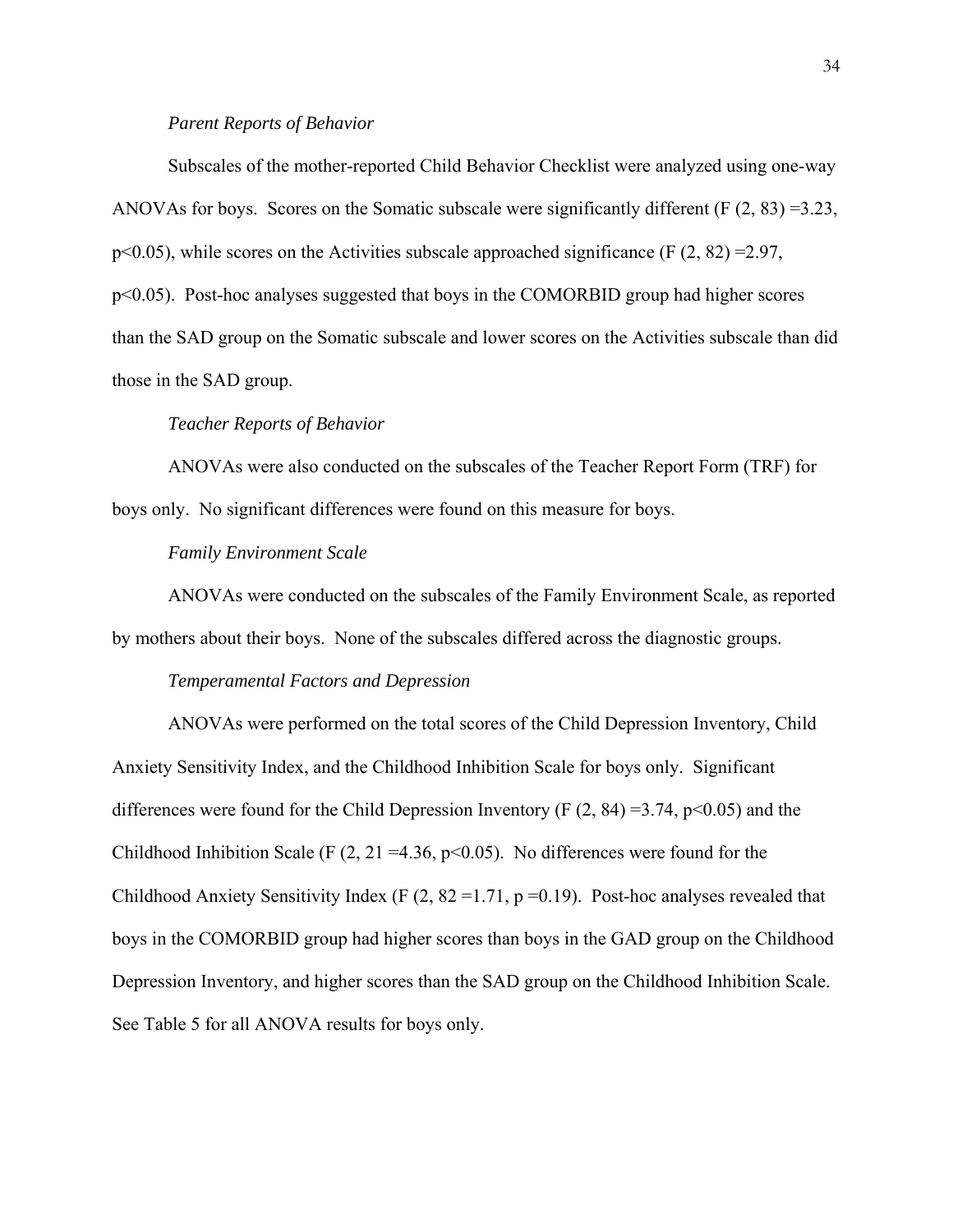### *Anxiety Disorders Interview Schedule for Children (ADIS-C/P)*

Principal components analyses of ADIS-C/P items were repeated for boys only. Examination of the eigenvalues and scree plot for the parent-reported ADIS items indicated the presence of two factors. Given a two-factor solution, 42.0% of variance was explained, with 33.3% of variance explained by the first factor. All items loaded on Factor 1, with three GAD items also loading on Factor 2, including worries about health, family, and things going on in the world. See Table 15 for factor loadings.

 For the child-reported ADIS items, the eigenvalues and scree plot were suggestive of a one- factor solution, explaining 38.7% of the variance. All items loaded on the single factor. See Table 16 for factor loadings.

# *Girls*

Analyses were repeated for girls and their parents. ANOVA analyses for all measures were repeated for girls only. However, no significant differences were found for any measures among girls. See Table 6 for these results

Examination of the eigenvalues and scree plot for the factor analyses of parent-reported ADIS items for girls indicated the presence of four factors. Given a four factor solution, 62.5.0% of variance was explained. All items but one (SAD Self-Concept/Appearance) loaded on Factor 1. That item, in addition to the SAD item regarding Assertion (negative) loaded on Factor 3. Loading on Factor 2 were the GAD items regarding worries about health, family, and things going on in the world. Factor 4 included the SAD item regarding performance and the GAD perfectionism item (loading negatively). See Table 17 for factor loadings.

 For the child-reported ADIS items, the eigenvalues and scree plot were suggestive of a four- factor solution, explaining 65.0% of the variance overall. 48.0% of variance was explained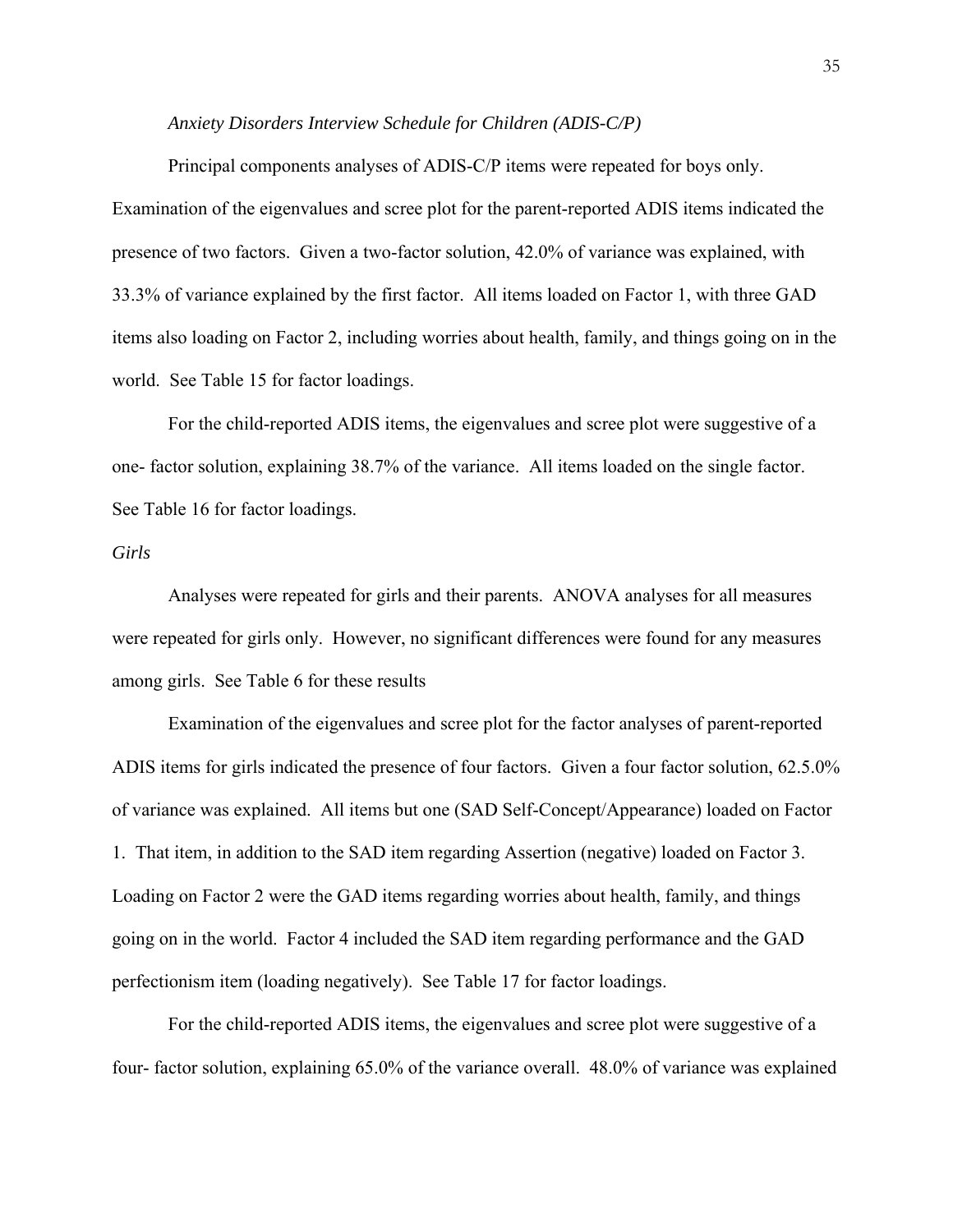by the first factor. All items but one (SAD Meetings item) loaded on Factor 1, with that item loading on both Factor 3 and Factor 4. See Table 18 for factor loadings.

### **Discussion**

High rates of comorbidity between GAD and SAD have been demonstrated in clinical and epidemiological studies of adults and children (Barlow, 2004; Mennin et al., 2000; Verduin & Kendall, 2003). With such high rates of overlap between the diagnoses, questions have been raised regarding the validity of the separate diagnoses (e.g., Ferdinand et al., 2006). The current study was designed to examine the relationship between SAD and GAD in a clinical sample of youth. This included examination of variables thought to distinguish between the two disorders. In addition, the comorbidity of the two disorders was explored. It was hypothesized that SAD and GAD could be distinguished based on temperamental features and family factors. Specifically, it was hypothesized that SAD would be characterized by higher social anxiety, lower social functioning, lower family expressiveness, and higher behavioral inhibition than GAD. In contrast, GAD was hypothesized to be accompanied by higher levels of worry, more physiological symptoms, lower levels of school functioning, and higher anxiety sensitivity than SAD. Comorbid SAD and GAD were hypothesized to be accompanied by more severe temperamental, psychosocial, and family difficulties as compared with either diagnosis alone. See Table 19 for a summary of hypotheses and related results.

Overall, results of the current analyses did not support a robust distinction between SAD and GAD among children and adolescents. Symptoms thought to be associated with the individual diagnoses did not reliably discriminate the diagnoses as expected. Results of the discriminant function analysis suggested the presence of two groups, which varied with regard to severity of anxiety across a number of variables. That is, the analysis suggested the presence of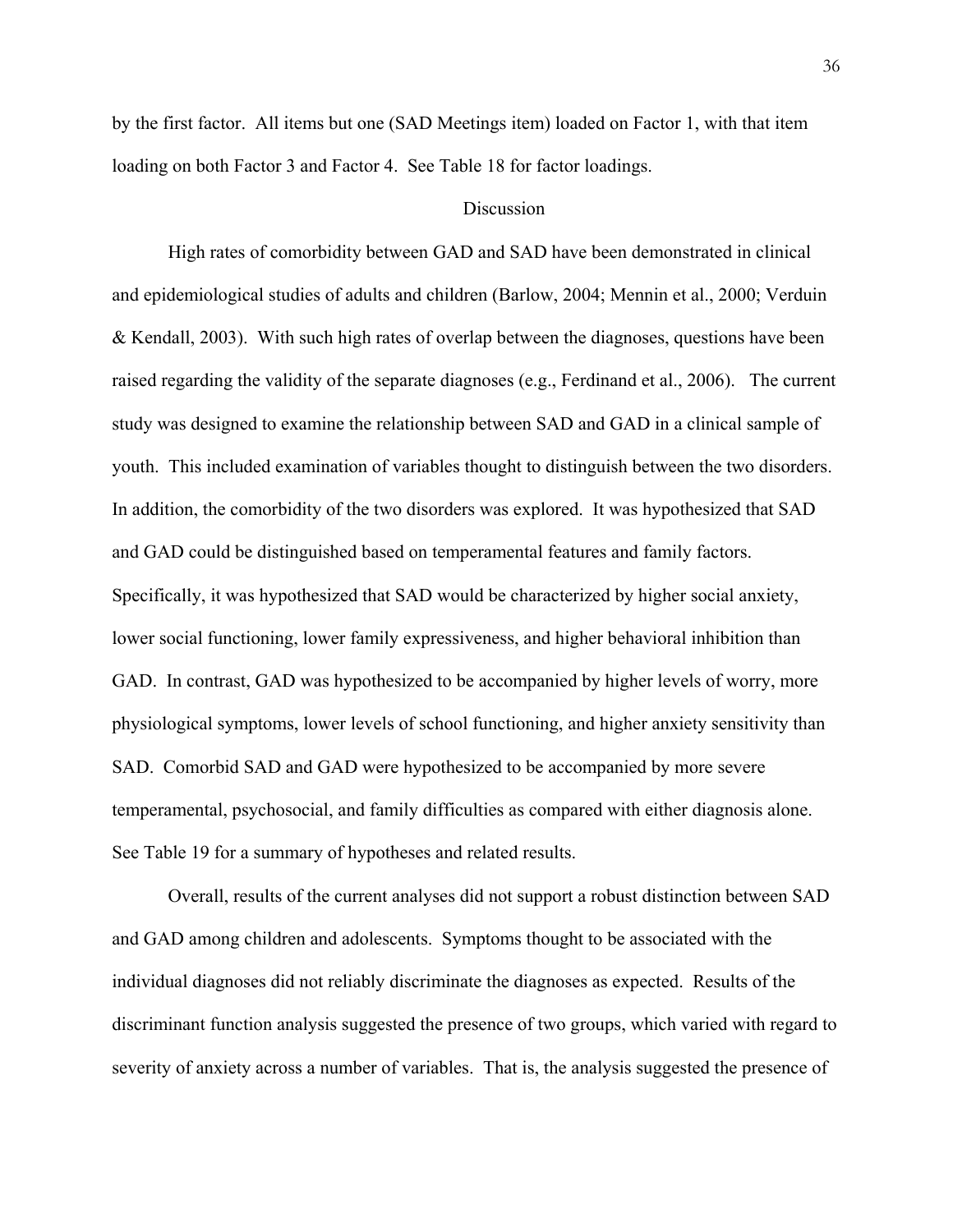an overall "high anxiety" and "low anxiety" group. This analysis was not supportive of the presence of two distinguishable diagnostic groups, such as SAD and GAD, however. Similarly, when entered into a factor analysis, diagnostic symptoms of the two disorders did not cleanly group by diagnostic categories. Rather, all symptoms of both anxiety disorders tended to load on a single factor. When smaller samples were analyzed (e.g., for girls only), more factors were produced. However, these factors were not reflective of the expected diagnostic taxonomy. Thus, the presence of these multiple factors may be the result of the reduced sample size and associated power, rather than being indicative of a true topography of symptoms. Moreover, it is important to note that no statistical corrections were made for the large number of analyses performed. Therefore, it is possible that the analyses found to be significant may not have been significant with such corrections.

More specifically with regard to the study hypotheses, the current results offered no evidence that SAD was characterized by higher social anxiety, lower social functioning, or lower family expressiveness than GAD. There was some evidence that SAD might be characterized by slightly higher behavioral inhibition than GAD, given that the comorbid group was found to be higher in behavioral inhibition than the GAD alone group, but not higher than the SAD group. However, the GAD and SAD groups did not differ significantly with regard to the dimension of behavioral inhibition.

With regard to GAD, it was not demonstrated to be characterized by stronger physiological symptoms, lower levels of school functioning, or higher anxiety sensitivity than SAD as hypothesized. However, there was some evidence that children and adolescents with GAD do experience higher levels of worry than their socially anxious counterparts. Specifically, those with GAD were demonstrated to engage in higher levels of harm avoidance, specifically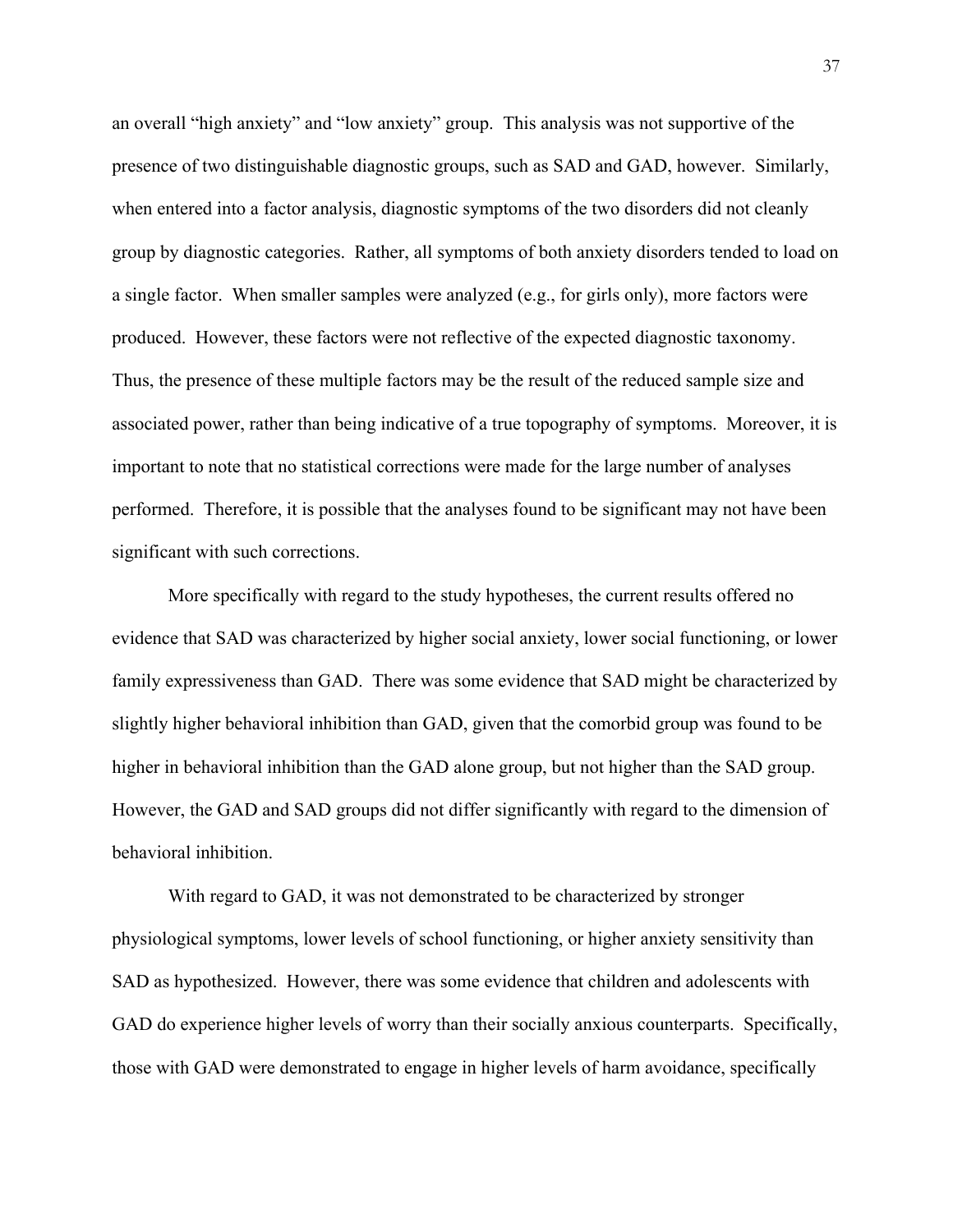characterized by an anxious coping style, than those with SAD. In addition, when examining the factor analyses, the ADIS GAD items regarding worries about health, family, and the world tended to load as a second factor. Thus, GAD-related worry does seem to be somewhat differentiated from social anxieties.

Despite the weak evidence for distinctions between SAD and GAD, there was evidence that the comorbidity of the two disorders resulted in worse outcomes than either disorder alone. Specifically, those with both disorders were found to have more difficulty with performing in public, higher social anxiety and behavioral inhibition, and stronger family cohesion than those with GAD alone. These results are consistent with the current hypotheses, as well as previous research. Clearly, anxiety regarding public performance and social anxiety are more closely related to SAD than to GAD (APA, 2000). Behavioral inhibition has also been shown to be highly associated with SAD (Mick & Telch, 1998). With regard to family cohesion, past research has suggested that the parents of children with SAD may tend to isolate their children, encouraging their children to socialize primarily within the family (e.g., Bogels, van Oosten, Muris, & Smulders, 2001). Thus, children with SAD may also report more family cohesion as a result of this type of family dynamic.

Similarly, comorbid SAD and GAD predicted more anxious coping, somatic symptoms, behavioral inhibition, and harm avoidance, as well as higher levels of depression than predicted by SAD alone. Thus, overall, comorbidity suggests a more complicated clinical picture than either SAD or GAD alone. It is interesting to note that those with comorbid disorders were functioning differentially worse than each individual disorder. Specifically, comorbidity produced worse outcomes compared to SAD in areas thought to be associated with GAD (e.g., anxious coping, somatic symptoms), and worse outcomes than GAD in areas thought to be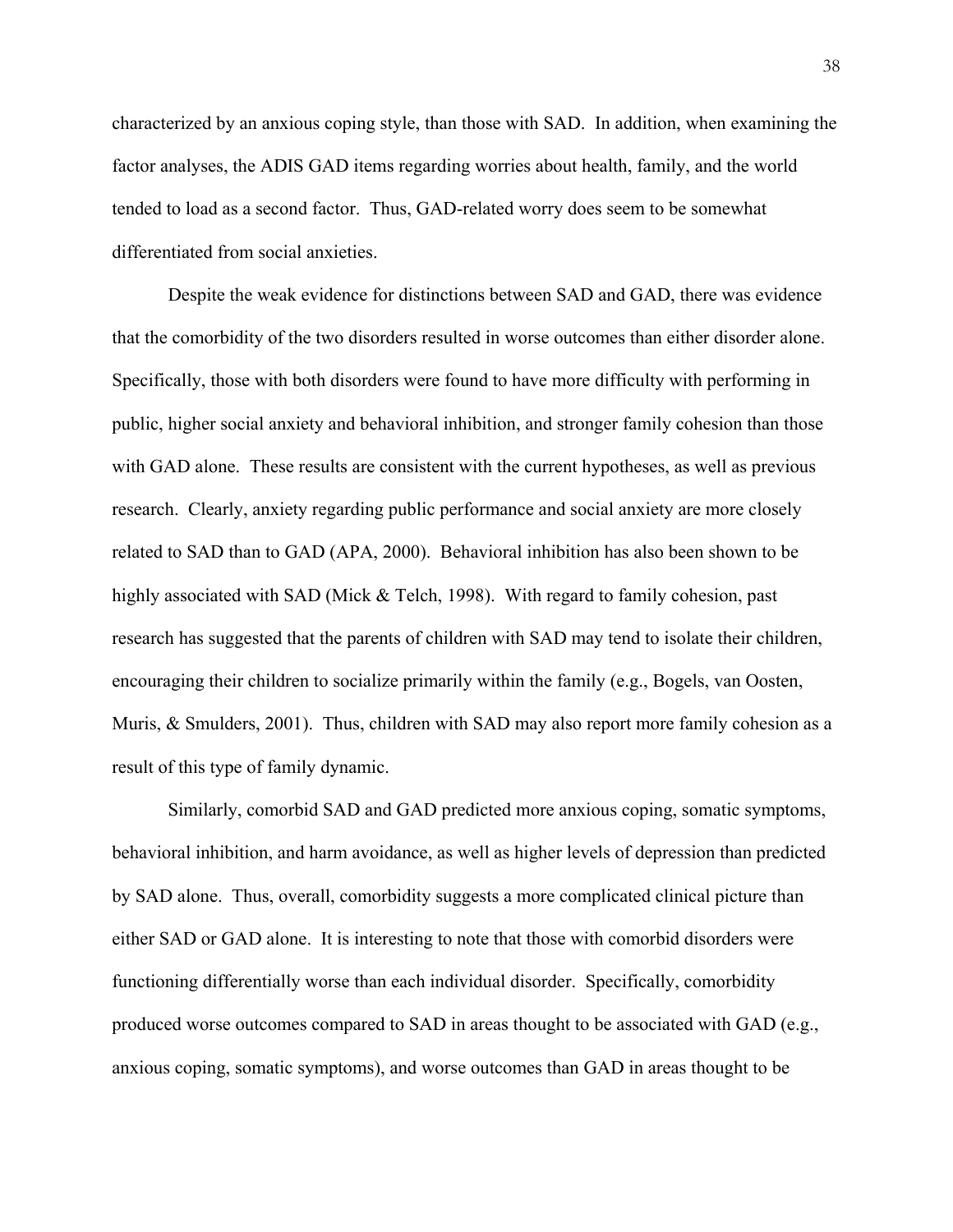associated with SAD (e.g., public performance, social anxiety). This suggests some possible differentiation of the two disorders, although the evidence is not strong. Examination of the same variables by age and gender yielded similar results.

Thus, the most reliable variable which seemed to differentiate SAD and GAD was a tendency toward harm avoidance, and more specifically, anxious coping. Anxious coping, as measured by the MASC, includes such behaviors as "checking things out first," "checking for safety," and "always keeping my eyes open." Such behaviors suggest techniques for avoiding situations that may result in physical harm. Given the diagnostic criteria for SAD, it makes sense that children with this disorder may score lower on this subscale than children with GAD. Children with SAD, as compared to those with GAD, are more often characterized by fears of social or emotional harm (e.g., being laughed at, humiliated) rather than fears of physical harm. Meanwhile, the other indices of the MASC, including the physical symptoms, separation anxiety, and even the social anxiety indices could be more reasonably expected not to differ between GAD and SAD. As noted above, both GAD and SAD are often accompanied by physical symptoms (Ginsberg et al., 2006). Although the nature of these symptoms may differ among the two diagnoses (Ginsberg et al., 2006), these differences are not directly assessed by the MASC items, which are more global in nature. Similarly, there is no reason to believe that children with SAD and GAD should differ with regard to separation anxiety, particularly since both diagnoses have been shown to be frequently comorbid with separation anxiety disorder (Verduin & Kendall, 2003). Finally, GAD, as noted above, often includes worries related to social scenarios. Thus, children with GAD may endorse similar social anxieties on self-report questionnaires such as the MASC as those children with SAD. It is interesting to note that in previous research the Anxious Coping subscale of the MASC also differentiated children with Separation Anxiety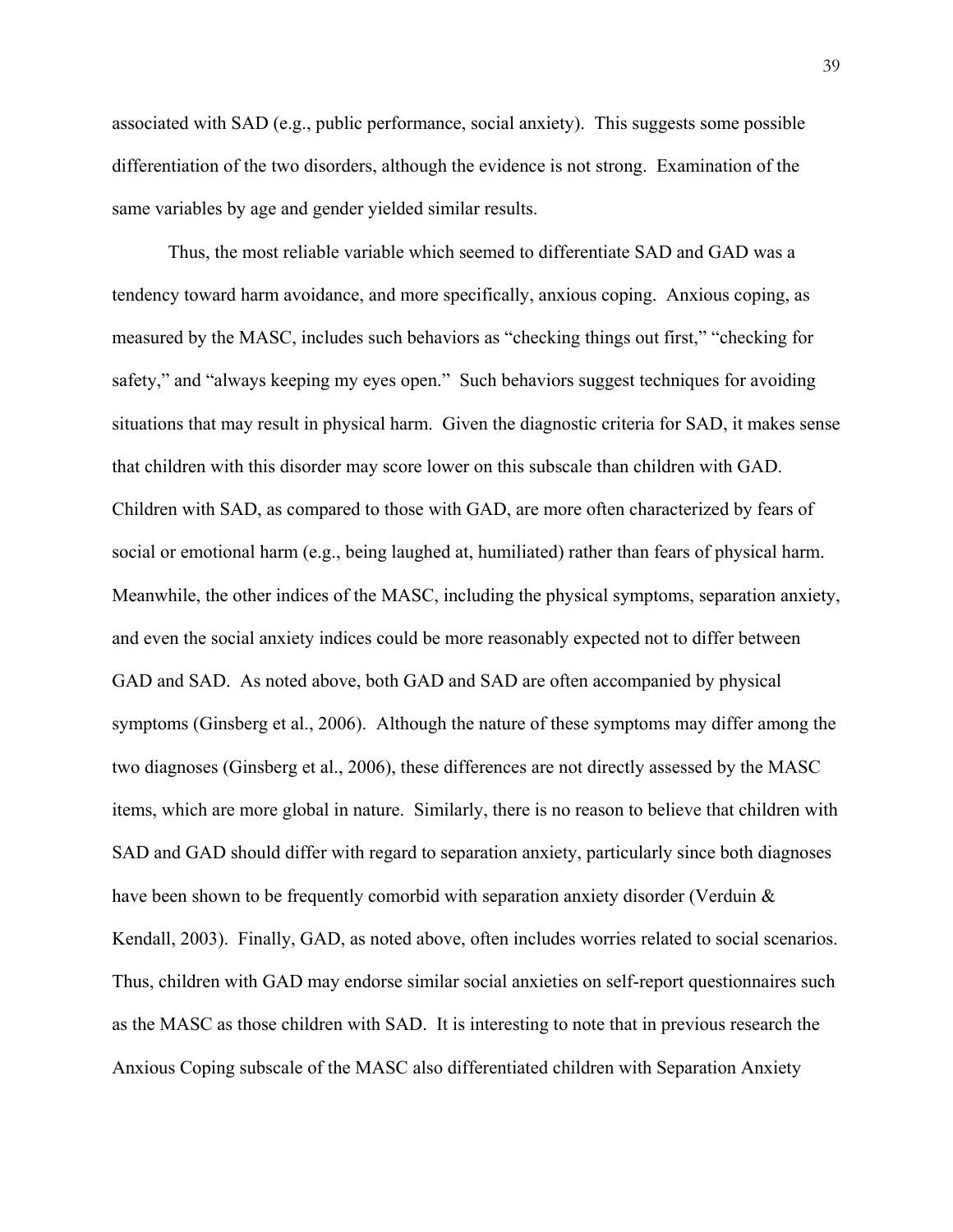Disorder from those with SAD. Similar to the current results, children with separation anxiety disorder were found to have higher scores on the subscale than children with SAD. This suggests that children with SAD may engage in fewer anxious coping strategies than children with other anxiety disorders, and it may be this characteristic that differentiates these children from other anxious children.

When considering the current results, it is also interesting to consider how children with comorbid diagnoses differed in unique ways from children with SAD versus children with GAD. Specifically, the comorbid children had higher scores than children with only SAD on measures of tension and restlessness, physical and somatic symptoms, perfectionism, anxious coping, separation anxiety and panic. In addition, the comorbid children had higher scores on total anxiety and depression as compared to those with SAD. However, the children with only GAD did not differ from the comorbid group or the SAD group on these measures. Thus, consistent with hypotheses, children with GAD had higher scores than children with SAD on these variables, although this difference was not statistically significant.

Likewise, children with comorbid disorders scored higher than children with only GAD on measures of public performance fears, social anxiety, family cohesion, and behavioral inhibition. Children with SAD alone did not differ from the comorbid group or the GAD group on these measures. Thus, children with SAD did have somewhat higher scores on these measures as compared with children with GAD. These differences are generally consistent with study hypotheses. Thus, future research should continue to examine such features and their relationships with GAD and SAD, respectively. The current study employed a somewhat large sample, but larger samples may be needed to demonstrate significant differences with regard to these anxiety-related features.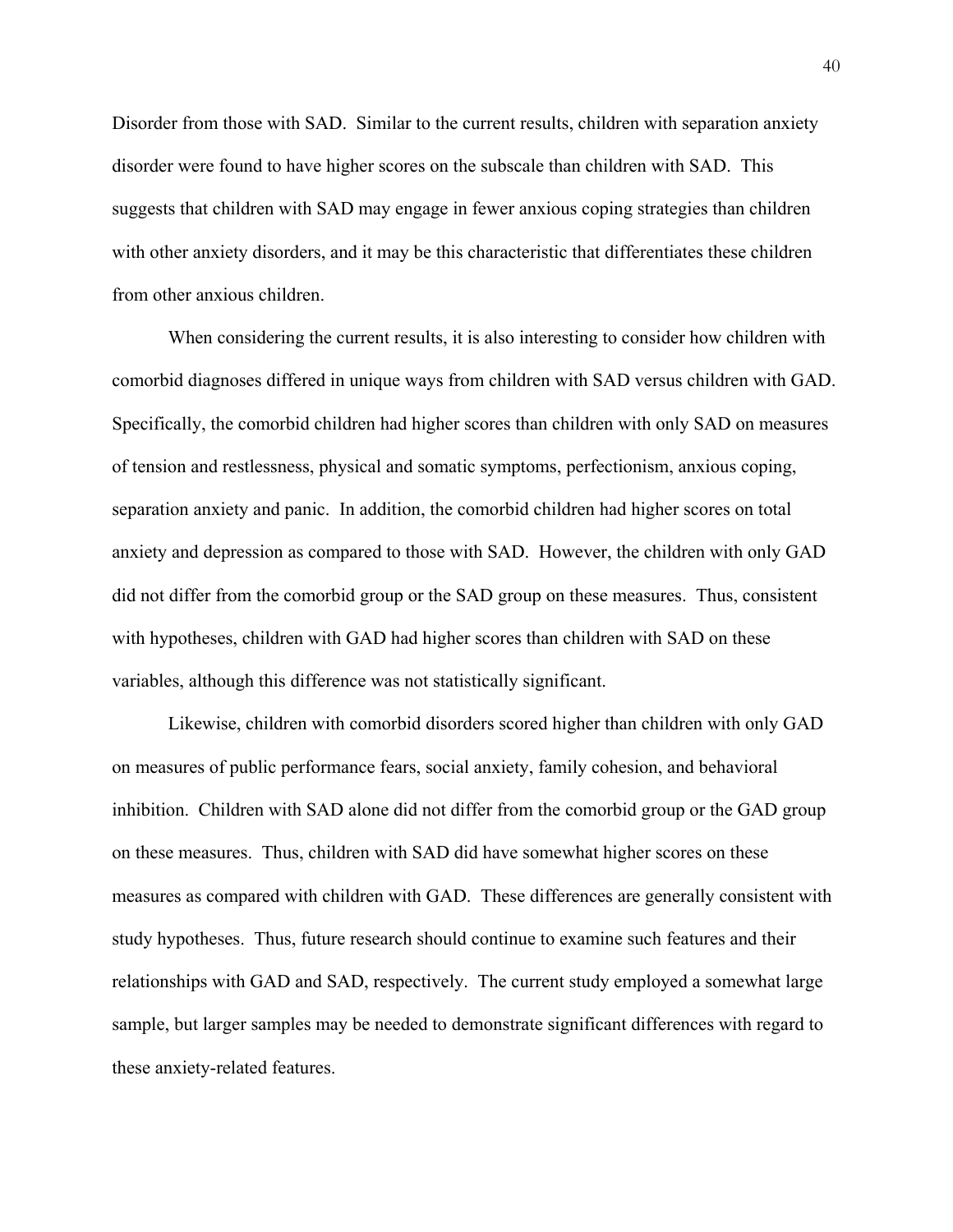Although results of the current study suggest that GAD and SAD may be difficult to differentiate, the findings regarding comorbidity indicate that a combination of the two disorders clearly produces worse outcomes than either disorder alone. This is interesting, in that it suggests that although the two diagnoses could not be strongly differentiated based on the variables included in the current study, there is something about being diagnosed with both disorders that is more "negative" than a diagnosis of either disorder alone. There are several possible explanations for such a finding. One possibility is that, rather than distinct diagnoses, children experience varying degrees of overall anxiety. That is, the group identified as comorbid may simply be at the higher end of an anxiety continuum. This comorbid group of children may suffer from higher levels of overall anxiety as compared to children identified as having one anxiety diagnosis and this group, in turn, may have higher levels of anxiety than those with no diagnoses. Thus, children with more intense anxiety and/or a wider range of areas affected by anxiety may be identified by professionals as having comorbid disorders, rather than simply as having more intense overall anxiety.

That said, if our current diagnostic taxonomy is invalid, how do we explain the apparent presentation of children with only one anxiety disorder, without symptoms of another disorder? The rates of comorbidity of GAD and SAD are quite high, with comorbidity reported as high as 57% (Verduin & Kendall, 2003). However, even at that level, almost half of children have pure diagnoses, without comorbidity. Similarly, in the current sample, 45% of children with social anxiety disorder did not have comorbid GAD, while 49% of children with GAD did not have a comorbid diagnosis of social anxiety disorder. Perhaps some children, while anxious in a variety of situations, may tend toward increased anxiety in a particular area. For example, children who tend to be diagnosed with SAD may in fact have worries and fears across a variety of dimensions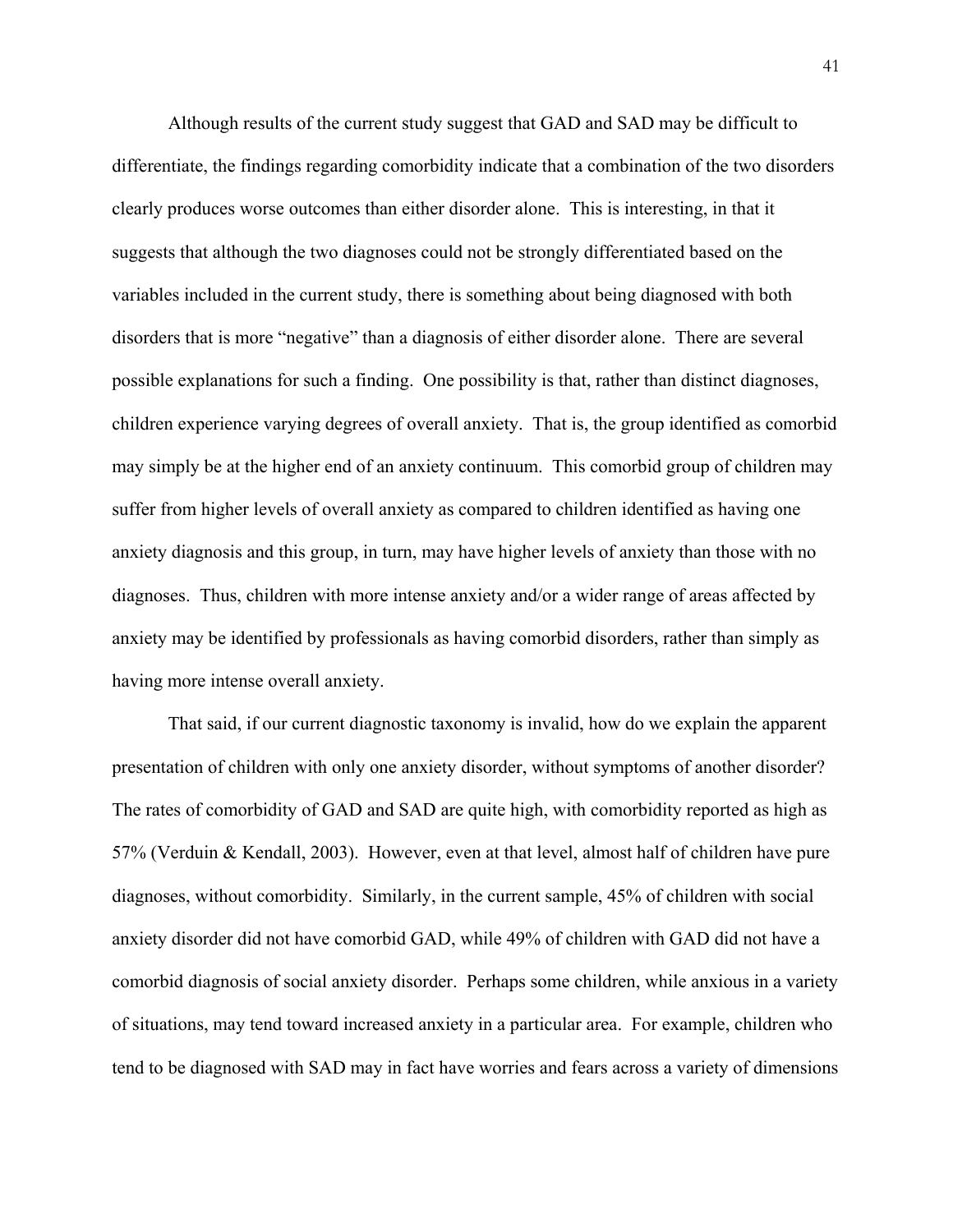(e.g., worries regarding physical safety, specific fears, etc.), but may "specialize" in anxieties related to evaluation and performance. That is, they may have more anxieties in this particular area than in others. Alternately, they may place more value on their anxieties with regard to social situations as compared to other situations, and thus, emphasize these characteristics during assessment.

Another possible explanation for the apparent presence of distinct disorder types relates to the developmental trajectory of childhood anxiety. Some researchers have suggested that young children may begin with high levels of overall, undifferentiated anxiety. This anxiety is hypothesized to become differentiated over the course of childhood and adolescence. Thus, it has been suggested that while young children may not clearly meet criteria for specific anxiety disorders, their anxiety may become more specific and characteristic of specific disorders as they age. The results of the current study provide some preliminary evidence for such a developmental trajectory. Specifically, among the adolescent sample, children with GAD were found to experience more physical symptoms, especially tension, as compared to children with SAD. In contrast, children with SAD were higher in behavioral inhibition and teacher-reported social problems as compared to children with GAD. Among the adolescents, differences with regard to harm avoidance were not observed as they were in the overall sample. This provides some evidence of age-related changes in anxiety. SAD and GAD seem to become more distinct in adolescence, with differences noted across more features. For example, the current results suggest that physical symptoms, and particularly feelings of tension and restlessness, become more important with age in defining GAD as compared to SAD. Further, behavioral inhibition seems to become more strongly associated with SAD rather than GAD in adolescents. This is consistent with research suggesting that behavioral inhibition predicts the development of social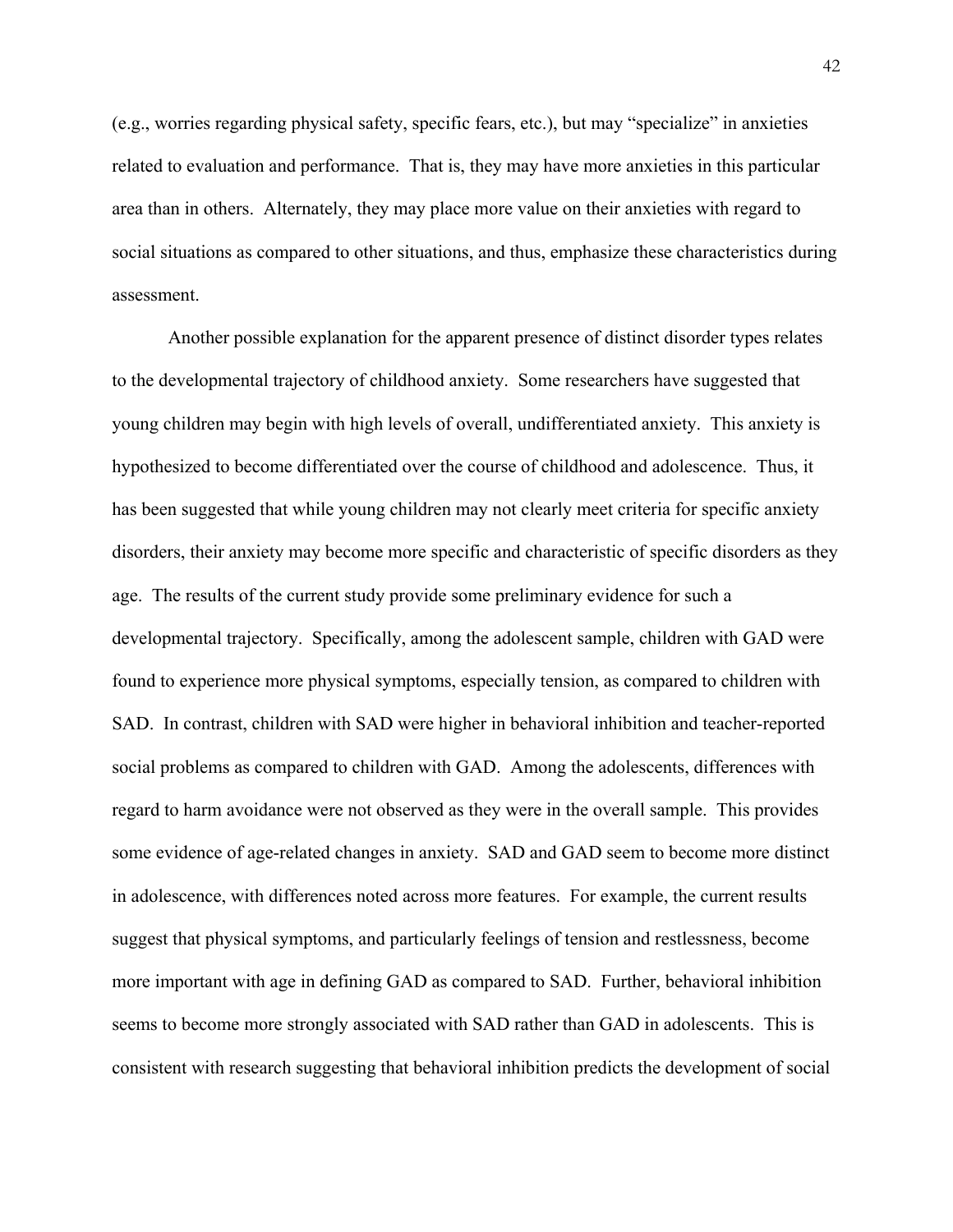anxiety disorder in adolescence but the development of specific phobias in childhood (Hayward, Killen, Kraemer, & Taylor, 1998; Ollendick & Hirshfeld-Becker, 2002). Indeed, it is interesting to note that Mick and Telch (1998) relied on the retrospective reports of young adults to link behavioral inhibition to SAD as compared to GAD. It may be that underlying behavioral inhibition may become more important as children age, in terms of its contribution to the diagnosis of SAD. With regard to children with clearly differentiated individual disorders as compared to a comorbid presentation, it may be that children move along the developmental trajectory at slightly different rates. That is, young children diagnosed with only one anxiety disorder may simply be precocious in their anxiety disorder development.

Among adolescents, social problems were also differentially associated with SAD than GAD. This result is consistent with earlier research suggesting that SAD is associated with interference in romantic relationships and friendships (e.g., Darcy et al., 2005; Sanderson et al., 1990). It is particularly interesting that it was teacher-reported, and not parent-reported, social problems that distinguished SAD. As noted above, the academic environment is likely to be particularly stressful for those with SAD, given fears of evaluation. Thus, the added stress of the school environment may contribute to increased social difficulties.

Thus, as suggested by earlier researchers, anxiety disorders may become more differentiated over time. However, the cross-sectional nature of the current study makes it difficult to make inferences about developmental trajectory over time. Thus, future studies should employ longitudinal designs to explore this issue further.

The current study also revealed interesting gender differences in anxiety topography. Among boys, the profile of results mirrored that of the overall sample. That is, boys with GAD displayed a more harm avoidant style than those with SAD, particularly with regard to anxious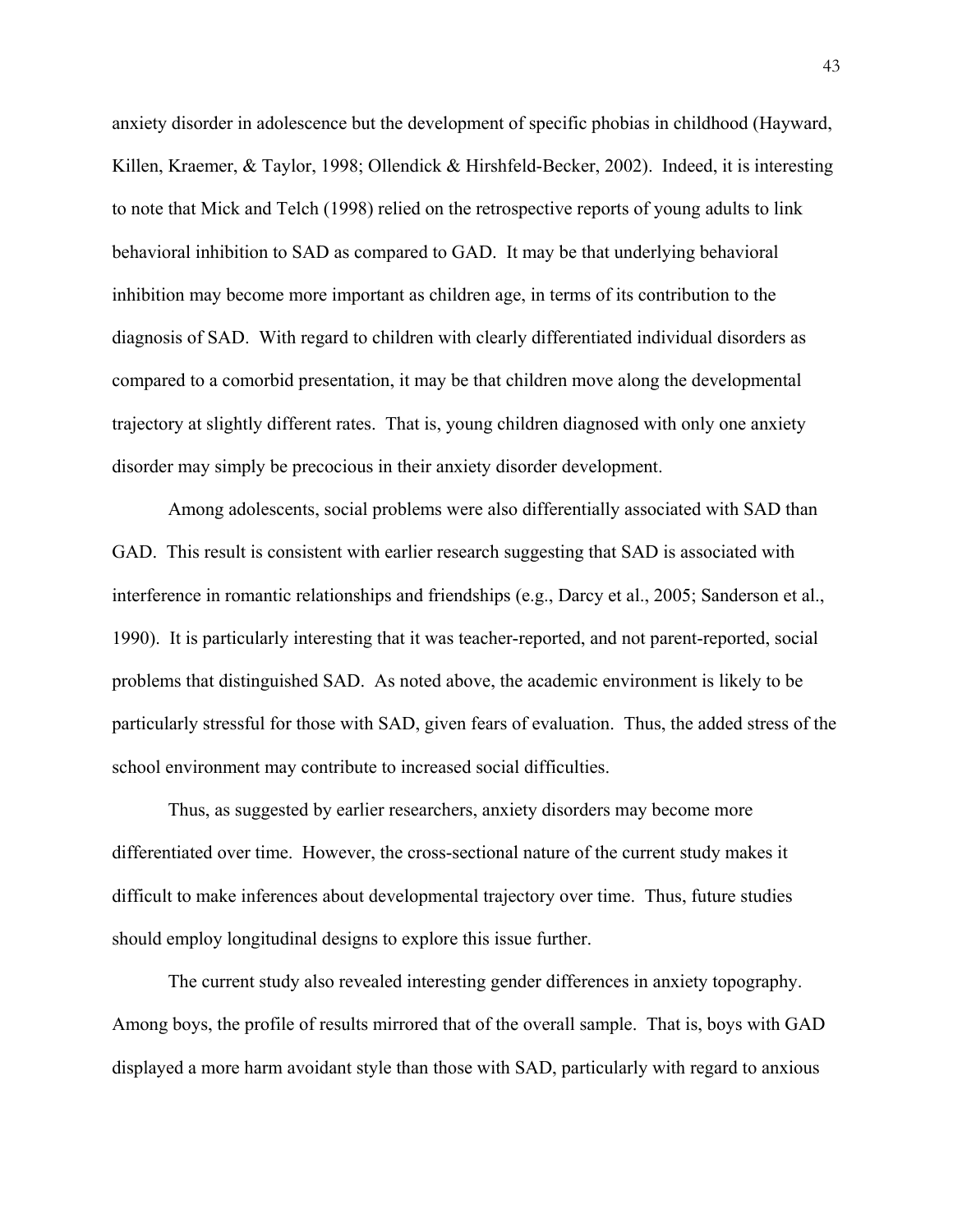coping. For girls, however, none of the tested features distinguished those with GAD from those with SAD. This difference may be the result of gender differences in the prevalence of anxiety. That is, girls are more likely than boys to experience anxiety and related disorders in the course of their lifetime. Thus, anxiety symptoms, and an anxious coping style in particular may be particularly noteworthy among young boys. In contrast, girls likely have higher base rates of anxious features and therefore, specific features may be less likely to distinguish GAD from SAD.

#### *Limitations and Future Directions*

The current study has several limitations. First, the study utilized a sample of clinicallyreferred children, rather than a community sample. Thus, it is possible that the topography of anxiety is different in children who are clinically referred, as compared to those in the community. For example, children in the community may have anxiety profiles that are more circumscribed. By comparison, the anxiety of clinically-referred children may be more severe and pervasive. In addition, the current sample included more boys than girls. This is particularly important given that anxiety and related disorders are more common in females as compared to males (Weiss & Last, 2001). Generalizability of the current findings may have further been limited by the use of a sample from a rural, relatively small town environment. Thus, future research should examine anxiety in community samples of children from a wider range of geographic locations.

In the future, it will be important to examine the overlap between other types of childhood anxiety disorders. It may be that GAD and SAD are more closely related than other types of anxiety disorders. For example, while OCD is currently grouped with the anxiety disorders in DSM-IV, genetic evidence and comorbidity profiles suggest it may be more closely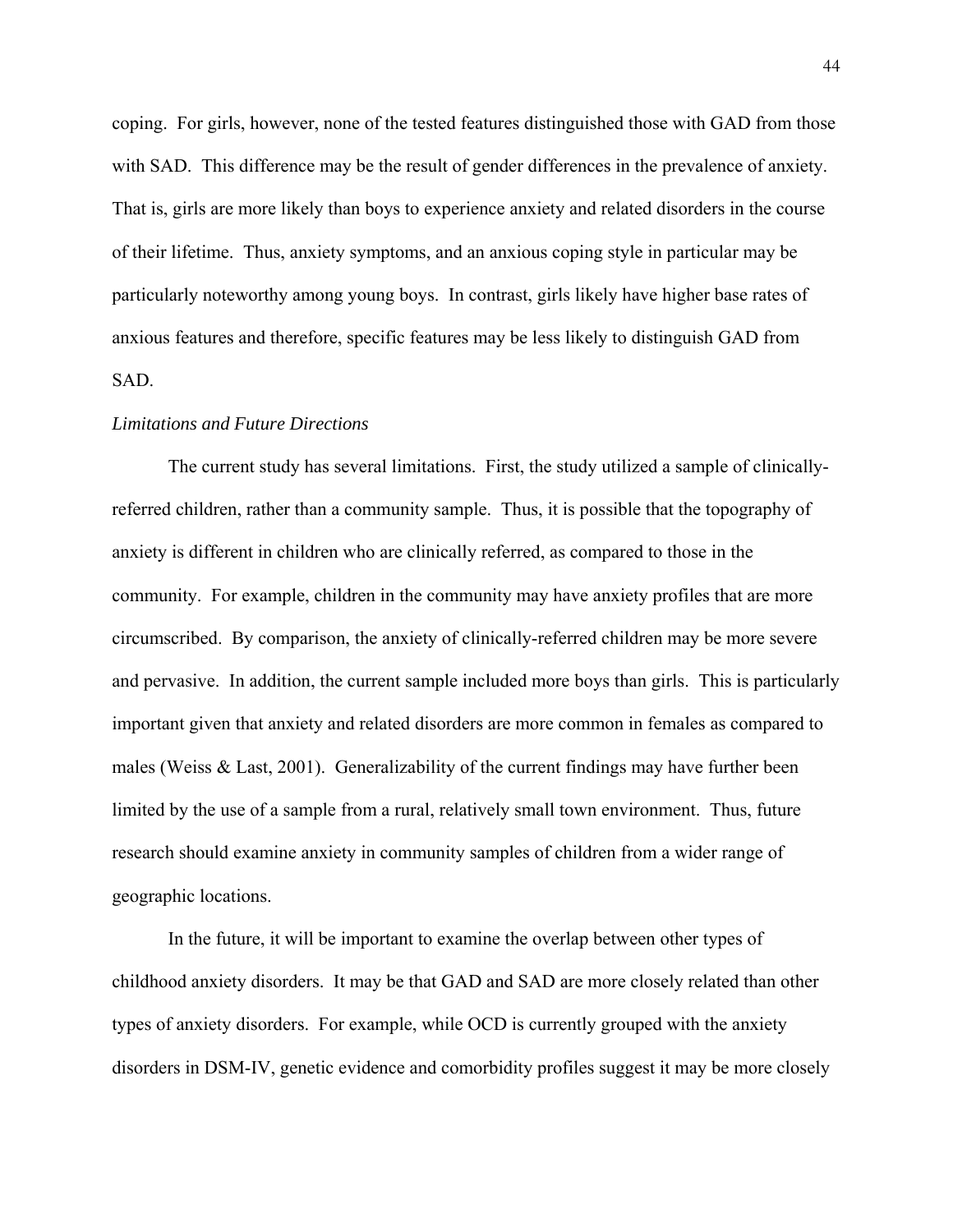related to tic disorders such as Tourette's Disorder (e.g., Lombroso & Scahill, 2008). Thus, examination of the relationship of OCD to other childhood anxiety disorders may indicate that OCD is more distinct from the other disorders than they are from each other. However, other researchers have also suggested that childhood anxiety disorders may, as a group, be difficult to distinguish, particularly in young children (Ferdinand et al., 2006). Thus, examination of the full range of childhood anxiety diagnoses will be critical in determining the true diagnostic profile of anxiety disorders.

 In addition, future research should employ longitudinal designs to examine the developmental trajectory of anxiety in children. The current study employed a cross-sectional design to examine both child and adolescent samples, which allowed some examination of age differences. However, as stated above, a longitudinal design could better provide a picture of the developmental trajectory of anxiety disorders over time. Further, while the current study compared young children to adolescents, future research should also follow children into adulthood, to provide a more full understanding of the lifetime trajectory of anxiety. Moreover, future studies should seek to include a larger number of participants, in order to better examine the interaction between age and gender in the topography and trajectory of anxiety.

 Finally, the current study examined a number of measures of psychosocial functioning as well as family and temperamental characteristics thought to be associated with generalized and social anxiety disorders. Future studies should include other such variables (e.g., genetics, treatment outcome) to provide a full understanding of the differential diagnosis of these disorders.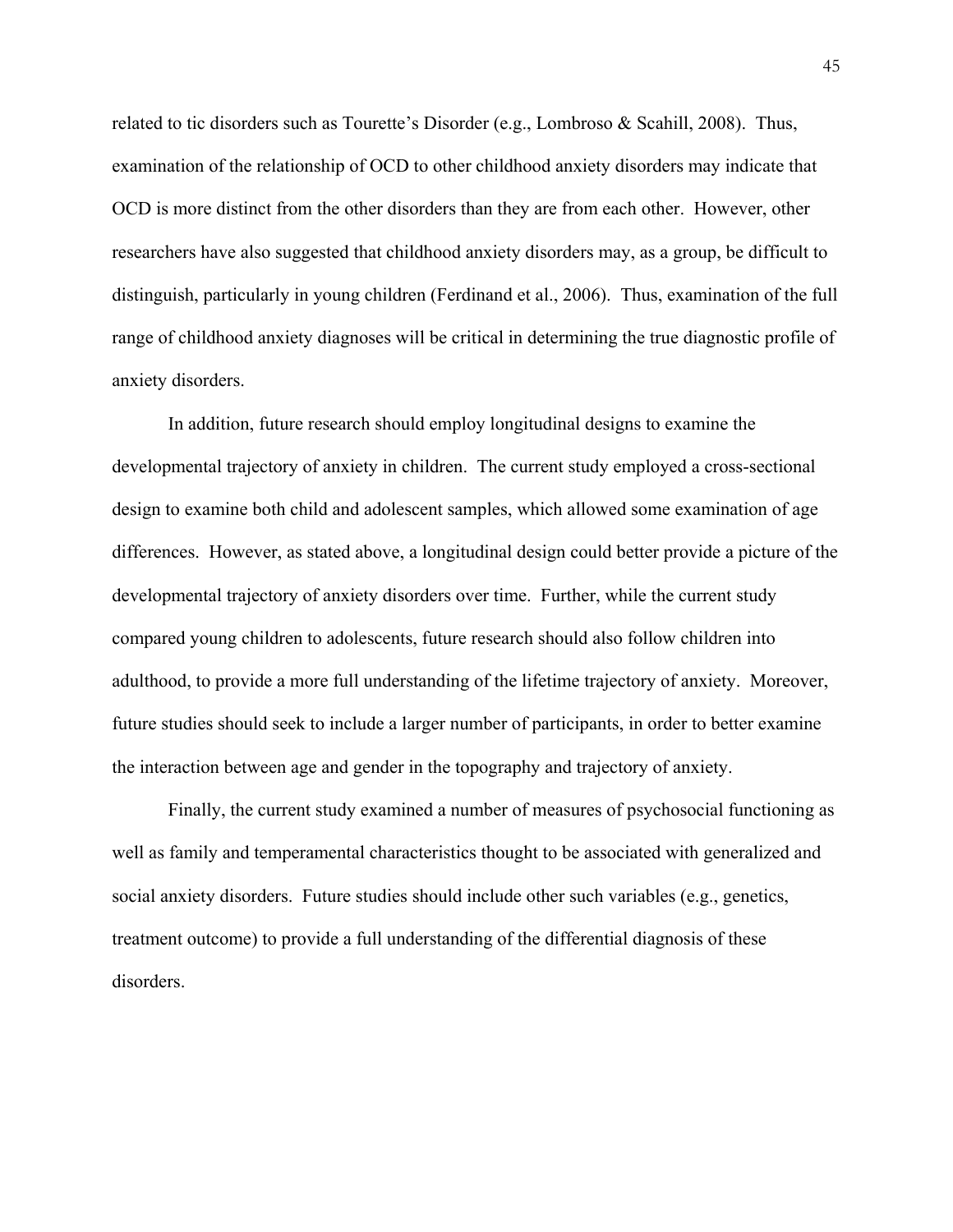# *Implications*

 Despite its limitations, the current study is one of the first to directly compare GAD and SAD in a sample of youth. A large body of previous research was synthesized to identify the characteristics thought to be most closely associated with anxiety disorders and particularly, SAD and GAD. In addition, a range of statistical methodologies were employed to explore the two diagnoses and their comorbidity. Thus, the current study provides an important contribution to the literature regarding diagnostic taxonomy and comorbidity. Overall, results of the study suggest that there may be more overlap between GAD and SAD than there are distinctions. Therefore, the utility of separate diagnoses will need to be explored further. Rather than a system of discrete diagnoses, future diagnostic systems may be based on a dimensional system, in which severity of anxiety may be more critical than specific typologies of anxiety.

 At the same time, the current study did identify some features that may be particularly important with regard to differential diagnosis. Specifically, an overall anxious coping style and worry about physical rather than emotional harm seem to be more strongly associated with childhood GAD as compared to SAD. Thus, examination of these particular features should take precedence when making diagnostic decisions regarding GAD.

The current study also highlights the importance of anxiety comorbidity. That is, children with more than one anxiety disorder diagnosis are likely to function more poorly in a number of areas as compared to those with only one diagnosis. Again, further research will need to determine if anxiety comorbidity represents true comorbidity in youth samples, or if it simply represents more severe levels of overall anxiety. Either way, children with anxieties in multiple arenas are at increased risk for poor outcomes. Thus, these children should be carefully identified and provided with treatment to address the full range of their anxieties. That said, the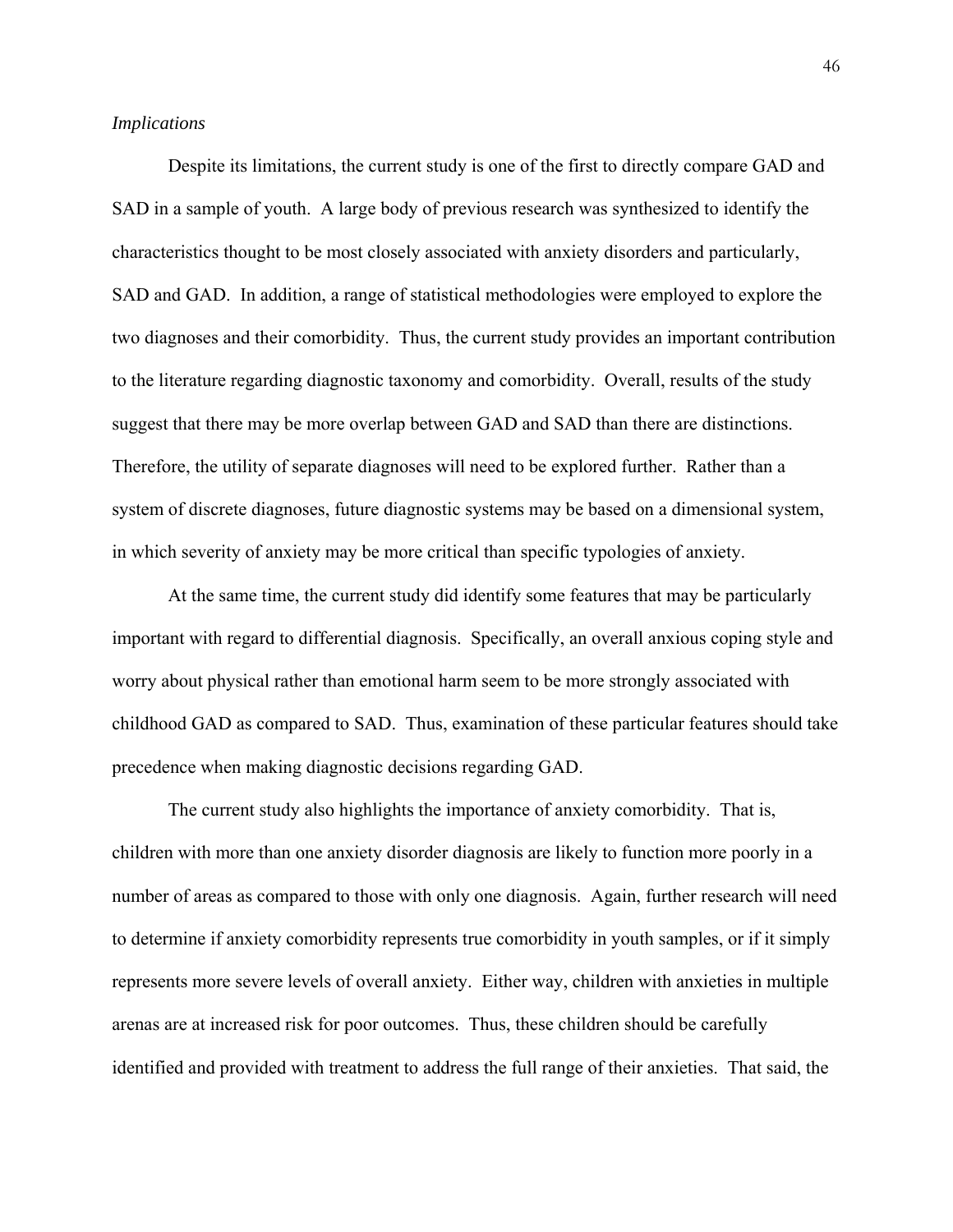current results suggest that the treatment and subsequent resolution of even one of two comorbid disorders may contribute to better overall functioning.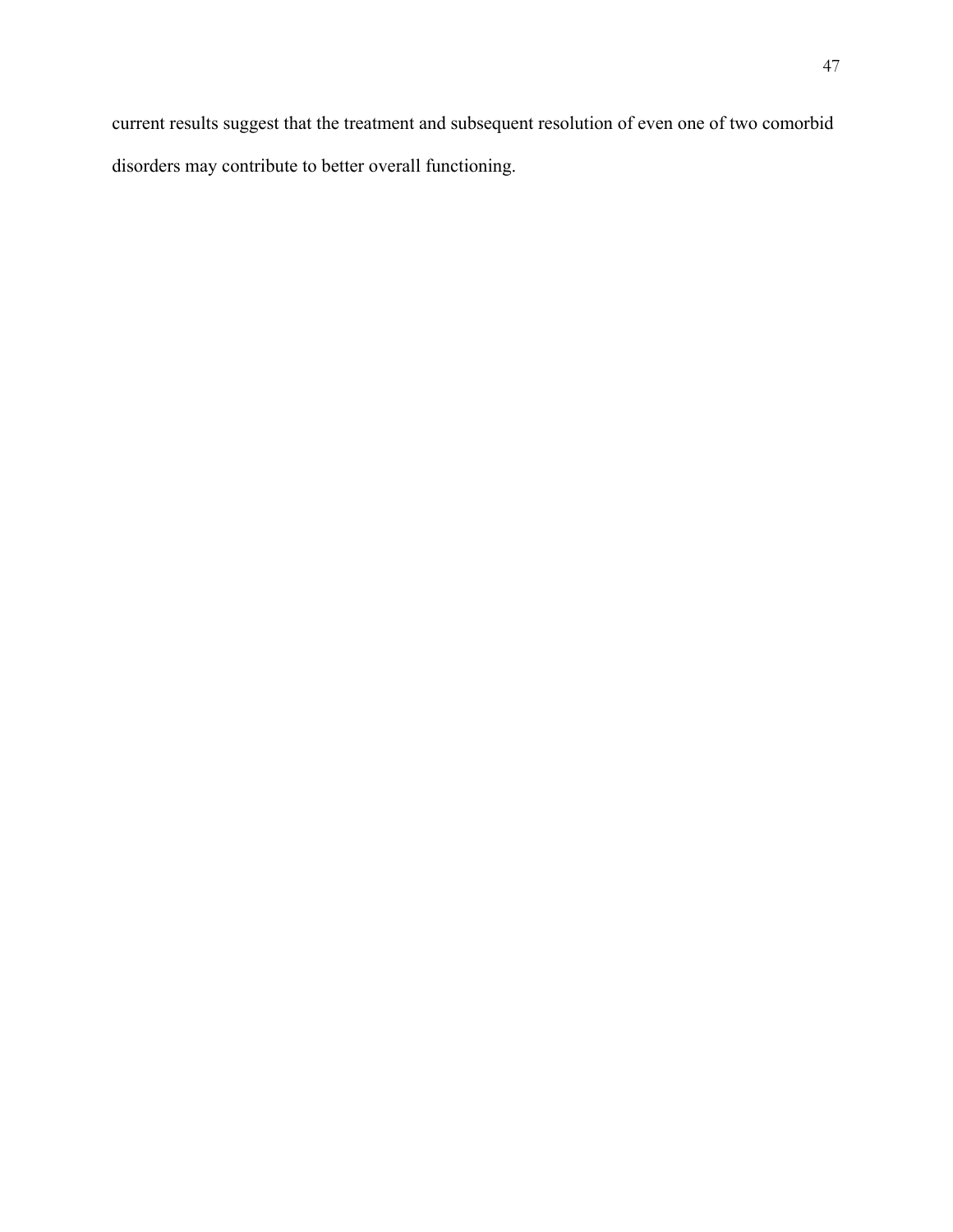#### References

- Achenbach, T. M. (2001). *Manual for the Child Behavior Checklist 4-18 and 2001 profile*. Burlington, VT: Department of Psychiatry, University of Vermont.
- American Psychiatric Association (2000). *Diagnostic and statistical manual of mental disorders*  $(4<sup>th</sup>$  ed., text revision). Washington, DC: Author.
- Arrindell, W. A., Emmelkamp, P. M. G., Monsma, A., & Brilman, E. (1983). The role of perceived parental rearing practices in the aetiology of phobic disorders: A controlled study. *British Journal of Psychiatry, 143*, 183-187.
- Barlow, D. H. (1994). Comorbidity in social phobia: Implications for cognitive-behavioral treatment. *Bulletin of the Menninger Clinic, 58*, A43-A57.
- Barlow, D. H. (2001). Clinical handbook of psychological disorders: A step-by-step treatment manual. New York: Guilford Press.
- Biederman, J., Rosenbaum, J. F., Bolduc-Murphy, E. A., Faraone, S. V., Chaloff, J., Hirschfeld, D. R., & Kagan, J. (1993). A 3-year follow-up of children with and without behavioral inhibition. *Journal of the American Academy of Child and Adolescent Psychiatry, 32*, 814-821.
- Birmaher, B., Axelson, D. A., Monk, K., Kalas, C., Clark, D. B., et al. (2003). Fluoxetine for the treatment of childhood anxiety disorders. *Journal of the American Academy of Child and Adolescent Psychiatry, 42(4)*, 415-423.
- Bogels, S. M., Brechman-Toussaint, M. L. (2006). Family issues in child anxiety: Attachment, family functioning, parental rearing, and beliefs. *Clinical Psychology Review, 26(7)*, 834-856.

Bogels, S. M., van Oosten, A., Muris, P., & Smulders, D. (2001). Familial correlates of social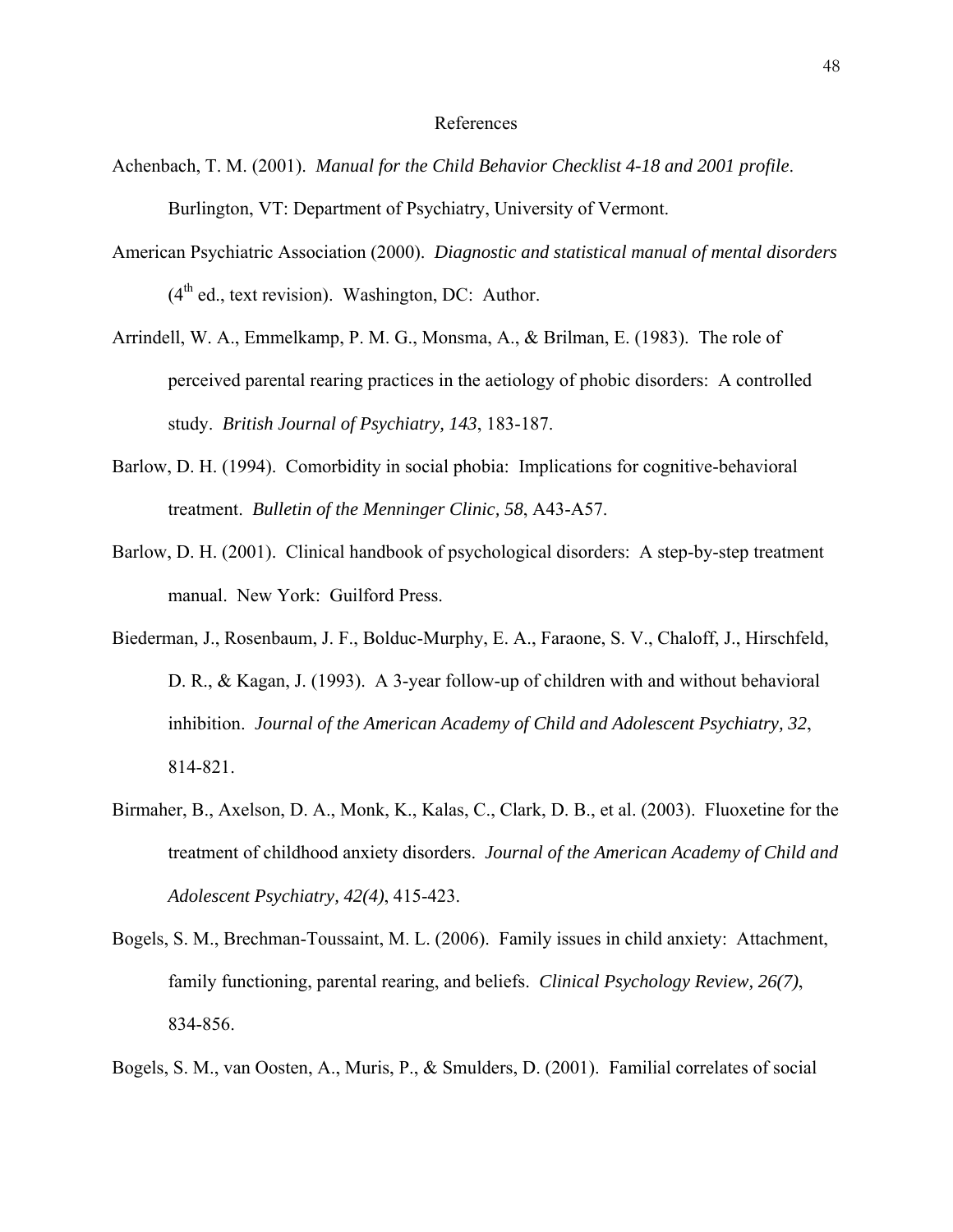anxiety in children and adolescents. *Behaviour Research and Therapy, 39*, 273-287.

- Bruce, S. E., Yonkers, K. A., Otto, M. W., Eisen, J. L., Weisberg, R. B., Pagano, M., Shea, M. T., & Keller, M. B. (2005). Influence of psychiatric comorbidity on recover and recurrence in generalized anxiety disorder, social phobia, and panic disorder: A 12-year prospective study. *American Journal of Psychiatry, 162*, 1179-1187.
- Buckner, J. D., Schmidt, N. B., Lang, A. R., Small, J. W., Schlauch, R. C., Lewinsohn, P. M. (2008). Specificity of social anxiety disorder as a risk factor for alcohol and cannabis dependence. *Journal of Psychiatric Research, 42*, 230-239.
- Chavira, D. A., Stein, M. B., Bailey, K., & Stein, M. T. (2004). Comorbidity of generalized social anxiety disorder and depression in a pediatric primary care sample. *Journal of Affective Disorders, 80*, 163-171.
- Coelho, H. F., Cooper, P. J., & Murray, L. (2007). A family study of co-morbidity between generalized social phobia and generalized anxiety disorder in a non-clinic sample. *Journal of Affective Disorders, 100*, 103-113.
- Compton, S. N., Grant, P. J., Chrisman, A. K., Gammon, P. J., Brown, V. L., & March, J. S. Sertraline in children and adolescents with social anxiety disorder: An open trial. *Journal of the American Academy of Child and Adolescent Psychiatry, 40(5)*, 564-571.
- Dadds, M. R., Spence, S. H., Holland, D. E., Barrett, P. M., & Laurens, K. R. (1997). Prevention and early intervention for anxiety disorders: A controlled trial. *Journal of Consulting and Clinical Psychology, 65*, 627-635.
- Darcy, K., Davila, J., & Beck, J. G. (2005). Is social anxiety associated with both interpersonal avoidance and interpersonal dependence? *Cognitive Therapy and Research, 29(2)*, 171- 186.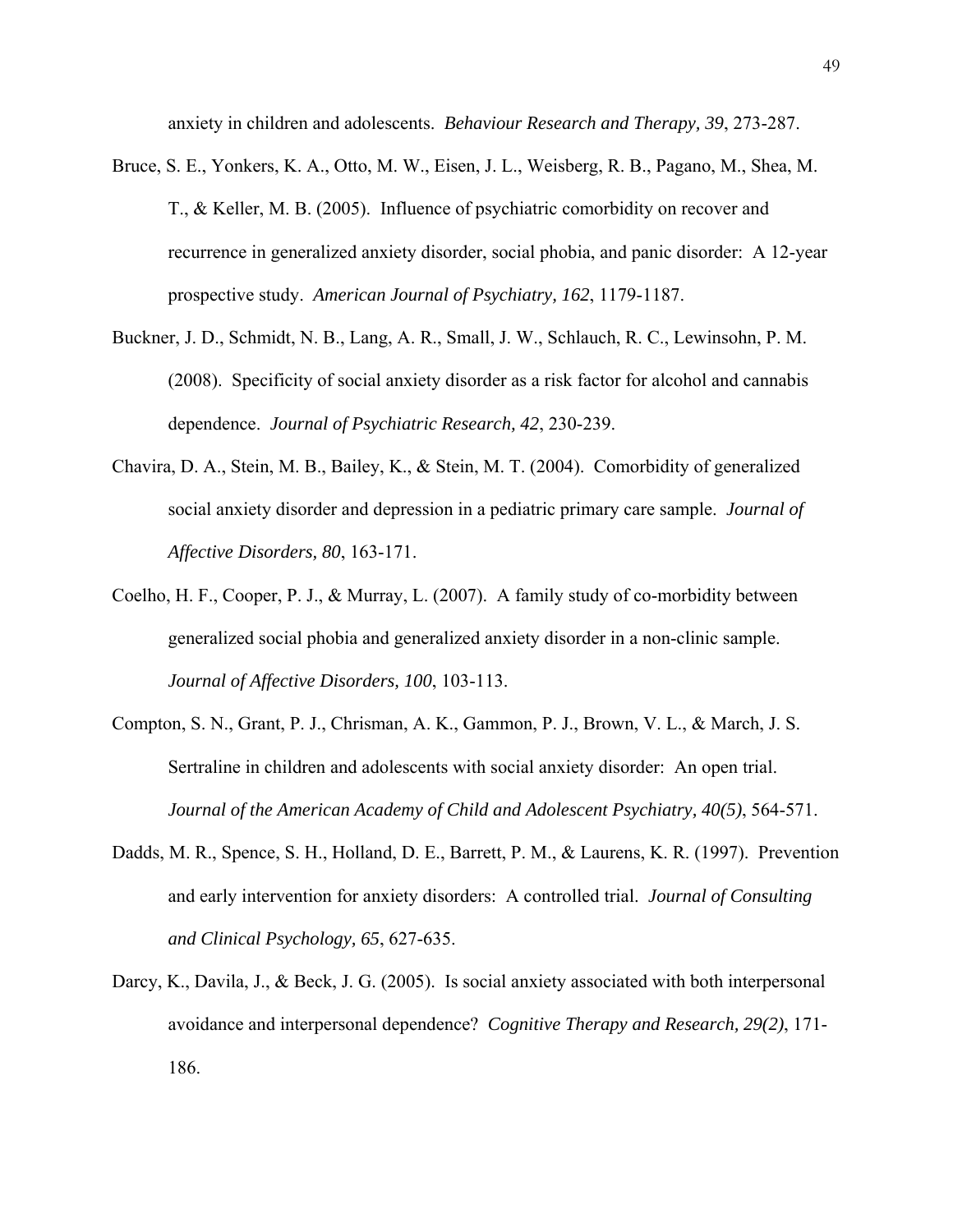- Davila, J., & Beck, J. G. (2002). Is social anxiety associated with impairment in close relationships? A preliminary investigation. *Behavior Therapy, 33*, 427-446.
- Eng, W., & Heimberg, R. G. (2006). Interpersonal correlates of generalized anxiety disorder: Self versus other perception. *Journal of Anxiety Disorders, 20*, 380-387.
- Ferdinand, R. F., van Lang, N. D. J., Ormel, J., & Verhulst (2006). No distinction between different types of anxiety symptoms in pre-adolescents from the general population. *Anxiety Disorders, 20*, 207-221.
- Fisher, P. H., Masia-Warner, C., & Klein, R. G. (2004). Skills for social and academic success: A school-based intervention for social anxiety disorder in adolescents. *Clinical Child and Family Psychology Review, 7(4)*, 241-249.
- Fyer, A. J., Mannuzza, S., Chapman, T. F., Martin, L. Y., & Klein, D. F. (1995). Specificity in familial aggregation of phobic disorders. *Archives of General Psychiatry, 52*, 564-573.
- Ginsberg, G. S., Riddle, M. A., & Davies, M. (2006). Somatic symptoms in children and adolescents with anxiety disorders. *Journal of the American Academy of Child and Adolescent Psychiatry, 45(10)*, 1179-1187.
- Grills, A. E., & Ollendick, T. H. (2003). Multiple informant agreement and the Anxiety Disorders Interview Schedule of Parents and Children. *Journal of the American Academy of Child and Adolescent Psychiatry, 42*, 30-40.
- Hale, W. W., Engels, R., Meeus, W. (2006). Adolescent's perceptions of parenting behaviors and its relationship to adolescent Generalized Anxiety Disorder symptoms. *Journal of Adolescence, 29*, 407-417.
- Hayward, C., Killen, J. D., Kraemer, H. C., & Taylor, C. B. (1998). Linking self-reported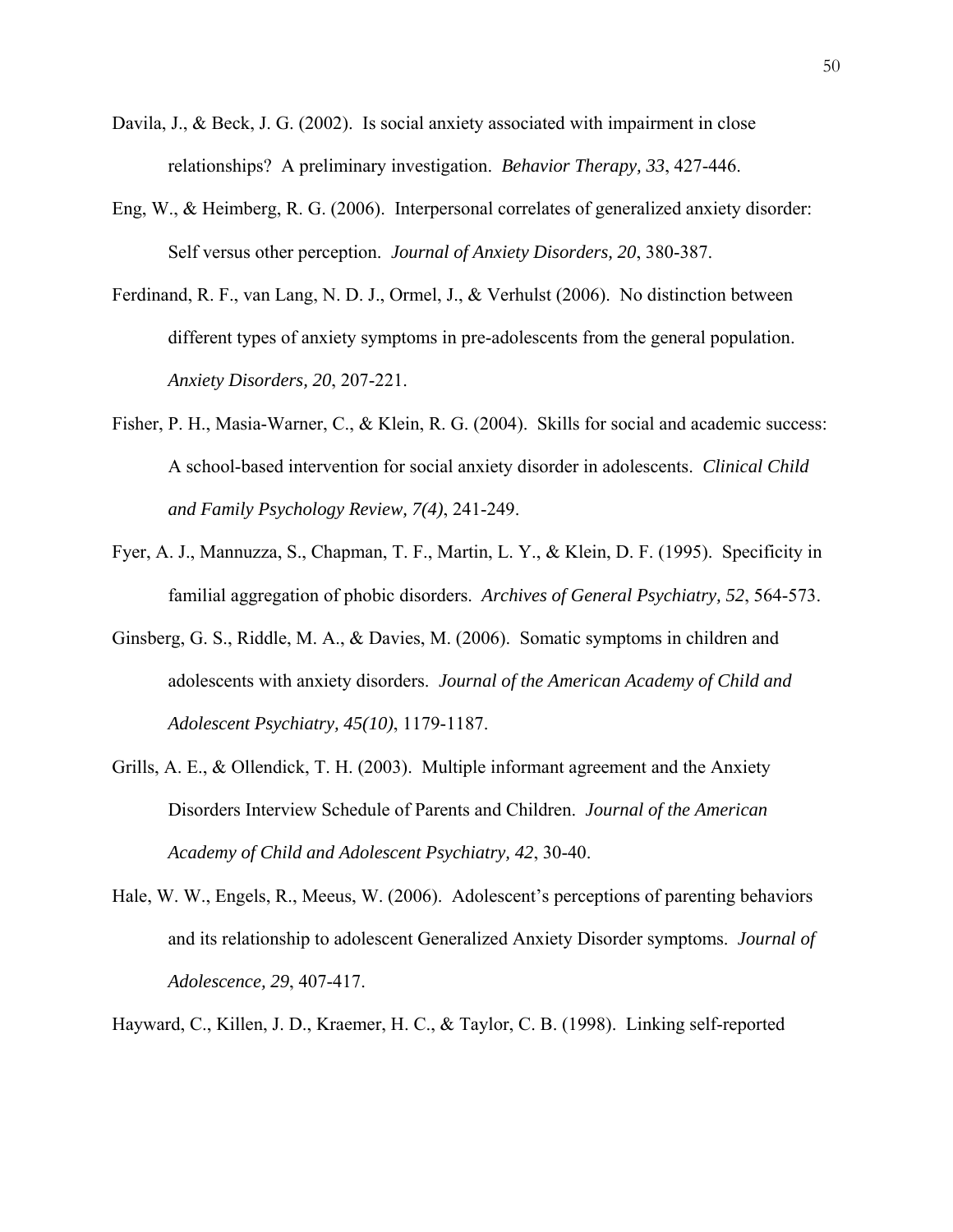childhood behavioral inhibition to adolescent social phobia. *Journal of the American Academy of Child and Adolescent Psychiatry, 37(12)*, 1308-1316.

- Heerey, E. A., & Kring, A. M. (2007). Interpersonal consequences of social anxiety. *Journal of Abnormal Psychology, 116(1)*, 125-134.
- Henning, E. R., Turk, C. L., Mennin, D. S., Fresco, D. M., & Heimberg, R. G. (2007). Impairment and quality of life in individuals with generalized anxiety disorder. *Depression and Anxiety, 24(5)*, 342-349.
- Hudson, J. L., & Rapee, R. M. (2000). The origins of social phobia. *Behavior Modification, 24(1)*, 102-129.
- Kagan, J., Reznick, S. J., & Snidman, N. (1988). Biological bases of childhood shyness. *Science, 240*, 167-171.
- Kagan, J., Reznick, S. J., Clarke, C., Snidman, N., & Garcia-Coll, C. (1984). Behavioral inhibition to the familiar. *Child Development, 55*, 2212-2225.
- Kendall, P.C., Hudson, J.L., Choudhury, M., Webb, A., & Pimentel, S. (2005). Cognitivebehavioral treatment for childhood anxiety disorders. In E.D. Hibbs & P.S. Jensen (Eds.), *Psychosocial treatments for child and adolescent disorders: Empirically based strategies for clinical practice* (2nd ed.) (pp. 47-73). Washington, D.C.: APA.
- Kendler, K. S., Neale, M. C., Kessler, R. C., Heath, A. C., & Eaves, L. J. (1992). The genetic epidemiology of phobias in women. *Archives of General Psychiatry, 49*, 273-281.
- King, N. J., Heyne, D., & Ollendick, T. H. (2005). Cognitive-behavioral treatments for anxiety and phobic disorders in children and adolescents: A review. *Behavioral Disorders, 30(3)*, 241-257.

Kovacs, M. (2003). *Children's Depression Inventory: Technical Manual.* Toronto: Multi-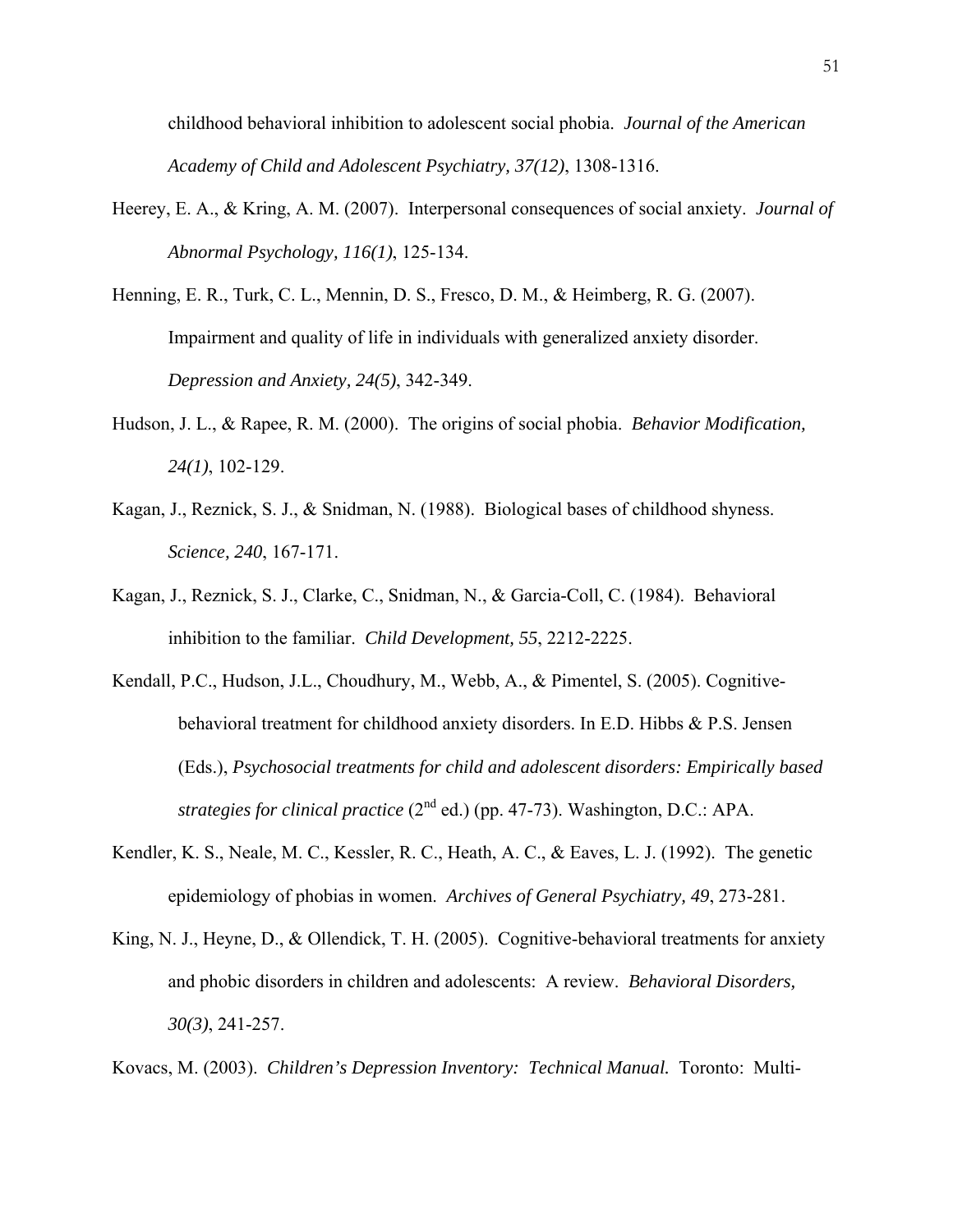Health Systems.

- Lombroso, P. J., & Scahill, L. (2008). Tourette syndrome and obsessive-compulsive disorder. *Brain and Development, 30(4)*, 231-237.
- Manassis, K., Mendlowitz, S. L., Scapillato, D., Avery, D., Finksenbaum, L., Friere, M., Monga, S., & Owens, M. (2002). Group and individual cognitive-behavioral therapy for childhood anxiety disorders: A randomized trial. *Journal of the American Academy of Child and Adolescent Psychiatry, 41(12),* 1423-1430.
- March, J. S., Parker, J. D. A., Sullivan, K., Stallings, P., & Conners, K. (1997). The Multidimensional Anxiety Scale for Children (MASC): Factor structure, reliability, and validity. *Journal of the American Academy of Child and Adolescent Psychiatry, 36(4)*, 554-565.
- Masi, G., Millipiedi, S., Mucci, M., Poli, P., Bertini, N., & Milantoni, L. (2004). Generalized anxiety disorder in referred children and adolescents. *Journal of the American Academy of Child Psychiatry, 43(6)*, 752-760.
- Masia, C. L., & Morris, T. L. Parental factors associated with social anxiety: Methodological limitations and suggestions for integrated behavioral research. *Clinical Psychology: Science and Practice, 5(2)*, 211-228.
- McLeod, J. D. (1994). Anxiety disorders and marital quality. *Journal of Abnormal Psychology, 103*, 767-776.
- Mendelwicz, J., Papadimitriou, G., Wilmotte, J. (1993). Family study of panic disorder: Comparison with generalized anxiety disorder, major depression, and normal subjects. *Psychiatric Genetics, 3*, 73-78.

Mennin, D. S., Heimberg, R. G., & Jack, M. S. (2000). Co-morbid generalized anxiety disorder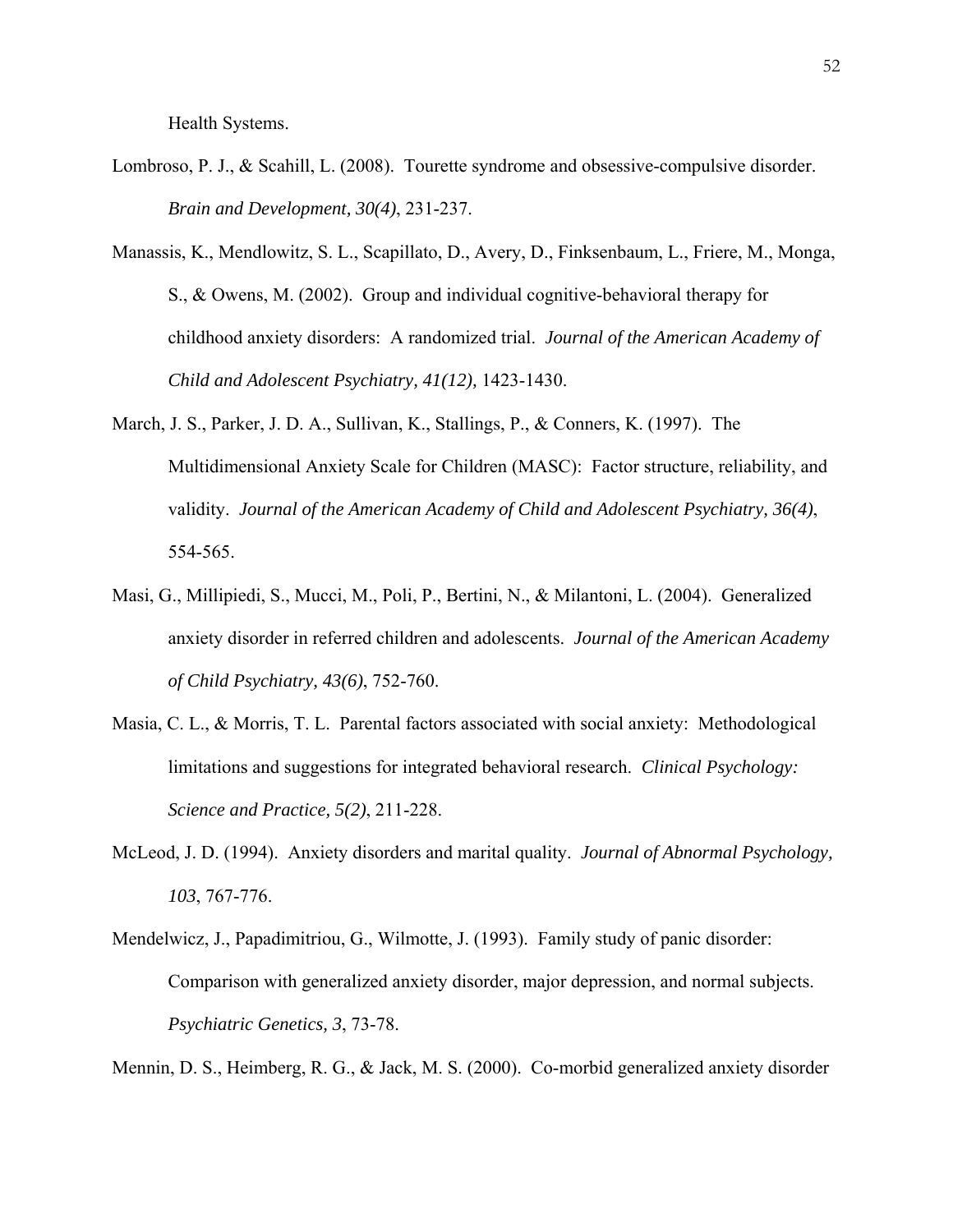in primary social phobia: Symptom severity, functional impairment, and treatment response. *Journal of Anxiety Disorders, 14*, 325-343.

- Mick, M. A.. & Telch, M. J. (1998). Social anxiety and history of behavioral inhibition in young adults. *Journal of Anxiety Disorders, 12(1)*, 1-20.
- Moos, R. H. (1989). *Manual for the family environment scale.* Palo Alto: Consulting Psychologists Press.
- Newman, S. C., Bland, R. C. (2006). A population-based family study of DSM-III generalized anxiety disorder. *Psychological Medicine, 36*, 1275-1281.
- Noyes Jr., R., Clarkson, C., Crowe, R. R., Yates, W. R., & McChesney, C. M. (1987). A family study of generalized anxiety disorder. *American Journal of Psychiatry, 144*, 1019-1024.
- Nunally, J. C., & Bernstein, I. H. (1994). *Psychometric Theory.* McGraw-Hill, New York.
- Ollendick, T. H., & Hirshfeld-Becker, D. (2002). The developmental psychopathology of social anxiety disorder. *Biological Psychiatry, 51*, 44-58.
- Ollendick, T. H., King, N., & Chorpita, B. (2006). Empirically supported treatments for children and adolescents. In Kendall, P. (Ed.), *Child and adolescent therapy: Cognitivebehavioral procedures (3rded.).* New York, NY: Guilford Press.
- Ollendick, T. H., & Schroeder, C. S. (2003). *Encyclopedia of child and pediatric psychology*. New York: Kluwer Academic/Plenum Publishers.
- Ost, L. (1987). Age of onset in different phobias. *Journal of Abnormal Psychology, 96*, 223- 229.
- Pine, D. S. (1999). Pathophysiology of childhood anxiety disorders. *Biological Psychiatry, 46*, 1555-1566.
- Rector, N. A., Szacun-Shimizu, K., & Leybman, M. (2007). Anxiety sensitivity within the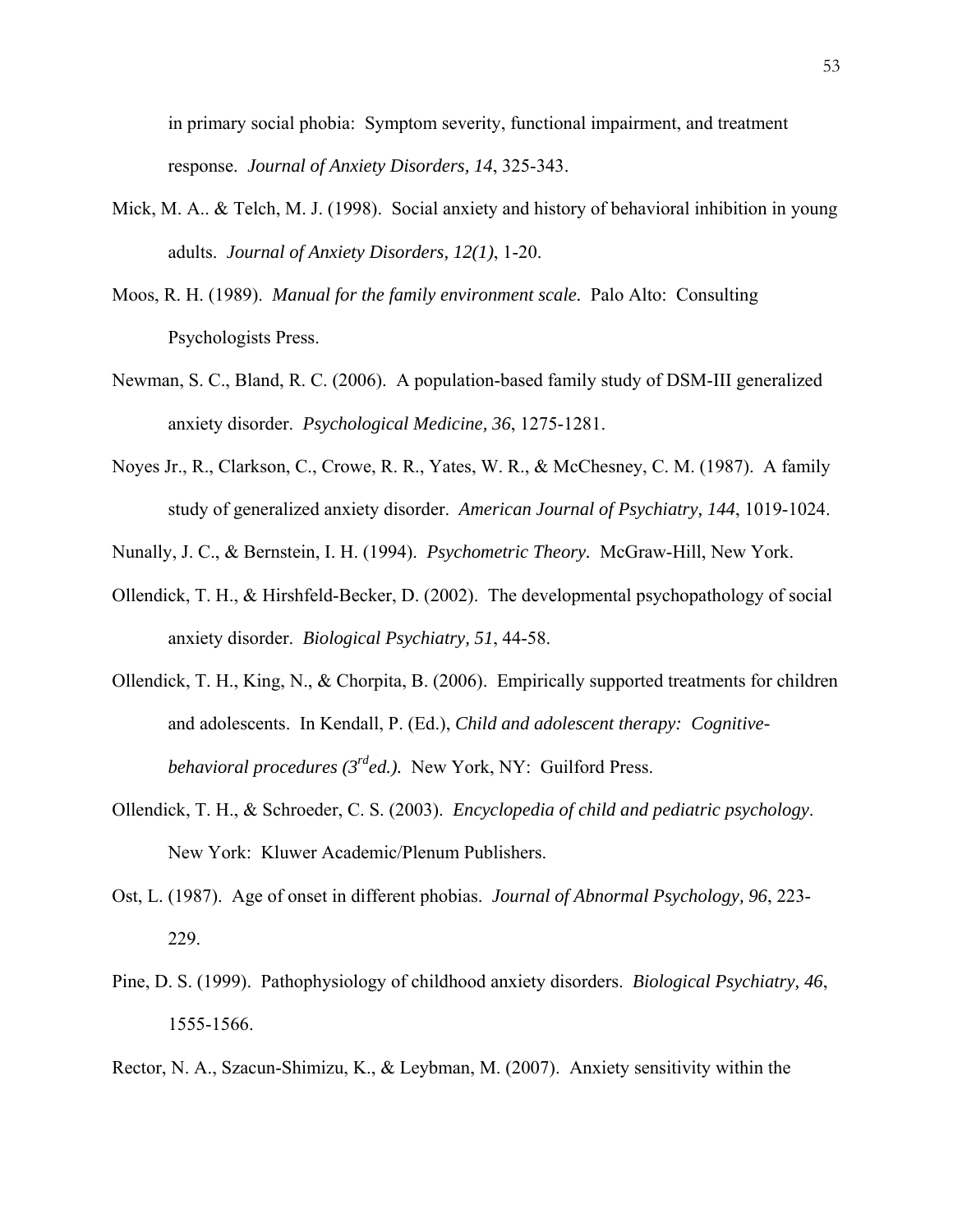anxiety disorders: Disorder-specific sensitivities and depression comorbidity. *Behaviour Research and Therapy, 45*, 1967-1975

- Reiss, S. (1987). Theoretical perspectives on the fear of anxiety. *Clinical Psychology Review, 7*, 585-596.
- Reiss, S., Peterson, R. A., Gursky, D. M., & McNally, R. J. (1986). Anxiety sensitivity, anxiety frequency, and the prediction of fearfulness. *Behaviour Research and Therapy, 24*, 1-8.
- Reznick, J. S., Hegeman, I. M., Kaufman, E. R., Woods, S. W., Jacobs, M. (1992). Retrospective and concurrent self-report of behavioral inhibition and their relation to adult mental health. *Developmental Psychopathology, 4*, 301-321.
- Rutter, M. (1997). Cormorbidity: Concepts, claims, and choices. *Criminal Behaviour and Mental Health, 7*, 265-285.
- Rynn, M. A., Siqueland, L., & Rickels, K. (2001). Placebo-controlled trial of sertraline in the treatment of children with generalized anxiety disorder. *American Journal of Psychiatry, 158*, 2008-2014.
- Sanderson, W. C., DiNardo, P. A., Rapee, R. M., & Barlow, D. H. (1990). Syndrome comorbidity in patients diagnosed with a DSM-III Revised anxiety disorder. *Journal of Abnormal Psychology, 99*, 308-312.
- Silverman, W. K., & Albano, A. M. (1996). *Anxiety Disorders Interview Schedule for Children*. San Antonio, TX: Psychological Corporation.
- Silverman, W. K., & Ollendick, T. H. (2005). Evidence-based assessment of anxiety and its disorders in children and adolescents. *Journal of Clinical Child and Adolescent Psychology, 34*, 380-411.

Silverman, W. K., Saavedra, L. M., & Pina, A. A. (2001). Test-retest reliability of anxiety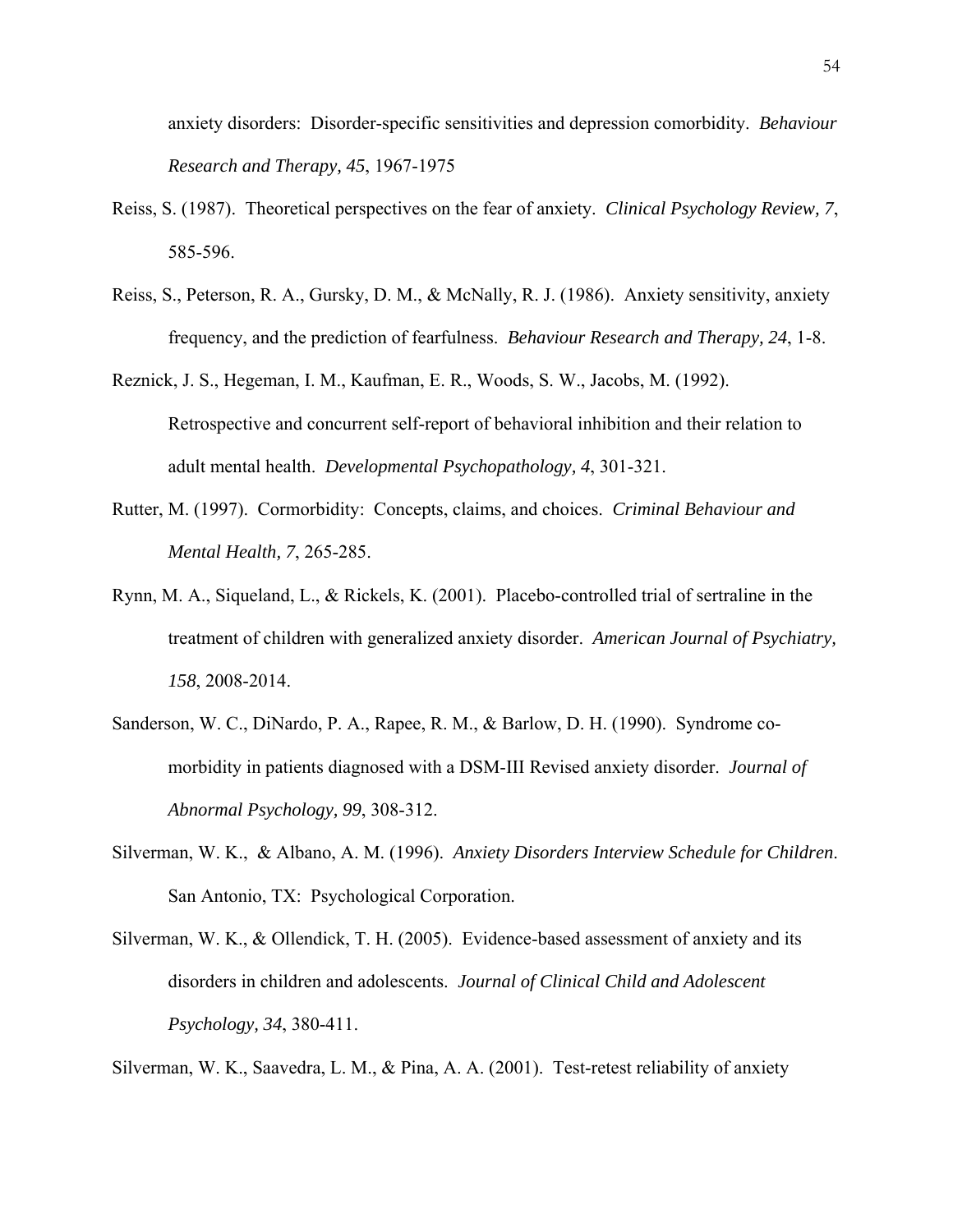symptoms and diagnoses with anxiety disorders interview schedule for DSM-IV: Child and parent versions. *Journal of the American Academy of Child and Adolescent Psychiatry, 40(8)*, 937-944.

- Stein, M. B., Chartier, M. J., Hazen, A. L., Kozak, M. V., Tancer, M. E., Lander, S., Furer, P., Chubaty, D., & Walker, J. R. (1998). A direct-interview family study of generalized social phobia. *American Journal of Psychiatry, 155*, 90-97.
- Strauss, C. C., & Last, C. G. (1993). Social and simple phobia in children. *Journal of Anxiety Disorders, 7*, 141-152.
- TADS Team (2005). The Treatment for Adolescents With Depression Study (TADS): Demographics and clinical characteristics. *Journal of the American Academy of Child Psychiatry, 44(1),* 28-40.
- Vasey, M. W., Crnic, K. A., Carter, W. G. (1994). Worry in childhood: A developmental , perspective. *Cognitive Therapy and Research, 18(6)*, 529-549.
- Vernberg, E. M., Greenhoot, A. F., & Biggs, B. K. (2006). Intercommunity relocation and adolescent friendships: Who struggles and why. *Journal of Consulting and Clinical Psychology, 74(3)*, 511-523.
- Walkup, J. T., Albano, A. M., Piacentini, J., Birmaher, B., Compton, S. N., et al. (2008). Cognitive behavioral therapy, sertraline, or a combination in childhood anxiety. *The New England Journal of Medicine, 359(26)*, 2753-2766.
- Weiss, D. D. & Last, C. G. (2001). Developmental variations in the prevalence and manifestation of anxiety disorders. In Vasey, M. W. & Dadds, M. R. (Eds.) *The Developmental Psychopathology of Anxiety*. New York, NY: Oxford University Press.

Whisman, M. A., Sheldon, C. T., Goering, P. (2000). Psychiatric disorders and dissatisfaction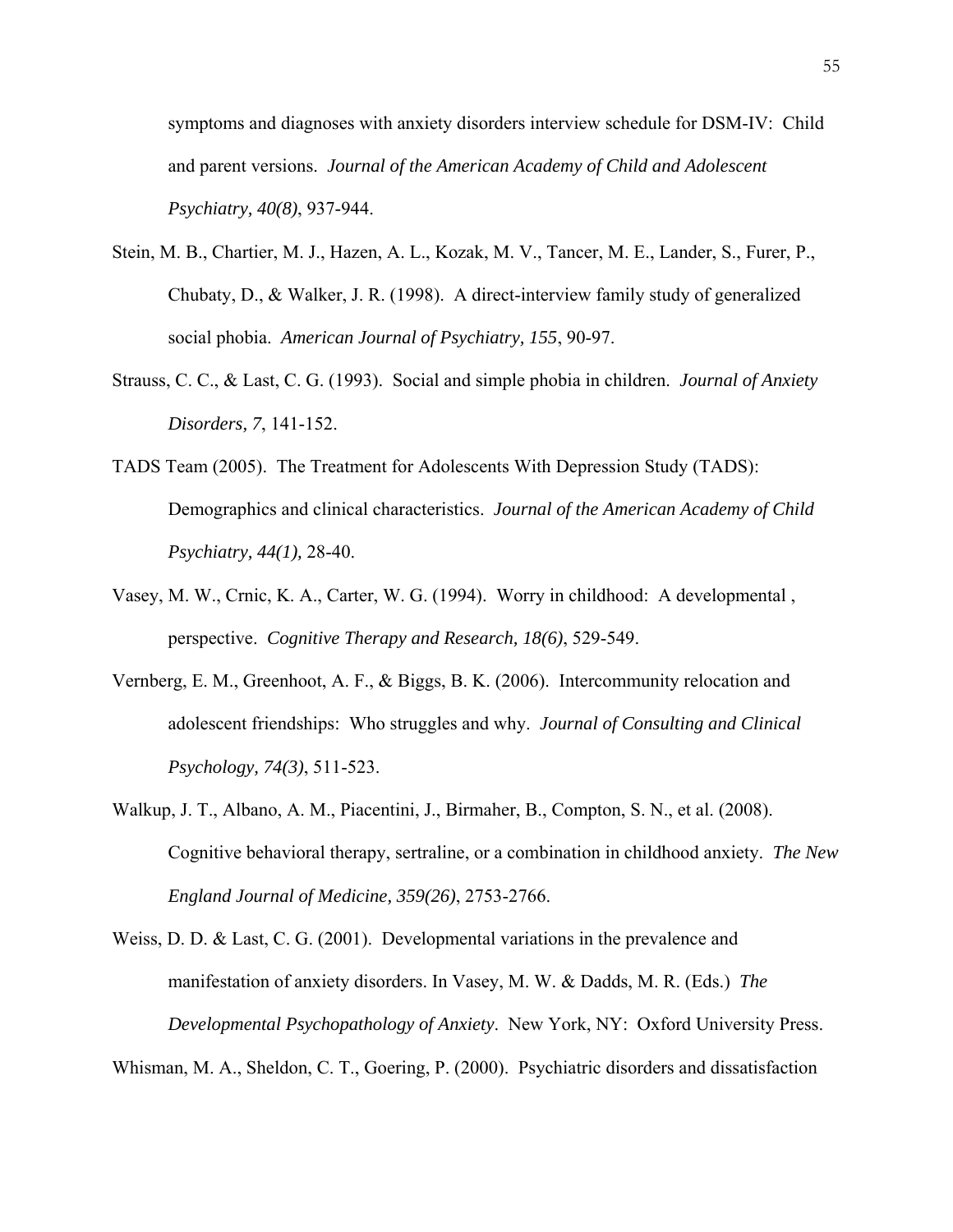with social relationships: Does type of relationship matter? *Journal of Abnormal Psychology, 103*, 803-808.

- Yoon, K. L., & Zinbarg, R. E. (2007). Generalized anxiety disorder and entry into a marriage or marriage-like relationship. *Journal of Anxiety Disorders, 21*, 955-965.
- Zadro, L., Boland, C., & Richardson, R. (2006). How long does it last? The persistence of the effects of ostracism in the socially anxious. *Journal of Experimental Social Psychology, 42*, 692-697.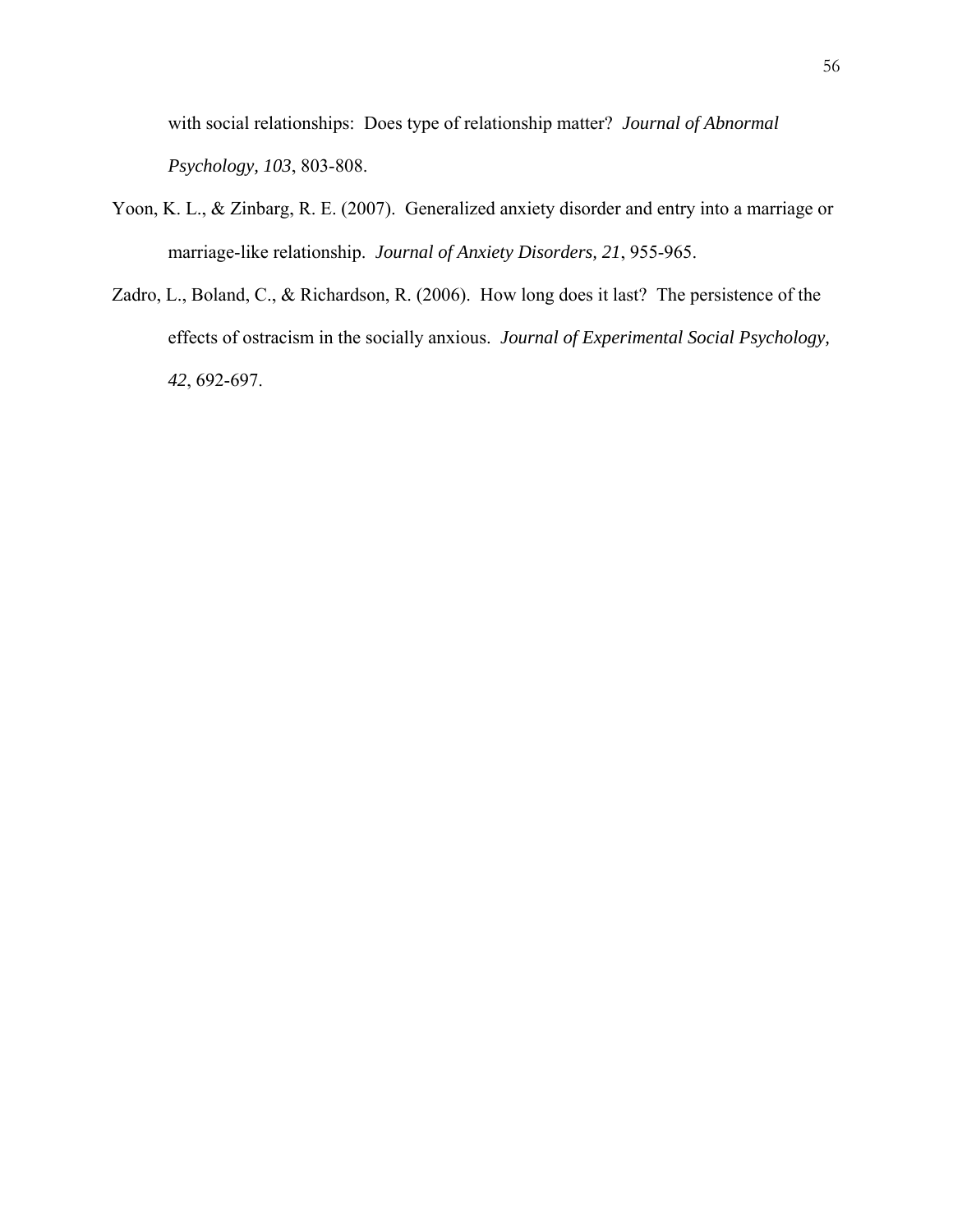| Characteristic         | SAD   | GAD      | Comorbid       | Clinical | $F/\chi^2$ |
|------------------------|-------|----------|----------------|----------|------------|
| GENDER (n)             |       |          |                |          | 4.12       |
| Female                 | 18    | 20       | 37             | 71       |            |
| Male                   | 25    | 26       | 19             | 160      |            |
| RACE/ETHNICITY (n)     |       |          |                |          | 13.69      |
| Caucasian              | 45    | 50       | 48             | 225      |            |
| Other                  | 1     | $\theta$ | $\overline{7}$ | 19       |            |
| AGE(m)                 | 10.98 | 10.04    | 10.96          | 10.08    | 2.64       |
| (sd)                   | 2.68  | 2.76     | 2.40           | 2.80     |            |
| FAMILY INCOME (m)      | 54254 | 41282    | 51069          | 47349    | 0.81       |
| (sd)                   | 35699 | 32385    | 60458          | 34294    |            |
| <b>ADIS</b> Composite  |       |          |                |          |            |
| Social Anxiety CSR (m) | 5.11  | 0.18     | 5.41           | 0.19     | 723.54***  |
| (sd)                   | 1.06  | 0.72     | 1.22           | 0.88     |            |
| <b>ADIS</b> Composite  |       |          |                |          |            |
| GAD CSR (m)            | 0.00  | 5.16     | 5.52           | 0.11     | 1025.83*** |
| (sd)                   | 0.00  | 1.13     | 1.14           | 0.73     |            |

Table 1. Demographic and clinical characteristics of children with SAD, GAD, children with both disorders, and clinical controls.

 $\mathcal{L}_\text{max} = \mathcal{L}_\text{max} = \mathcal{L}_\text{max} = \mathcal{L}_\text{max} = \mathcal{L}_\text{max} = \mathcal{L}_\text{max} = \mathcal{L}_\text{max} = \mathcal{L}_\text{max} = \mathcal{L}_\text{max} = \mathcal{L}_\text{max} = \mathcal{L}_\text{max} = \mathcal{L}_\text{max} = \mathcal{L}_\text{max} = \mathcal{L}_\text{max} = \mathcal{L}_\text{max} = \mathcal{L}_\text{max} = \mathcal{L}_\text{max} = \mathcal{L}_\text{max} = \mathcal{$ 

NOTE: m=mean, n=number, sd=standard deviation. \*p<0.05, \*\*p<0.01, \*\*\*p<0.001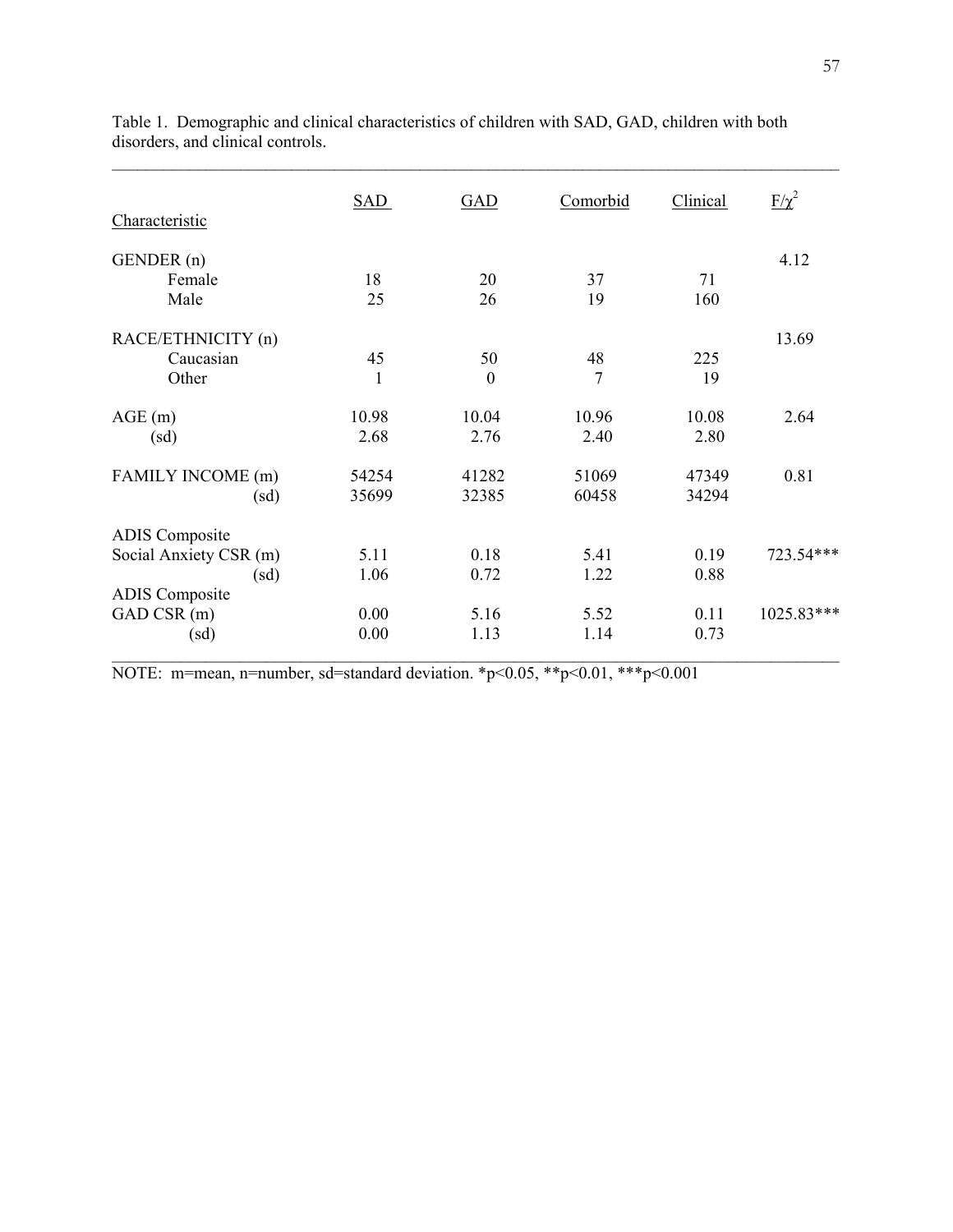|             | Dependent Variable       | <b>SAD</b>    | <b>GAD</b>           | Comorbid    | F-value  |
|-------------|--------------------------|---------------|----------------------|-------------|----------|
| <b>MASC</b> |                          |               |                      |             |          |
|             | Physical Symptoms        | $48.72^a$     | $51.38^{a,b}$        | $55.65^b$   | $3.43*$  |
|             |                          | 11.68         | 13.23                | 13.00       |          |
|             | Somatic                  | 48.54         | 49.79                | 52.67       | 1.36     |
|             |                          | 10.98         | 12.99                | 12.66       |          |
|             | Tense                    | $49.10^{a}$   | $53.00^{a,b}$        | $57.59^{b}$ | $5.42**$ |
|             |                          | 11.00         | 12.96                | 12.45       |          |
|             | Social Anxiety           | 53.00         | 51.40                | 58.06       | 3.06     |
|             |                          | 13.18         | 13.41                | 14.11       |          |
|             | Humiliation              | 53.28         | 52.95                | 58.18       | 2.10     |
|             |                          | 13.82         | 13.16                | 14.42       |          |
|             | Performance              | $51.62^{a,b}$ | 48.71 <sup>a</sup>   | $55.67^b$   | $3.76*$  |
|             |                          | 11.72         | 12.70                | 12.38       |          |
|             | Harm Avoidance           | $45.05^a$     | $50.98^{b}$          | $51.63^{b}$ | $3.47*$  |
|             |                          | 12.15         | 13.95                | 11.60       |          |
|             | Perfectionism            | 47.41         | 49.69                | 52.06       | 2.19     |
|             |                          | 11.24         | 10.22                | 10.07       |          |
|             | <b>Anxious Coping</b>    | $44.44^a$     | $51.55^{b}$          | $51.08^{b}$ | $3.59*$  |
|             |                          | 12.13         | 15.07                | 12.96       |          |
|             | Separation/Panic         | 50.15         | 55.67                | 56.47       | 2.52     |
|             |                          | 13.44         | 13.95                | 14.50       |          |
|             | <b>Anxiety Disorders</b> | $49.36^{a}$   | $51.45^{a,b}$        | $56.41^{b}$ | $3.30*$  |
|             |                          | 13.25         | 13.59                | 13.63       |          |
|             | Total                    | $49.15^a$     | 51.88 <sup>a,b</sup> | $57.37^{b}$ | $3.94*$  |
|             |                          | 13.56         | 15.30                | 13.88       |          |
| <b>FES</b>  |                          |               |                      |             |          |
|             | Cohesion                 | 50.93         | 51.77                | 44.20       | 2.57     |
|             |                          | 16.60         | 17.63                | 18.48       |          |
|             | Conflict                 | 48.90         | 49.05                | 51.16       | 0.53     |
|             |                          | 10.74         | 11.89                | 12.76       |          |
|             | Control                  | 53.27         | 52.07                | 53.65       | 0.33     |
|             |                          | 10.74         | 11.89                | 12.76       |          |
|             | Expressiveness           | 50.71         | 53.23                | 51.37       | 0.51     |
|             |                          | 12.44         | 10.84                | 12.44       |          |
| <b>CBCL</b> |                          |               |                      |             |          |
|             | Anxious/Depressed        | 64.20         | 66.61                | 67.81       | 1.52     |
|             |                          | 10.18         | 10.05                | 9.77        |          |
|             | Withdrawn                | 64.33         | 61.37                | 63.76       | 1.27     |
|             |                          | 10.43         | 7.30                 | 10.54       |          |
|             | Somatic                  | 61.13         | 64.14                | 65.59       | 2.74     |
|             |                          | 9.55          | 8.44                 | 9.60        |          |
|             | Social Problems          | 62.25         | 63.84                | 63.89       | 0.30     |
|             |                          | 9.61          | 11.71                | 11.87       |          |
|             | Activities               | 45.48         | 44.53                | 41.93       | 1.94     |
|             |                          | 8.26          | 9.16                 | 9.84        |          |

Table 2. Means, Standard Deviations and Results of Univariate Analyses Examining Children with Social Anxiety Disorder, Generalized Anxiety Disorder, and Children with Both Diagnoses.

 $\mathcal{L}_\text{max} = \mathcal{L}_\text{max} = \mathcal{L}_\text{max} = \mathcal{L}_\text{max} = \mathcal{L}_\text{max} = \mathcal{L}_\text{max} = \mathcal{L}_\text{max} = \mathcal{L}_\text{max} = \mathcal{L}_\text{max} = \mathcal{L}_\text{max} = \mathcal{L}_\text{max} = \mathcal{L}_\text{max} = \mathcal{L}_\text{max} = \mathcal{L}_\text{max} = \mathcal{L}_\text{max} = \mathcal{L}_\text{max} = \mathcal{L}_\text{max} = \mathcal{L}_\text{max} = \mathcal{$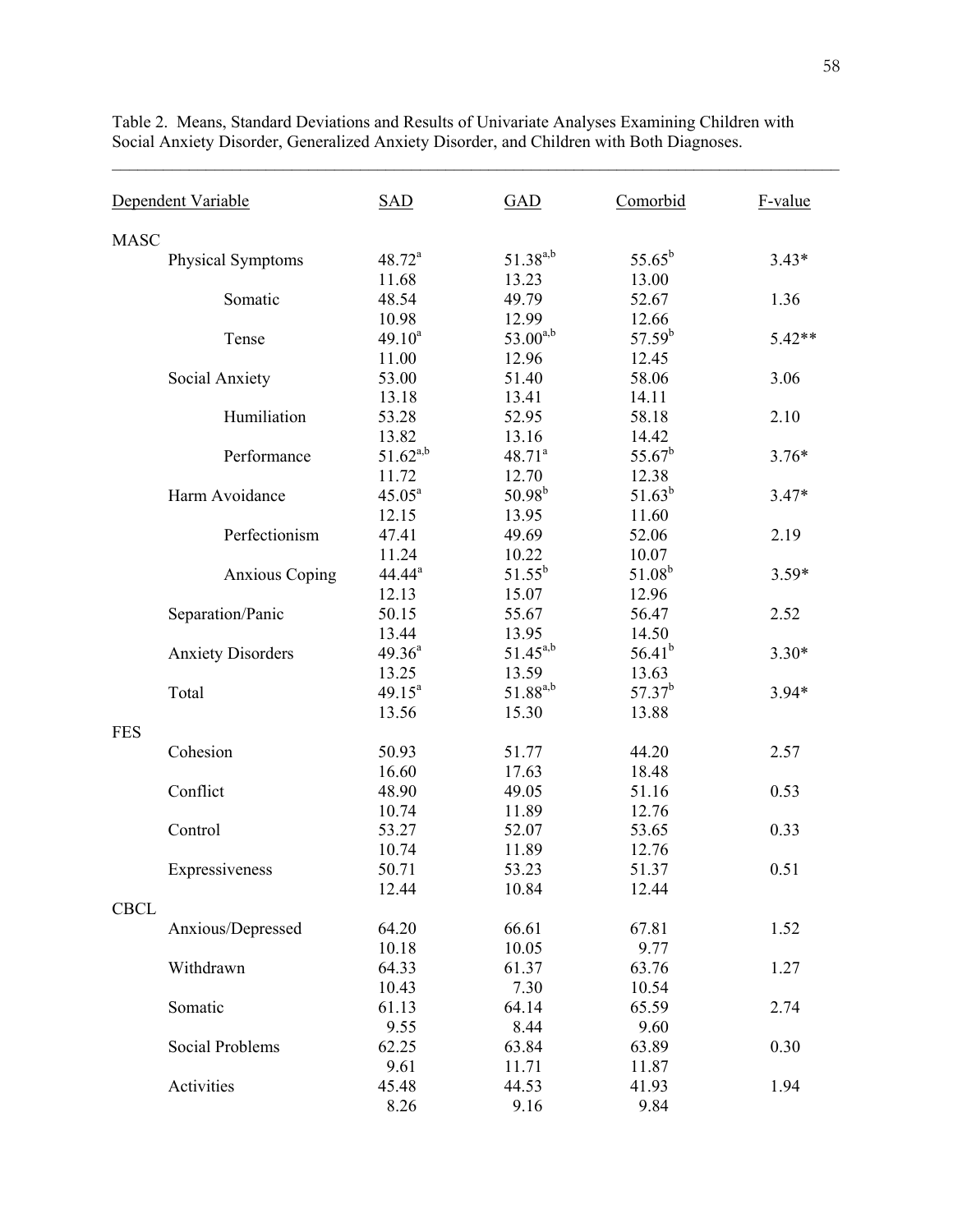|            | School                 | 33.97         | 35.00             | 34.94       | 0.22    |
|------------|------------------------|---------------|-------------------|-------------|---------|
|            |                        | 7.27          | 7.71              | 7.83        |         |
|            | Social                 | 37.95         | 38.70             | 37.62       | 0.16    |
|            |                        | 9.43          | 9.97              | 9.59        |         |
| <b>TRF</b> |                        |               |                   |             |         |
|            | Anxious/Depressed      | 59.33         | 61.18             | 59.86       | 0.31    |
|            |                        | 11.40         | 11.15             | 8.75        |         |
|            | Withdrawn              | 60.85         | 62.05             | 58.95       | 1.09    |
|            |                        | 7.72          | 11.65             | 8.91        |         |
|            | Somatic                | 57.33         | 53.95             | 55.47       | 1.50    |
|            | <b>Social Problems</b> | 60.52         | 62.34             | 58.98       | 1.37    |
|            |                        | 9.93          | 9.72              | 8.06        |         |
| <b>CDI</b> |                        | $52.28^{a,b}$ | $49.57^{\circ}$   | $55.64^{b}$ | $3.41*$ |
|            |                        | 12.24         | 9.87              | 12.32       |         |
| CASI       |                        | 25.56         | 28.50             | 28.76       | 2.22    |
|            |                        | 6.48          | 8.12              | 8.25        |         |
| <b>CII</b> |                        | $1.35^{a}$    | 1.41 <sup>a</sup> | $1.75^{b}$  | $4.08*$ |
|            |                        | 0.47          | 0.48              | 0.43        |         |
|            |                        |               |                   |             |         |

Note:  $* = p < .05$ ,  $** = p < .01$ . Means are listed above standard deviations in table. Superscripts denote significant differences.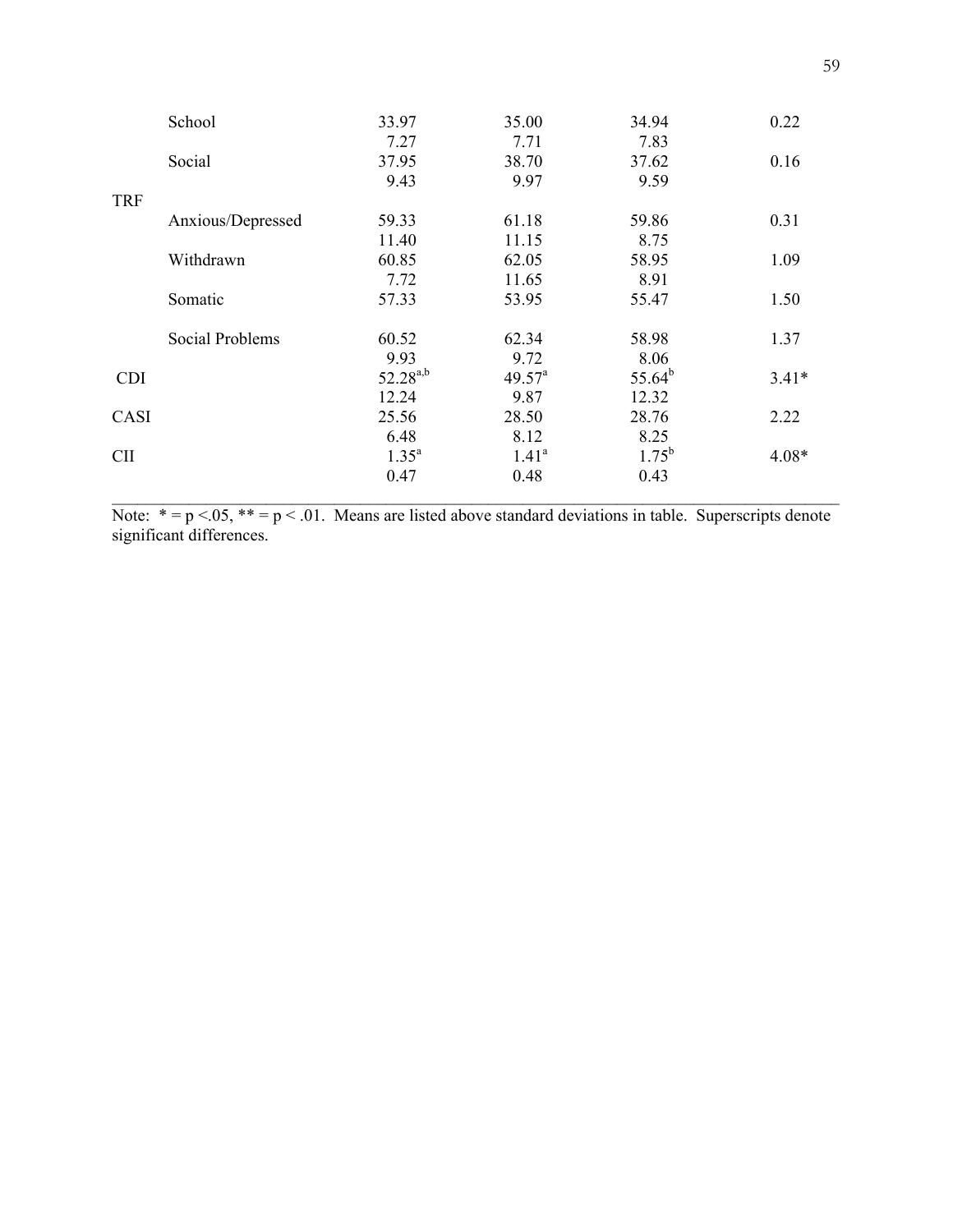Table 3. Means, Standard Deviations and Results of Univariate Analyses Examining Young Children (ages 7-11) with Social Anxiety Disorder, Generalized Anxiety Disorder, and Young Children with Both Diagnoses.

|             | Dependent Variable       | <b>SAD</b>         | <b>GAD</b>         | Comorbid           | F-value |
|-------------|--------------------------|--------------------|--------------------|--------------------|---------|
| <b>MASC</b> |                          |                    |                    |                    |         |
|             | Physical Symptoms        | 50.48              | 49.59              | 56.59              | 2.20    |
|             |                          | 13.49              | 14.80              | 13.22              |         |
|             | Somatic                  | 49.78              | 48.45              | 53.62              | 1.11    |
|             |                          | 12.62              | 14.56              | 13.43              |         |
|             | Tense                    | $51.09^a$          | $50.97^{\text{a}}$ | $58.55^{b}$        | $3.21*$ |
|             |                          | 12.39              | 13.43              | 12.57              |         |
|             | Social Anxiety           | $54.30^{a,b}$      | $50.00^a$          | $60.03^{b}$        | $3.82*$ |
|             |                          | 14.58              | 13.27              | 13.88              |         |
|             | Humiliation              | 53.48 <sup>a</sup> | $51.03^a$          | $61.34^{b}$        | $4.29*$ |
|             |                          | 14.87              | 12.27              | 14.69              |         |
|             | Performance              | 54.09              | 48.31              | 55.72              | 2.78    |
|             |                          | 12.70              | 12.80              | 12.01              |         |
|             | Harm Avoidance           | 44.87 <sup>a</sup> | 53.00 <sup>b</sup> | $54.72^{b}$        | $4.62*$ |
|             |                          | 13.26              | 12.22              | 11.27              |         |
|             | Perfectionism            | $46.52^a$          | $51.45^{a,b}$      | 53.48 <sup>b</sup> | $3.76*$ |
|             |                          | 10.17              | 8.79               | 8.91               |         |
|             | <b>Anxious Coping</b>    | $44.96^a$          | $53.28^{b}$        | $54.55^{b}$        | $3.80*$ |
|             |                          | 13.60              | 14.06              | 12.24              |         |
|             | Separation/Panic         | 52.78              | 56.59              | 55.93              | 0.53    |
|             |                          | 15.34              | 14.05              | 12.49              |         |
|             | <b>Anxiety Disorders</b> | $50.70^a$          | $50.79^{\rm a}$    | $59.52^{b}$        | $3.96*$ |
|             |                          | 15.59              | 12.65              | 12.35              |         |
|             | Total                    | 51.09              | 50.83              | 59.21              | 2.91    |
|             |                          | 16.21              | 15.50              | 12.77              |         |
| <b>FES</b>  |                          |                    |                    |                    |         |
|             | Cohesion                 | 49.50              | 54.29              | 45.33              | 2.22    |
|             |                          | 14.81              | 16.90              | 16.46              |         |
|             | Conflict                 | 47.45              | 45.18              | 49.57              | 1.17    |
|             |                          | 9.46               | 10.14              | 12.45              |         |
|             | Control                  | 52.18              | 53.04              | 53.73              | 0.19    |
|             |                          | 10.94              | 8.95               | 7.48               |         |
|             | Expressiveness           | 51.36              | 52.29              | 49.27              | 0.41    |
|             |                          | 15.12              | 10.74              | 13.21              |         |
| <b>CBCL</b> |                          |                    |                    |                    |         |
|             | Anxious/Depressed        | 62.08 <sup>a</sup> | $67.06^{a,b}$      | $68.50^{b}$        | $3.29*$ |
|             |                          | 8.27               | 10.68              | 9.66               |         |
|             | Withdrawn                | 61.84              | 61.67              | 63.59              | 0.41    |
|             |                          | 9.06               | 7.82               | 10.87              |         |
|             | Somatic                  | $60.60^a$          | $62.88^{a,b}$      | $66.72^{b}$        | $3.28*$ |
|             |                          | 9.41               | 8.57               | 9.63               |         |
|             | Social Problems          | 62.00              | 63.52              | 62.84              | 0.14    |
|             |                          | 8.91               | 11.31              | 11.77              |         |
|             | Activities               | 47.04              | 43.65              | 42.78              | 1.88    |
|             |                          | 6.72               | 9.71               | 8.64               |         |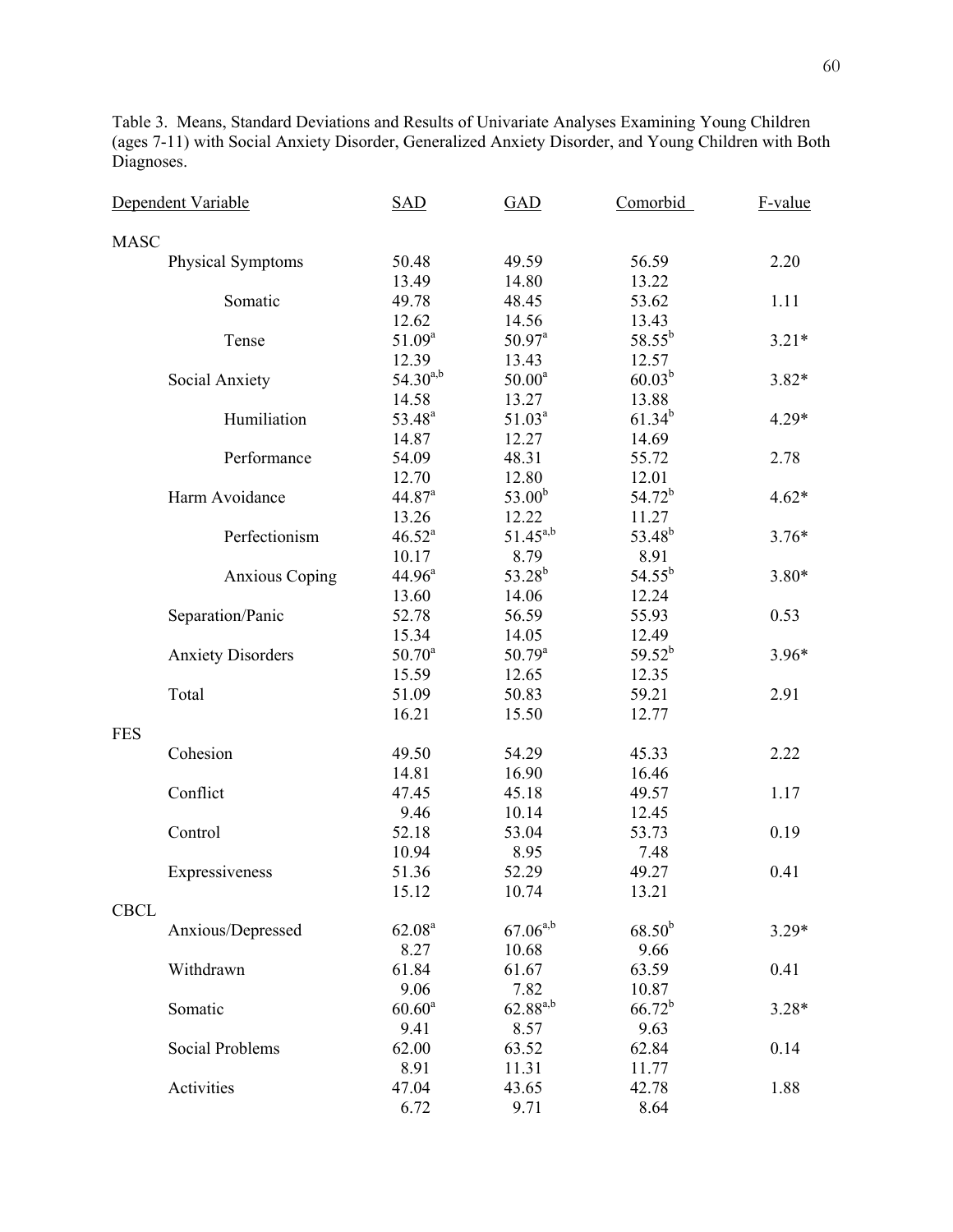|            | School            | 34.13           | 34.77     | 35.07       | 0.08    |
|------------|-------------------|-----------------|-----------|-------------|---------|
|            |                   | 7.39            | 8.70      | 8.99        |         |
|            | Social            | 38.88           | 37.84     | 38.36       | 0.08    |
|            |                   | 9.96            | 9.50      | 9.85        |         |
| <b>TRF</b> |                   |                 |           |             |         |
|            | Anxious/Depressed | 59.05           | 63.23     | 59.96       | 0.99    |
|            |                   | 11.76           | 11.70     | 8.95        |         |
|            | Withdrawn         | 61.74           | 63.27     | 57.78       | 2.60    |
|            |                   | 6.62            | 12.28     | 6.36        |         |
|            | Somatic           | 54.84           | 54.62     | 55.81       | 0.17    |
|            |                   | 7.27            | 6.85      | 8.75        |         |
|            | Social Problems   | 60.11           | 62.88     | 59.07       | 1.17    |
|            |                   | 10.24           | 9.86      | 7.99        |         |
| <b>CDI</b> |                   | $54.96^{\circ}$ | $48.00^a$ | $56.85^{b}$ | $4.68*$ |
|            |                   | 14.16           | 10.13     | 12.87       |         |
| CASI       |                   | 26.92           | 28.53     | 30.12       | 1.01    |
|            |                   | 7.51            | 9.04      | 8.46        |         |
| <b>CII</b> |                   | $1.14^{a}$      | $1.53^a$  | $1.70^{b}$  | $4.73*$ |
|            |                   | 0.34            | 0.55      | 0.47        |         |
|            |                   |                 |           |             |         |

Note:  $* = p < .05$ ,  $** = p < .01$ . Means are listed above standard deviations in table. Superscripts denote significant differences.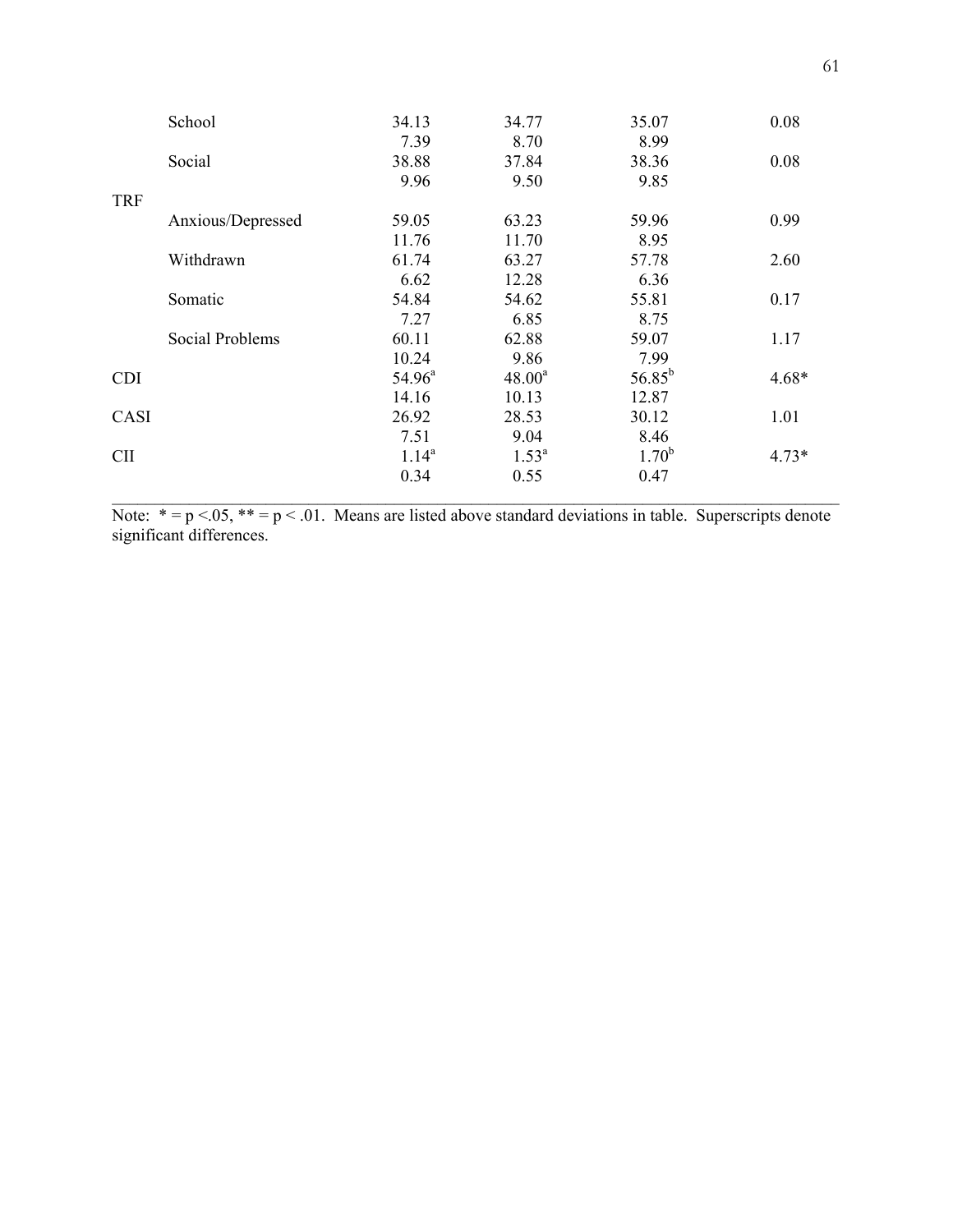Table 4. Means, Standard Deviations and Results of Univariate Analyses Examining Adolescents (ages 12-16) with Social Anxiety Disorder, Generalized Anxiety Disorder, and Adolescents with Both Diagnoses.

 $\mathcal{L}_\text{max} = \mathcal{L}_\text{max} = \mathcal{L}_\text{max} = \mathcal{L}_\text{max} = \mathcal{L}_\text{max} = \mathcal{L}_\text{max} = \mathcal{L}_\text{max} = \mathcal{L}_\text{max} = \mathcal{L}_\text{max} = \mathcal{L}_\text{max} = \mathcal{L}_\text{max} = \mathcal{L}_\text{max} = \mathcal{L}_\text{max} = \mathcal{L}_\text{max} = \mathcal{L}_\text{max} = \mathcal{L}_\text{max} = \mathcal{L}_\text{max} = \mathcal{L}_\text{max} = \mathcal{$ 

|             | Dependent Variable       | <b>SAD</b>         | <b>GAD</b>  | Comorbid    | F-value |
|-------------|--------------------------|--------------------|-------------|-------------|---------|
| <b>MASC</b> |                          |                    |             |             |         |
|             | Physical Symptoms        | $46.19^{a}$        | $55.90^{b}$ | $54.27^{b}$ | $3.54*$ |
|             |                          | 8.21               | 8.36        | 12.88       |         |
|             | Somatic                  | 46.75              | 54.50       | 51.41       | 2.10    |
|             |                          | 8.14               | 6.92        | 11.75       |         |
|             | Tense                    | $46.25^{\text{a}}$ | $56.80^{b}$ | $56.32^{b}$ | $4.52*$ |
|             |                          | 8.16               | 12.00       | 12.47       |         |
|             | Social Anxiety           | 51.13              | 54.50       | 55.45       | 0.54    |
|             |                          | 11.03              | 12.16       | 14.31       |         |
|             | Humiliation              | 53.00              | 57.50       | 54.00       | 0.38    |
|             |                          | 12.64              | 13.45       | 13.23       |         |
|             | Performance              | 48.06              | 49.10       | 55.59       | 2.18    |
|             |                          | 9.43               | 12.35       | 13.14       |         |
|             | Harm Avoidance           | 45.31              | 44.80       | 47.55       | 0.25    |
|             |                          | 10.76              | 15.93       | 10.96       |         |
|             | Perfectionism            | 48.69              | 44.40       | 50.18       | 0.80    |
|             |                          | 12.87              | 12.15       | 11.36       |         |
|             | <b>Anxious Coping</b>    | 43.69              | 46.30       | 46.50       | 0.26    |
|             |                          | 10.02              | 15.71       | 12.70       |         |
|             | Separation/Panic         | 46.38              | 52.20       | 57.18       | 2.61    |
|             |                          | 9.33               | 14.57       | 17.07       |         |
|             | <b>Anxiety Disorders</b> | 47.44              | 51.50       | 52.32       | 0.70    |
|             |                          | 9.03               | 14.34       | 14.44       |         |
|             | Total                    | 46.38              | 53.50       | 54.95       | 2.06    |
|             |                          | 8.15               | 14.96       | 15.18       |         |
| <b>FES</b>  |                          |                    |             |             |         |
|             | Cohesion                 | 51.56              | 47.42       | 42.42       | 0.93    |
|             |                          | 20.12              | 15.90       | 21.65       |         |
|             | Conflict                 | 51.69              | 56.00       | 53.68       | 0.41    |
|             |                          | 12.89              | 10.73       | 13.17       |         |
|             | Control                  | 54.00              | 49.00       | 53.53       | 0.87    |
|             |                          | 11.17              | 12.14       | 9.62        |         |
|             | Expressiveness           | 48.81              | 54.25       | 54.68       | 1.71    |
|             |                          | 9.01               | 10.42       | 10.60       |         |
| <b>CBCL</b> |                          |                    |             |             |         |
|             | Anxious/Depressed        | 69.33              | 64.67       | 66.82       | 0.58    |
|             |                          | 12.46              | 9.78        | 10.07       |         |
|             | Withdrawn                | 70.08              | 60.08       | 64.00       | 3.00    |
|             |                          | 12.17              | 7.09        | 10.29       |         |
|             | Somatic                  | 62.67              | 66.83       | 63.95       | 0.60    |
|             |                          | 10.97              | 8.24        | 9.54        |         |
|             | Social Problems          | 63.00              | 61.92       | 65.41       | 0.35    |
|             |                          | 11.87              | 12.96       | 12.13       |         |
|             | Activities               | 43.17              | 45.25       | 40.68       | 0.77    |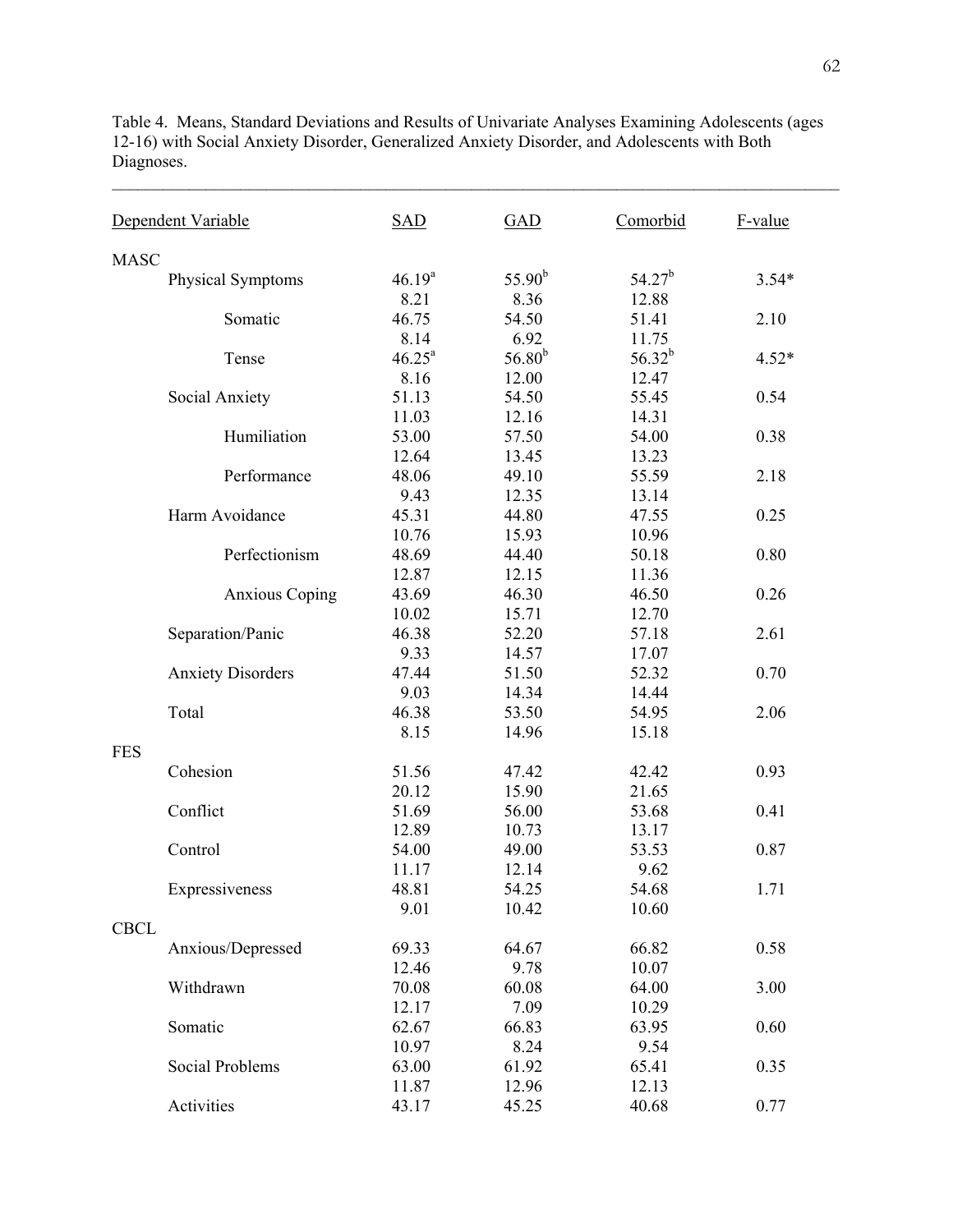|            |                   | 11.02              | 7.55               | 11.47         |         |
|------------|-------------------|--------------------|--------------------|---------------|---------|
|            | School            | 34.36              | 35.55              | 34.74         | 0.10    |
|            |                   | 7.72               | 5.80               | 5.74          |         |
|            | Social            | 36.09              | 42.17              | 36.32         | 1.62    |
|            |                   | 9.29               | 10.61              | 9.23          |         |
| <b>TRF</b> |                   |                    |                    |               |         |
|            | Anxious/Depressed | 60.67              | 57.38              | 59.71         | 0.26    |
|            |                   | 11.96              | 10.25              | 8.67          |         |
|            | Withdrawn         | 59.83              | 59.38              | 60.82         | 0.05    |
|            |                   | 9.64               | 12.03              | 11.90         |         |
|            | Somatic           | 61.50 <sup>a</sup> | 51.00 <sup>b</sup> | $54.94^{a,b}$ | $3.79*$ |
|            |                   | 13.19              | 2.83               | 6.31          |         |
|            | Social Problems   | 61.92              | 58.50              | 58.82         | 0.46    |
|            |                   | 10.12              | 11.06              | 8.42          |         |
| <b>CDI</b> |                   | 48.25              | 54.27              | 53.67         | 1.92    |
|            |                   | 7.31               | 7.60               | 11.40         |         |
| CASI       |                   | 23.40              | 27.36              | 26.62         | 1.87    |
|            |                   | 3.64               | 3.93               | 7.61          |         |
| <b>CII</b> |                   | $1.88^{a}$         | $1.10^{b}$         | $1.86^a$      | $4.83*$ |
|            |                   | 0.50               | 0.15               | 0.35          |         |
|            |                   |                    |                    |               |         |

Note:  $* = p < .05$ ,  $** = p < .01$ . Means are listed above standard deviations in table. Superscripts denote significant differences.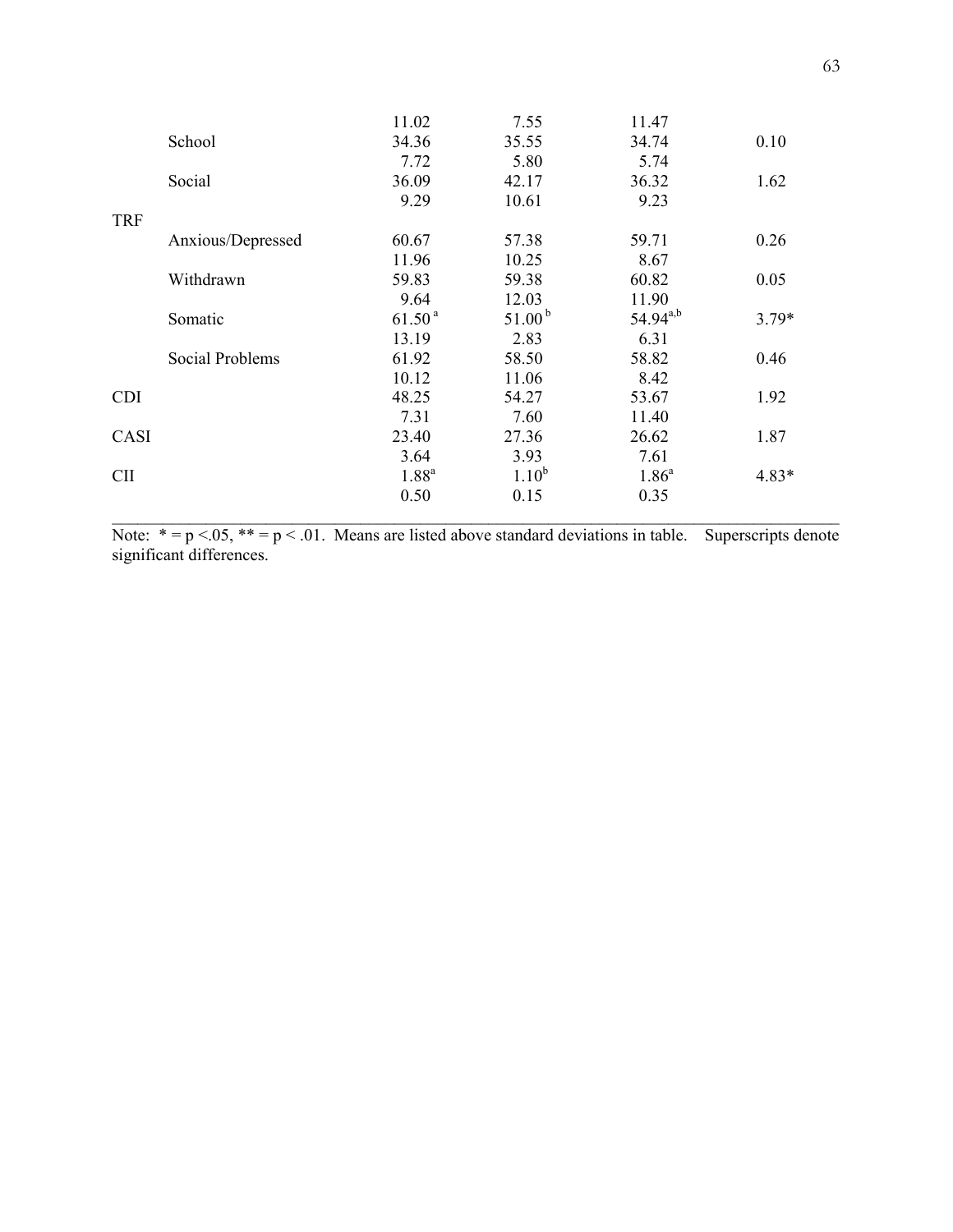Dependent Variable SAD GAD Comorbid F-value MASC Physical Symptoms 47.96 50.09 55.42 2.47 10.87 15.29 12.77 Somatic 47.35 47.86 52.70 1.64 9.60 14.02 12.82 Tense 48.87 52.41 57.15 3.02 10.72 15.06 11.98 Social Anxiety 50.00 48.32 55.61 2.40 11.53 12.48 14.34 Humiliation 51.22 49.82 55.70 1.38 13.59 12.89 14.59 Performance  $48.09^{a,b}$   $46.32^a$  $53.91^b$  3.32\* 8.87 12.22 12.69 Harm Avoidance 43.48<sup>a</sup>  $52.55^b$  $51.91<sup>b</sup>$  4.70\* 11.81 11.76 10.96 Perfectionism  $46.26$   $50.36$   $51.39$   $1.71$ 11.87 9.13 10.28 Anxious Coping 42.91<sup>a</sup>  $53.50<sup>b</sup>$  $52.12^b$  4.78\* 12.27 13.88 12.45 Separation/Panic 47.70 56.91 55.06 2.91 11.42 14.62 14.76 Anxiety Disorders 46.70 49.73 53.70 2.18 11.44 12.57 13.16 Total 46.61<sup>a</sup> 49.73<sup>a,b</sup> 55.88<sup>b</sup> 3.53\* 11.06 15.64 13.07 **FES** Cohesion 51.43 52.24 42.19 2.54 17.82 18.61 18.31 Conflict 50.83 46.14 51.13 1.17 13.04 10.92 12.82 Control 53.57 49.86 52.26 0.99 10.60 7.82 8.10 Expressiveness 49.70 51.00 53.65 0.78 13.48 10.29 11.69 CBCL Anxious/Depressed 66.95 66.96 68.31 0.16 11.50 10.91 10.36 Withdrawn 64.82 62.42 63.89 0.33 12.25 7.72 10.82 Somatic 59.82<sup>a</sup>  $64.31^{a,b}$  66.44<sup>b</sup> 3.23\* 9.88 9.44 9.68 Social Problems 61.91 63.12 64.97 64.97 64.98 11.25 11.73 12.36 Activities 46.86 41.80 40.61 2.97 8.91 8.58 10.81

Table 5. Means, Standard Deviations and Results of Univariate Analyses Examining Boys with Social Anxiety Disorder, Generalized Anxiety Disorder, and Boys with Both Diagnoses.

 $\mathcal{L}_\text{max} = \mathcal{L}_\text{max} = \mathcal{L}_\text{max} = \mathcal{L}_\text{max} = \mathcal{L}_\text{max} = \mathcal{L}_\text{max} = \mathcal{L}_\text{max} = \mathcal{L}_\text{max} = \mathcal{L}_\text{max} = \mathcal{L}_\text{max} = \mathcal{L}_\text{max} = \mathcal{L}_\text{max} = \mathcal{L}_\text{max} = \mathcal{L}_\text{max} = \mathcal{L}_\text{max} = \mathcal{L}_\text{max} = \mathcal{L}_\text{max} = \mathcal{L}_\text{max} = \mathcal{$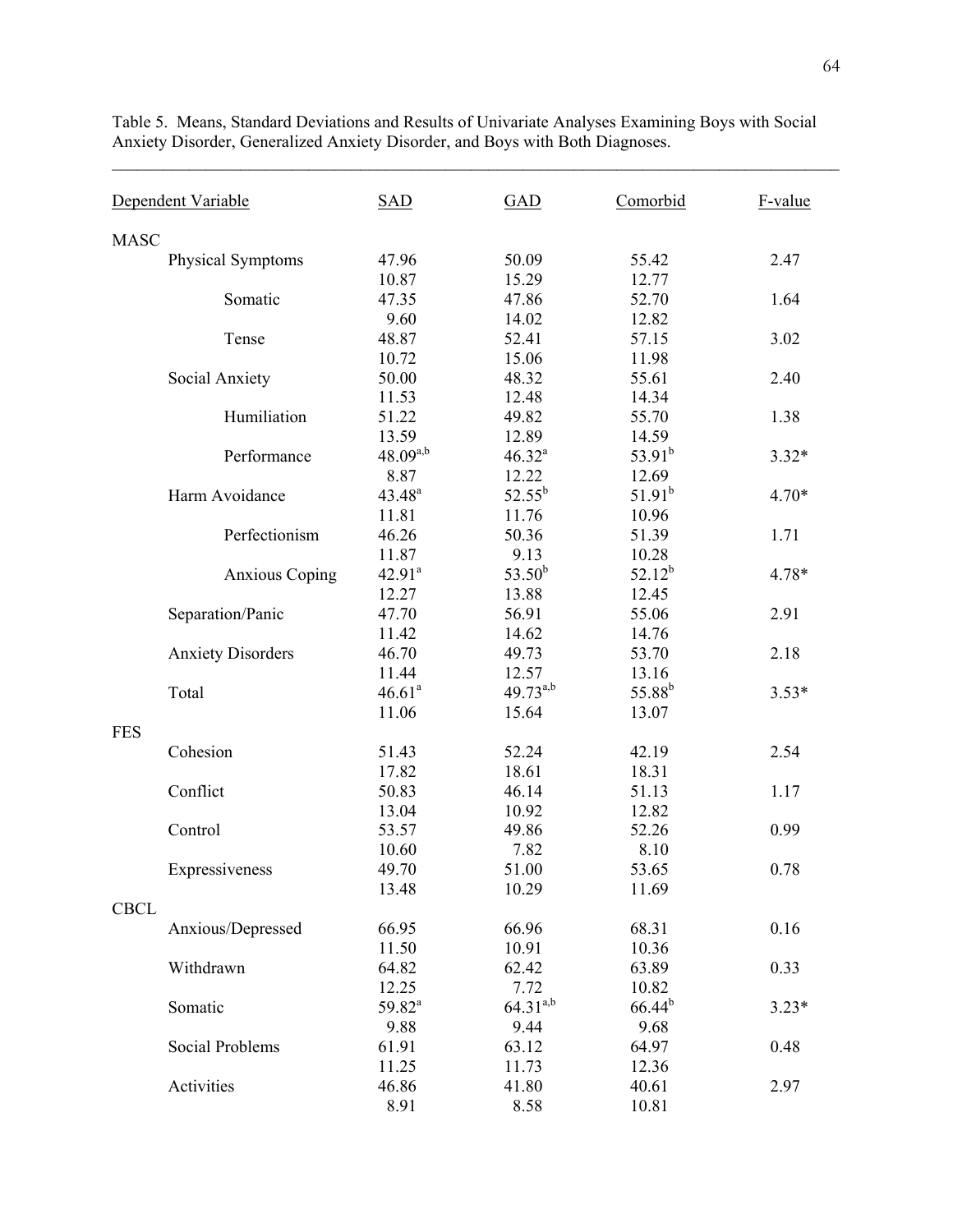| School            | 34.35         | 34.87     | 36.48       | 0.50    |
|-------------------|---------------|-----------|-------------|---------|
|                   | 8.65          | 7.90      | 7.78        |         |
| Social            | 37.81         | 35.80     | 34.97       | 0.58    |
|                   | 11.23         | 9.20      | 8.61        |         |
| <b>TRF</b>        |               |           |             |         |
| Anxious/Depressed | 61.89         | 63.62     | 59.17       | 1.03    |
|                   | 13.46         | 11.73     | 8.60        |         |
| Withdrawn         | 60.67         | 64.57     | 60.00       | 1.27    |
|                   | 8.72          | 12.06     | 10.09       |         |
| Somatic           | 58.56         | 54.29     | 55.04       | 1.36    |
|                   | 12.36         | 7.14      | 6.37        |         |
| Social Problems   | 62.50         | 63.95     | 60.28       | 0.89    |
|                   | 11.50         | 9.98      | 8.52        |         |
| <b>CDI</b>        | $49.57^{a,b}$ | $47.23^a$ | $54.58^{b}$ | $3.74*$ |
|                   | 10.47         | 10.27     | 11.46       |         |
| CASI              | 24.95         | 26.84     | 28.64       | 1.71    |
|                   | 6.00          | 8.29      | 7.53        |         |
| <b>CII</b>        | 1.12          | 1.64      | 1.81        | $4.36*$ |
|                   | 0.42          | 0.63      | 0.43        |         |
|                   |               |           |             |         |

Note:  $* = p < .05$ ,  $** = p < .01$ . Means are listed above standard deviations in table. Superscripts denote significant differences.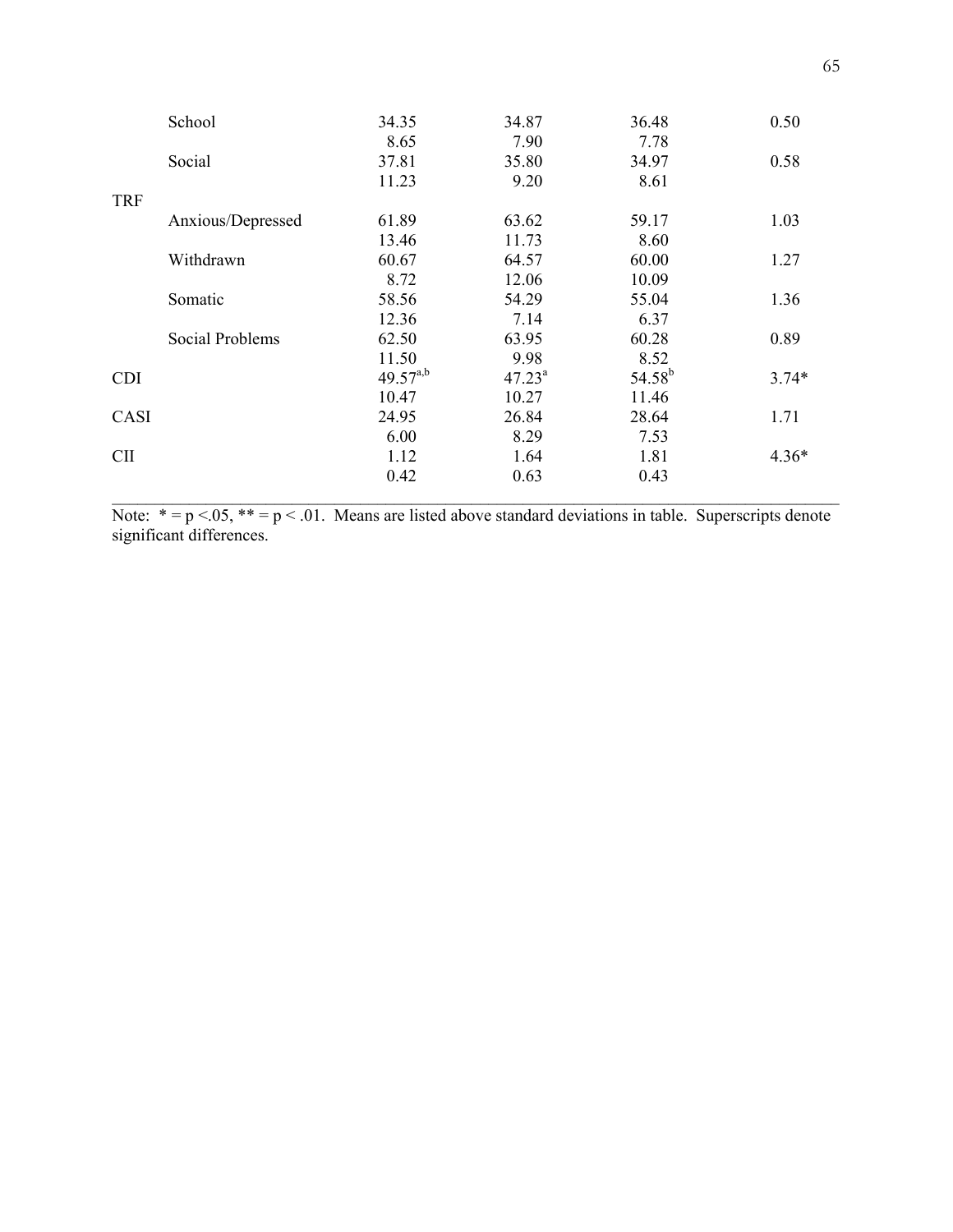Dependent Variable SAD GAD Comorbid F-value MASC Physical Symptoms 49.81 52.65 56.06 1.02 13.05 11.41 13.79 Somatic 50.25 52.76 52.61 0.21 12.85 11.96 12.73 Tense 49.44 52.53 58.39 2.42 11.74 10.71 13.58 Social Anxiety 57.31 54.82 62.56 1.51 14.54 13.07 12.88 Humiliation 56.25 56.41 62.72 1.39 14.05 11.85 13.30 Performance 56.69 51.35 58.89 1.64 13.65 12.72 11.43 Harm Avoidance 47.31 48.76 51.11 0.33 12.65 15.66 13.01 Perfectionism 49.06 48.71 53.28 1.01 10.43 11.42 9.83 Anxious Coping 46.63 48.88 49.17 0.17 11.97 15.55 14.00 Separation/Panic 53.69 53.59 59.06 0.82 15.62 13.67 14.04 Anxiety Disorders 53.19 52.59 61.39 2.16 15.04 13.55 13.43 Total 52.81 53.82 60.11 1.15 16.19 14.79 15.25 FES Cohesion 48.73 52.21 47.67 0.37 16.18 14.84 18.80 Conflict 46.80 50.95 51.22 0.81 6.79 11.57 13.03 Control 52.00 54.00 56.06 0.59 11.72 11.86 8.26 Expressiveness 51.20 54.95 47.44 1.82 12.12 10.72 13.03 CBCL Anxious/Depressed 60.73 65.68 66.83 2.23 6.82 9.89 8.68 Withdrawn 64.07 59.63 63.50 1.36 8.41 7.30 10.26 Somatic 63.40 63.42 63.89 0.02 9.70 7.43 9.50 Social Problems 62.93 63.05 61.72 0.09 7.54 11.85 10.82 Activities 44.20 47.28 44.56 0.77 7.60 9.07 7.10

Table 6. Means, Standard Deviations and Results of Univariate Analyses Examining Girls with Social Anxiety Disorder, Generalized Anxiety Disorder, and Girls with Both Diagnoses.

 $\mathcal{L}_\text{max} = \mathcal{L}_\text{max} = \mathcal{L}_\text{max} = \mathcal{L}_\text{max} = \mathcal{L}_\text{max} = \mathcal{L}_\text{max} = \mathcal{L}_\text{max} = \mathcal{L}_\text{max} = \mathcal{L}_\text{max} = \mathcal{L}_\text{max} = \mathcal{L}_\text{max} = \mathcal{L}_\text{max} = \mathcal{L}_\text{max} = \mathcal{L}_\text{max} = \mathcal{L}_\text{max} = \mathcal{L}_\text{max} = \mathcal{L}_\text{max} = \mathcal{L}_\text{max} = \mathcal{$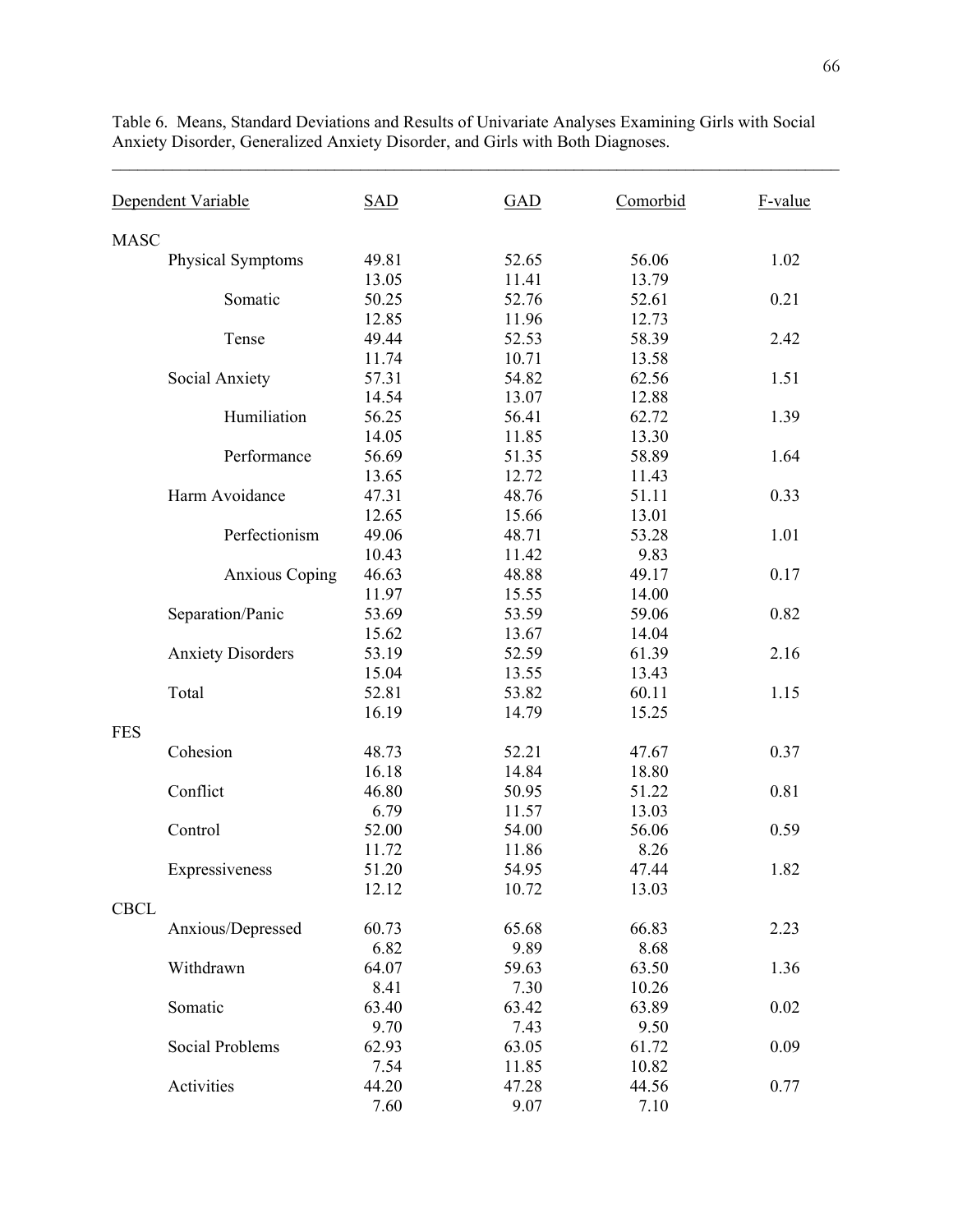|            | School            | 34.00 | 35.11 | 32.38 | 0.70 |
|------------|-------------------|-------|-------|-------|------|
|            |                   | 5.38  | 8.27  | 7.36  |      |
|            | Social            | 38.33 | 43.26 | 42.21 | 1.36 |
|            |                   | 7.45  | 9.33  | 9.66  |      |
| <b>TRF</b> |                   |       |       |       |      |
|            | Anxious/Depressed | 56.62 | 59.00 | 61.20 | 0.81 |
|            |                   | 8.13  | 10.98 | 9.17  |      |
|            | Withdrawn         | 61.46 | 58.77 | 56.93 | 1.00 |
|            |                   | 6.69  | 11.89 | 5.79  |      |
|            | Somatic           | 55.85 | 52.92 | 56.27 | 0.75 |
|            |                   | 6.69  | 4.80  | 10.17 |      |
|            | Social Problems   | 58.46 | 58.46 | 56.47 | 0.29 |
|            |                   | 7.47  | 9.88  | 6.63  |      |
| <b>CDI</b> |                   | 55.94 | 52.94 | 57.63 | 0.68 |
|            |                   | 13.78 | 8.41  | 13.91 |      |
| CASI       |                   | 26.35 | 30.17 | 29.00 | 0.98 |
|            |                   | 7.17  | 7.41  | 9.76  |      |
| <b>CII</b> |                   | 1.57  | 1.16  | 1.69  | 2.65 |
|            |                   | 0.52  | 0.14  | 0.45  |      |
|            |                   |       |       |       |      |

Note:  $* = p < .05$ ,  $** = p < .01$ . Means are listed above standard deviations in table. Superscripts denote significant differences.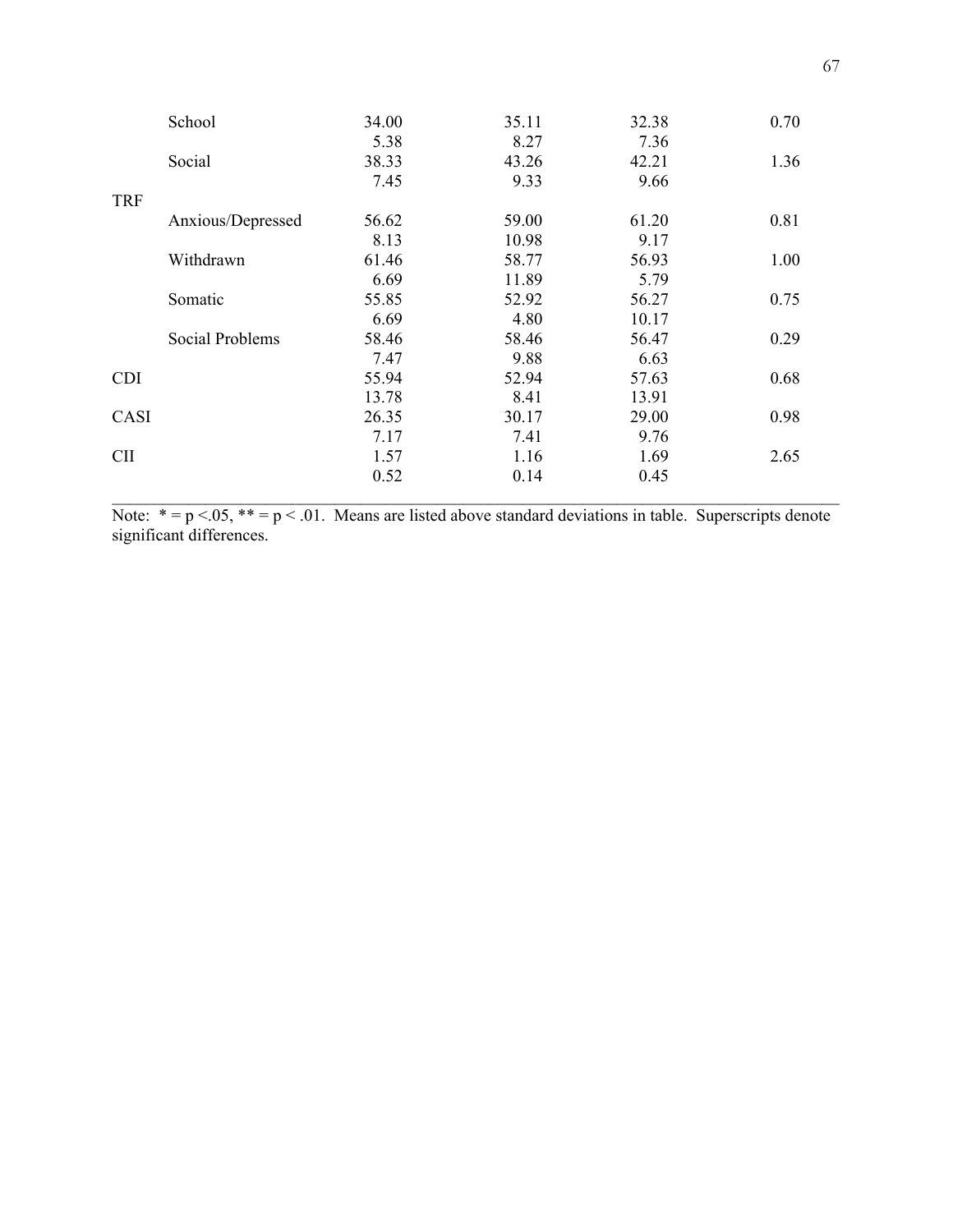| Item Number    | Item Description   | <b>ADIS</b> Items Included                                                                               |
|----------------|--------------------|----------------------------------------------------------------------------------------------------------|
|                | School Evaluative  | 1. Answering questions in class                                                                          |
|                |                    | 2. Oral reports or reading out loud                                                                      |
|                |                    | 3. Asking the teacher a question or asking for help                                                      |
|                |                    | 4. Taking tests                                                                                          |
|                |                    | 5. Writing on the chalkboard                                                                             |
| $\overline{2}$ | Group Evaluative   | 6. Working or playing with a group                                                                       |
|                |                    | 7. Gym class                                                                                             |
|                |                    | 8. Walking in the hallways or standing at his/her                                                        |
|                |                    | locker                                                                                                   |
|                |                    | 10. Using school or public bathrooms                                                                     |
|                |                    | 11. Eating in front of others                                                                            |
| 3              | Meetings           | 12. Meetings, such as girl or boy scouts, or team                                                        |
|                |                    | meetings                                                                                                 |
| $\overline{4}$ | Interpersonal      | 9. Starting or joining in on a conversation                                                              |
|                |                    | 13. Answering or talking on the telephone                                                                |
|                |                    | 15. Inviting a friend to get together                                                                    |
| 5              | <b>Meeting New</b> | 16. Speaking to adults (e.g., store clerks, waiters,                                                     |
|                | People             | principal)                                                                                               |
|                |                    | 17. Speaking to new or unfamiliar people (strangers)                                                     |
| 6              | Social Phobia-     | 14. Musical or athletic performances                                                                     |
|                | Performance        |                                                                                                          |
| 7              | Self-Concept and   | 18. Attending dances, parties, or activity nights                                                        |
|                | Appearance         | 19. Having a picture taken (e.g., for the yearbook)                                                      |
|                |                    | 20. Dating                                                                                               |
| 8              | Assertion          | 21. Being asked to do something that he/she doesn't                                                      |
|                |                    | really want to do but to which he/she can't say no. For                                                  |
|                |                    | example, if someone wants to borrow his/her                                                              |
|                |                    | homework or favorite toy, is it hard for him/her to say<br>no?                                           |
|                |                    |                                                                                                          |
|                |                    | 22. Having someone do something to him/her that<br>he/she does not like but can't tell them to stop. For |
|                |                    | example, if someone is teasing him/her, is it really                                                     |
|                |                    | hard for him/her to say stop?                                                                            |
|                |                    |                                                                                                          |

Table 7. ADIS-P/C Social Phobia items used in factor analyses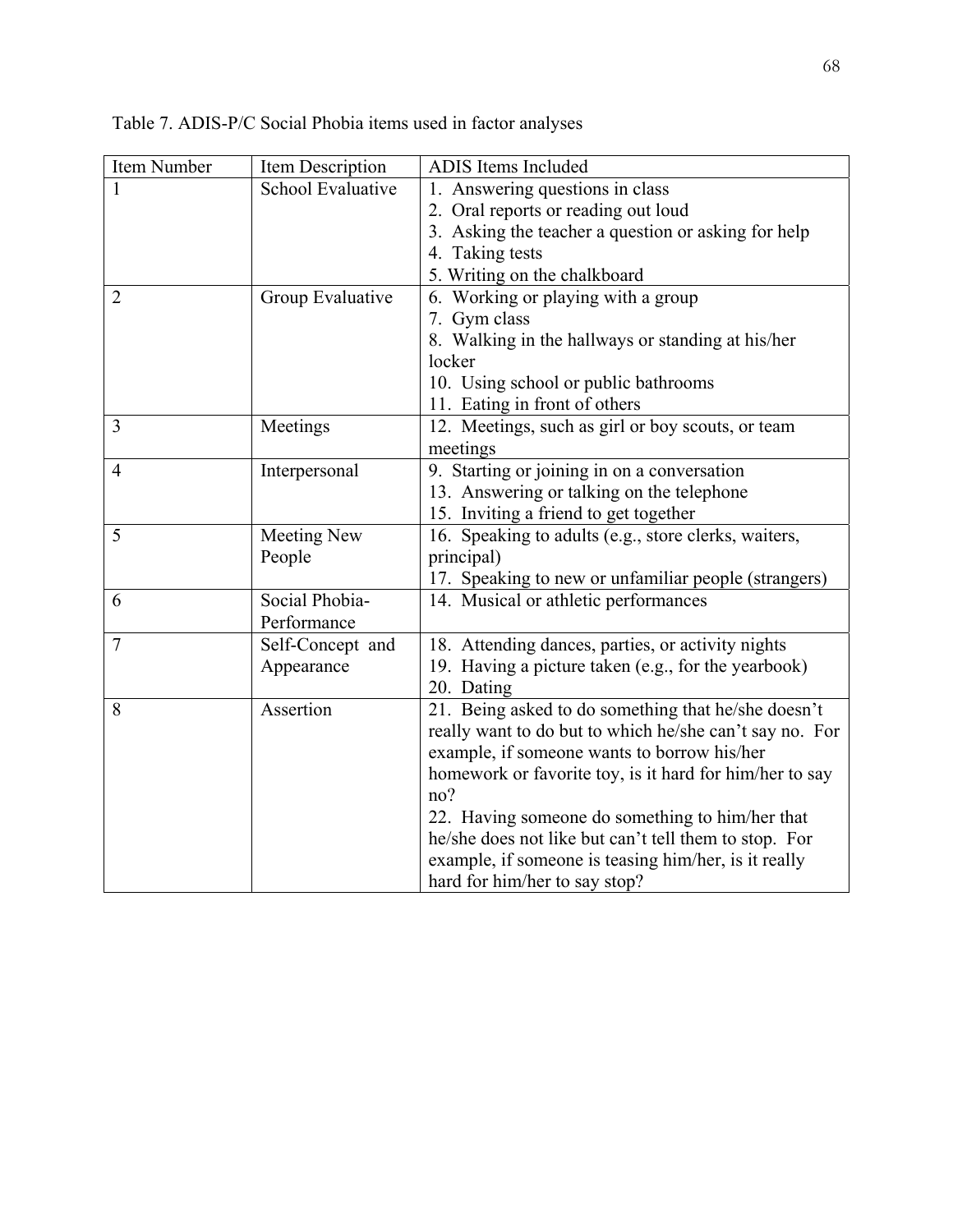| Item Number    | Item Description | ADIS Items Included                                       |
|----------------|------------------|-----------------------------------------------------------|
|                | School           | 1. School (e.g., starting school, classwork, grades,      |
|                |                  | homework)                                                 |
| 2              | Performance      | 2. Performance (e.g., being good enough at things         |
|                |                  | such as sports, dance, art)                               |
| 3              | Social           | 3. Social or Interpersonal (e.g., making friends,         |
|                |                  | impressions, appearance)                                  |
| $\overline{4}$ | Little things    | 4. Little things (e.g., things that happened in the past, |
|                |                  | saying the wrong thing)                                   |
| 5              | Perfectionism    | 5. Perfectionism (e.g., being on time, keeping            |
|                |                  | schedules)                                                |
| 6              | Health           | 6. Health (child)                                         |
|                |                  | 7. Health (significant others)                            |
|                | Family           | 8. Family (divorce, finances)                             |
| 8              | World            | 9. Things going on in the world (e.g., war; crime;        |
|                |                  | community; local and world affairs; floods, hurricanes,   |
|                |                  | tornadoes)                                                |

Table 8. ADIS-C/P GAD items used for factor analysis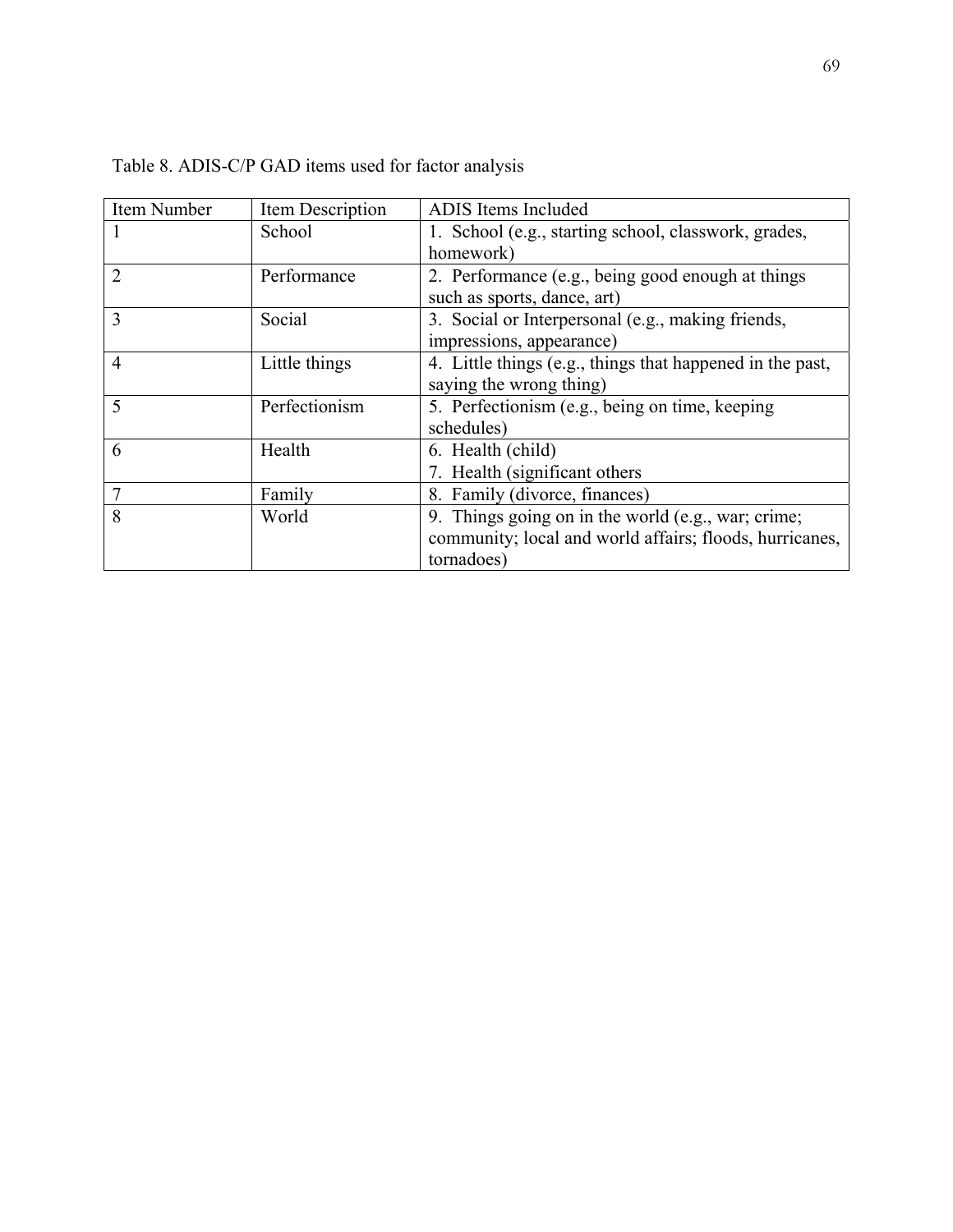|                                      | Principal components |          |
|--------------------------------------|----------------------|----------|
| Items                                | Factor 1             | Factor 2 |
| Social 1-School Evaluative           | .69                  | .11      |
| Social 2-Group Evaluative            | .55                  | $-.16$   |
| Social 3-Meetings                    | .42                  | $-21$    |
| Social 4-Interpersonal               | .64                  | $-.35$   |
| Social 5-Meeting New People          | .66                  | $-.30$   |
| Social 6-Performances                | .46                  | $-.37$   |
| Social 7-Self-Concept and Appearance | .29                  | $-.33$   |
| Social 8-Assertion                   | .55                  | .18      |
| GAD 1-School                         | .65                  | .16      |
| GAD 2-Performance                    | .73                  | $-.07$   |
| GAD 3-Social                         | .63                  | $-.24$   |
| GAD 4-Little Things                  | .66                  | .02      |
| GAD 5-Perfectionism                  | .53                  | $-.02$   |
| GAD 6-Health                         | .54                  | .56      |
| GAD 7-Family                         | .47                  | .52      |
| GAD 8-World                          | .43                  | .56      |

## Table 9. Exploratory factor analysis of ADIS-P GAD and Social Phobia items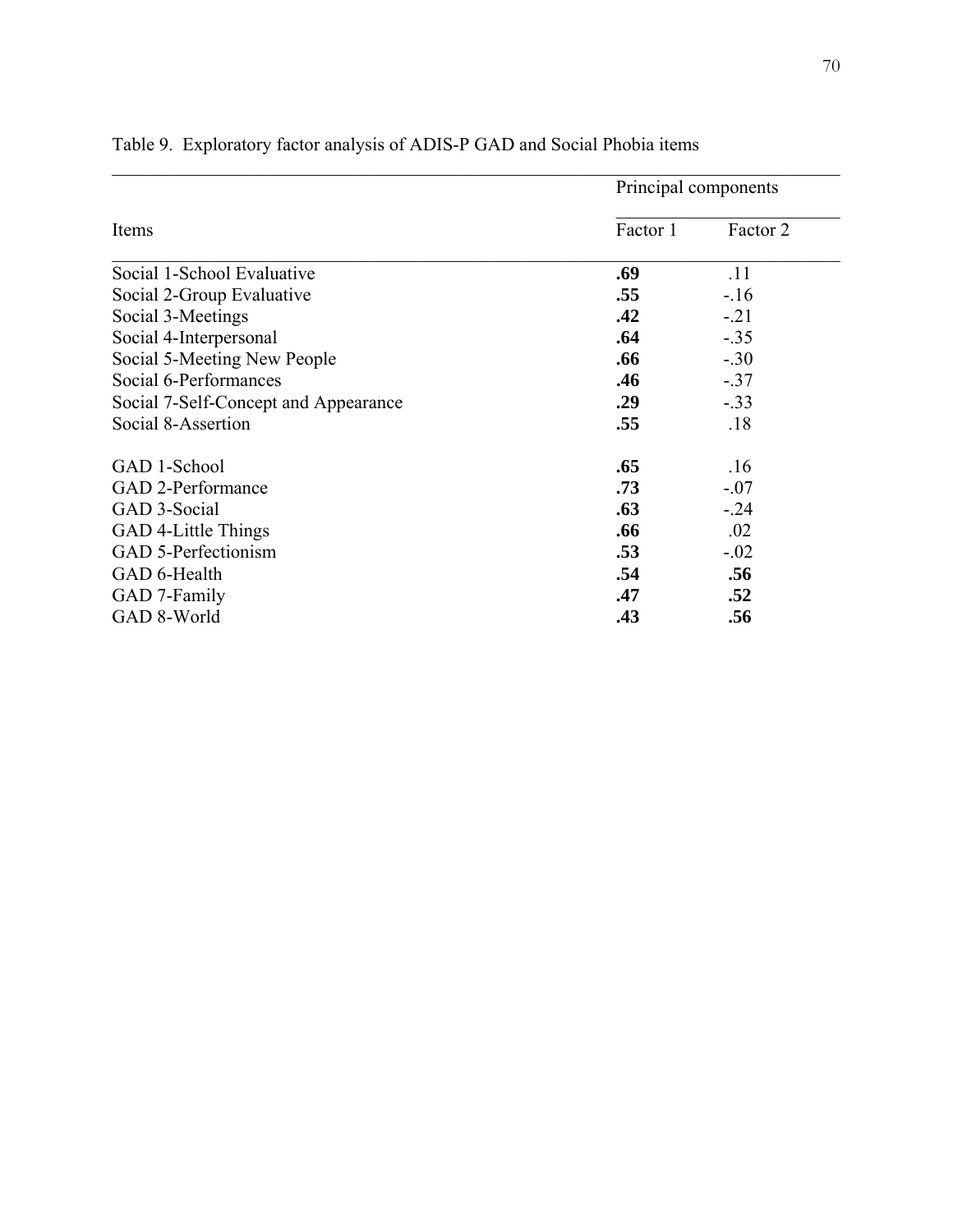|                                      | Principal components |          |  |
|--------------------------------------|----------------------|----------|--|
| Items                                | Factor 1             | Factor 2 |  |
| Social 1-School Evaluative           | .75                  | .14      |  |
| Social 2-Group Evaluative            | .63                  | .37      |  |
| Social 3-Meetings                    | .45                  | .17      |  |
| Social 4-Interpersonal               | .66                  | .26      |  |
| Social 5-Meeting New People          | .70                  | .13      |  |
| Social 6-Performances                | .59                  | .42      |  |
| Social 7-Self-Concept and Appearance | .43                  | .23      |  |
| Social 8-Assertion                   | .69                  | .16      |  |
| GAD 1-School                         | .67                  | $-.18$   |  |
| GAD 2-Performance                    | .60                  | .10      |  |
| GAD 3-Social                         | .61                  | $-.10$   |  |
| GAD 4-Little Things                  | .69                  | $-.05$   |  |
| GAD 5-Perfectionism                  | .61                  | $-.23$   |  |
| GAD 6-Health                         | .70                  | $-41$    |  |
| GAD 7-Family                         | .61                  | $-.53$   |  |
| GAD 8-World                          | .55                  | $-.40$   |  |

## Table 10. Exploratory factor analysis of ADIS-P GAD and Social Phobia items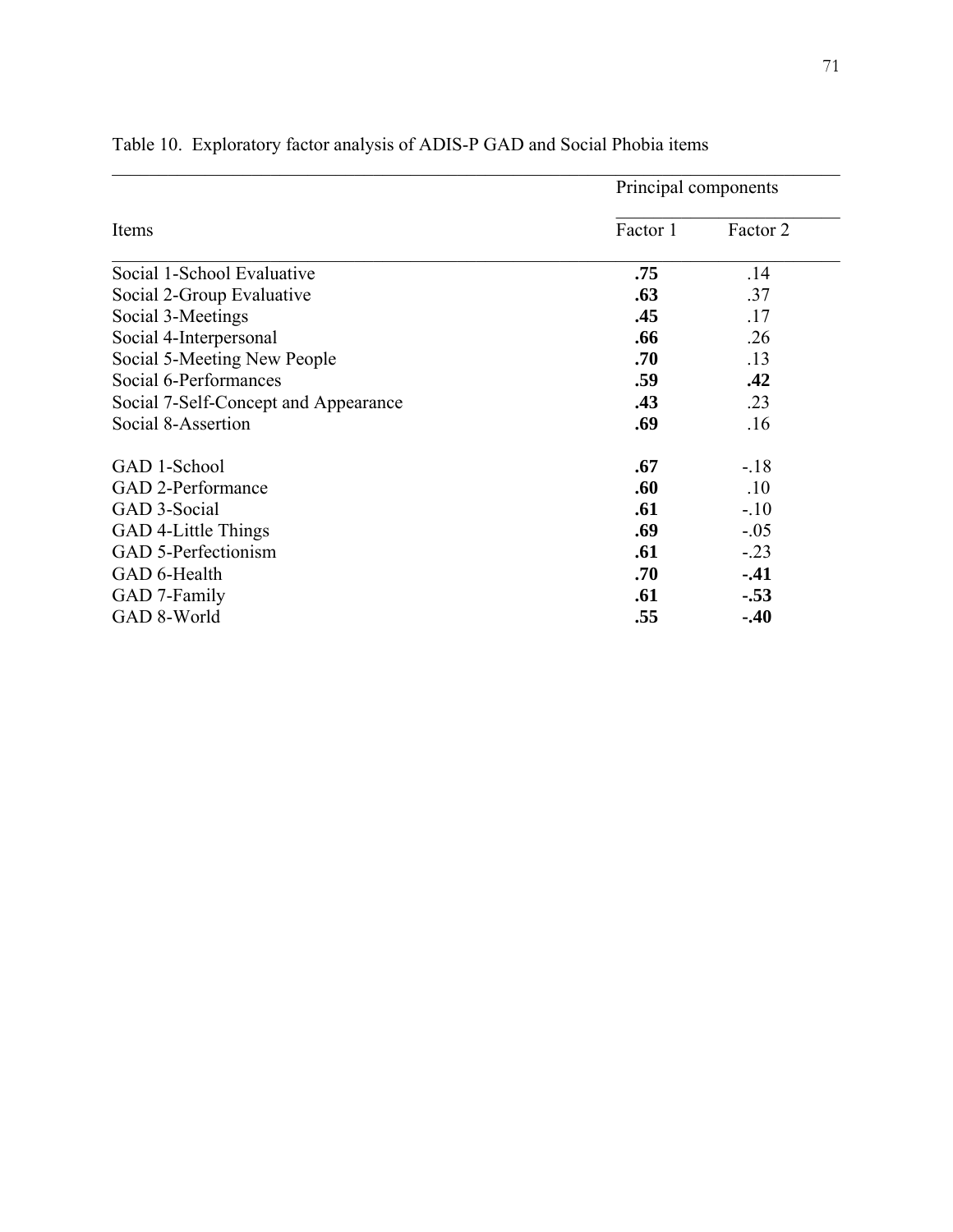|                                      | Principal components |          |  |
|--------------------------------------|----------------------|----------|--|
| Items                                | Factor 1             | Factor 2 |  |
| Social 1-School Evaluative           | .79                  | $-.02$   |  |
| Social 2-Group Evaluative            | .59                  | $-.22$   |  |
| Social 3-Meetings                    | .44                  | .42      |  |
| Social 4-Interpersonal               | .71                  | .13      |  |
| Social 5-Meeting New People          | .65                  | .08      |  |
| Social 6-Performances                | .56                  | $-13$    |  |
| Social 7-Self-Concept and Appearance | .34                  | .54      |  |
| Social 8-Assertion                   | .67                  | .12      |  |
| GAD 1-School                         | .68                  | $-.19$   |  |
| GAD 2-Performance                    | .64                  | $-.37$   |  |
| GAD 3-Social                         | .58                  | $-26$    |  |
| GAD 4-Little Things                  | .74                  | .03      |  |
| GAD 5-Perfectionism                  | .63                  | $-43$    |  |
| GAD 6-Health                         | .70                  | .09      |  |
| GAD 7-Family                         | .67                  | .13      |  |
| GAD 8-World                          | .53                  | .46      |  |

Table 11. Exploratory factor analysis of ADIS-C GAD and Social Phobia items for children only.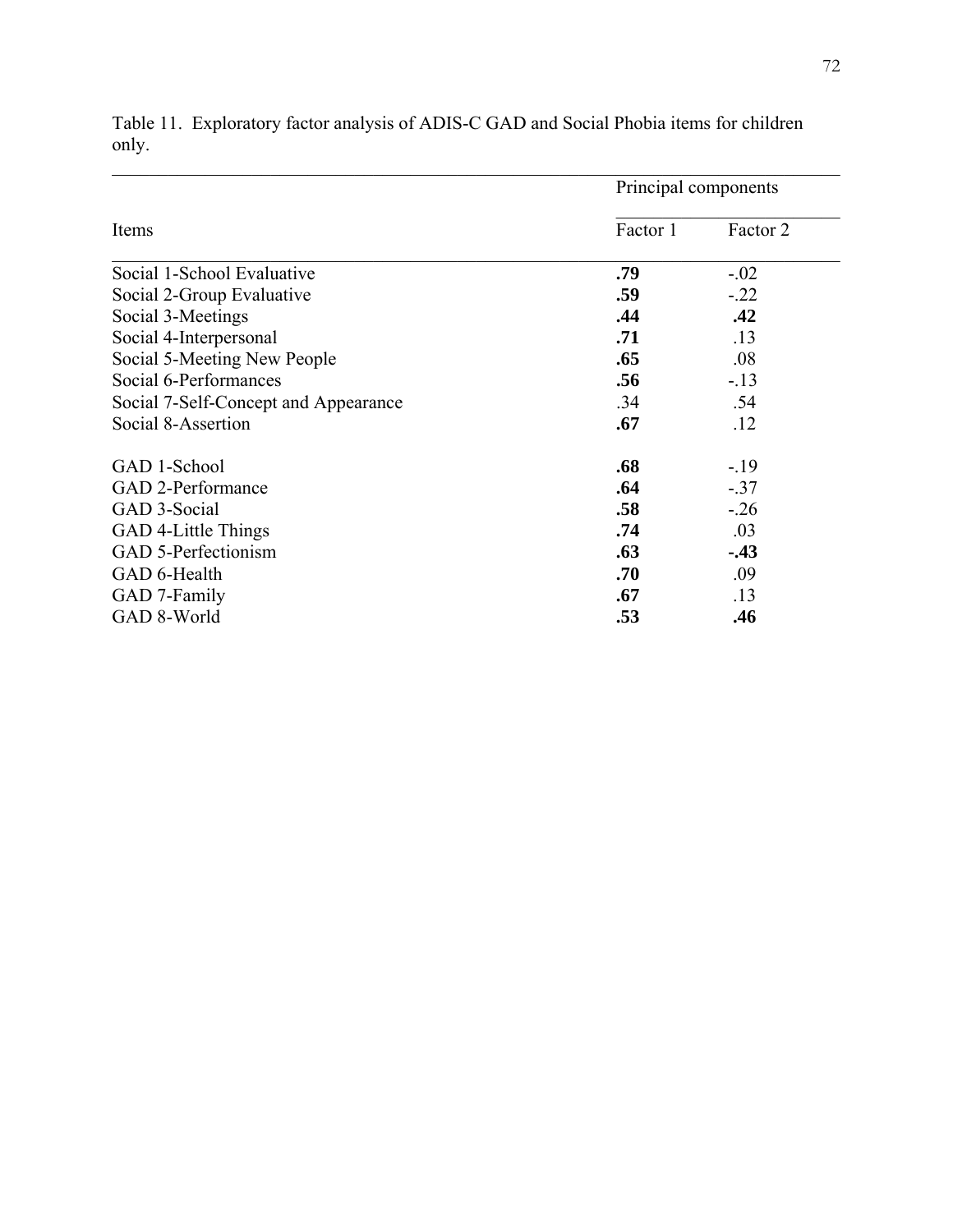|                                  | Principal components |          |          |          |  |
|----------------------------------|----------------------|----------|----------|----------|--|
| Items                            | Factor 1             | Factor 2 | Factor 3 | Factor 4 |  |
| Social 1-School Evaluative       | .70                  | .04      | $-.09$   | .09      |  |
| Social 2-Group Evaluative        | .59                  | .24      | .14      | $-.26$   |  |
| Social 3-Meetings                | .27                  | .50      | $-.20$   | .64      |  |
| Social 4-Interpersonal           | .63                  | .44      | .04      | $-.04$   |  |
| Social 5-Meeting New People      | .59                  | .38      | $-15$    | .02      |  |
| Social 6-Performances            | .44                  | .31      | $-.46$   | $-.41$   |  |
| Social 7-Self-Concept/Appearance | .20                  | .06      | .70      | $-.16$   |  |
| Social 8-Assertion               | .59                  | .02      | .13      | $-.09$   |  |
| GAD 1-School                     | .70                  | $-.14$   | $-.07$   | $-.08$   |  |
| GAD 2-Performance                | .71                  | $-.00$   | $-.00$   | $-.00$   |  |
| GAD 3-Social                     | .61                  | .15      | .13      | .08      |  |
| GAD 4-Little Things              | .63                  | $-.27$   | .19      | $-28$    |  |
| GAD 5-Perfectionism              | .49                  | $-.08$   | .44      | .37      |  |
| GAD 6-Health                     | .56                  | $-.50$   | $-.30$   | .13      |  |
| GAD 7-Family                     | .52                  | $-.55$   | $-.25$   | $-.05$   |  |
| GAD 8-World                      | .47                  | $-41$    | .05      | .35      |  |

Table 12. Exploratory factor analysis of ADIS-P GAD and Social Phobia items for children only.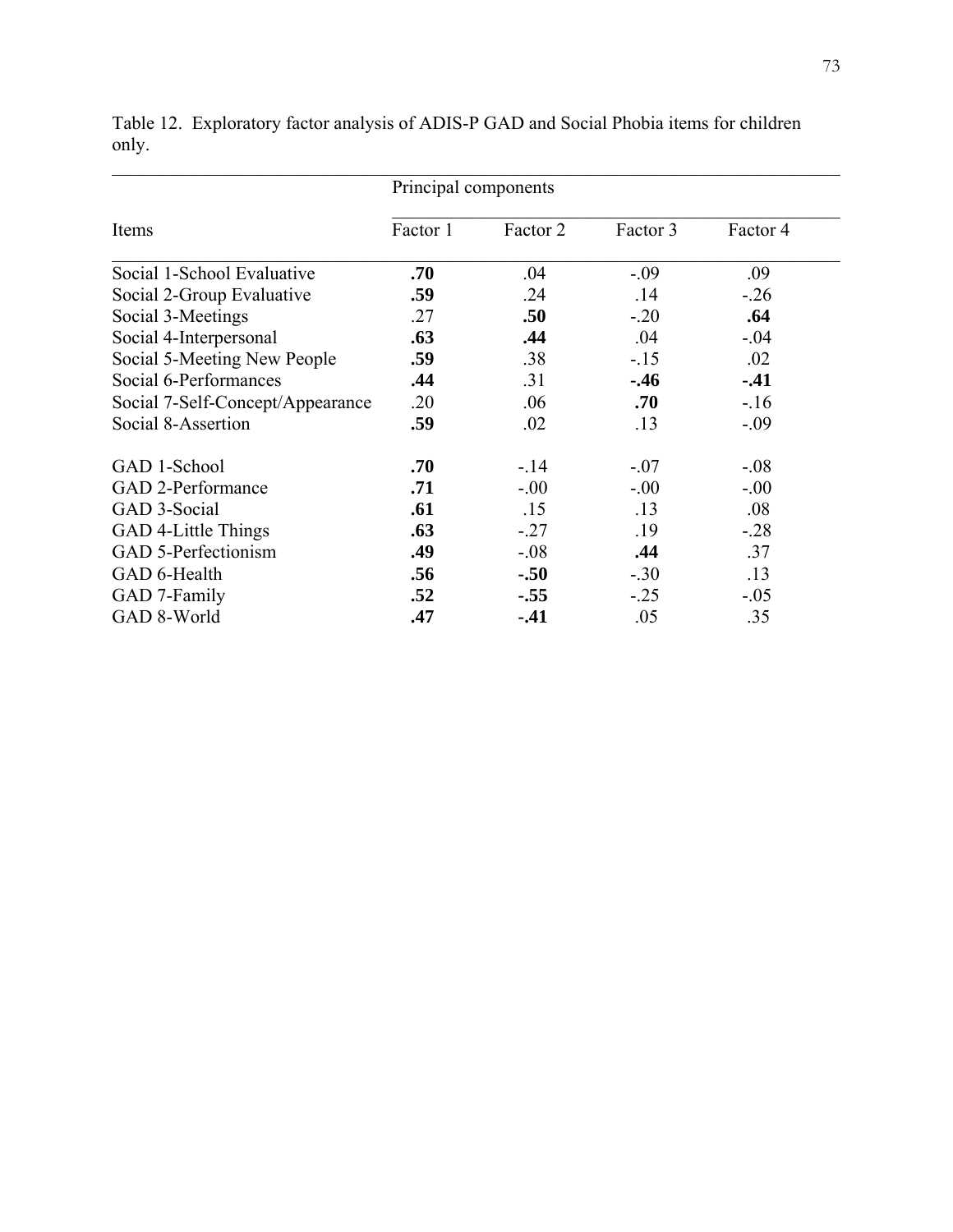|                                  | Principal components |          |          |  |
|----------------------------------|----------------------|----------|----------|--|
| Items                            | Factor 1             | Factor 2 | Factor 3 |  |
| Social 1-School Evaluative       | .67                  | $-12$    | $-.38$   |  |
| Social 2-Group Evaluative        | .62                  | $-0.44$  | .18      |  |
| Social 3-Meetings                | .49                  | .14      | .49      |  |
| Social 4-Interpersonal           | .66                  | $-.38$   | .11      |  |
| Social 5-Meeting New People      | .66                  | $-0.29$  | .14      |  |
| Social 6-Performances            | .57                  | $-.02$   | $-.01$   |  |
| Social 7-Self-Concept/Appearance | .42                  | $-.31$   | .31      |  |
| Social 8-Assertion               | .60                  | $-.01$   | $-.63$   |  |
| GAD 1-School                     | .69                  | .07      | $-0.39$  |  |
| GAD 2-Performance                | .75                  | .09      | $-.03$   |  |
| GAD 3-Social                     | .81                  | $-0.24$  | .07      |  |
| GAD 4-Little Things              | .76                  | $-.05$   | .07      |  |
| GAD 5-Perfectionism              | .58                  | .13      | .04      |  |
| GAD 6-Health                     | .57                  | .59      | $-.02$   |  |
| GAD 7-Family                     | .56                  | .55      | .15      |  |
| GAD 8-World                      | .40                  | .65      | .16      |  |

Table 13. Exploratory factor analysis of ADIS-P GAD and Social Phobia items for adolescents only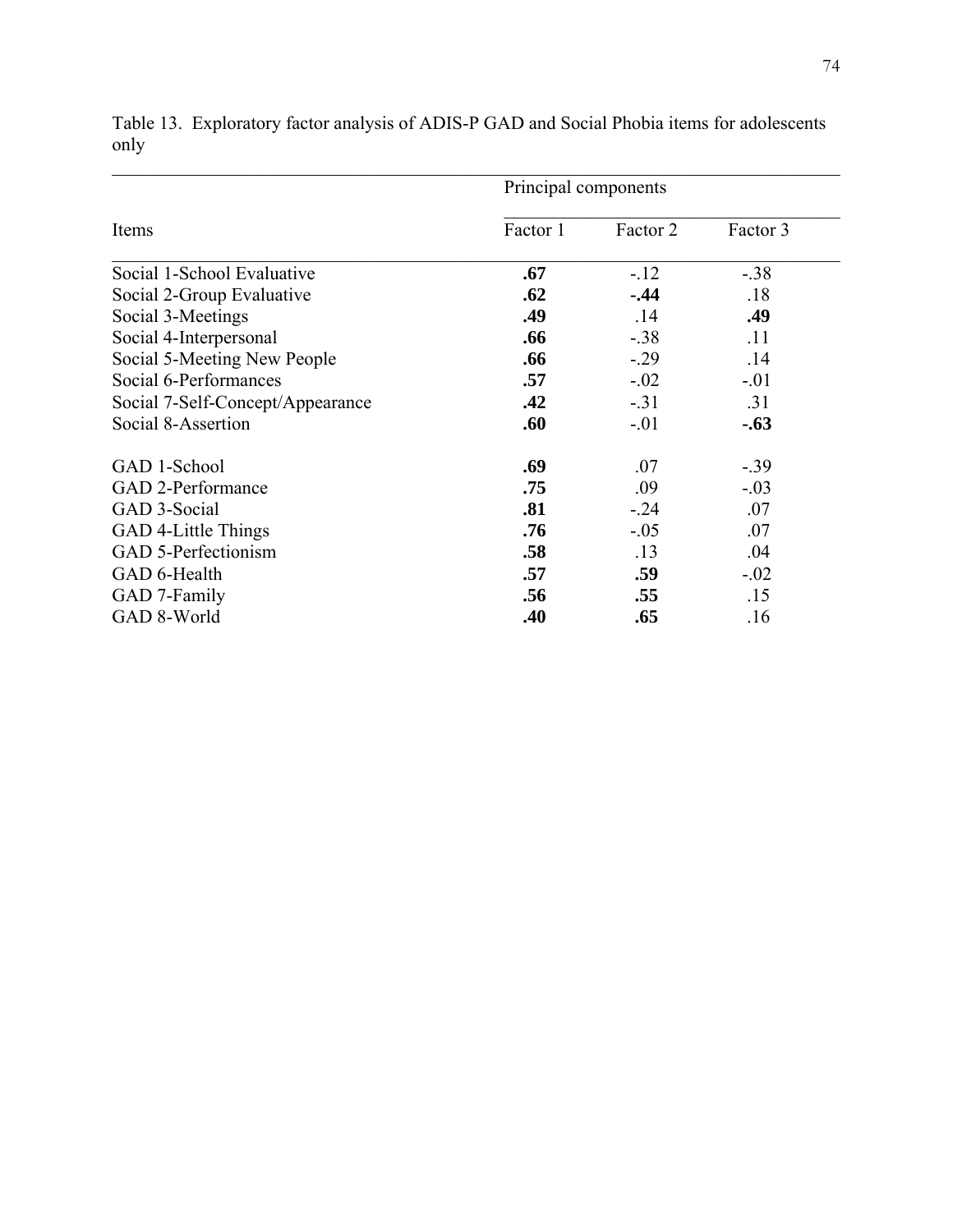|                                      | Principal components |          |  |
|--------------------------------------|----------------------|----------|--|
| Items                                | Factor 1             | Factor 2 |  |
| Social 1-School Evaluative           | .59                  | .05      |  |
| Social 2-Group Evaluative            | .71                  | $-.33$   |  |
| Social 3-Meetings                    | .51                  | .28      |  |
| Social 4-Interpersonal               | .59                  | $-.28$   |  |
| Social 5-Meeting New People          | .73                  | .16      |  |
| Social 6-Performances                | .58                  | $-.61$   |  |
| Social 7-Self-Concept and Appearance | .58                  | $-.28$   |  |
| Social 8-Assertion                   | .66                  | $-.08$   |  |
| GAD 1-School                         | .64                  | .36      |  |
| GAD 2-Performance                    | .54                  | $-.37$   |  |
| GAD 3-Social                         | .68                  | $-15$    |  |
| GAD 4-Little Things                  | .60                  | $-.24$   |  |
| GAD 5-Perfectionism                  | .52                  | .26      |  |
| GAD 6-Health                         | .66                  | .40      |  |
| GAD 7-Family                         | .51                  | .49      |  |
| GAD 8-World                          | .68                  | .38      |  |

Table 14. Exploratory factor analysis of ADIS-C GAD and Social Phobia items for adolescents only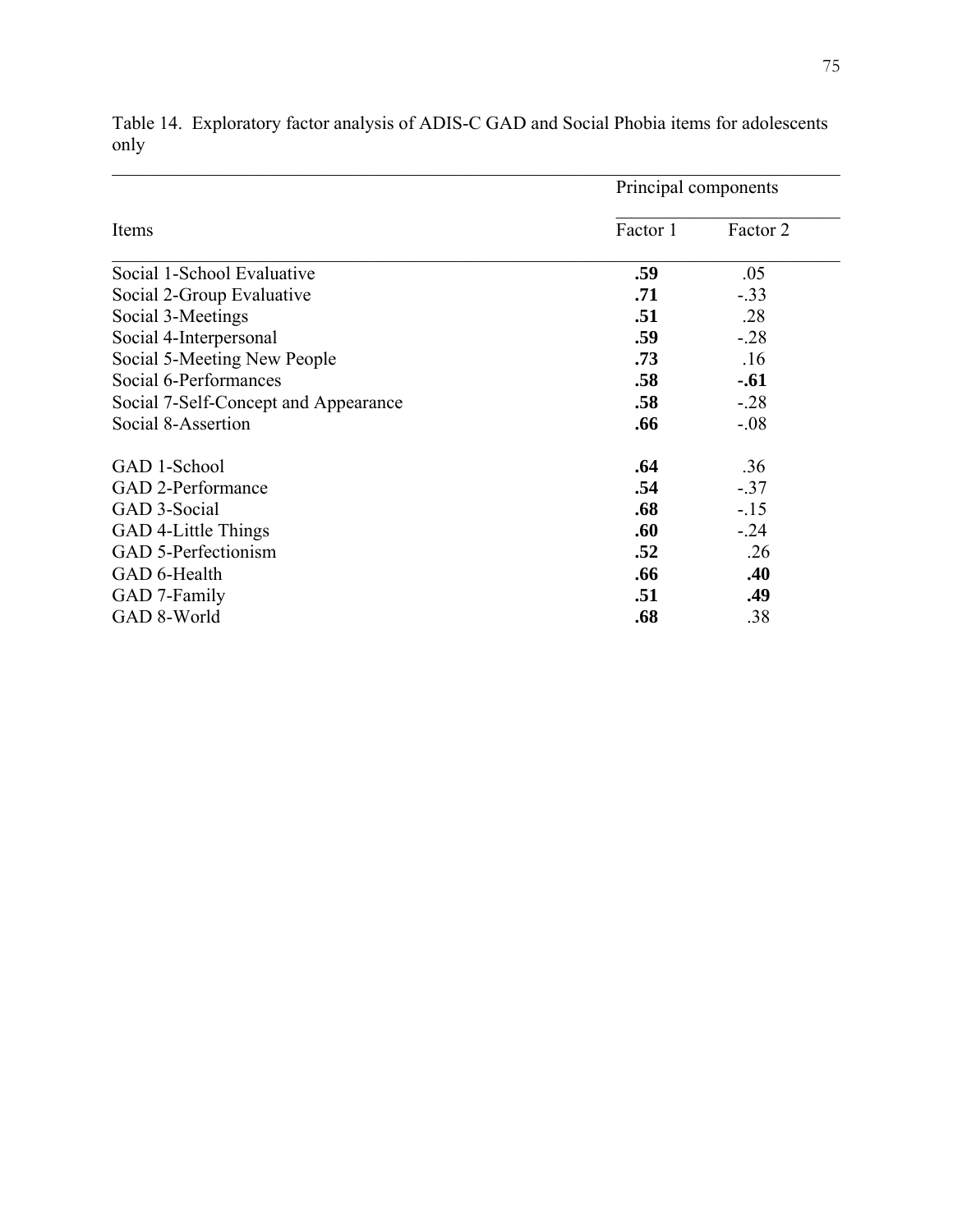|                                      | Principal components |          |  |
|--------------------------------------|----------------------|----------|--|
| Items                                | Factor 1             | Factor 2 |  |
| Social 1-School Evaluative           | .68                  | .11      |  |
| Social 2-Group Evaluative            | .55                  | $-.16$   |  |
| Social 3-Meetings                    | .42                  | $-.21$   |  |
| Social 4-Interpersonal               | .64                  | $-.35$   |  |
| Social 5-Meeting New People          | .66                  | $-.30$   |  |
| Social 6-Performances                | .46                  | $-.37$   |  |
| Social 7-Self-Concept and Appearance | .29                  | $-.33$   |  |
| Social 8-Assertion                   | .55                  | .18      |  |
| GAD 1-School                         | .65                  | .16      |  |
| <b>GAD 2-Performance</b>             | .73                  | $-.07$   |  |
| GAD 3-Social                         | .63                  | $-.24$   |  |
| GAD 4-Little Things                  | .66                  | .02      |  |
| GAD 5-Perfectionism                  | .53                  | $-.02$   |  |
| GAD 6-Health                         | .54                  | .56      |  |
| GAD 7-Family                         | .47                  | .52      |  |
| GAD 8-World                          | .43                  | .56      |  |

Table 15. Exploratory factor analysis of ADIS-P GAD and Social Phobia items for boys only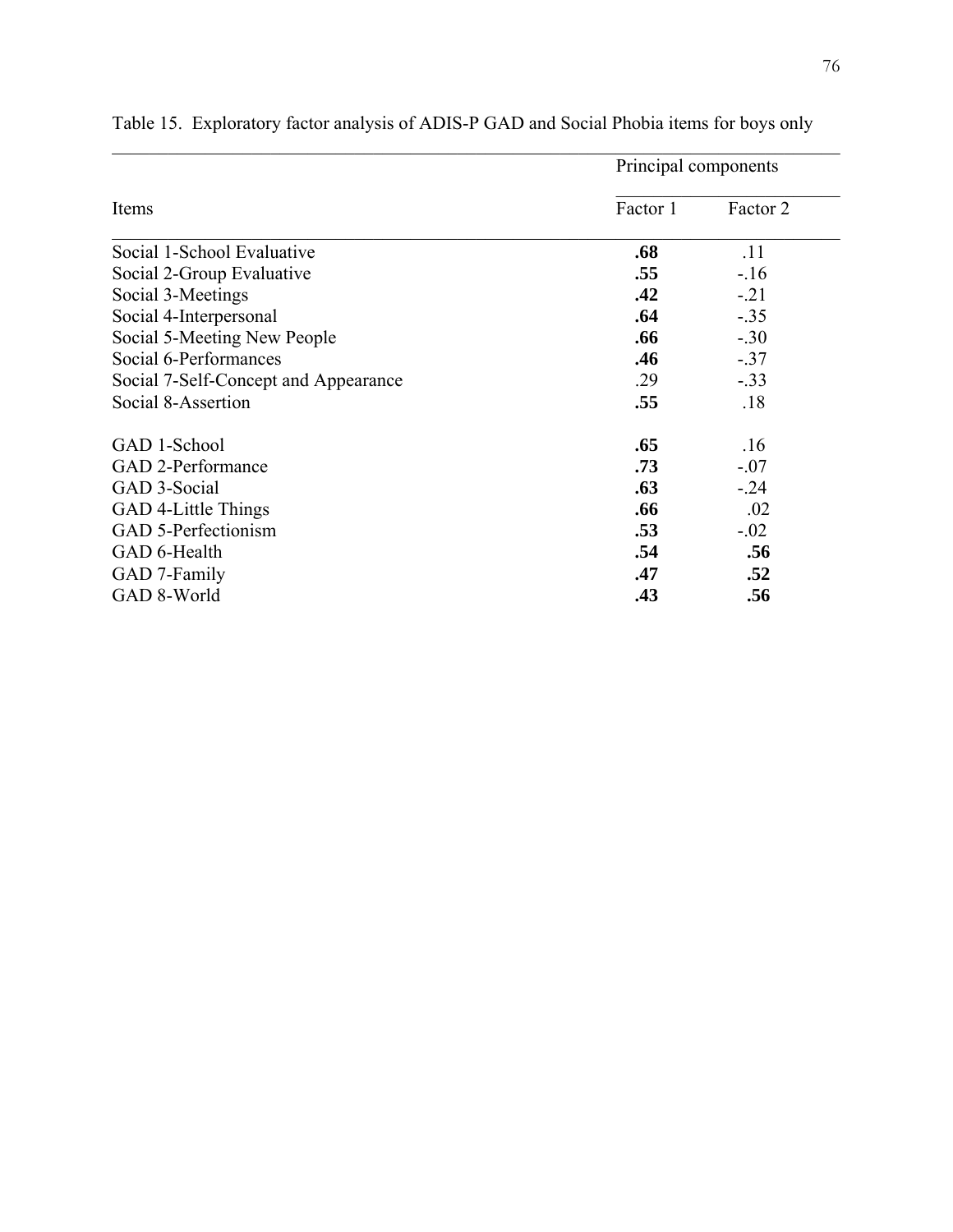| Items                                | Principal Component |
|--------------------------------------|---------------------|
| Social 1-School Evaluative           | .71                 |
| Social 2-Group Evaluative            | .58                 |
| Social 3-Meetings                    | .53                 |
| Social 4-Interpersonal               | .69                 |
| Social 5-Meeting New People          | .66                 |
| Social 6-Performances                | .58                 |
| Social 7-Self-Concept and Appearance | .43                 |
| Social 8-Assertion                   | .65                 |
| GAD 1-School                         | .71                 |
| GAD 2-Performance                    | .62                 |
| GAD 3-Social                         | .60                 |
| GAD 4-Little Things                  | .69                 |
| GAD 5-Perfectionism                  | .53                 |
| GAD 6-Health                         | .70                 |
| GAD 7-Family                         | .60                 |
| GAD 8-World                          | .60                 |

Table 16. Exploratory factor analysis of ADIS-C GAD and Social Phobia items for boys only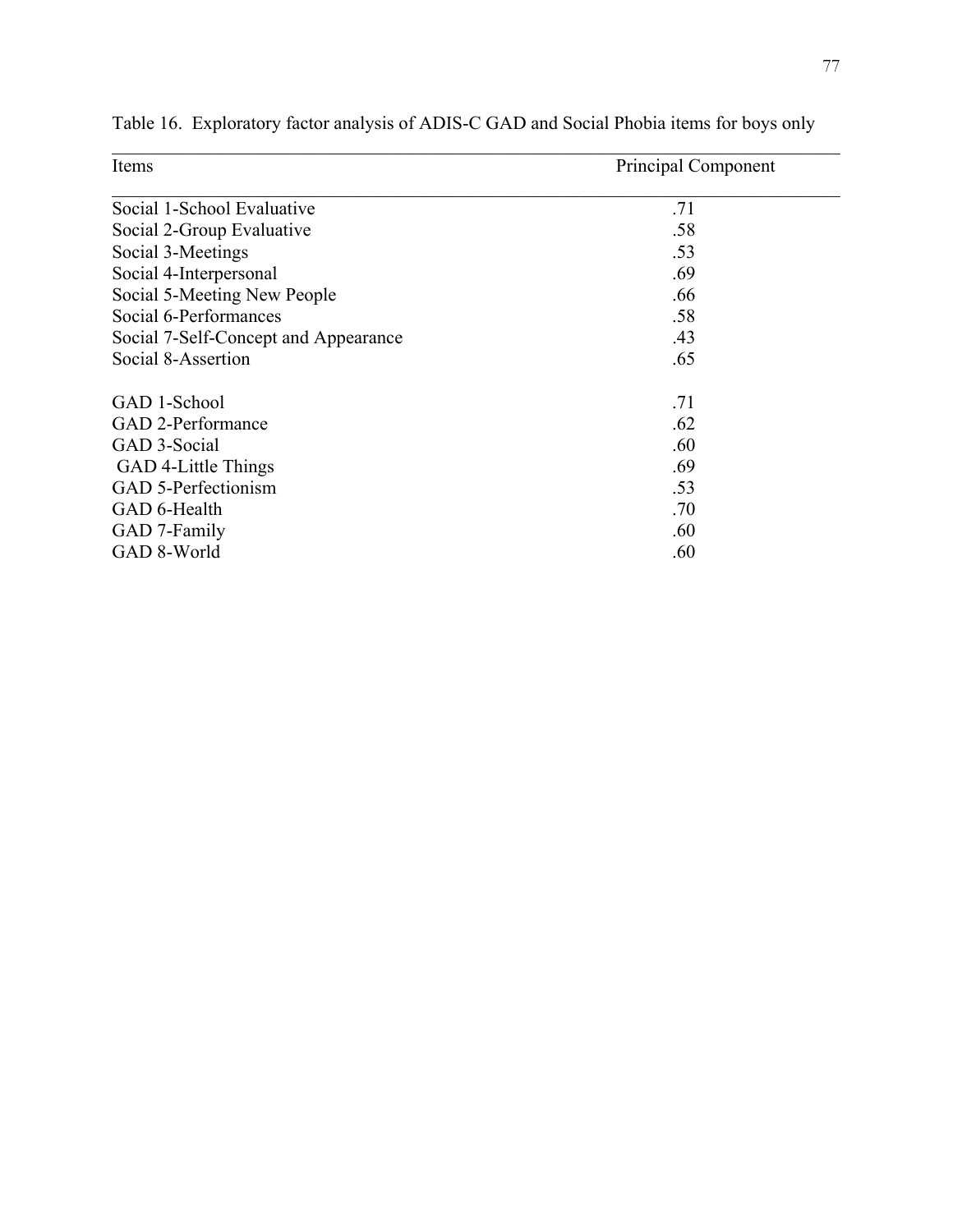|                                  | Principal components |          |          |          |
|----------------------------------|----------------------|----------|----------|----------|
| Items                            | Factor 1             | Factor 2 | Factor 3 | Factor 4 |
| Social 1-School Evaluative       | .78                  | .29      | .19      | $-.18$   |
| Social 2-Group Evaluative        | .68                  | .23      | $-.05$   | $-.07$   |
| Social 3-Meetings                | .31                  | .38      | .56      | .43      |
| Social 4-Interpersonal           | .63                  | .20      | .26      | $-.52$   |
| Social 5-Meeting New People      | .76                  | .30      | .04      | .05      |
| Social 6-Performances            | .60                  | .22      | $-43$    | .10      |
| Social 7-Self-Concept/Appearance | .44                  | .09      | $-0.39$  | $-49$    |
| Social 8-Assertion               | .72                  | .32      | .22      | $-.09$   |
| GAD 1-School                     | .62                  | $-47$    | .22      | .13      |
| GAD 2-Performance                | .60                  | .14      | $-45$    | .40      |
| GAD 3-Social                     | .64                  | .10      | $-.13$   | .34      |
| GAD 4-Little Things              | .70                  | $-.14$   | $-.43$   | .06      |
| GAD 5-Perfectionism              | .72                  | $-24$    | .27      | .11      |
| GAD 6-Health                     | .71                  | $-.44$   | .12      | $-.20$   |
| GAD 7-Family                     | .65                  | $-.49$   | .03      | .00.     |
| GAD 8-World                      | .48                  | $-41$    | .02      | .09      |

Table 17. Exploratory factor analysis of ADIS-C GAD and Social Phobia items for girls only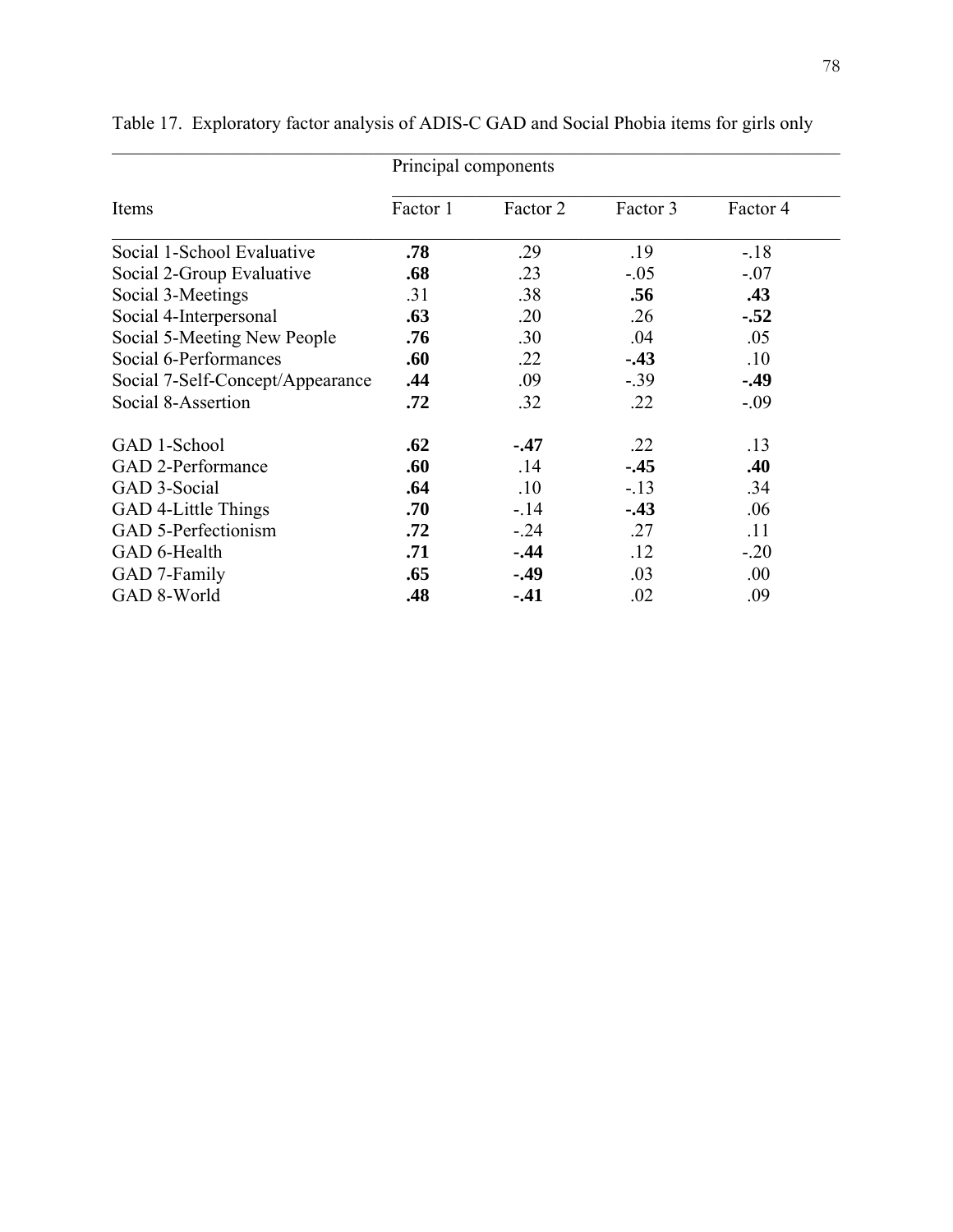|                                  | Principal components |          |          |          |
|----------------------------------|----------------------|----------|----------|----------|
| Items                            | Factor 1             | Factor 2 | Factor 3 | Factor 4 |
| Social 1-School Evaluative       | .70                  | .14      | $-18$    | $-44$    |
| Social 2-Group Evaluative        | .64                  | .43      | $-.09$   | .02      |
| Social 3-Meetings                | .29                  | .26      | .68      | .26      |
| Social 4-Interpersonal           | .64                  | .44      | .25      | .11      |
| Social 5-Meeting New People      | .56                  | .39      | .33      | $-.39$   |
| Social 6-Performances            | .56                  | .10      | .21      | .26      |
| Social 7-Self-Concept/Appearance | .34                  | .40      | $-43$    | $-.01$   |
| Social 8-Assertion               | .64                  | .18      | $-.32$   | $-.10$   |
| GAD 1-School                     | .76                  | $-.10$   | $-21$    | .13      |
| GAD 2-Performance                | .74                  | $-.11$   | .07      | .29      |
| GAD 3-Social                     | .76                  | .01      | $-.01$   | .04      |
| GAD 4-Little Things              | .70                  | $-13$    | $-.17$   | $-.07$   |
| GAD 5-Perfectionism              | .48                  | $-.30$   | $-.29$   | .58      |
| GAD 6-Health                     | .55                  | $-.58$   | .30      | $-.20$   |
| GAD 7-Family                     | .60                  | $-.57$   | .13      | $-.10$   |
| GAD 8-World                      | .43                  | $-.50$   | .02      | $-.25$   |

Table 18. Exploratory factor analysis of ADIS-P GAD and Social Phobia items for girls only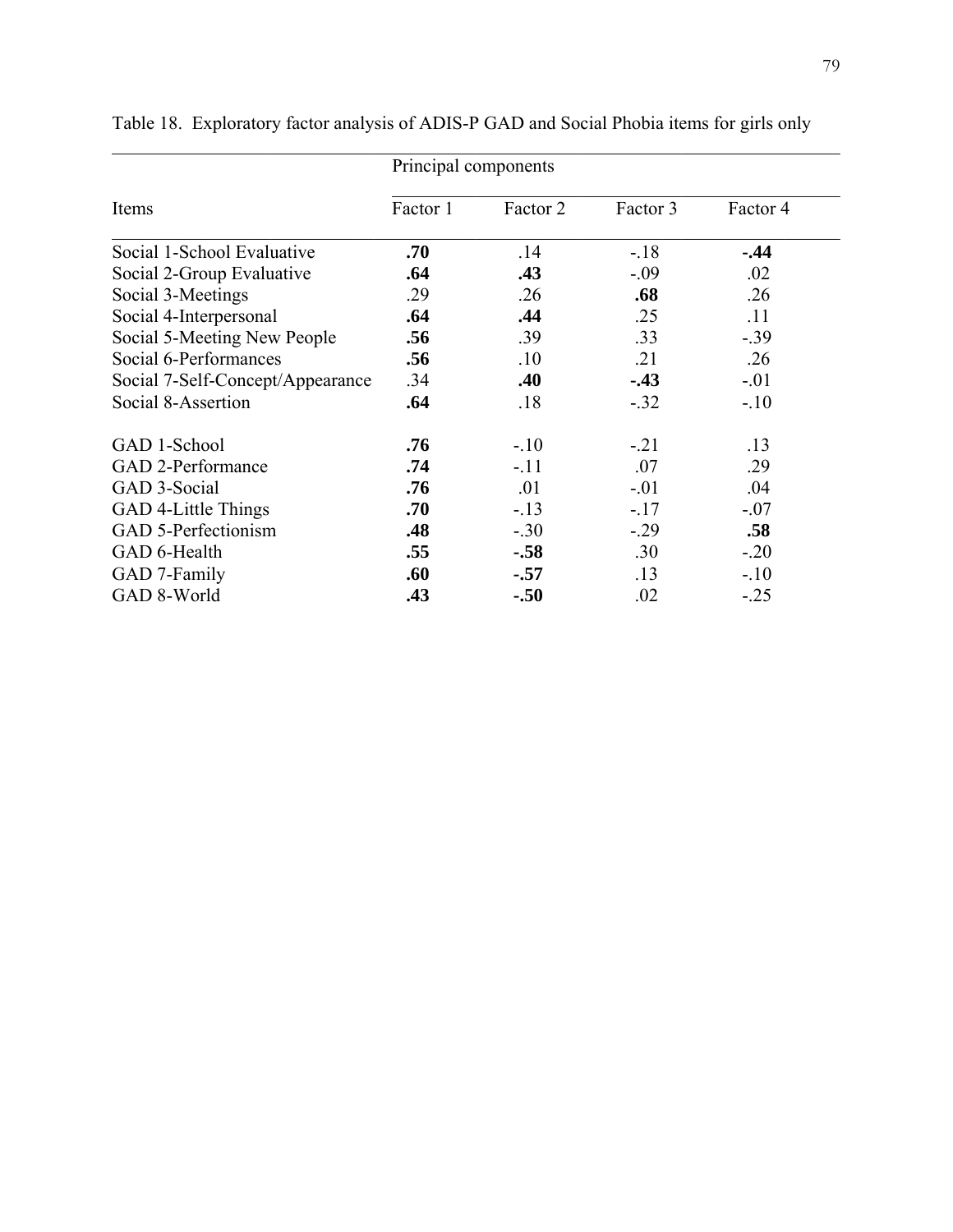| <b>Hypothesis</b>      | <b>Hypothesized relationship</b>     | <b>Supportive evidence</b>                                                                                                                                                |
|------------------------|--------------------------------------|---------------------------------------------------------------------------------------------------------------------------------------------------------------------------|
| Hypothesis 1a: SAD     |                                      |                                                                                                                                                                           |
| Social anxiety         | SAD>GAD                              | None                                                                                                                                                                      |
| Social functioning     | SAD <gad< td=""><td>None</td></gad<> | None                                                                                                                                                                      |
| Family expressiveness  | SAD <gad< td=""><td>None</td></gad<> | None                                                                                                                                                                      |
| Behavioral inhibition  | SAD>GAD                              | Adolescents: Childhood Inhibition Inventory                                                                                                                               |
| Hypothesis 1b: GAD     |                                      |                                                                                                                                                                           |
| Worry                  | GAD>SAD                              | Overall: Anxious coping (MASC), Harm avoidance (MASC)                                                                                                                     |
|                        |                                      | Children: Anxious coping (MASC), Harm avoidance (MASC)<br>Boys: Anxious coping (MASC), Harm avoidance (MASC)                                                              |
| Physiological symptoms | GAD>SAD                              | Adolescents: Tense/Restless (MASC), Physical symptoms                                                                                                                     |
|                        |                                      | (MASC), Somatic Symptoms (TRF; Reverse direction)                                                                                                                         |
| School functioning     | GAD <sad< td=""><td>None</td></sad<> | None                                                                                                                                                                      |
| Anxiety sensitivity    | GAD>SAD                              | None                                                                                                                                                                      |
| Hypothesis 2: Comorbid |                                      |                                                                                                                                                                           |
| Temperament            | <b>COMORBID</b> worse than GAD       | Overall: Childhood Inhibition Inventory                                                                                                                                   |
|                        |                                      |                                                                                                                                                                           |
|                        |                                      | Adolescents: Childhood Inhibition Inventory                                                                                                                               |
|                        | <b>COMORBID</b> worse than SAD       | Overall: Childhood Inhibition Inventory                                                                                                                                   |
|                        |                                      |                                                                                                                                                                           |
|                        |                                      | Children: Childhood Inhibition Inventory                                                                                                                                  |
|                        |                                      |                                                                                                                                                                           |
|                        |                                      | Boys: Childhood Inhibition Inventory                                                                                                                                      |
| Psychosocial           | <b>COMORBID</b> worse than GAD       | Overall: Performing in Public (MASC), Social Anxiety<br>(MASC)                                                                                                            |
|                        |                                      | Children: Tense/Restless (MASC), Humiliation/Rejection<br>(MASC), Performing in Public (MASC), Social Anxiety<br>(MASC), Anxiety Disorders Index (MASC), Child Depression |

Table 19. Summary of hypotheses and associated findings from ANOVA analyses.\*